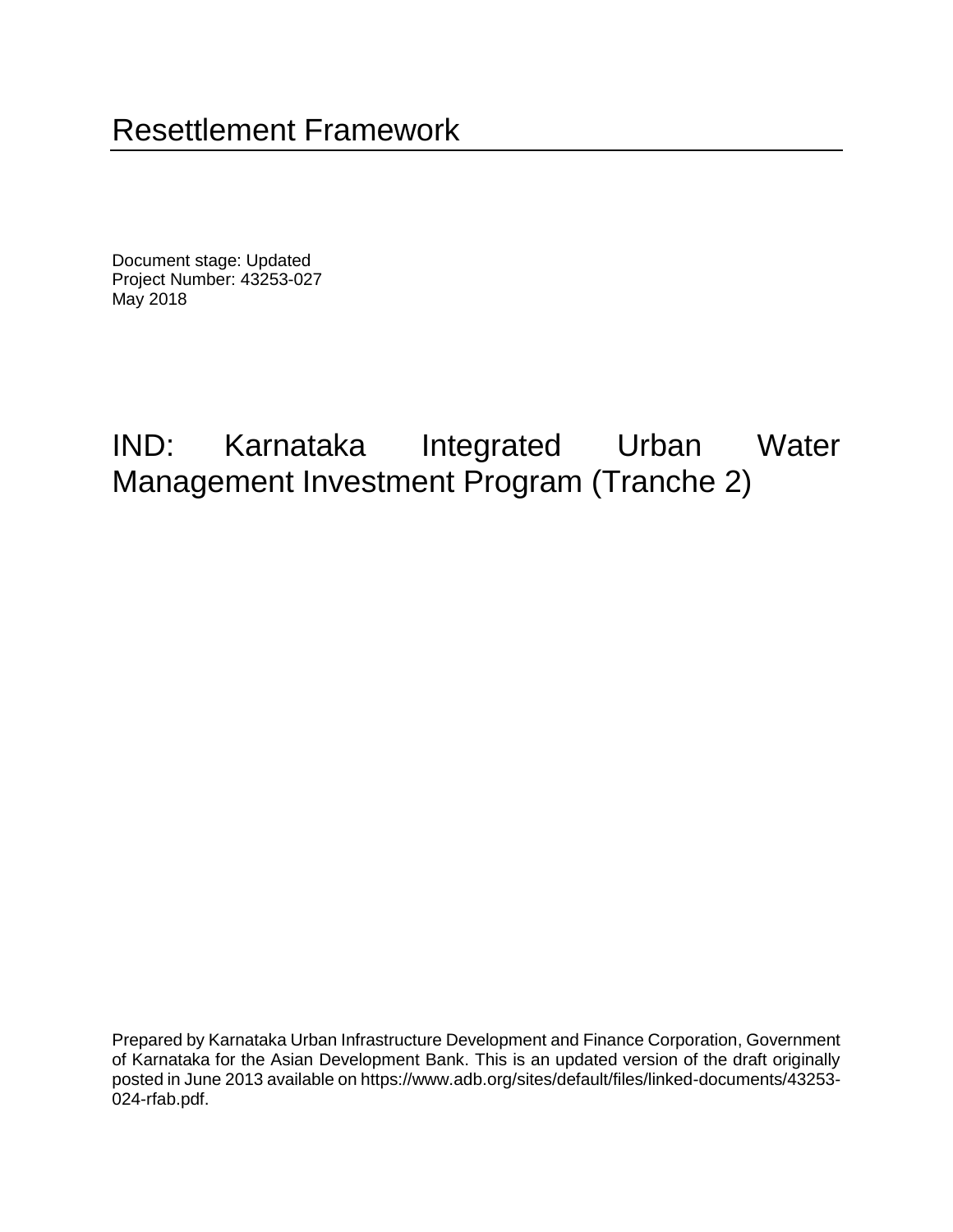#### **CURRENCY EQUIVALENTS**

(as of 11 May 2018)

Currency unit = Indian rupee  $(3)$ 

- ₹1.00 = \$0.0149
- $$1.00 = ₹67.090$

#### **ABBREVIATIONS**

| ADB            | $\overbrace{\phantom{13333}}$     | Asian Development Bank                                                    |  |  |  |  |  |
|----------------|-----------------------------------|---------------------------------------------------------------------------|--|--|--|--|--|
| <b>CBO</b>     |                                   | community-based organization                                              |  |  |  |  |  |
| <b>CAPRRC</b>  | $\overline{\phantom{0}}$          | community awareness, participation, rehabilitation<br>resettlement<br>and |  |  |  |  |  |
|                |                                   | consultant                                                                |  |  |  |  |  |
| <b>DLIC</b>    |                                   | district level implementation committee                                   |  |  |  |  |  |
| <b>EMP</b>     |                                   | environment management plan                                               |  |  |  |  |  |
| <b>FGD</b>     | $\overline{\phantom{0}}$          | focus group discussion                                                    |  |  |  |  |  |
| <b>GESI</b>    |                                   | gender equality and social inclusion                                      |  |  |  |  |  |
| <b>GLSR</b>    |                                   | ground level storage reservoir                                            |  |  |  |  |  |
| <b>GRC</b>     | $\overbrace{\phantom{123221111}}$ | grievance redress committee                                               |  |  |  |  |  |
| <b>HSC</b>     | $\overbrace{\phantom{aaaaa}}$     | house service connection                                                  |  |  |  |  |  |
| <b>IWRM</b>    | $\overline{\phantom{0}}$          | <b>Integrated Water Resources Management</b>                              |  |  |  |  |  |
| <b>KUIDFC</b>  |                                   | Karnataka Urban Infrastructure Development and Finance Corporation        |  |  |  |  |  |
| <b>KIUWMIP</b> |                                   | Karnataka Integrated Urban Water Management Investment Program            |  |  |  |  |  |
| <b>NGO</b>     | $\overbrace{\phantom{aaaaa}}$     | nongovernment organization                                                |  |  |  |  |  |
| <b>OHT</b>     | $\overline{\phantom{0}}$          | overhead tank                                                             |  |  |  |  |  |
| <b>PAM</b>     | $\overbrace{\phantom{123221111}}$ | project administration manual                                             |  |  |  |  |  |
| <b>PID</b>     | $\overline{\phantom{m}}$          | project information document                                              |  |  |  |  |  |
| PIU            |                                   | project implementation unit                                               |  |  |  |  |  |
| <b>PMDCSC</b>  | $\overline{\phantom{m}}$          | project management design and construction supervision consultant         |  |  |  |  |  |
| <b>PMU</b>     | $\overbrace{\phantom{12322111}}$  | project management unit                                                   |  |  |  |  |  |
| R&R            |                                   | resettlement and rehabilitation                                           |  |  |  |  |  |
| <b>RPMU</b>    |                                   | regional project management unit                                          |  |  |  |  |  |
| <b>ROW</b>     |                                   | right-of-way                                                              |  |  |  |  |  |
| RFCTLARRA -    |                                   | Right to Fair Compensation and Transparency in Land Acquisition,          |  |  |  |  |  |
|                |                                   | <b>Rehabilitation and Resettlement Act</b>                                |  |  |  |  |  |
| <b>SIA</b>     |                                   | social impact assessment                                                  |  |  |  |  |  |
| <b>SCMU</b>    | $\overline{\phantom{m}}$          | safeguards compliance monitoring unit                                     |  |  |  |  |  |
| <b>SDO</b>     | $\overline{\phantom{0}}$          | safeguards development officer                                            |  |  |  |  |  |
| <b>SPS</b>     | $\overline{\phantom{0}}$          | <b>Safeguards Policy Statement</b>                                        |  |  |  |  |  |
| <b>ULB</b>     |                                   | urban local body                                                          |  |  |  |  |  |
| <b>WTP</b>     | $\overline{\phantom{0}}$          | water treatment plant                                                     |  |  |  |  |  |
|                |                                   |                                                                           |  |  |  |  |  |

#### **NOTE**

In this report, "\$" refers to United States dollars.

This resettlement framework is a document of the borrower. The views expressed herein do not necessarily represent those of ADB's Board of Directors, Management, or staff, and may be preliminary in nature. Your attention is directed to the "terms of use" section of this website.

In preparing any country program or strategy, financing any project, or by making any designation of or reference to a particular territory or geographic area in this document, the Asian Development Bank does not intend to make any judgments as to the legal or other status of any territory or area.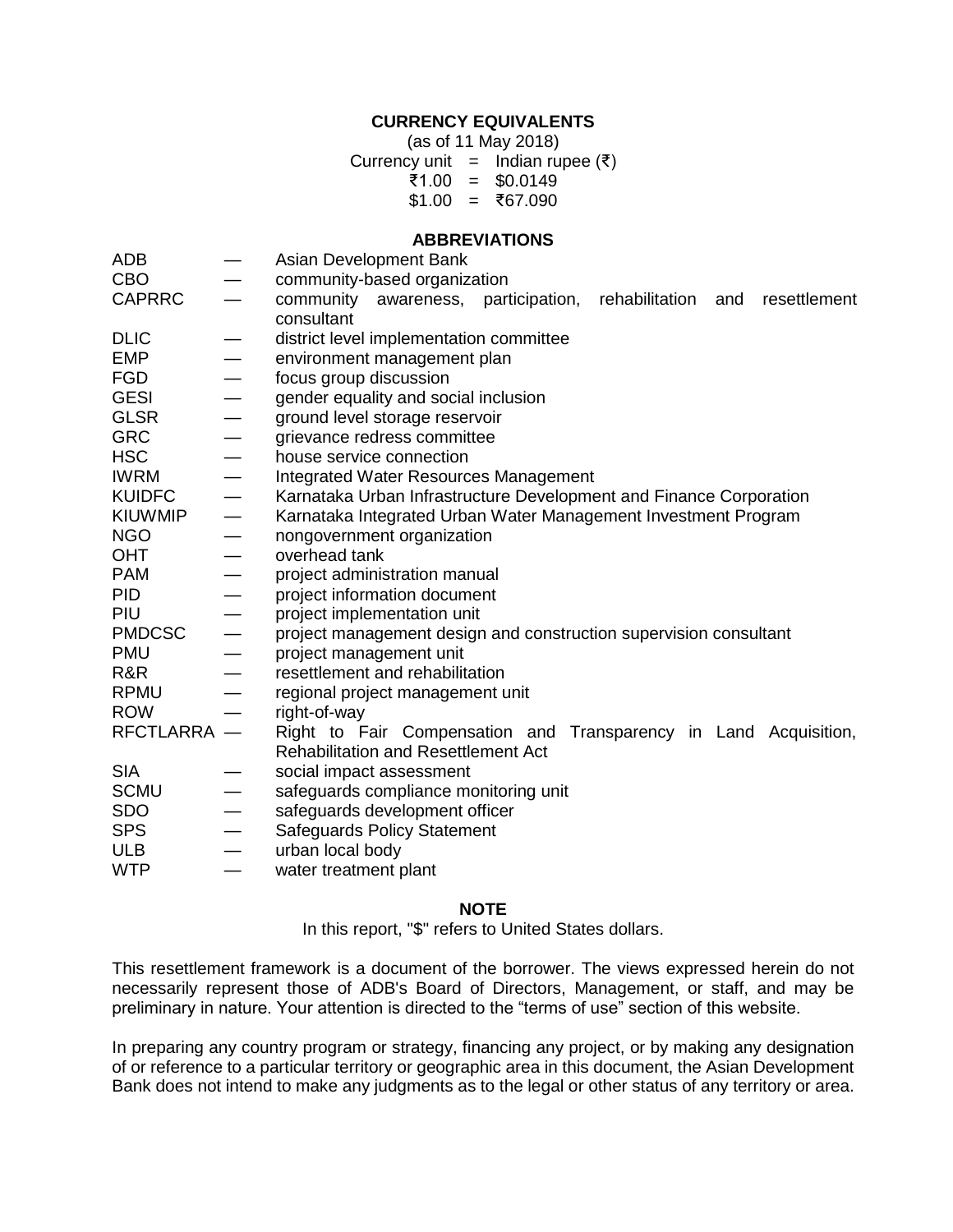# **CONTENTS**

| ×<br>۰.<br>v<br>., |
|--------------------|
|--------------------|

| $\mathsf{I}$ . |                                | <b>INTRODUCTION</b>                                                                                                                                                                                       | 1                   |  |  |  |
|----------------|--------------------------------|-----------------------------------------------------------------------------------------------------------------------------------------------------------------------------------------------------------|---------------------|--|--|--|
|                | А.<br>В.                       | <b>Project Background</b><br>Impact and Outcome                                                                                                                                                           | 1<br>$\mathbf 1$    |  |  |  |
| II.            |                                | OBJECTIVES, POLICY FRAMEWORK AND ENTITLEMENT                                                                                                                                                              | $\overline{2}$      |  |  |  |
|                | Α.<br>В.                       | The Right to Fair Compensation and Transparency in Land Acquisition<br>Rehabilitation and Resettlement Act, 2013 (Act 30 of 2013)<br>The Right to Fair Compensation and Transparency in Land Acquisition, | 3                   |  |  |  |
|                |                                | Rehabilitation and Resettlement (Karnataka) Rules, 2014                                                                                                                                                   | 4                   |  |  |  |
|                | C.<br>D.                       | ADB's Safeguard Policy Statement, 2009<br>Comparison of the RFCTLARRA 2013 and State Policies with Key Indicators of<br>ADBs Safeguard Policy Statement 2009                                              | $\overline{4}$<br>6 |  |  |  |
| III.           |                                | INVOLUNTARY RESETTLEMENT SAFEGUARDS PRINCIPLES FOR KIUWMIP                                                                                                                                                | 6                   |  |  |  |
| IV.            |                                | SCREENING AND CATEGORIZATION OF SUBPROJECTS                                                                                                                                                               | $\overline{7}$      |  |  |  |
| V.             |                                | <b>VOLUNTARY LAND DONATION</b>                                                                                                                                                                            | 9                   |  |  |  |
| VI.            |                                | ELIGIBILITY, ENTITLEMENTS AND BENEFITS                                                                                                                                                                    | 10                  |  |  |  |
|                | А.<br>В.                       | Eligibility<br><b>Entitlements, Assistance and Benefits</b>                                                                                                                                               | 10<br>10            |  |  |  |
| VII.           |                                | SOCIOECONOMIC INFORMATION FOR RESETTLEMENT PLAN PREPARATION                                                                                                                                               | 28                  |  |  |  |
|                | А.<br>В.                       | Surveys<br>Preparation of Resettlement Plan                                                                                                                                                               | 28<br>28            |  |  |  |
|                | C.                             | Gender Impacts and Mitigation Measures                                                                                                                                                                    | 29                  |  |  |  |
| VIII.          |                                | CONSULTATION, PARTICIPATION, AND DISCLOSURE                                                                                                                                                               | 29                  |  |  |  |
|                | А.<br>B.                       | <b>Consultation and Participation</b><br><b>Disclosure</b>                                                                                                                                                | 29<br>31            |  |  |  |
| IX.            |                                | <b>GRIEVANCE REDRESS MECHANISM</b>                                                                                                                                                                        | 32                  |  |  |  |
|                | Α.<br>B.                       | <b>Grievance Redressal Process</b><br>Grievance Redress Committee Composition and Selection of Members                                                                                                    | 33<br>33            |  |  |  |
| Χ.             |                                | COMPENSATION, INCOME RESTORATION, AND RELOCATION                                                                                                                                                          | 35                  |  |  |  |
|                | Α.<br>В.                       | Compensation<br>Income Restoration and Relocation                                                                                                                                                         | 35<br>36            |  |  |  |
| XI.            |                                | <b>BUDGET AND FINANCING</b>                                                                                                                                                                               | 38                  |  |  |  |
| XII.           |                                | INSTITUTIONAL ARRANGEMENTS AND IMPLEMENTATION                                                                                                                                                             | 38                  |  |  |  |
|                | А.                             | <b>Existing Institutional Structure and Capacity</b>                                                                                                                                                      | 38                  |  |  |  |
|                | B.<br>C.                       | Roles and Responsibilities<br><b>Training and Capacity Building</b>                                                                                                                                       | 39<br>43            |  |  |  |
|                | D.                             | Training on Responsibilities and Activities Related to Resettlement Plan<br>Implementation                                                                                                                | 44                  |  |  |  |
| XIII.          |                                | <b>IMPLEMENTATION SCHEDULE</b>                                                                                                                                                                            | 46                  |  |  |  |
| XIV.           | MONITORING AND REPORTING<br>50 |                                                                                                                                                                                                           |                     |  |  |  |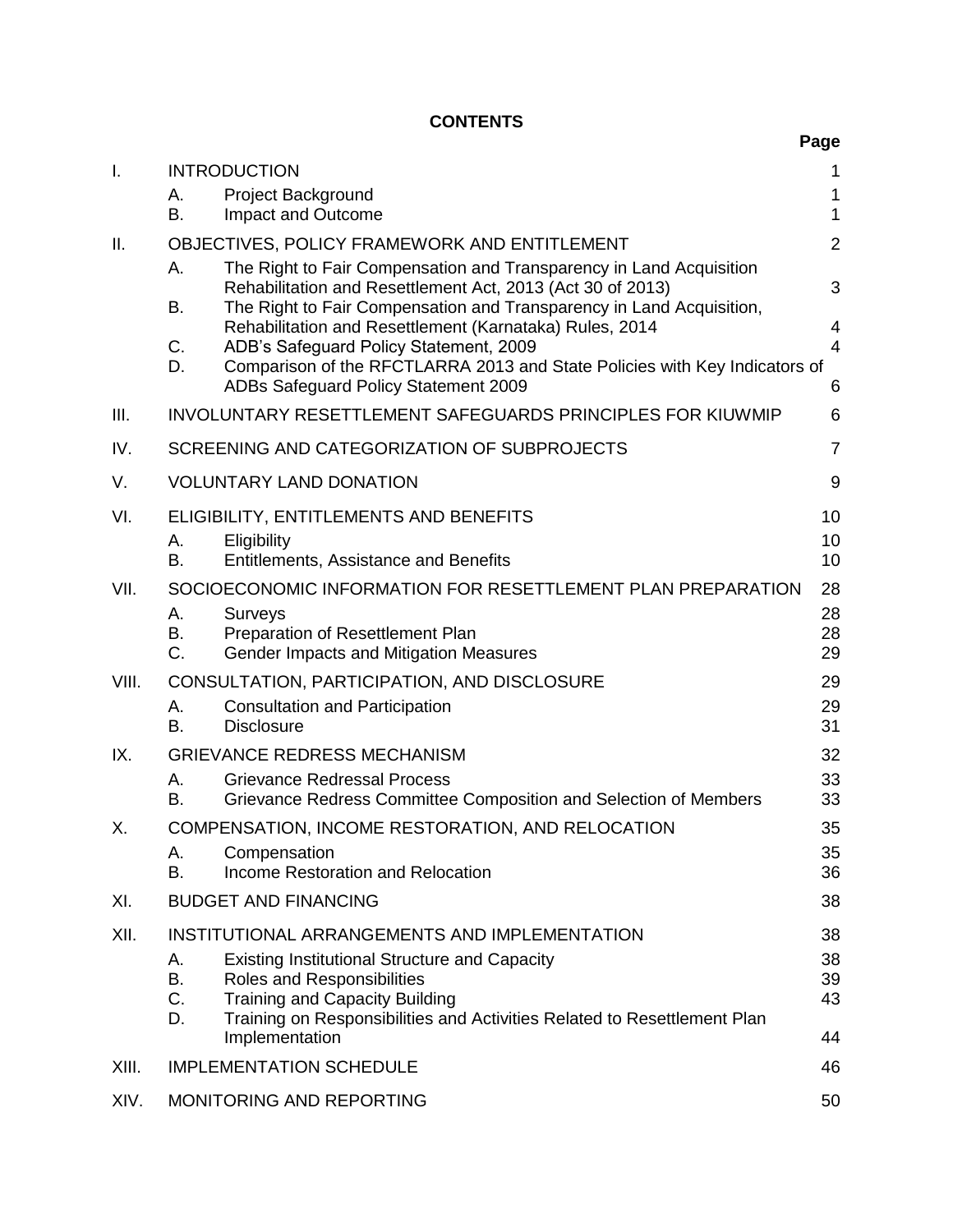#### A. [Internal Monitoring](#page-53-1) 60

#### APPENDIXES

- 1. Detailed Project Description<br>2. Review and Comparison of E
- Review and Comparison of Borrowers Policy and ADB Policy
- 3. Census and Socioeconomic Survey Guidelines
- 4. Sample Project Information Disclosure Pamphlet
- 5. Terms of Reference for Independent Third-Party for Negotiated Settlement and Land **Donation**
- 6. Outline of Resettlement Plan<br>7. Office Memorandum Circulate
- 7. Office Memorandum Circulated Regarding Establishment of Grievance Redress Mechanism
- 8. Sample Grievance Registration Form
- 9. Involuntary Resettlement Impacts Screening Checklist
- 10. Outline of Social Safeguards Monitoring Report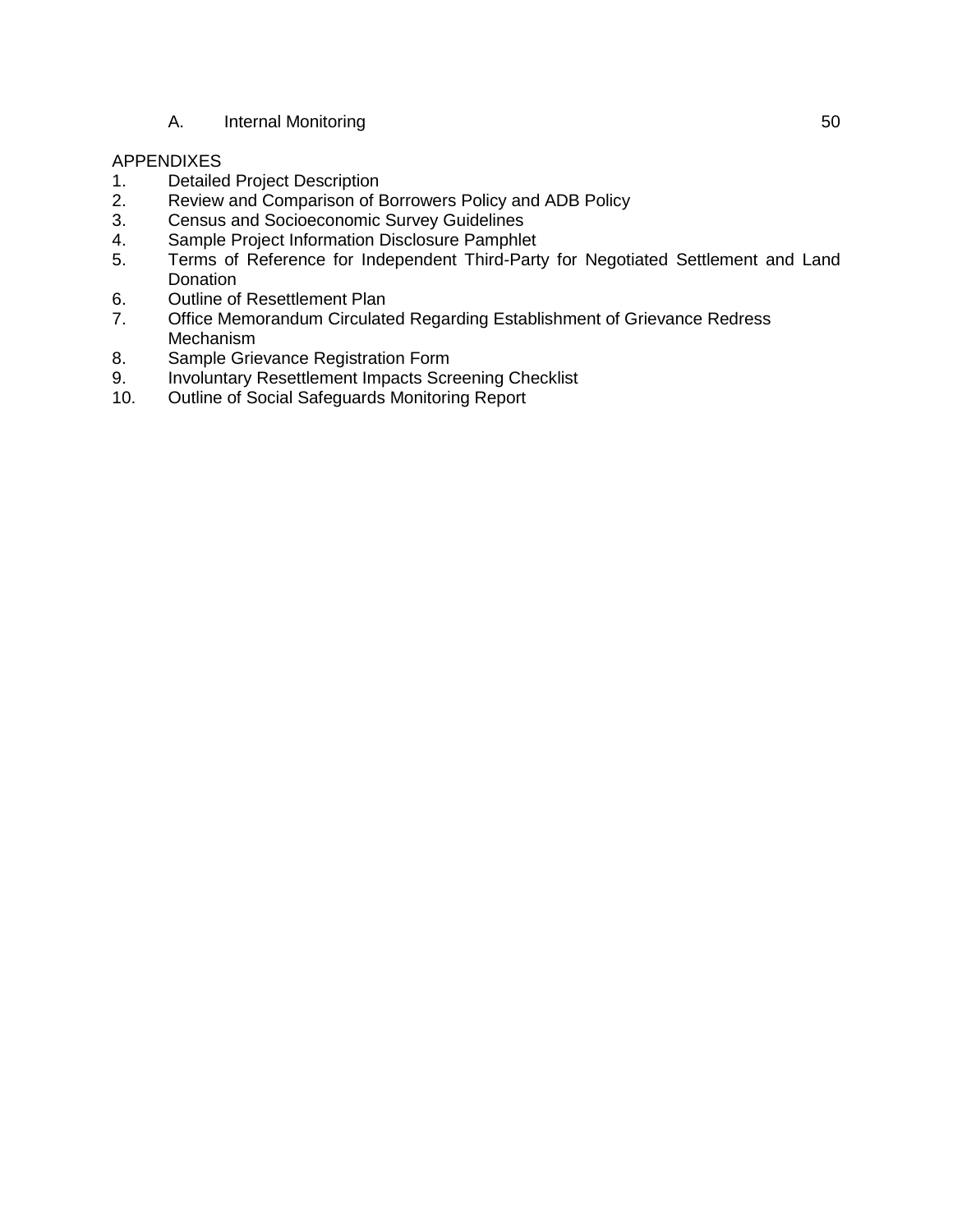# **I. INTRODUCTION**

## <span id="page-4-1"></span><span id="page-4-0"></span>**A. Project Background**

1. Karnataka is one of the most water stressed states in India which is approximately 54% of the geographical area declared as drought prone.<sup>1</sup> Thirty-seven percent of the state's population of 61.1 million lives in urban area. Karnataka's Vision 2020 anticipates increasing urbanization and industrialization. To support the economic development process of the state and projected urbanization, annual water demand is forecast to rise by up to 40% by 2025. Effective management of available water resources will become one of the main challenges for making the urban centers of Karnataka livable, competitive, socially inclusive, and environmentally sustainable and climate resilient. The Karnataka Integrated Urban Water Management Investment Program (KIUWMIP), approved on 28 March 2014, aims to improve water security in selected river basins in Karnataka, through holistic and scientific management of water resources in urban areas.

2. The project was approved on 29 July 2014 to support the Project 1 under KIUWMIP. It aims to (i) strengthen urban water supply and sanitation (UWSS) infrastructure in three towns (Byadagi, Davangere, and Harihar) of the Tungabhadra sub basin; (ii) support reform implementation including establishment of the urban local body (ULB) incentive fund (UIF); and (iii) support the capacity development activities including project management and administrative capacity. The loan agreement for Project 1 was signed on 30 December 2014 and declared effective on 7 March 2015. The loan closing date is 30 September 2019. A resettlement framework prepared during Project 1 was based on ADB's Safeguard Policy Statement (SPS), 2009 and the prevailing legal framework in the country and the state.

3. Project 2 of KIUWMIP aims to improve water resource management in major urban centers of Kundapura, Mangalore, Udupi and Puttur of coastal Karnataka. Project 2 towns (Kundapura, Mangalore, Udupi and Puttur) have been selected based on (i) the impact of Integrated Water Resources Management (IWRM) improvements on the state's water resources, (ii) the state's priorities, (iii) ULB's willingness to adopt reforms, and (iv) infrastructure gaps.

4. With the change in the land acquisition and resettlement law in India in 2013, $2$  the need to update the resettlement framework was felt.

## <span id="page-4-2"></span>**B. Impact and Outcome**

5. The Project 2 is aligned with the following impact: sustainable water security in selected river basins in Karnataka improved.<sup>3</sup> Project 2 will have the following outcome: urban water resource management in four coastal towns (Kundapura, Mangalore, Puttur, and Udupi) improved.<sup>4</sup> The project outputs are:

(i) **Output 1: Urban water supply and sanitation infrastructure expanded and upgraded.** Project 2 will provide continuous piped water supply to 765,000 people, and sanitation services with improved conveyance system to 193,000 people. The details are:

 <sup>1</sup> Government of Karnataka. 2015. Karnataka State Action Plan on Climate Change.

<sup>&</sup>lt;sup>2</sup> Government of India. Right to Fair Compensation and Transparency in Land Acquisition, Rehabilitation and Resettlement Act (RFCTLARRA), 2013.

<sup>&</sup>lt;sup>3</sup> Defined by the investment program.

<sup>&</sup>lt;sup>4</sup> The design and monitoring framework is in Appendix 1.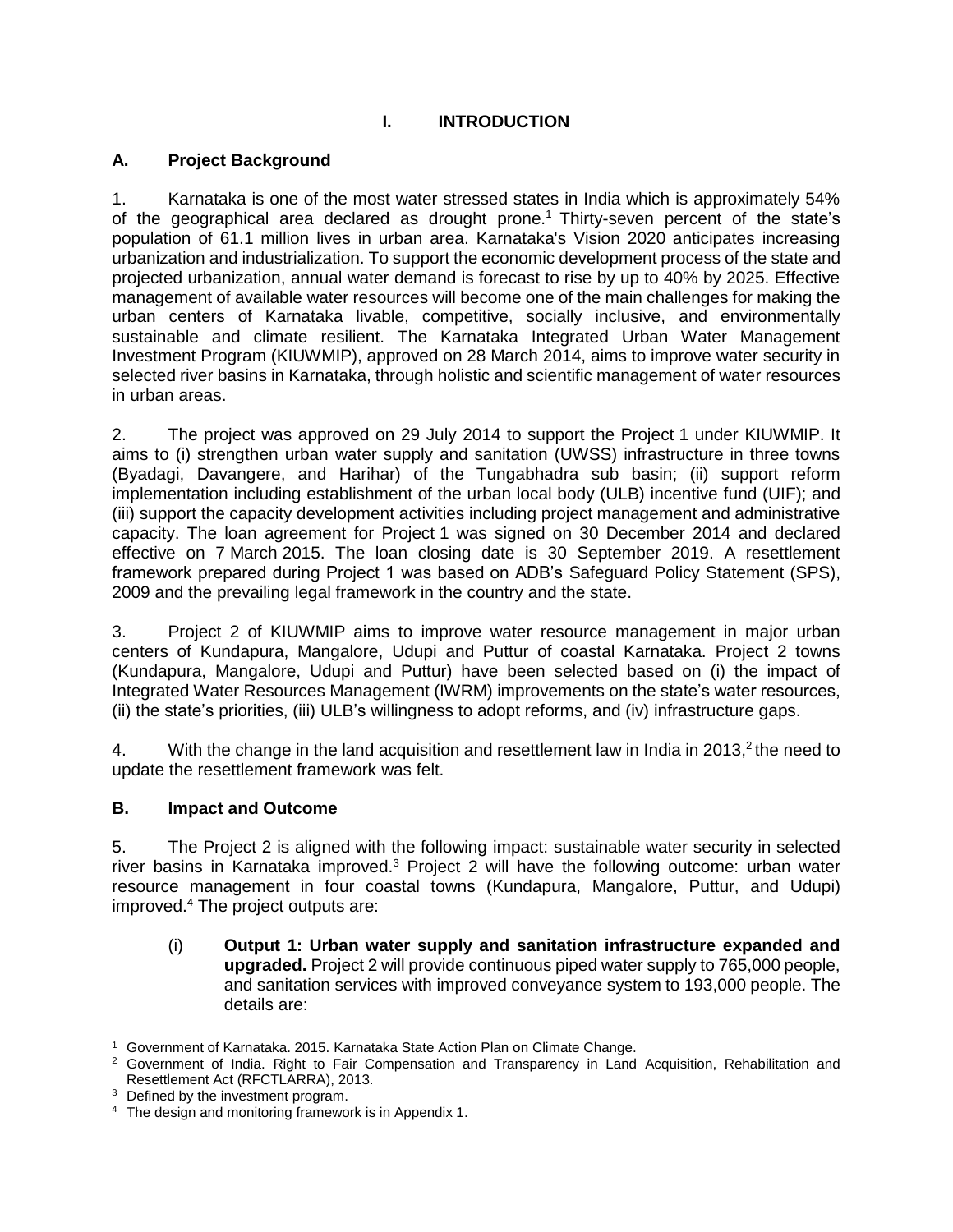- (a) **Water supply systems upgraded in four towns (Kundapura, Mangalore, Puttur, and Udupi).** The output includes (i) construction of about 14 kilometers (km) of new water transmission lines, a water treatment plant of 8.7 million liters per day (MLD) capacity, about 76 km of new clear water feeder main, 29 overhead tanks and 4 ground-level service reservoirs, and laying of about 1,320 km of new water distribution network; and (ii) replacement of around 78,900 existing house service connections with meter connections, provision of about 32,700 new metered house service connections, and replacement of about 29,500 existing meters, including those of poor, vulnerable, and poor women-headed households.
- (b) **Sewerage systems rehabilitated in Mangalore.** The output includes the rehabilitation of about 11 km of pumping mains.
- (ii) **Output 2: Water resource planning, monitoring, and service delivery improved.** 
	- (a) **Operational capacity strengthened through policy and institutional reform actions**. The output includes: (i) periodic water audits conducted; (ii) volumetric tariff determination models developed and rolled-out; (iii) dynamic asset management system developed; (iv) water operation accounts ring-fenced in ULBs; and (v) UIF implemented by project towns.
	- (b) **Gender responsive and inclusive service delivery systems institutionalized.** The output includes: (i) water and sanitation committee constituted in target slums, and (ii) public awareness activities conducted.
	- (c) **Climate resilient policy actions implemented.** The output includes: (i) rainwater harvesting policy adopted and implemented; (ii) policy to incentivize the use of treated wastewater for industry, agriculture, and horticulture adopted and implemented; and (iii) monitoring of water quality and water audit institutionalized.
- (iii) **Output 3: Institutional capacity of executing agency and urban local bodies strengthened.** The output includes: (i) project management and service delivery capacity of project management unit (PMU), project implementation unit (PIU), and concerned ULB staff strengthened; and (ii) key stakeholders sensitized on project scope, water conservation, nonrevenue water reduction, and gender and social inclusion in urban governance.

## **II. OBJECTIVES, POLICY FRAMEWORK AND ENTITLEMENT**

<span id="page-5-0"></span>6. This document is the updated resettlement framework and reflects ADB's SPS 2009; the Right to Fair Compensation and Transparency in Land Acquisition, Rehabilitation and Resettlement Act (RFCTLARRA), 2013; and Government of India and the state policies and regulations. To the extent possible, the project seeks to avoid any involuntary land acquisition and resettlement. The preferred approach for the project will be the direct purchase of private land and structures based on Section 46 of the RFCTLARRA, 2013, the Right to Fair Compensation, and Transparency in Land Acquisition, Rehabilitation and Resettlement (Karnataka) Rules, 2014 and ADB SPS (para 25, Safeguard Requirements 2: Involuntary Resettlement, Appendix 2, p. 48). Private land parcels that will potentially be required for construction of water treatment plants (WTPs), overhead reservoirs and other components will preferably be procured through negotiated settlement without recourse to expropriation. If negotiated settlement process fails and land acquisition becomes necessary, the land acquisition and resettlement impacts will be compensated based on the entitlement matrix. The salient features of RFCTLARRA, state policies and regulations, and ADB SPS have been summarized below.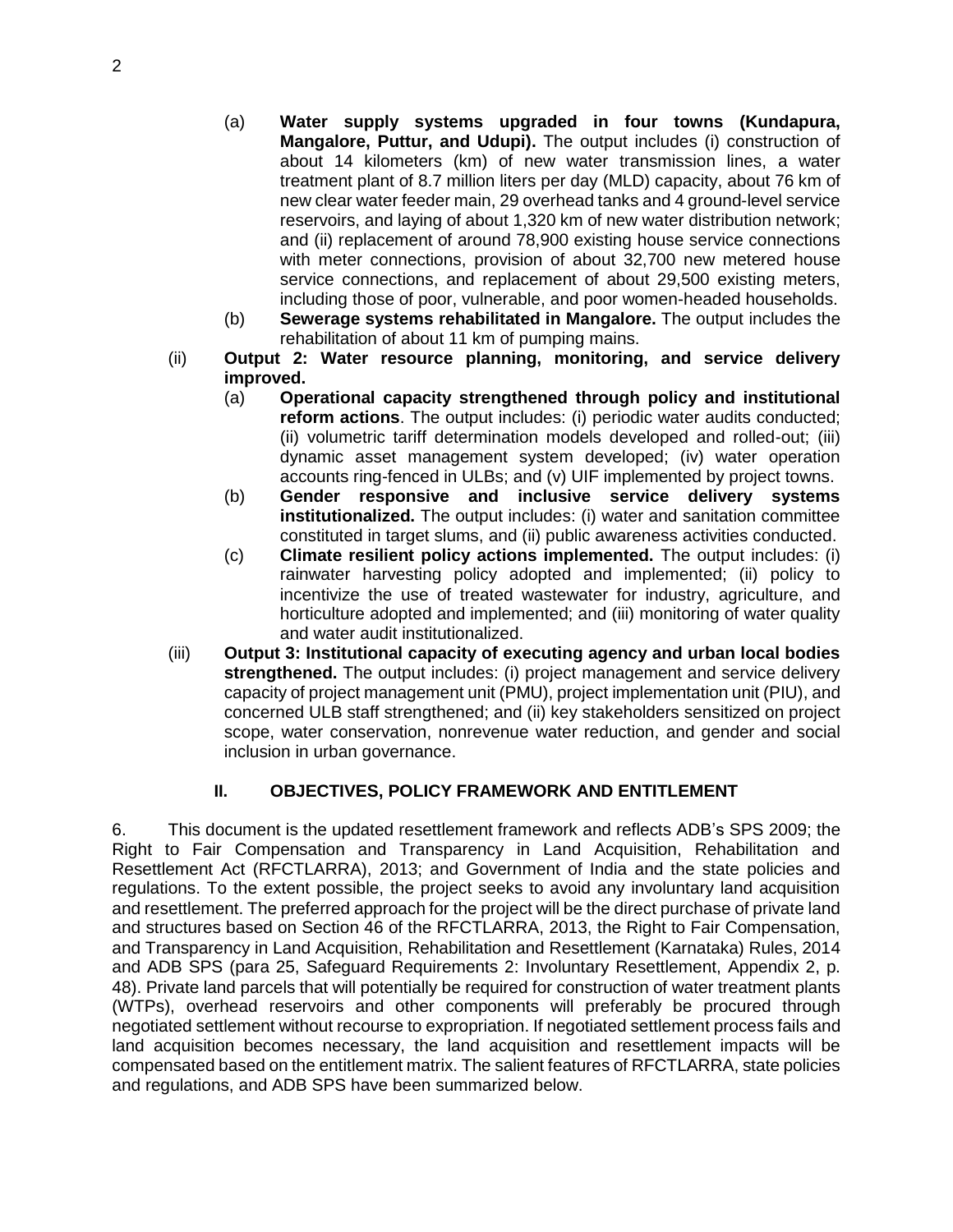#### <span id="page-6-0"></span>**A. The Right to Fair Compensation and Transparency in Land Acquisition Rehabilitation and Resettlement Act, 2013 (Act 30 of 2013)**

7. RFCTLARRA regulates land acquisition and provides rules for granting compensation, rehabilitation and resettlement to the affected persons in all projects in India. RFCTLARRA provides for fair compensation to those whose lands are acquired and brings transparency to the process of land acquisition and assures rehabilitation of those affected. It empowers the government to define purposes to support infrastructure development and industrialization. RFCTLARRA increases the overall cost and time required for land acquisition, thereby compelling project owners towards more efficient utilization of land. RFCTLARRA came into force on 1 January 2014 to replace the Land Acquisition Act (1894).

- 8. The key features of the RFCTLARRA are as follows:
	- (i) defines acquisition for public purpose, and disallowing of change in purpose after acquisition;
	- (ii) requires the mandatory social impact assessment (SIA) to be conducted by the Gram Sabha or equivalent body in urban areas is mandatory, and provides detailed guidelines for conduct of SIA and its appraisal by an Expert Group;
	- (iii) Provides for specific timelines for each activity in the process: SIA, appraisal by Expert Group, Objections, public hearing, preliminary notification, Draft declaration and resettlement and rehabilitation (R&R) Scheme, compensation and R&R payment, provision of infrastructure amenities; the process lapses in case no land acquisition notification happens after twelve months of the Expert Group report. Further, the R&R award should be made within twelve months from public declaration of the R&R scheme. Such a timeline is however extendable by the appropriate government by another twelve months if deemed necessary;
	- (iv) Provides for retroactive payment under Clause 24, in case of land acquisition proceedings initiated under the Land Acquisition Act (LAA), where no award under section 11 of the said LAA has been made; it also allows for five years old or more land acquisition proceedings wherein award is made but physical possession of the land has not been taken to be deemed as lapsed, and to be taken up under RCFTLARRA; and has similar provisions in cases where compensation for a majority of land holdings has not been accepted; to ensure minimum delays;
	- (v) mandates consent of 80% landowners for private entities acquiring land and 75% for public private projects;
	- (vi) Provides guidelines for calculation of market value; it also states that the date for determination of market value shall be the date on which the notification has been issued under Section 11. The market value so determined would be multiplied by a factor of, at least one to two times the market value for land acquired in rural areas and at least one times the market value for land acquired in urban areas;
	- (vii) stipulates a solatium equal to 100% of the market value of the property including value of assets;
	- (viii) Requires payment of resettlement and rehabilitation assistance under Section 100, for all those losing livelihoods; it specifies the minimum to be paid but governments or private companies may pay higher compensation; Restrictions on acquisition of irrigated multi-cropped land);
	- (ix) Restricts any acquisition of irrigated multi-cropped land except for exceptional circumstances. An equivalent area of culturable wasteland or land value has to be deposited with government in the case of such an acquisition;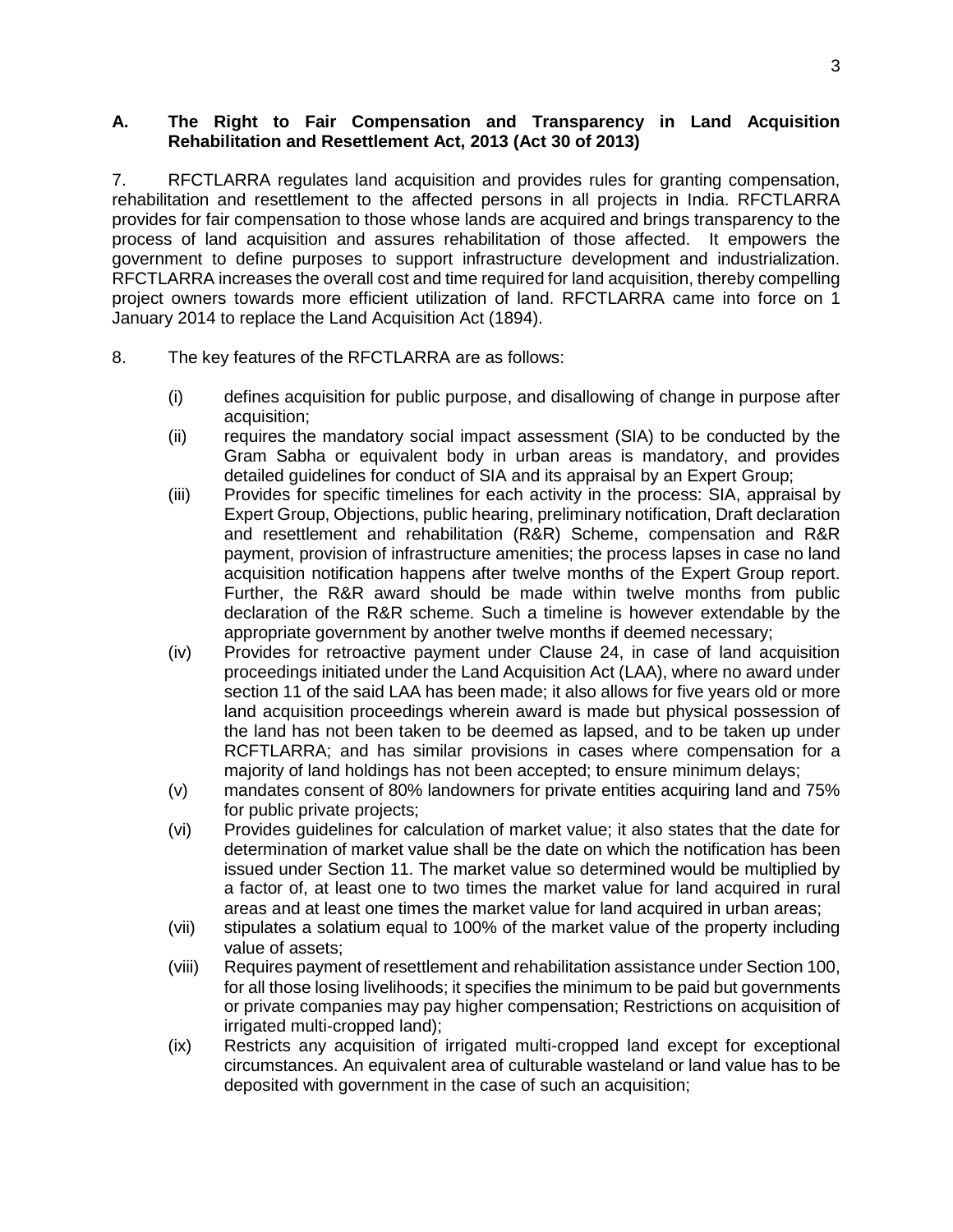(x) Prescribes a formal and transparent mechanism for R&R implementation, with a structured institutional framework at the center, state and project level for land acquisition and R&R implementation and monitoring.

#### <span id="page-7-0"></span>**B. The Right to Fair Compensation and Transparency in Land Acquisition, Rehabilitation and Resettlement (Karnataka) Rules, 2014**

9. The RFCTLARR (Karnataka) Rules came into force in 2014, on the date of their publication in the Gazette Notification of Government of Karnataka and specify the process to be followed for land acquisition, rehabilitation and resettlement in Karnataka.<sup>5</sup> The Rules also encourage avoidance of land acquisition and resettlement impacts through a provision to take lands on lease rather than through acquisition for public purpose.

10. The RFCTLARR (Karnataka) Rules 2014 exercise the powers conferred by section 109 of the RFCTLARRA, 2013.

## <span id="page-7-1"></span>**C. ADB's Safeguard Policy Statement, 2009**

11. The ADB SPS, 2009 sets out the requirements for environment, involuntary resettlement and indigenous peoples safeguards. For involuntary resettlement safeguards, the policy aims to avoid involuntary resettlement wherever possible; to minimize involuntary resettlement by exploring project and design alternatives; to enhance, or at least restore, the livelihoods of all displaced persons in real terms relative to pre-project levels; and to improve the standards of living of the displaced poor and other vulnerable groups.

12. The involuntary resettlement safeguards cover physical displacement (relocation, loss of residential land, or loss of shelter) and economic displacement (loss of land, assets, access to assets, income sources, or means of livelihoods) as a result of (i) involuntary acquisition of land, or (ii) involuntary restrictions on land use or on access to legally designated parks and protected areas. It covers them whether such losses and involuntary restrictions are full or partial, permanent or temporary. The 12 policy principles of the SPS involuntary resettlement safeguards are as follows:

- (i) Screen the project early on to identify past, present, and future involuntary resettlement impacts and risks. Determine the scope of resettlement planning through a survey and/or census of displaced persons, including a gender analysis, specifically related to resettlement impacts and risks.
- (ii) Carry out meaningful consultations with affected persons, host communities, and concerned nongovernment organizations (NGOs). Inform all displaced persons of their entitlements and resettlement options. Ensure their participation in planning, implementation, and monitoring and evaluation of resettlement programs. Pay particular attention to the needs of vulnerable groups, especially those below the poverty line, the landless, the elderly, women and children, and Indigenous Peoples, and those without legal title to land, and ensure their participation in consultations. Establish a grievance redress mechanism (GRM) to receive and facilitate resolution of the affected persons' concerns. Support the social and cultural institutions of displaced persons and their host population. Where involuntary resettlement impacts and risks are highly complex and sensitive,

<sup>5</sup> Government of Karnataka. 2014. Revenue Secretariat Gazette Notification No. RD 152 AQB 2013. Bangalore.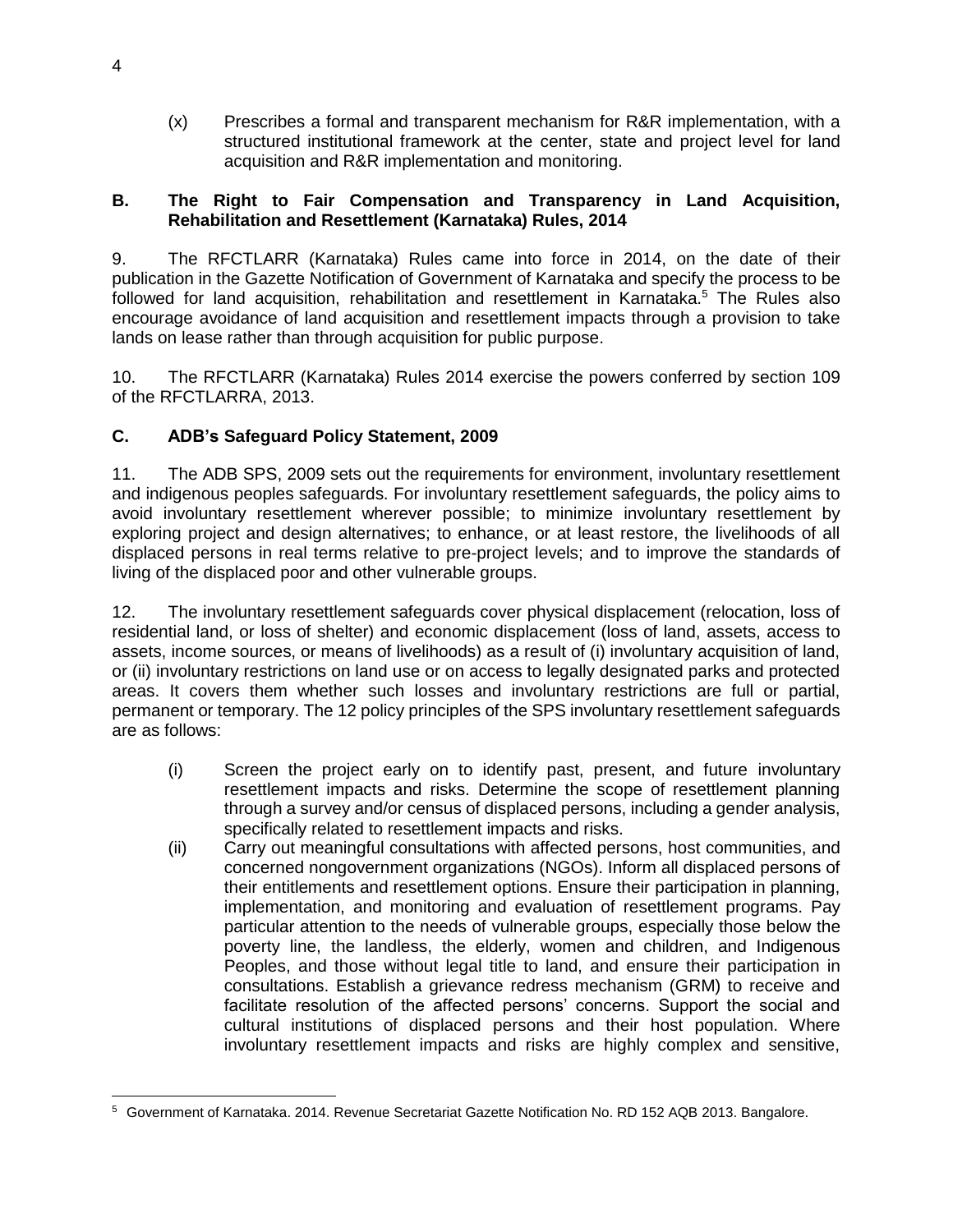compensation and resettlement decisions should be preceded by a social preparation phase.

- (iii) Improve, or at least restore, the livelihoods of all displaced persons through (a) land-based resettlement strategies when affected livelihoods are land based where possible or cash compensation at replacement value for land when the loss of land does not undermine livelihoods, (b) prompt replacement of assets with access to assets of equal or higher value, (c) prompt compensation at full replacement cost for assets that cannot be restored, and (d) additional revenues and services through benefit sharing schemes where possible;
- (iv) Provide physically and economically displaced persons with needed assistance, including the following: (a) if there is relocation, secured tenure to relocation land, better housing at resettlement sites with comparable access to employment and production opportunities, integration of resettled persons economically and socially into their host communities, and extension of project benefits to host communities; (b) transitional support and development assistance, such as land development, credit facilities, training, or employment opportunities; and (c) civic infrastructure and community services, as required;
- (v) Improve the standards of living of the displaced poor and other vulnerable groups, including women, to at least national minimum standards. In rural areas provide them with legal and affordable access to land and resources, and in urban areas provide them with appropriate income sources and legal and affordable access to adequate housing;
- (vi) Develop procedures in a transparent, consistent, and equitable manner if land acquisition is through negotiated settlement to ensure that those people who enter into negotiated settlements will maintain the same or better income and livelihood status;
- (vii) Ensure that displaced persons without titles to land or any recognizable legal rights to land are eligible for resettlement assistance and compensation for loss of nonland assets;
- (viii) Prepare a resettlement plan elaborating on displaced persons' entitlements, the income and livelihood restoration strategy, institutional arrangements, monitoring and reporting framework, budget, and time-bound implementation schedule;
- (ix) Disclose a draft resettlement plan, including documentation of the consultation process in a timely manner, before project appraisal, in an accessible place and a form and language(s) understandable to affected persons and other stakeholders. Disclose the final resettlement plan and its updates to affected persons and other stakeholders;
- (x) Conceive and execute involuntary resettlement as part of a development project or program. Include the full costs of resettlement in the presentation of project's costs and benefits. For a project with significant involuntary resettlement impacts, consider implementing the involuntary resettlement component of the project as a stand-alone operation;
- (xi) Pay compensation and provide other resettlement entitlements before physical or economic displacement. Implement the resettlement plan under close supervision throughout project implementation; and
- (xii) Monitor and assess resettlement outcomes, their impacts on the standards of living of displaced persons, and whether the objectives of the resettlement plan have been achieved by taking into account the baseline conditions and the results of resettlement monitoring; disclose monitoring reports.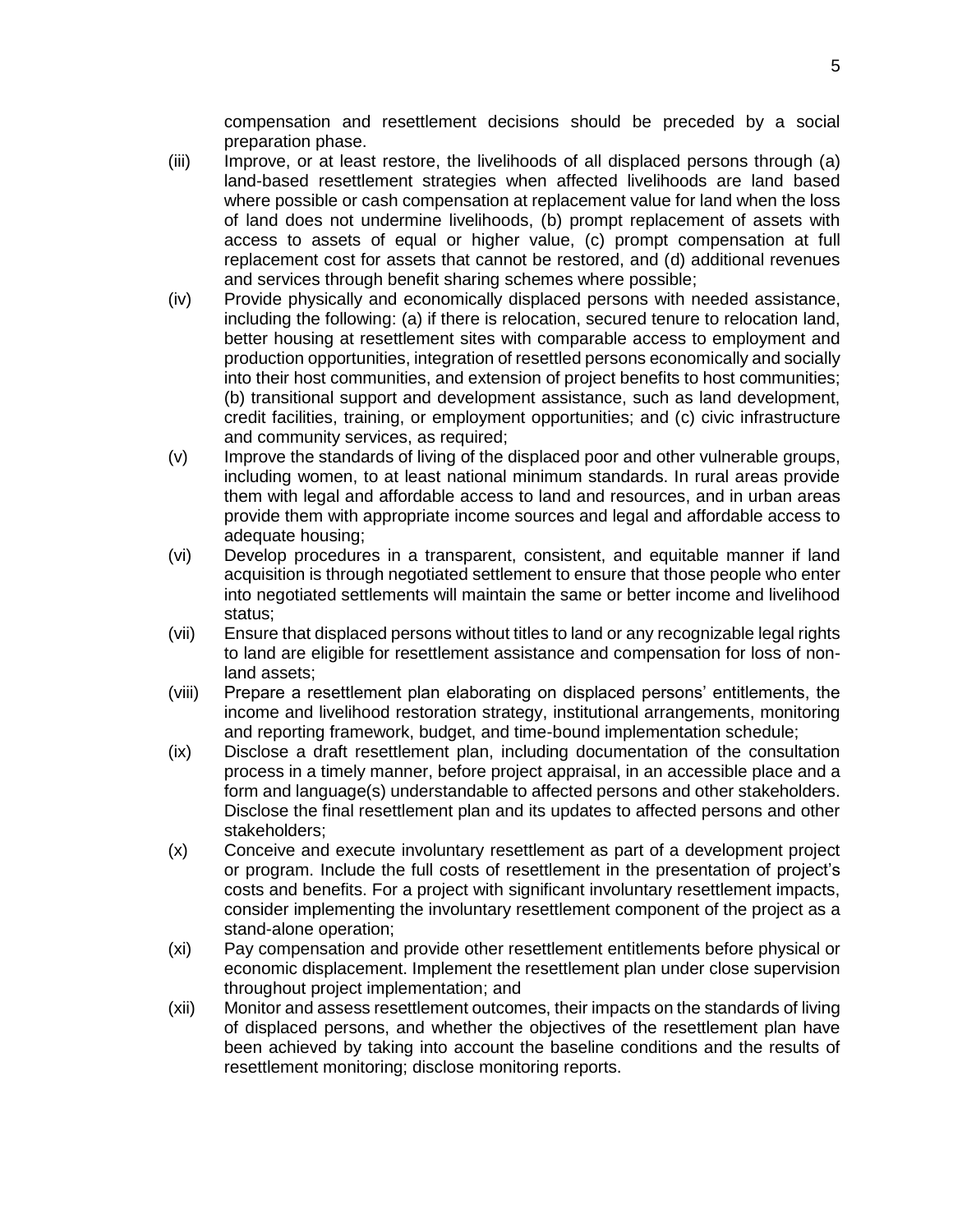#### <span id="page-9-0"></span>**D. Comparison of the RFCTLARRA 2013 and State Policies with Key Indicators of ADBs Safeguard Policy Statement 2009**

13. A comparison of the key requirements has been made and the identified gaps will be addressed through this resettlement framework. The resettlement framework addresses the following identified gaps, namely: (i) screening past, present and future involuntary resettlement impacts and risks. The project will undertake screening of all subprojects using the ADB involuntary resettlement checklist, to identify past, present and future involuntary resettlement impacts and risks; (ii) gap in establishing a project-level GRM for projects that do not have significant resettlement impacts. The project will establish project-level GRM; (iii) define vulnerable group as per SPS, policy principle 2. The definition of vulnerable groups is in line with ADB SPS and the entitlement matrix outlines assistance for vulnerable groups; (iv) third party monitor of negotiated settlement: to ensure a fair and transparent process, a third party independent monitor will be hired to certify that the process of negotiated purchase was undertaken in a transparent and equitable manner, without coercion; (v) disclosure of resettlement plan and resettlement framework to affected persons; and (vi) frequency of resettlement plan monitoring: frequency of monitoring will be semi-annual, as required per SPS.

#### <span id="page-9-1"></span>**III. INVOLUNTARY RESETTLEMENT SAFEGUARDS PRINCIPLES FOR KIUWMIP**

14. The project will recognize three types of physically displaced persons including: (i) persons with formal legal rights to land lost in its entirety or in part; (ii) persons who lost the land they occupy in its entirety or in part who have no formal legal rights to such land, but who have claims to such lands that are recognized or recognizable under national laws; and (iii) persons who lost the land they occupy in its entirety or in part who have neither formal legal rights nor recognized or recognizable claims to such land. The involuntary resettlement requirements apply to all three types of physically displaced persons. It also applies to all types of economically displaced persons – those facing permanent income loss as well as those facing temporary income loss. In accordance with the involuntary resettlement principles of this resettlement framework, all affected persons will be entitled to compensation/resettlement assistance. Compensation and assistance will be based on the nature of ownership rights on lost assets and the impacts, including vulnerability status of the affected persons.

15. Based on RFCTLARRA, state policies and regulations, and the ADB SPS, the following resettlement principles are adopted for this project:

- (i) Screening of the project to identify involuntary resettlement impacts and risks. Minimizing and avoiding resettlement impacts of each subproject by exploring all viable alternative designs;
- (ii) Carrying out consultations with affected persons, host communities and nongovernment organizations; informing all displaced persons of their entitlements and resettlement options; ensuring their participation in planning, implementation, and monitoring and evaluation of resettlement programs;
- (iii) Where the resettlement impacts are unavoidable, the displaced persons should be assisted in improving or at least regaining their standard of living;
- (iv) Vulnerable households will be given special assistance to improve their socioeconomic status. Vulnerable households comprise below poverty line households, female-headed households, disabled person-headed household, elderly-headed household, landless household, household with no legal title / tenure security, households with out-of-school/working children, and schedule castes and scheduled tribe households;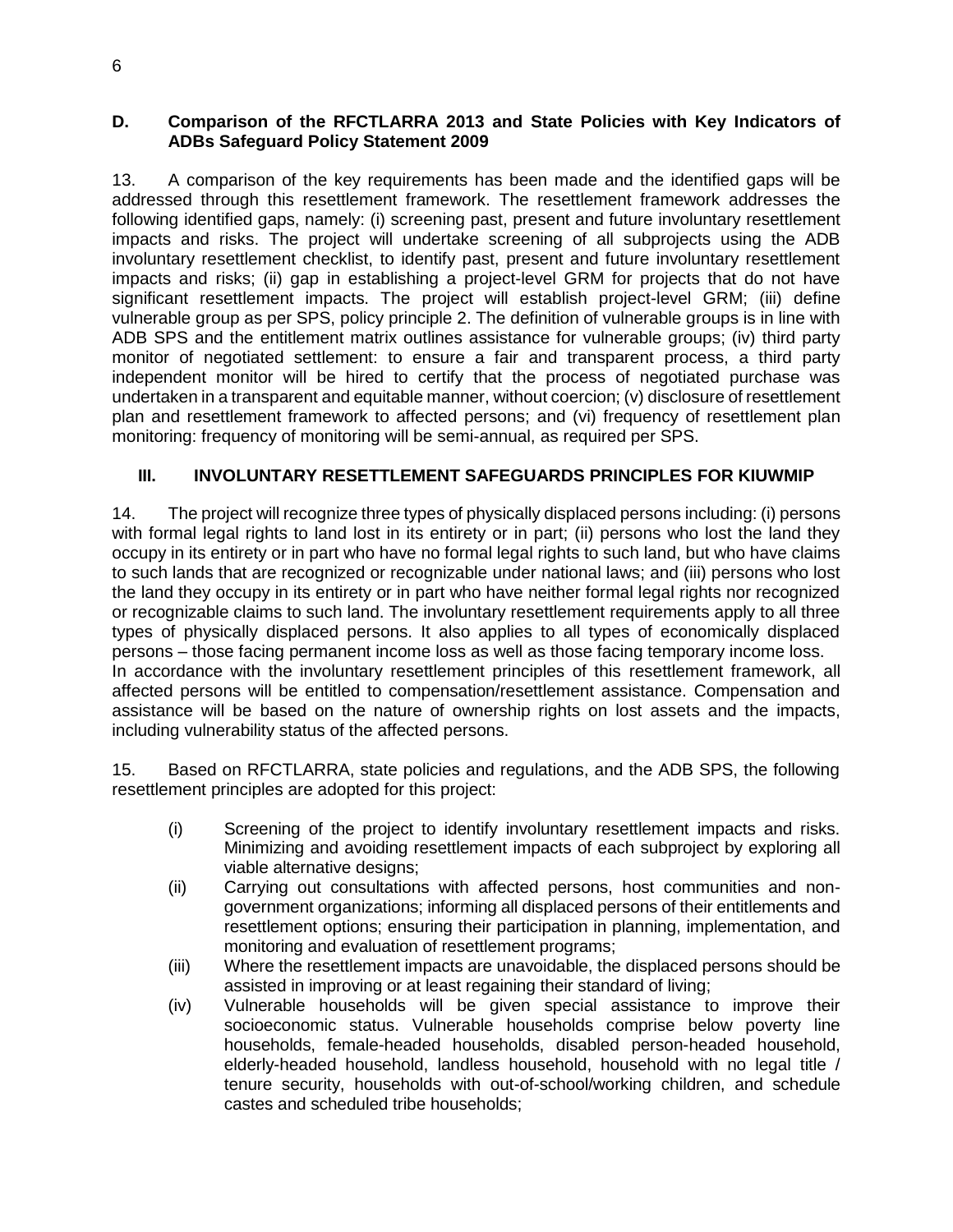- (v) The absence of formal title to land is not a bar to policy entitlements;
- (vi) Compensation for all lost assets acquired or affected is based on the principle of replacement cost;
- (vii) Restoration of livelihoods and residences of the displaced persons will be facilitated with adequate resources and with a time-bound action plan in coordination with civil works;
- (viii) displaced persons are to be assisted in integrating economically and socially into host communities where physical displacement takes place, so that adverse impacts on the host communities are minimized and social harmony are promoted.
- (ix) All payments, including compensation for loss of land, assets, structures, trees, income, and common properties will be made prior to physical or economic displacement and commencement of civil construction work; and
- (x) Disclose the draft resettlement plan, including documentation of the consultation process in a timely manner to affected persons and other stakeholders. Disclose the final resettlement plan and other documents such as the monitoring reports to affected persons and other stakeholders.

16. Section 46 of RFCTLARRA, 2013 permits direct purchase of land and undertaking direct negotiation with the land owner. Consistent with the RFCTLARRA, 2013, the Government of Karnataka Gazette Notification also promotes direct land purchase to optimize the utilization of public funds and accelerate the implementation of important infrastructure projects. Such purchase is supported by the ADB SPS provided that eminent domain will not be applied should the negotiated purchase fail, and where direct negotiations with land owners are conducted in a fair and transparent manner and land will be purchased upon agreement of a negotiated price. In the Project, in addition to the requirements in the Government of Karnataka Memorandum, the process of negotiation will involve the following steps:

- (i) Negotiation will take place when there is a willing seller;
- (ii) Meaningful consultation with the affected person(s) has to be carried out and documented;
- (iii) The minimum negotiated price to start negotiations will be not below the valuation of land based on the fair market price of land;
- (iv) All negotiations to be carried out in a transparent manner and validated by a third party (eminent citizen/any party without any interest in the process, appointed by the PMU), who will ensure there is no asymmetry of information availability and transparency is maintained;
- (v) In case of failure of negotiations, compensation will be paid as outlined in the Entitlement Matrix of the resettlement framework and the entire process documented. The third party will have to submit reports during and on conclusion of negotiations. Costs related to third party certification will be borne by the project proponent;
- (vi) The land transfer and updated records of the lands obtained through negotiated settlement will have to be completed prior to the start of civil works;
- (vii) No negotiated purchase from vulnerable households shall be undertaken for the project; and
- (viii) People who enter into negotiated settlement will maintain the same or better income and livelihood status.

# **IV. SCREENING AND CATEGORIZATION OF SUBPROJECTS**

<span id="page-10-0"></span>17. Following the RFCTLARRA 2013, state policies and regulations and incorporating ADB's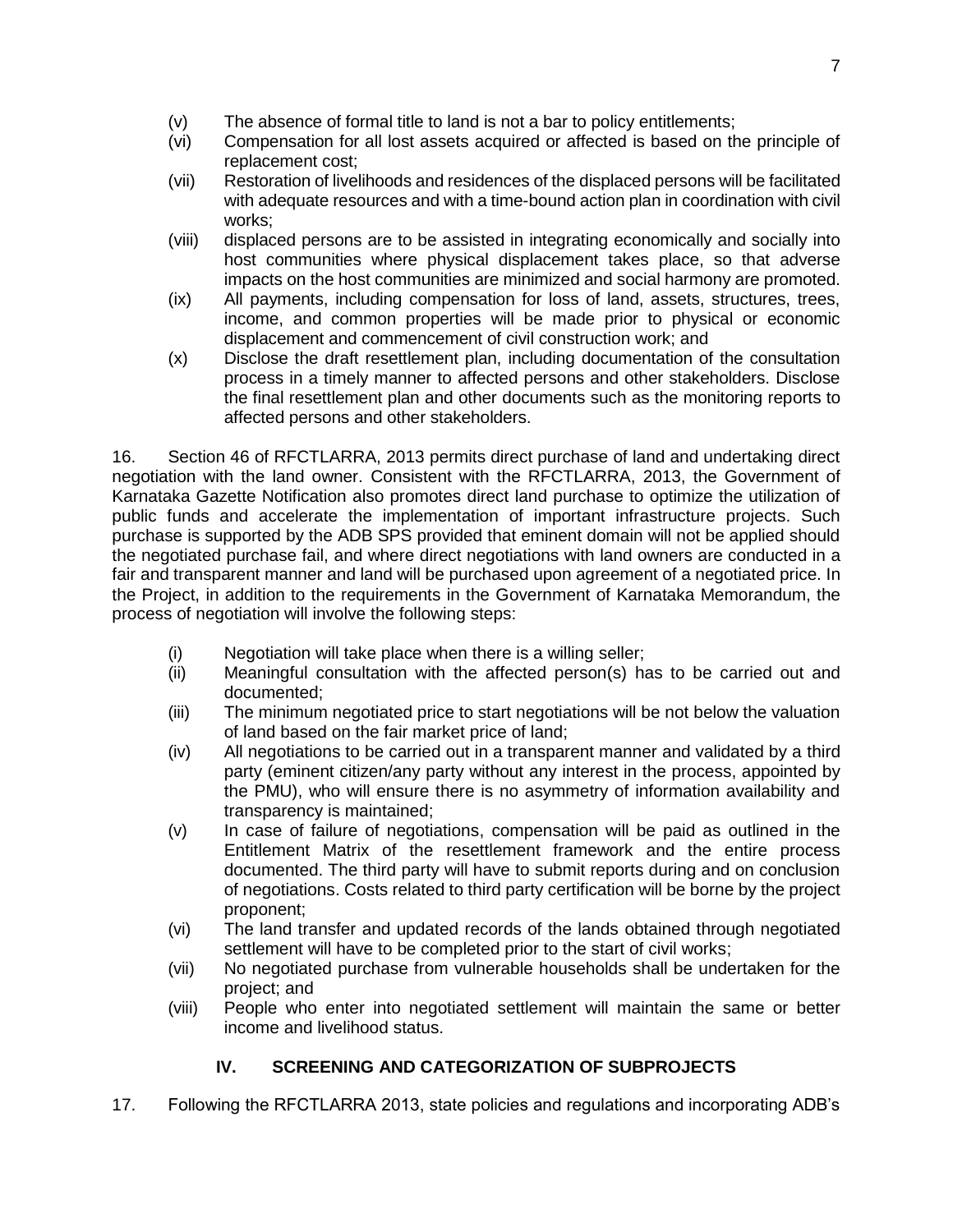Safeguard Policy Statement, 2009, the basic principles for the Project will include these elements with respect to each subproject, namely (i), land acquisition, and other involuntary resettlement impacts would be minimized as much as possible; (ii) any land acquisition and/or resettlement will be carried out and compensation provided in order to improve or at least restore the preproject income and living standards of the affected people; (iii) consultation with affected people on compensation options; (iv) payment of compensation for acquired assets at replacement cost for structures and fruit-bearing trees, and market price for timber trees and crops; (v) payment of compensation for lost land, housing, assets and resettlement allowances in full prior to the contractor taking physical acquisition of the land and prior to the commencement of any construction activities; (vi) resettlement assistance to affected persons including non-titled persons (e.g., informal dwellers/squatters, and encroachers) prior to the contractor taking physical acquisition of the land and prior to the commencement of any construction activities; (vii) income restoration and rehabilitation; (viii) establishment of appropriate GRMs to ensure speedy resolution of disputes; (ix) special attention to vulnerable groups; and (x) involvement of women in all activities related to resettlement planning, implementation, and monitoring.

18. The subprojects to be taken up for implementation in the project will have broadly two types of impacts that will require mitigation measures. The types of impacts are (i) loss of land and related assets, and (ii) loss of livelihood or income opportunities.

19. Displacement under the subprojects will be limited to the area required for the subprojects and their safety zones, referred to as the direct impact zone. Only structures and other encumbrances within this zone will be removed for the program. Every effort will be made during the preparation of the detailed design to minimize acquisition of land and other assets and to reduce negative socioeconomic impact. The structures and assets falling outside the direct impact zone will be left undisturbed. Impacts, unforeseen to the structures or assets outside will also be compensated in accordance to the principles of this resettlement framework.

20. A detailed description of each compensation measure and assistance is provided in the entitlement matrix. The affected households will be entitled to a combination of compensation measures and resettlement assistance, depending on the nature of ownership rights of lost assets and scope of the impact, including social and economic vulnerability of the affected persons.

21. ADB's Involuntary Resettlement Impact Screening/Categorization Checklist (Appendix 9) will be adopted for the subproject. Screening will be conducted immediately after identification of project site. If the screening is done simultaneously when the project site is being identified, then the magnitude of impacts can be estimated and if required alternative options can be examined. This will be done by the project management design and construction supervision consultants (PMDCSC) and submitted to PMU. Based on the ADB's Operational Manual Section F1/Operational Procedures6 the following criteria for screening and categorization of subprojects will be followed:

- (i) **Category A.** A proposed project is classified as category A if it is likely to have significant involuntary resettlement impacts. A resettlement plan, including assessment of social impacts, is required.
- (ii) **Category B**. A proposed project is classified as category B if it includes involuntary resettlement impacts that are not deemed significant. A resettlement plan, including assessment of social impacts, is required.

 6 Issued on 1 October 2013.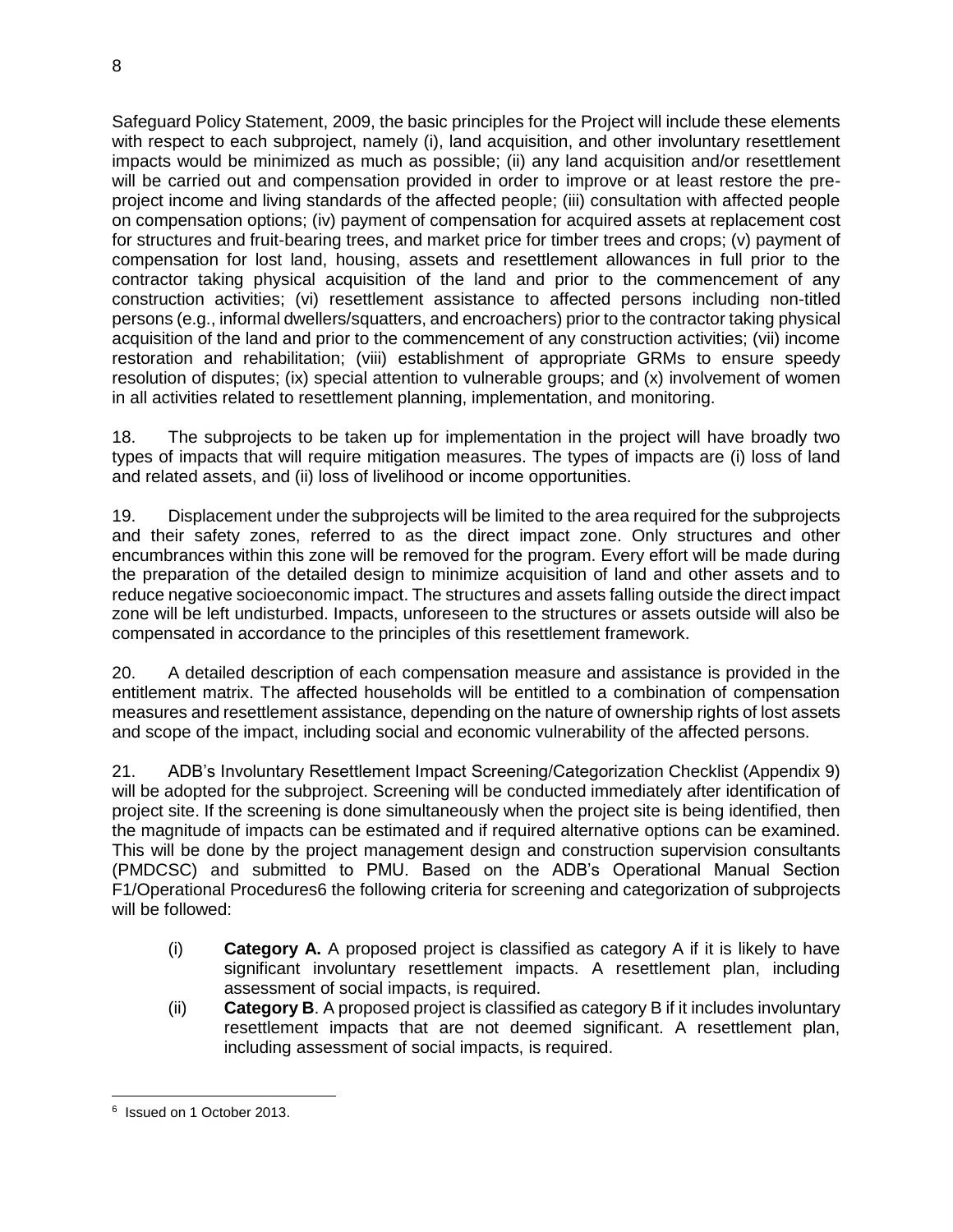- (iii) **Category C**. A proposed project is classified as category C if it has no involuntary resettlement impacts. No further action is required.
- (iv) **Category FI**. A proposed project is classified as category FI if it involves the investment of ADB funds to, or through, a financial intermediary.

22. The subproject's involuntary resettlement category is determined by the magnitude of involuntary resettlement impacts. The involuntary resettlement impacts of ADB-supported projects are considered significant if 200 or more persons will experience major impacts, which are defined as (i) being physically displaced from housing, or (ii) losing 10% or more of their productive assets (income generating). The level of detail and comprehensiveness of the resettlement plan will be commensurate with the significance of the potential impacts and risks. For Category A and B subprojects, a resettlement plan is required. For category C project, a due diligence report (DDR) is required.

23. Measures will be undertaken to avoid and minimize involuntary resettlement impacts including, exploring all viable alternatives for subproject designs and alternative sites or locations for subproject components to ensure that land acquisition and other involuntary resettlement impacts are avoided or minimized. These measures and criteria will be applied and rehabilitation within existing facility premises will be prioritized over new construction so as not to require land acquisition and result in resettlement impacts. Based on thorough survey of all possible site alternatives, subproject components will be proposed on vacant government land, where available.

24. Any involuntary resettlement impacts arising from the associated facilities, i.e. pipelines, intake or any other components being laid/constructed with government or any other funds, which will be part of the same water supply project, will be identified and shared with ADB. Government of Karnataka will ensure that such impacts are compensated/mitigated prior to displacement or start of construction work on those components. Confirmation of the same and the government's plan of action such as avoidance/mitigation measures/compensation will be shared with ADB and executed as per plan. DDRs for the associated facilities will be attached to updated project resettlement plans.

#### **V. VOLUNTARY LAND DONATION<sup>7</sup>**

<span id="page-12-0"></span>25. In the case of land donation where the community or land owner(s) agree(s) to donate a part of their land for the project, an independent external party will have to be engaged to ensure and validate the following requirements: (i) the donation will not cause significant impacts on the livelihood of the donor(s) and the donor(s) is/are fully aware of the value of their donated land(s); and if not donated, the land will be compensated by the project; (ii) the donation does not come from land owners categorized as poor or vulnerable families; (iii) the donation will not cause any economic or physical displacement of the current land users (with or without legal titlesharecroppers, tenants and other types of current land users); (iv) the land donor(s) will get direct benefits from the proposed project activities; (v) meaningful consultations are conducted with the land owner(s); and (vi) the land donation(s) does not come from coercion or asymmetrical power relation between the land owner(s) and the government. The above information must be included in a due diligence report prepared by an external party, preferably by reputed and qualified nongovernment organizations (NGOs), for ADB review and approval. The land transfer and updated records of the donated lands will have to be completed prior to the start of civil works.

 $\frac{7}{1}$  This includes donations of other types of assets attached to the land (such as trees, structures, etc.).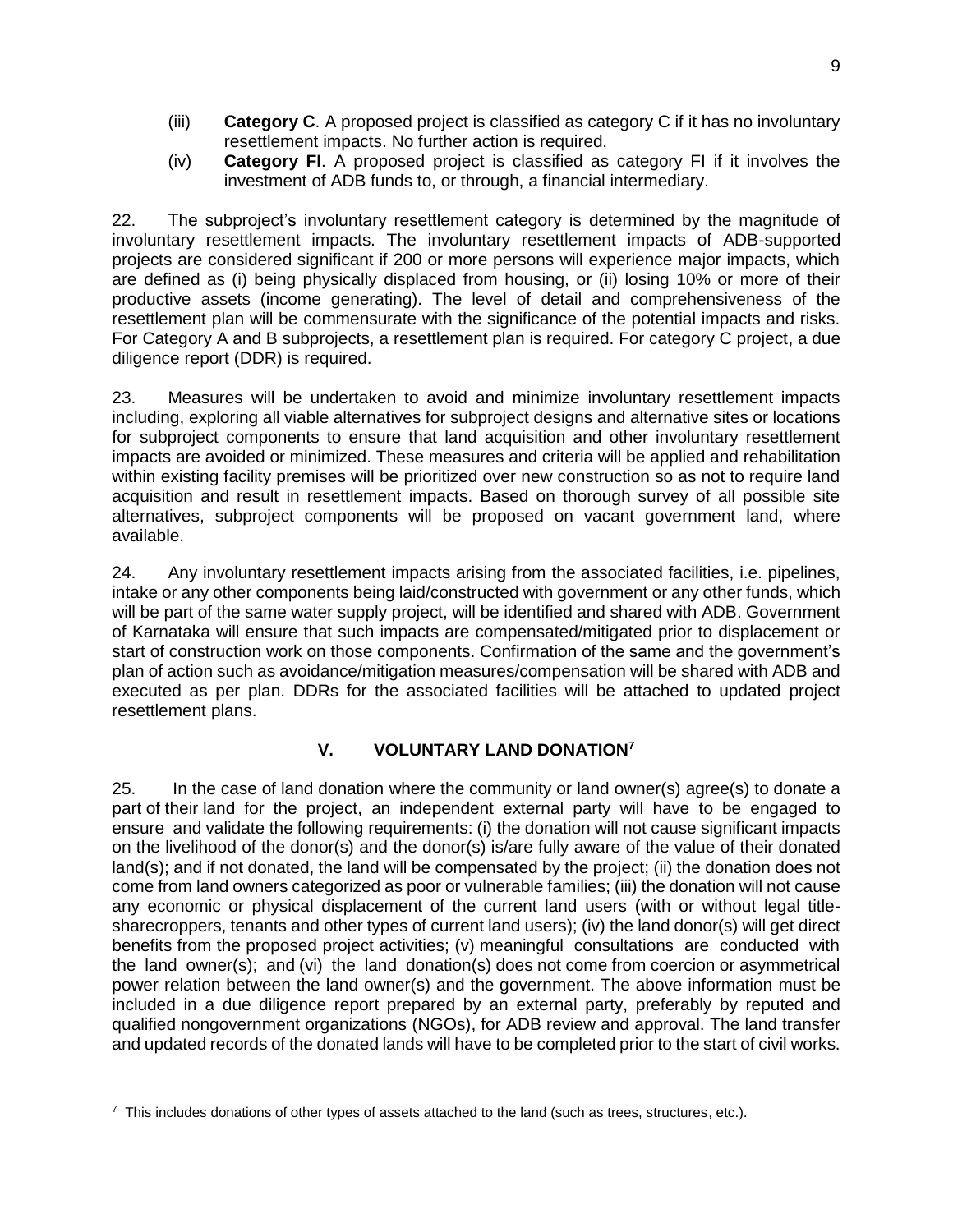# **VI. ELIGIBILITY, ENTITLEMENTS AND BENEFITS**

# <span id="page-13-1"></span><span id="page-13-0"></span>**A. Eligibility**

26. The following displaced persons are eligible for compensation, assistance, and benefits. All persons described in the definition of the family in the RFCTLARRA will be also be eligible for assistance/compensation in addition to those mentioned in this section. Eligible persons include:

- (i) persons who will lose land/assets/income in their entirety or in part, who have formal legal rights to the land;
- (ii) persons who will lose the land they occupy in its entirety or in part who have no formal legal rights to such land, but who have claims to such lands that are recognized or recognizable under national laws, e.g., tenants and leaseholders;
- (iii) persons occupying land over which they neither have legal title, nor have claims recognized or recognizable under national law e.g., sharecroppers, squatters, encroachers, wage labour without formal contracts; and
- $(iv)$  Vulnerable groups. $8$

## <span id="page-13-2"></span>**B. Entitlements, Assistance and Benefits**

27. The Project Entitlement policy addresses the potential direct and indirect impacts of project construction and operation on displaced persons, households and communities due to involuntary acquisition, including those that will be acquired through the RFCTLARRA. The most direct and immediate impacts are those associated with project construction, mainly land acquisition, loss of livelihood and loss of shelter. Other losses include loss of other assets such as cattle sheds, water sources etc. and common property resources. Mitigation is provided through compensation and assistance to project-displaced persons, households, and group on the basis of this policy framework adopted by the project. The policy provides mitigation for:

- (i) loss of assets, including land and house or work place;
- (ii) loss of livelihood or income opportunities;
- (iii) Collective impacts on groups, such as loss of community assets, common property resources, and others; and
- (iv) Temporary impacts or disruptions due to project construction work.

28. Compensation eligibility is limited by a cut-off date. The cut-off date for non- title-holders, is the date of the start of the census survey, during preparation of the draft resettlement plan. The date of Land Acquisition Notification under Section 11 of the RFCTLARRA will be the cut-off date for all titleholders losing land and structures.

29. Damages/unanticipated losses caused during construction, if any will be eligible for compensation. Such issues will be identified and closely monitored by the Safeguard Monitoring Unit of the PMU. Compensation for temporary impacts and damage during construction will be borne by the contractor. Unanticipated losses, if any, will be mitigated / compensated as per the Entitlement Matrix of this resettlement framework. Loss of drinking water, sanitation and/or any other facility due to damage of existing infrastructure during construction will be mitigated through provision of alternate facilities (e.g., alternate means of water supply). The time gap between

 Defined in the context of Karnataka as those below the poverty line (BPL), women-headed households, those belonging to the scheduled castes and scheduled tribes, landless and those without legal title, elderly, women and children, persons with disabilities and out-of-school/working children and orphaned children.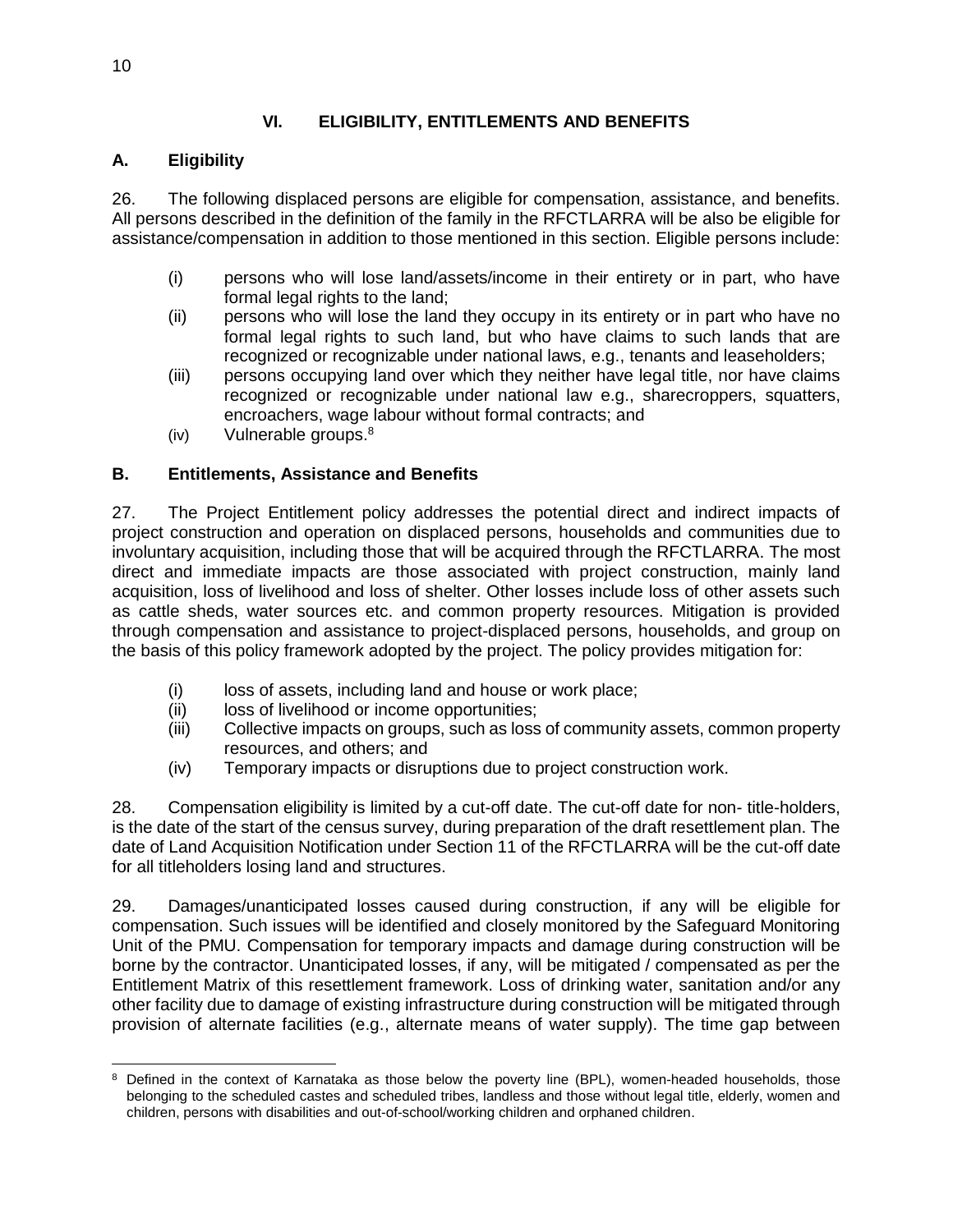transfer from old system to new in certain areas will be minimized to avoid inconvenience to the public.

30. The entitlement matrix (Table 1) provides guidance for compensation, resettlement, and rehabilitation assistance planning. The entitlement matrix lists various types of losses, defines eligibility criteria and entitlements, and provides basic parameters for preparation of compensation and resettlement benefits.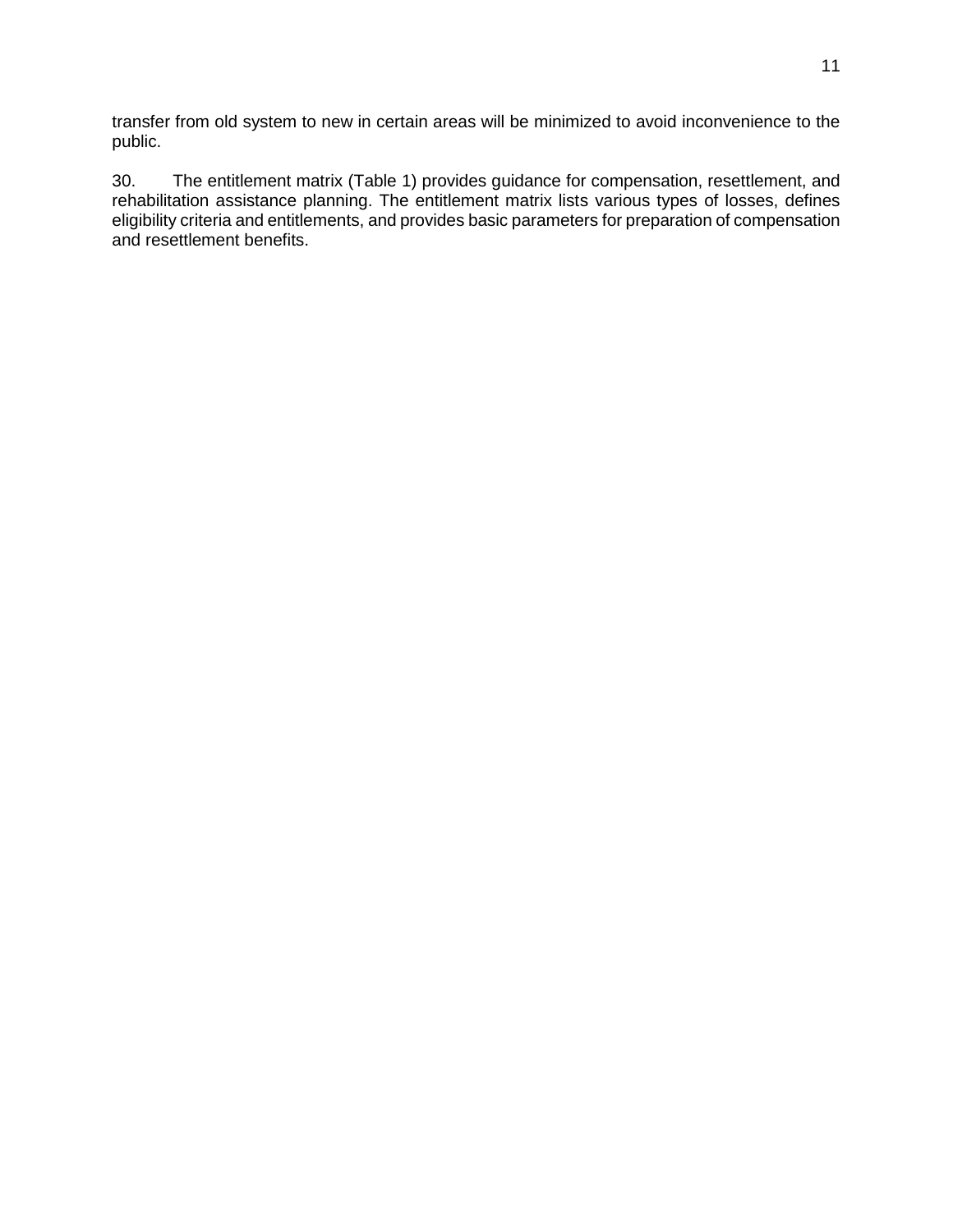| No.         | Type of                 | <b>Application</b>                                  | Definition of       | <b>Compensation Policy<sup>a</sup></b>                                                                                                                                                                                                                                                                                                                                                                                                                                                                                                                                                                                                                                                                                                                                                                                                                                                                                                                                                                                                                                                                                                                                                                                                                               | Implementation Issuesb                                                                                                                                                                                                                                                                                                                                                                                                                                               | Responsible Agency <sup>c</sup>                                                                                                                                                                                                                                                                   |
|-------------|-------------------------|-----------------------------------------------------|---------------------|----------------------------------------------------------------------------------------------------------------------------------------------------------------------------------------------------------------------------------------------------------------------------------------------------------------------------------------------------------------------------------------------------------------------------------------------------------------------------------------------------------------------------------------------------------------------------------------------------------------------------------------------------------------------------------------------------------------------------------------------------------------------------------------------------------------------------------------------------------------------------------------------------------------------------------------------------------------------------------------------------------------------------------------------------------------------------------------------------------------------------------------------------------------------------------------------------------------------------------------------------------------------|----------------------------------------------------------------------------------------------------------------------------------------------------------------------------------------------------------------------------------------------------------------------------------------------------------------------------------------------------------------------------------------------------------------------------------------------------------------------|---------------------------------------------------------------------------------------------------------------------------------------------------------------------------------------------------------------------------------------------------------------------------------------------------|
|             | <b>Loss</b>             |                                                     | <b>Entitled</b>     |                                                                                                                                                                                                                                                                                                                                                                                                                                                                                                                                                                                                                                                                                                                                                                                                                                                                                                                                                                                                                                                                                                                                                                                                                                                                      |                                                                                                                                                                                                                                                                                                                                                                                                                                                                      |                                                                                                                                                                                                                                                                                                   |
|             |                         |                                                     | <b>Person</b>       |                                                                                                                                                                                                                                                                                                                                                                                                                                                                                                                                                                                                                                                                                                                                                                                                                                                                                                                                                                                                                                                                                                                                                                                                                                                                      |                                                                                                                                                                                                                                                                                                                                                                                                                                                                      |                                                                                                                                                                                                                                                                                                   |
| $\mathbf 1$ | Loss of<br>private land | Homestead<br>or mixed<br>use land or<br>vacant plot | <b>Titleholders</b> | Compensation at replacement<br>1.<br>cost as specified in the Right to Fair<br>Transparency and Land<br>Acquisition, Rehabilitation and<br>Resettlement Act (RFCTLARRA) or<br>land-for-land where feasible.<br>2. Solatium to be paid at 100% of<br>the compensation value.<br>3. For partial land acquisition, the<br>following two options are to be<br>given to the affected person,<br>subject to acceptance:<br>• Option 1 - The affected<br>person remains on the plot, and<br>the compensation and<br>assistance are paid only for the<br>required amount of land to be<br>acquired.<br>• Option 2 - Compensation to<br>be provided for the entire plot<br>including residual part, if the<br>owner of such land wishes that<br>the residual plot should also be<br>acquired by the executing<br>agency.<br>4. Higher of the following options:<br>Monthly subsistence allowance (a)<br>equivalent to ₹3,000 per month for<br>a period of one year from the date<br>of award, to all displaced families,<br>or, (b) based on minimum wage<br>rate per head per day for a period<br>of 6 months if residual land unviable<br>and 3 months if residual land viable,<br>and ₹3,000 per month for the<br>remaining months in 1 year.<br>5. Compensation for trees | If land-for-land is offered, (i)<br>ownership will be in the name of<br>original landowners, or (ii) joint<br>ownership in the name of<br>husband and wife will be offered<br>in case of non-female-headed<br>households. The alternate plot<br>should be of equal productivity<br>in lieu of land lost and within<br>close vicinity.<br>All fees, taxes, and other<br>charges (registration, etc.)<br>incurred for replacement land<br>will be borne by the project | Replacement cost will be<br>confirmed by the<br>concerned District<br>Magistrate.<br>The regional project<br>management unit (RPMU)<br>in consultation with urban<br>local body (ULB) will verify<br>the affected households<br>and determine the<br>appropriate assistance as<br>per this matrix |
|             |                         |                                                     |                     | based on timber value at market                                                                                                                                                                                                                                                                                                                                                                                                                                                                                                                                                                                                                                                                                                                                                                                                                                                                                                                                                                                                                                                                                                                                                                                                                                      |                                                                                                                                                                                                                                                                                                                                                                                                                                                                      |                                                                                                                                                                                                                                                                                                   |

**Table 1: Entitlement Matrix**<sup>a</sup>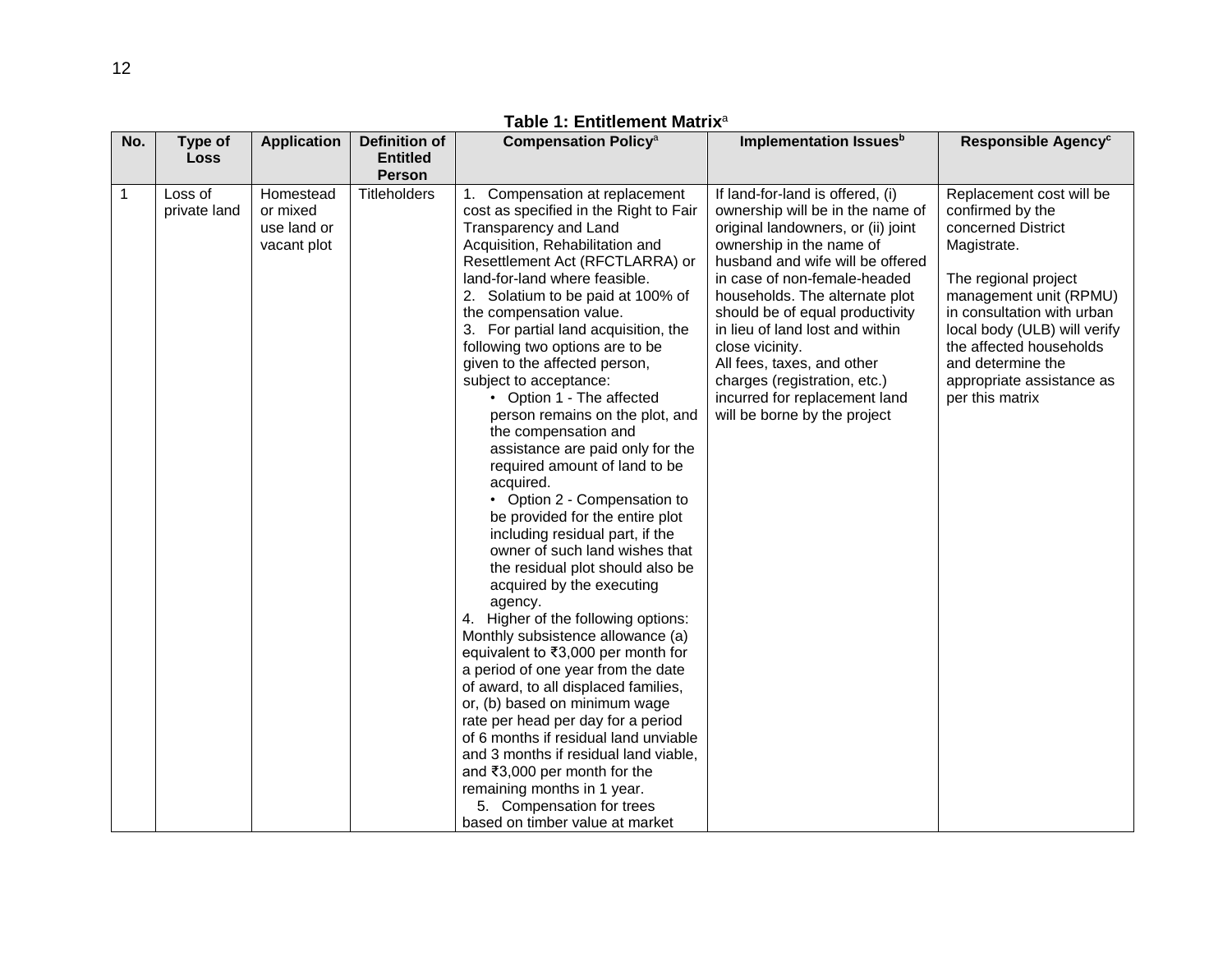| No. | Type of     | <b>Application</b> | Definition of   | <b>Compensation Policy<sup>a</sup></b> | Implementation Issues <sup>b</sup> | Responsible Agency <sup>c</sup> |
|-----|-------------|--------------------|-----------------|----------------------------------------|------------------------------------|---------------------------------|
|     | <b>Loss</b> |                    | <b>Entitled</b> |                                        |                                    |                                 |
|     |             |                    | Person          |                                        |                                    |                                 |
|     |             |                    |                 | price, and compensation for            |                                    |                                 |
|     |             |                    |                 | perennial crops and fruit trees at     |                                    |                                 |
|     |             |                    |                 | annual net product market value        |                                    |                                 |
|     |             |                    |                 | multiplied by remaining productive     |                                    |                                 |
|     |             |                    |                 | years; to be determined in             |                                    |                                 |
|     |             |                    |                 | consultation with the Forest           |                                    |                                 |
|     |             |                    |                 | Department for timber trees and the    |                                    |                                 |
|     |             |                    |                 | Horticulture and Agriculture           |                                    |                                 |
|     |             |                    |                 | Department for other trees/crops.      |                                    |                                 |
|     |             |                    |                 | 6. All fees, stamp duties, taxes,      |                                    |                                 |
|     |             |                    |                 | and other charges, as applicable       |                                    |                                 |
|     |             |                    |                 | under the relevant laws, incurred in   |                                    |                                 |
|     |             |                    |                 | the relocation and rehabilitation      |                                    |                                 |
|     |             |                    |                 | process, are to be borne by the        |                                    |                                 |
|     |             |                    |                 | executing agency.                      |                                    |                                 |
|     |             |                    |                 | 7. One-time resettlement               |                                    |                                 |
|     |             |                    |                 | allowance of ₹50,000.                  |                                    |                                 |
|     |             |                    |                 | 8. All affected families will receive  |                                    |                                 |
|     |             |                    |                 | compensation for: (i) damage to        |                                    |                                 |
|     |             |                    |                 | land/quality of land (if any)          |                                    |                                 |
|     |             |                    |                 | sustained by reason of severing        |                                    |                                 |
|     |             |                    |                 | land proposed for acquisition or       |                                    |                                 |
|     |             |                    |                 | adjoining lands from/to affected       |                                    |                                 |
|     |             |                    |                 | land; calculated from the date of      |                                    |                                 |
|     |             |                    |                 | preliminary notification till the date |                                    |                                 |
|     |             |                    |                 | of final award; (ii) diminution of the |                                    |                                 |
|     |             |                    |                 | profits of the land between the time   |                                    |                                 |
|     |             |                    |                 | of the publication of the Declaration  |                                    |                                 |
|     |             |                    |                 | for taking possession of land and      |                                    |                                 |
|     |             |                    |                 | the time of taking actual possession   |                                    |                                 |
|     |             |                    |                 | of the land; and (iii) Compensation    |                                    |                                 |
|     |             |                    |                 | incidental to such change if affected  |                                    |                                 |
|     |             |                    |                 | landowner is compelled to change       |                                    |                                 |
|     |             |                    |                 | his place of residence or business     |                                    |                                 |
|     |             |                    |                 | due to proposed land acquisition.      |                                    |                                 |
|     |             |                    |                 | 9. One-time financial assistance of    |                                    |                                 |
|     |             |                    |                 | ₹50,000 as transportation              |                                    |                                 |
|     |             |                    |                 | cost/shifting allowance.               |                                    |                                 |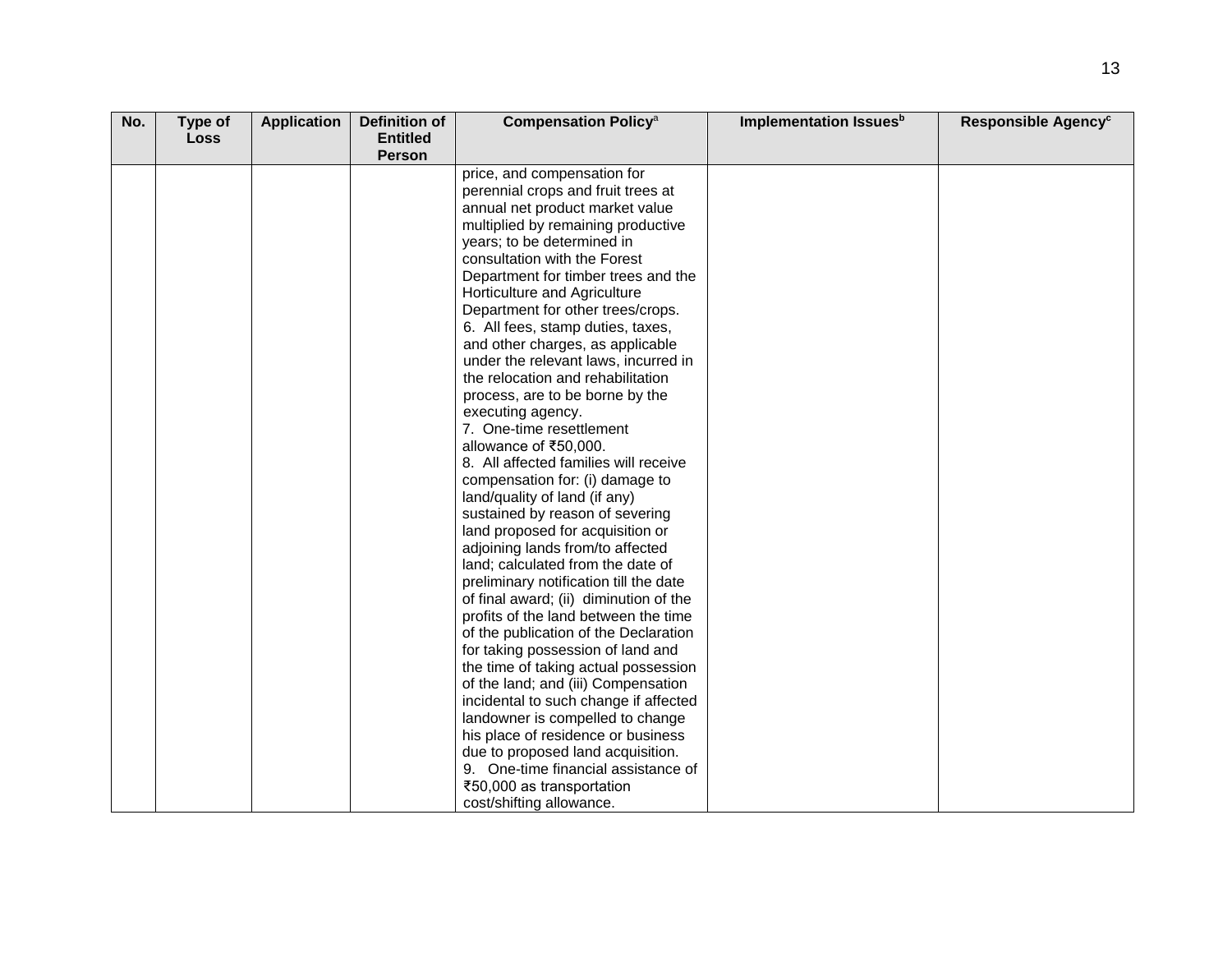| No.   | Type of<br><b>Loss</b>  | <b>Application</b>                                                                                             | <b>Definition of</b><br><b>Entitled</b>                                                                                                                                                                   | <b>Compensation Policy<sup>a</sup></b>                                                                                                                                                                                                                                                                                                                                                                                                                                                                                     | Implementation Issues <sup>b</sup>                                                                                                                                                                                                                                                                                                                                                                                                                                                                                                                            | Responsible Agency <sup>c</sup>                                                                                                                                                                        |
|-------|-------------------------|----------------------------------------------------------------------------------------------------------------|-----------------------------------------------------------------------------------------------------------------------------------------------------------------------------------------------------------|----------------------------------------------------------------------------------------------------------------------------------------------------------------------------------------------------------------------------------------------------------------------------------------------------------------------------------------------------------------------------------------------------------------------------------------------------------------------------------------------------------------------------|---------------------------------------------------------------------------------------------------------------------------------------------------------------------------------------------------------------------------------------------------------------------------------------------------------------------------------------------------------------------------------------------------------------------------------------------------------------------------------------------------------------------------------------------------------------|--------------------------------------------------------------------------------------------------------------------------------------------------------------------------------------------------------|
|       |                         |                                                                                                                | <b>Person</b>                                                                                                                                                                                             |                                                                                                                                                                                                                                                                                                                                                                                                                                                                                                                            |                                                                                                                                                                                                                                                                                                                                                                                                                                                                                                                                                               |                                                                                                                                                                                                        |
|       |                         |                                                                                                                |                                                                                                                                                                                                           | 10. Land for land of equal<br>productivity option for all displaced<br>vulnerable households, if such land<br>is available.                                                                                                                                                                                                                                                                                                                                                                                                |                                                                                                                                                                                                                                                                                                                                                                                                                                                                                                                                                               |                                                                                                                                                                                                        |
| 1-a   | Loss of<br>private land | Homestead<br>or mixed<br>use land or<br>vacant plot                                                            | Tenants/<br>Leaseholder<br>s/<br>Sharecroppe<br>rs (with or<br>without<br>written lease<br>or tenancy<br>agreement),<br>including<br>those on<br>lands<br>obtained<br>through<br>negotiated<br>settlement | 1. Reimbursement of rental/lease<br>deposit or unexpired lease.<br>2. Compensation at replacement<br>cost for any investment made to the<br>land.<br>3. One-time resettlement<br>allowance of ₹50,000.<br>4. A monthly subsistence<br>allowance equivalent to ₹3,000 per<br>month for a period of one year from<br>the date of award will be provided.<br>5. One-time financial assistance of<br>₹50,000 as transportation<br>cost/shifting allowance for<br>displaced families.                                           | Reimbursement of unexpired<br>lease or rental deposit will be<br>facilitated by the project. Land<br>owners will reimburse tenants<br>and leaseholders land rental<br>deposit or unexpired lease. If<br>documentary evidence is<br>available, the project may<br>deduct the amount due against<br>unexpired lease or rental<br>deposit from the landowner's<br>compensation and pay the same<br>to the tenant or lessee.<br>Harvesting prior to acquisition<br>will be accommodated to the<br>extent possible.<br>Work schedule will avoid<br>harvest season. | Project implementation unit<br>(PIU) will confirm land<br>rental and ensure tenants<br>and leaseholders receive<br>reimbursement for land<br>rental deposit or unexpired<br>lease, and report to RPMU. |
| $1-b$ | Loss of<br>private land | Homestead<br>or<br>agricultural<br>or<br>commercial<br>or industrial<br>or mixed<br>use land or<br>vacant plot | Encroachers<br>and<br>squatters                                                                                                                                                                           | 1. Encroachers/squatters will be<br>notified and given 60 days advance<br>notice to remove their assets.<br>2. Compensation for affected<br>structures calculated as per the<br>latest prevailing basic schedule of<br>rates (BSR) without depreciation.<br>3. Right to salvage material from<br>the demolished structure at no cost.<br>4. A lump sum transportation/<br>shifting assistance of ₹10,000 will<br>be provided.<br>5. Additional assistance for<br>vulnerable households (refer to no.<br>7 in this matrix). |                                                                                                                                                                                                                                                                                                                                                                                                                                                                                                                                                               | RPMU will ensure provision<br>of notice.<br>RPMU will verify<br>vulnerable households.                                                                                                                 |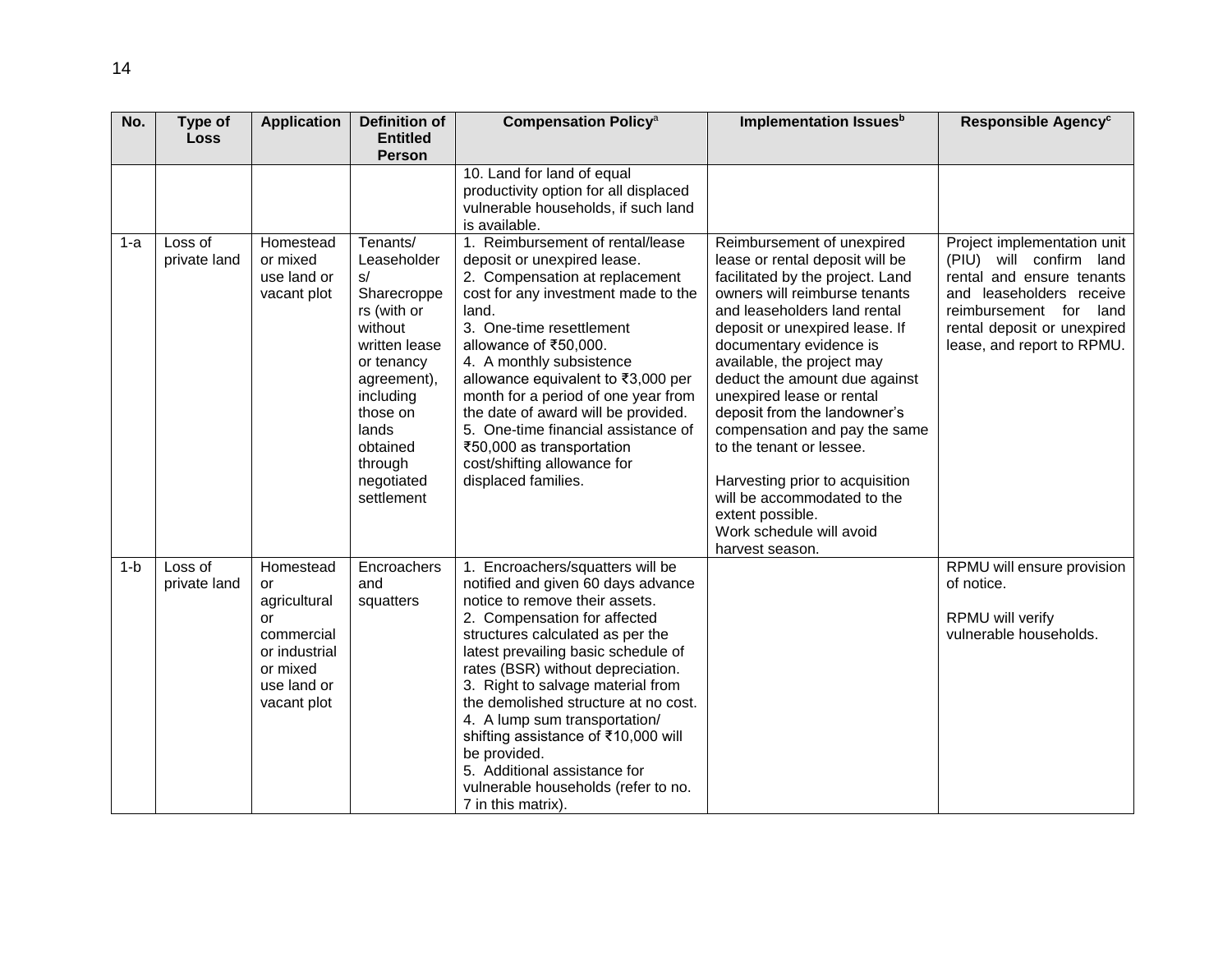| No.            | Type of<br><b>Loss</b> | <b>Application</b> | <b>Definition of</b><br><b>Entitled</b> | <b>Compensation Policy<sup>a</sup></b>                                     | Implementation Issues <sup>b</sup> | Responsible Agency <sup>c</sup> |
|----------------|------------------------|--------------------|-----------------------------------------|----------------------------------------------------------------------------|------------------------------------|---------------------------------|
|                |                        |                    | <b>Person</b>                           |                                                                            |                                    |                                 |
|                |                        |                    |                                         | 6. Priority for project construction<br>related employment, if so desired. |                                    |                                 |
|                |                        |                    |                                         | 7. Provision of access to land                                             |                                    |                                 |
|                |                        |                    |                                         | under existing land allocation or                                          |                                    |                                 |
|                |                        |                    |                                         | legalization schemes; either as                                            |                                    |                                 |
|                |                        |                    |                                         | titled or rental/lease land.                                               |                                    |                                 |
| $\overline{2}$ | Loss of                | Vacant plot,       | Leaseholder/                            | 1. Compensation for unexpired                                              |                                    | Project management unit         |
|                | Governmen              | Agricultural       | Legal User/                             | lease.                                                                     |                                    | (PMU) will ensure               |
|                | t land                 | land,              | Sharecroppe                             | 2. Compensation for any                                                    |                                    | interdepartmental               |
|                |                        | homestead          |                                         | investment made to the land.                                               |                                    | coordination.                   |
|                |                        | land               |                                         | 3. One-time resettlement                                                   |                                    |                                 |
|                |                        |                    |                                         | allowance of ₹50,000.                                                      |                                    | RPMU will verify                |
|                |                        |                    |                                         | 4. Choice of annuity or                                                    |                                    | vulnerable households.          |
|                |                        |                    |                                         | employment as referred in no. 5 of                                         |                                    |                                 |
|                |                        |                    |                                         | the matrix.                                                                |                                    |                                 |
|                |                        |                    |                                         | 5. All affected families will receive                                      |                                    |                                 |
|                |                        |                    |                                         | compensation for: (i) damage to                                            |                                    |                                 |
|                |                        |                    |                                         | land/quality of land (if any)                                              |                                    |                                 |
|                |                        |                    |                                         | sustained by reason of severing                                            |                                    |                                 |
|                |                        |                    |                                         | land proposed for acquisition or                                           |                                    |                                 |
|                |                        |                    |                                         | adjoining lands from/to affected                                           |                                    |                                 |
|                |                        |                    |                                         | land; calculated from the date of                                          |                                    |                                 |
|                |                        |                    |                                         | preliminary notification till the date                                     |                                    |                                 |
|                |                        |                    |                                         | of final award; (ii) diminution of the                                     |                                    |                                 |
|                |                        |                    |                                         | profits of the land between the time                                       |                                    |                                 |
|                |                        |                    |                                         | of the publication of the Declaration                                      |                                    |                                 |
|                |                        |                    |                                         | for taking possession of land and                                          |                                    |                                 |
|                |                        |                    |                                         | the time of the Collector's taking                                         |                                    |                                 |
|                |                        |                    |                                         | actual possession of the land; and                                         |                                    |                                 |
|                |                        |                    |                                         | (iii) Compensation incidental to                                           |                                    |                                 |
|                |                        |                    |                                         | such change if affected landowner                                          |                                    |                                 |
|                |                        |                    |                                         | is compelled to change his place of                                        |                                    |                                 |
|                |                        |                    |                                         | residence or business due to                                               |                                    |                                 |
|                |                        |                    |                                         | proposed land acquisition.                                                 |                                    |                                 |
|                |                        |                    |                                         | 6. Each affected family which is                                           |                                    |                                 |
|                |                        |                    |                                         | displaced from the land acquired                                           |                                    |                                 |
|                |                        |                    |                                         | shall be given a monthly                                                   |                                    |                                 |
|                |                        |                    |                                         | subsistence allowance equivalent                                           |                                    |                                 |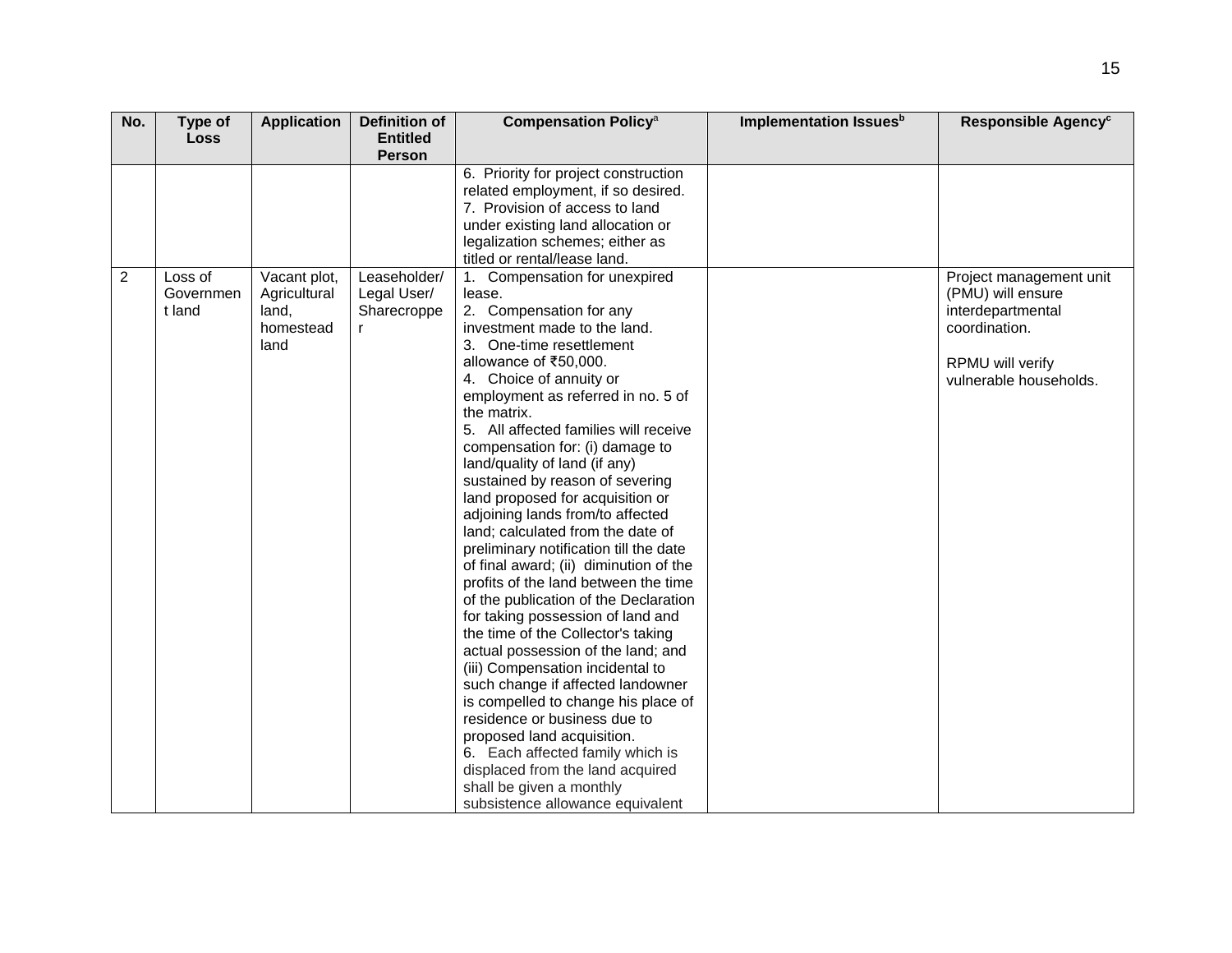| No.   | Type of<br><b>Loss</b>              | <b>Application</b>                               | <b>Definition of</b><br><b>Entitled</b>                                                 | <b>Compensation Policy<sup>a</sup></b>                                                                                                                                                                                                                                                                                                                                                                                                                                                                                                                 | Implementation Issues <sup>b</sup> | Responsible Agency <sup>c</sup>                                                                                                                                                                         |
|-------|-------------------------------------|--------------------------------------------------|-----------------------------------------------------------------------------------------|--------------------------------------------------------------------------------------------------------------------------------------------------------------------------------------------------------------------------------------------------------------------------------------------------------------------------------------------------------------------------------------------------------------------------------------------------------------------------------------------------------------------------------------------------------|------------------------------------|---------------------------------------------------------------------------------------------------------------------------------------------------------------------------------------------------------|
|       |                                     |                                                  | Person                                                                                  |                                                                                                                                                                                                                                                                                                                                                                                                                                                                                                                                                        |                                    |                                                                                                                                                                                                         |
|       |                                     |                                                  |                                                                                         | to ₹3,000 per month for a period of<br>one year from the date of award.<br>7. One-time financial assistance of<br>₹50,000 as transportation<br>cost/shifting allowance.<br>8. Additional assistance for<br>vulnerable households (refer to no.<br>7 in this matrix).                                                                                                                                                                                                                                                                                   |                                    |                                                                                                                                                                                                         |
| $2-a$ | Loss of<br>Governmen<br>t land      | Vacant plot,<br>right of way<br>(ROW) of<br>road | Encroachers<br>and<br>squatters                                                         | 1. Squatters will be notified and<br>given 60 days advance notice to<br>remove their assets.<br>2. Compensation for affected<br>structures at replacement value<br>calculated as per the latest<br>prevailing BSR without<br>depreciation.<br>3. Right to salvage material from<br>demolished structure at no cost.<br>4. A lump sum shifting assistance<br>of ₹10,000 will be provided.<br>5. Additional assistance for<br>vulnerable households (refer to no.<br>7 in this matrix).                                                                  |                                    | RPMU will ensure provision<br>of notice.<br>PIU will identify and RPMU<br>will verify vulnerable<br>households.                                                                                         |
| 3     | Loss of<br>residential<br>structure | Residential<br>structure<br>and other<br>assets  | Legal<br>Titleholder of<br>affected<br>structure/<br>those without<br>homestead<br>land | 1. If a house is lost in rural area a<br>constructed house shall be<br>provided as per the Indira Awas<br>Yojana specifications or equivalent<br>cost of the house.<br>2. In urban areas, a constructed<br>house shall be provided, which will<br>be not less than 50 square meters<br>$(m2)$ in plinth area or a one-time<br>financial assistance for house<br>construction, which shall not be<br>less than ₹150,000.<br>3. The replacement cost of the<br>structure including labour cost<br>calculated as per the latest<br>prevailing BSR without |                                    | The concerned District<br>Magistrate will confirm the<br>replacement cost.<br>RPMU will verify the extent<br>of impacts identified by<br>PIU, determine assistance,<br>verify vulnerable<br>households. |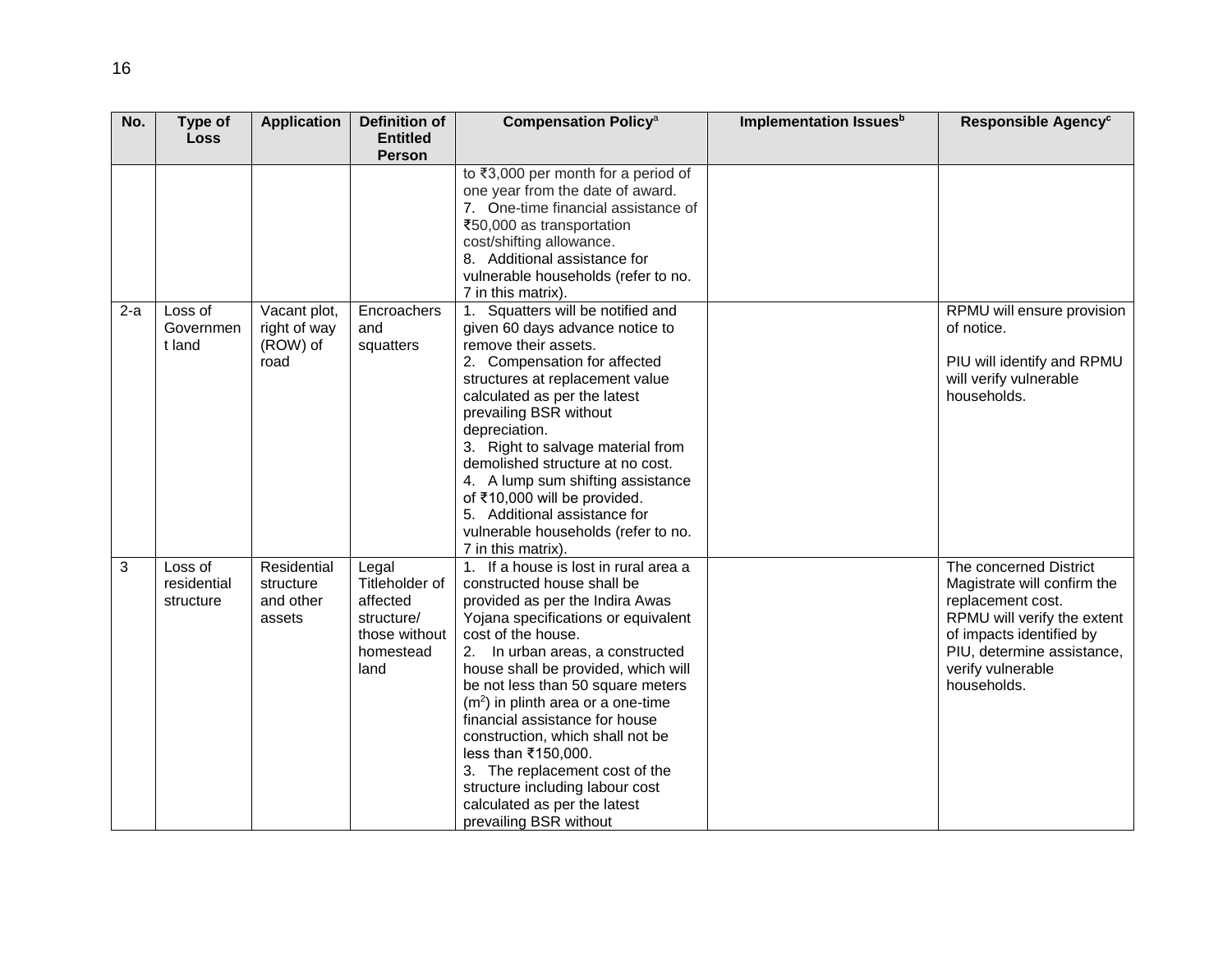| No.   | Type of     | <b>Application</b> | Definition of   | <b>Compensation Policy<sup>a</sup></b>                                        | Implementation Issues <sup>b</sup> | Responsible Agency <sup>c</sup> |
|-------|-------------|--------------------|-----------------|-------------------------------------------------------------------------------|------------------------------------|---------------------------------|
|       | <b>Loss</b> |                    | <b>Entitled</b> |                                                                               |                                    |                                 |
|       |             |                    | Person          |                                                                               |                                    |                                 |
|       |             |                    |                 | depreciation, cost of transportation<br>of material and property registration |                                    |                                 |
|       |             |                    |                 | cost will be provided;                                                        |                                    |                                 |
|       |             |                    |                 | 4. Where the loss of structure is                                             |                                    |                                 |
|       |             |                    |                 | partial and the remaining structure                                           |                                    |                                 |
|       |             |                    |                 | is unviable, compensation will be                                             |                                    |                                 |
|       |             |                    |                 | based on the total structure and                                              |                                    |                                 |
|       |             |                    |                 | benefits will be given as mentioned                                           |                                    |                                 |
|       |             |                    |                 | in this section.                                                              |                                    |                                 |
|       |             |                    |                 | 5. One-time financial assistance of                                           |                                    |                                 |
|       |             |                    |                 | ₹50,000 as transportation/shifting                                            |                                    |                                 |
|       |             |                    |                 | allowance;                                                                    |                                    |                                 |
|       |             |                    |                 | 6. A monthly subsistence                                                      |                                    |                                 |
|       |             |                    |                 | allowance equivalent to ₹3000 per                                             |                                    |                                 |
|       |             |                    |                 | month for a period of one year from                                           |                                    |                                 |
|       |             |                    |                 | the date of award will be provided                                            |                                    |                                 |
|       |             |                    |                 | 7. Right to salvage material from                                             |                                    |                                 |
|       |             |                    |                 | the demolished structure at no cost;                                          |                                    |                                 |
|       |             |                    |                 | 8. If relocation required, rental                                             |                                    |                                 |
|       |             |                    |                 | assistance at ₹5,000 per month till                                           |                                    |                                 |
|       |             |                    |                 | alternative house is ready;                                                   |                                    |                                 |
|       |             |                    |                 | 9. Each affected family shall be<br>given a one-time Resettlement             |                                    |                                 |
|       |             |                    |                 | Allowance of ₹50,000 only.                                                    |                                    |                                 |
|       |             |                    |                 | 10. All fees, taxes and other                                                 |                                    |                                 |
|       |             |                    |                 | registration charges incurred for the                                         |                                    |                                 |
|       |             |                    |                 | replacement structure shall be                                                |                                    |                                 |
|       |             |                    |                 | borne by executing agency.                                                    |                                    |                                 |
|       |             |                    |                 | 11. Additional compensation for                                               |                                    |                                 |
|       |             |                    |                 | vulnerable households (item no. 7)                                            |                                    |                                 |
| $3-a$ | Loss of     |                    | Tenants and     | 1. Rental assistance at ₹5,000 per                                            | Reimbursement of rental deposit    | RPMU will verify the extent     |
|       | residential |                    | leaseholders    | month for 3 months.                                                           | or unexpired lease to tenants      | of impacts determine            |
|       | structure   |                    |                 | 2. One-time financial assistance of                                           | and leaseholders to be             | assistance, verify              |
|       |             |                    |                 | ₹50,000 as transportation                                                     | facilitated by the project.        | vulnerable households.          |
|       |             |                    |                 | cost/shifting allowance.                                                      | Structure owners will reimburse    |                                 |
|       |             |                    |                 | 3. A monthly subsistence                                                      | tenants and leaseholders land      |                                 |
|       |             |                    |                 | allowance equivalent to ₹3,000 per                                            | rental deposit or unexpired        |                                 |
|       |             |                    |                 | month for a period of one year from                                           | lease. If documentary evidence     |                                 |
|       |             |                    |                 | the date of award will be provided                                            | is submitted, the project may      |                                 |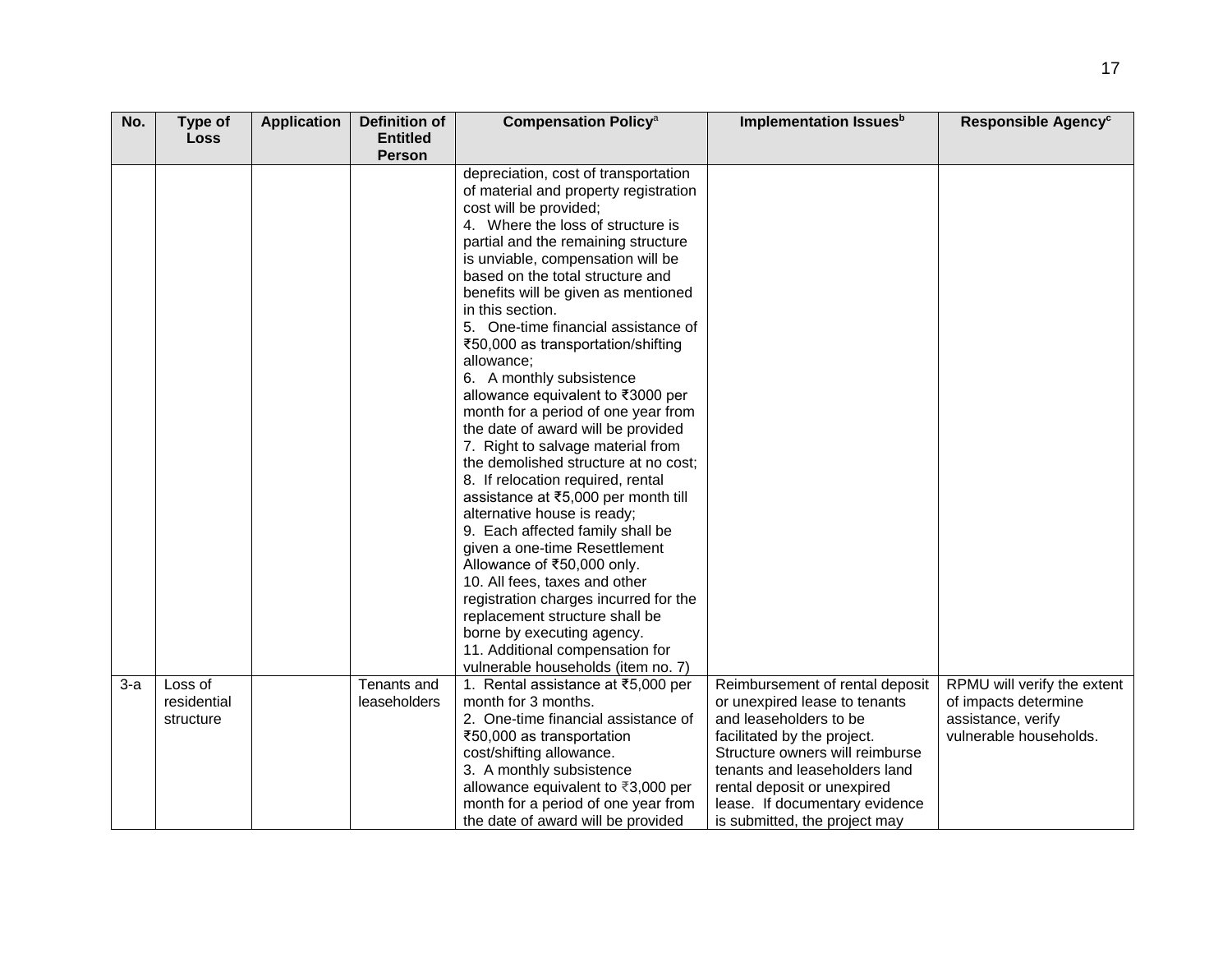| No.   | Type of                                       | <b>Application</b>                              | <b>Definition of</b>                                   | <b>Compensation Policy<sup>a</sup></b>                                                                                                                                                                                                                                                                                                                                                                                                                                                                                         | Implementation Issues <sup>b</sup>                                                                                                                      | Responsible Agency <sup>c</sup>                                                                                                                                                          |
|-------|-----------------------------------------------|-------------------------------------------------|--------------------------------------------------------|--------------------------------------------------------------------------------------------------------------------------------------------------------------------------------------------------------------------------------------------------------------------------------------------------------------------------------------------------------------------------------------------------------------------------------------------------------------------------------------------------------------------------------|---------------------------------------------------------------------------------------------------------------------------------------------------------|------------------------------------------------------------------------------------------------------------------------------------------------------------------------------------------|
|       | <b>Loss</b>                                   |                                                 | <b>Entitled</b>                                        |                                                                                                                                                                                                                                                                                                                                                                                                                                                                                                                                |                                                                                                                                                         |                                                                                                                                                                                          |
|       |                                               |                                                 | <b>Person</b>                                          |                                                                                                                                                                                                                                                                                                                                                                                                                                                                                                                                |                                                                                                                                                         |                                                                                                                                                                                          |
|       |                                               |                                                 |                                                        | 4. Any additional structures<br>erected by tenants/lessees will also<br>be compensated at replacement<br>cost and deducted from owner's<br>compensation amount.<br>5. Right to salvage material from<br>demolished structure, erected by<br>tenants.<br>6. Additional compensation for<br>vulnerable households (item no. 7)                                                                                                                                                                                                   | deduct the amount due against<br>unexpired lease or rental<br>deposit from the landowner's<br>compensation and pay the same<br>to the tenant or lessee. |                                                                                                                                                                                          |
| $3-b$ | Loss of<br>residential<br>structure           | Residential<br>structure<br>and other<br>assets | Encroachers,<br>Squatters,<br>and informal<br>settlers | 1. Encroachers will be notified and<br>given 60 days advance notice to<br>remove their assets.<br>2. Compensation for affected<br>structures at replacement value<br>calculated as per the latest<br>prevailing BSR without depreciation<br>and including the cost of<br>transportation of materials.<br>3. Right to salvage material from<br>the demolished structure at no cost.<br>4. A lump sum shifting assistance<br>of ₹10,000 will be provided<br>5. Additional compensation for<br>vulnerable households (item no. 7) |                                                                                                                                                         | RPMU will verify the extent<br>of impacts determine<br>assistance, verify<br>vulnerable households.                                                                                      |
| 4     | Loss of<br>commercial<br>/ other<br>structure | Commercial<br>structure<br>and other<br>assets  | Legal<br>titleholders                                  | 1. The replacement cost of the<br>structure without depreciation,<br>subject to a minimum of ₹25,000;<br>where loss of structure is partial<br>and the remaining portion is not<br>viable for living any more,<br>compensation should be for whole<br>structure; otherwise, compensation<br>will be for affected structure only.<br>2. One-time resettlement allowance<br>of ₹50,000.<br>3. A monthly subsistence allowance<br>equivalent to ₹3,000 per month for                                                              | Vulnerable households will be<br>identified during the census<br>survey of affected households<br>conducted by PIU/PMDCSC.                              | Replacement cost will be<br>confirmed by the<br>concerned District<br>Magistrate. RPMU will<br>verify the extent of impacts<br>determine assistance,<br>verify vulnerable<br>households. |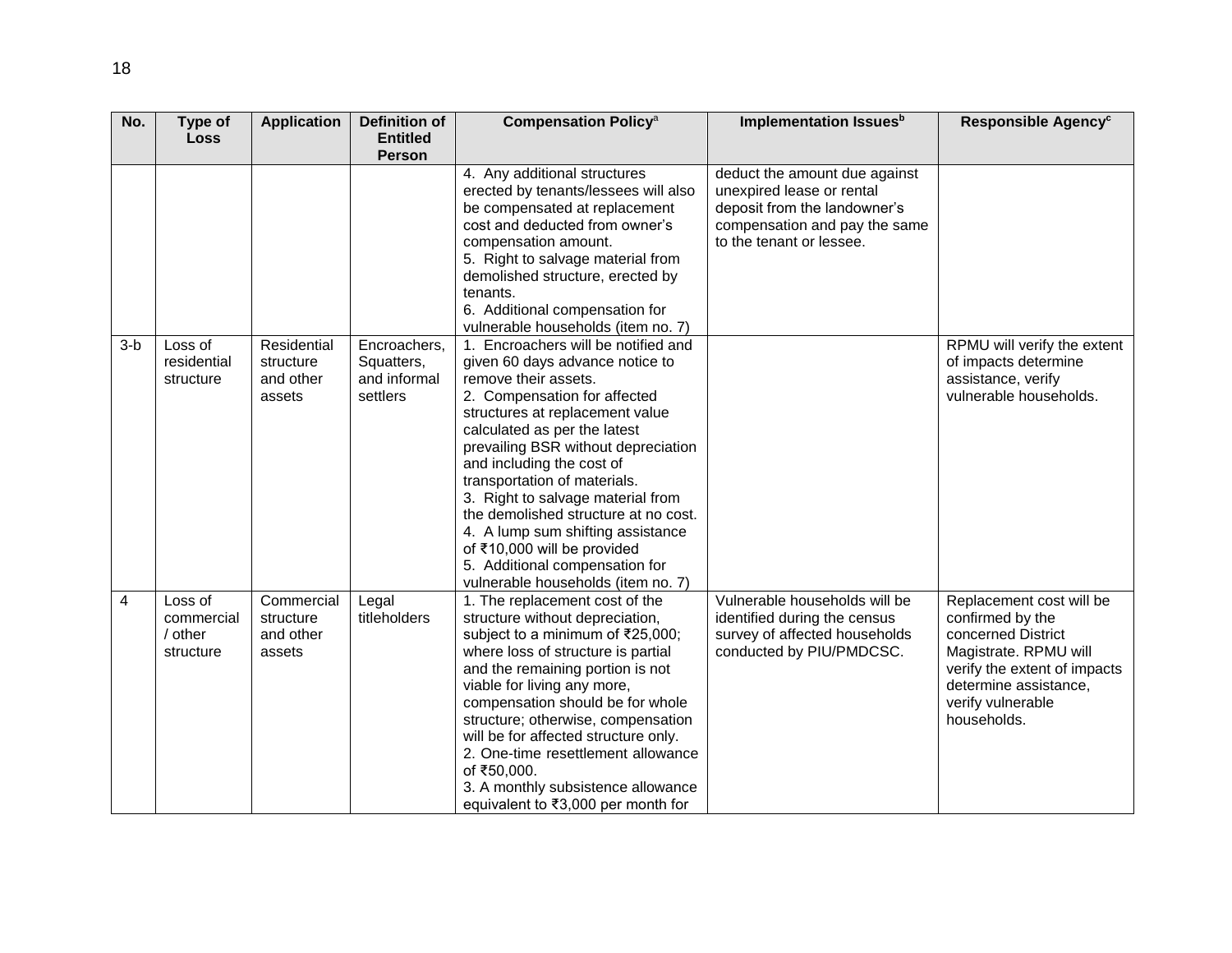| No.   | Type of<br>Loss                              | <b>Application</b>                             | Definition of<br><b>Entitled</b> | <b>Compensation Policy<sup>a</sup></b>                                                                                                                                                                                                                                                                                                                                                                                                                                                                                                                                                                                                                     | Implementation Issues <sup>b</sup>                                                                                                                                                                                                                                                                                                                                                                                                                  | Responsible Agency <sup>c</sup>                                                                     |
|-------|----------------------------------------------|------------------------------------------------|----------------------------------|------------------------------------------------------------------------------------------------------------------------------------------------------------------------------------------------------------------------------------------------------------------------------------------------------------------------------------------------------------------------------------------------------------------------------------------------------------------------------------------------------------------------------------------------------------------------------------------------------------------------------------------------------------|-----------------------------------------------------------------------------------------------------------------------------------------------------------------------------------------------------------------------------------------------------------------------------------------------------------------------------------------------------------------------------------------------------------------------------------------------------|-----------------------------------------------------------------------------------------------------|
|       |                                              |                                                | <b>Person</b>                    |                                                                                                                                                                                                                                                                                                                                                                                                                                                                                                                                                                                                                                                            |                                                                                                                                                                                                                                                                                                                                                                                                                                                     |                                                                                                     |
|       |                                              |                                                |                                  | a period of one year from the date<br>of award will be provided.<br>4. Right to salvage material from<br>the demolished structure at no cost;<br>5. One-time financial assistance of<br>₹50,000 as transportation<br>allowance.<br>6. Rental assistance for 3 months,<br>equivalent to the space/location lost<br>at prevalent market rate.<br>7. All fees, taxes and other<br>registration charges incurred for the<br>replacement structure shall be<br>borne by the executing agency.<br>8. Additional compensation for<br>vulnerable households (item no. 7)                                                                                           |                                                                                                                                                                                                                                                                                                                                                                                                                                                     |                                                                                                     |
| 4-a   | Loss of<br>commercial<br>/other<br>structure | Commercial<br>structure<br>and other<br>assets | Tenants/Lea<br>seholders         | 1. Rental assistance for 3 months,<br>equivalent to the space/location lost<br>at prevalent market rate.<br>2. One-time financial assistance of<br>₹50,000.00 as<br>transportation/shifting allowance.<br>3. A monthly subsistence<br>allowance equivalent to ₹3,000 per<br>month for a period of one year from<br>the date of award will be provided<br>4. Any additional structures<br>erected by tenants/lessees will also<br>be compensated and deducted<br>from owner's compensation<br>amount; Right to salvage material<br>from demolished structure, erected<br>by tenants<br>5. Additional compensation for<br>vulnerable households (item no. 7) | Reimbursement of rental deposit<br>or unexpired lease to tenants /<br>lessees to be facilitated by the<br>project. Structure owners will<br>reimburse tenants and<br>leaseholders land rental deposit<br>or unexpired lease. If<br>documentary evidence is<br>submitted, the project may<br>deduct the amount due against<br>unexpired lease or rental<br>deposit from the landowner's<br>compensation and pay the same<br>to the tenant or lessee. | RPMU will verify the extent<br>of impacts determine<br>assistance, verify<br>vulnerable households. |
| $4-b$ | Loss of                                      |                                                | Encroachers                      | 1. Encroachers will be notified and                                                                                                                                                                                                                                                                                                                                                                                                                                                                                                                                                                                                                        | Vulnerable households will be                                                                                                                                                                                                                                                                                                                                                                                                                       | RPMU will verify the extent                                                                         |
|       | commercial                                   |                                                | and                              | given 60 days advance notice to                                                                                                                                                                                                                                                                                                                                                                                                                                                                                                                                                                                                                            | identified during the census                                                                                                                                                                                                                                                                                                                                                                                                                        | of impacts determine                                                                                |
|       | / other<br>structure                         |                                                | squatters                        | remove their assets.                                                                                                                                                                                                                                                                                                                                                                                                                                                                                                                                                                                                                                       | survey of affected households.                                                                                                                                                                                                                                                                                                                                                                                                                      | assistance, verify<br>vulnerable households.                                                        |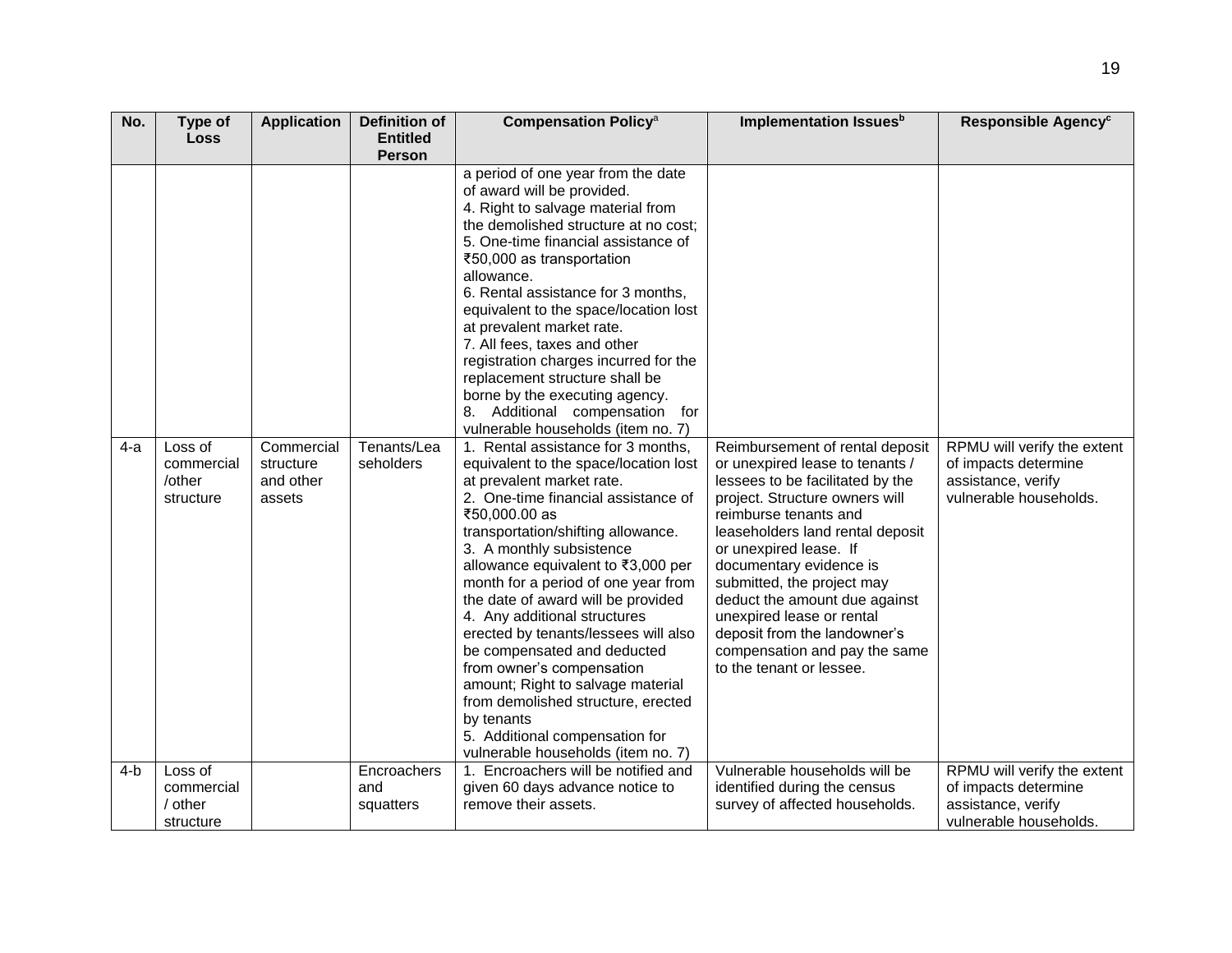| No. | Type of     | <b>Application</b> | Definition of   | <b>Compensation Policy<sup>a</sup></b>                                    | Implementation Issues <sup>b</sup> | Responsible Agency <sup>c</sup> |
|-----|-------------|--------------------|-----------------|---------------------------------------------------------------------------|------------------------------------|---------------------------------|
|     | <b>Loss</b> |                    | <b>Entitled</b> |                                                                           |                                    |                                 |
|     |             |                    | <b>Person</b>   |                                                                           |                                    |                                 |
|     |             |                    |                 | 2. Compensation for affected                                              |                                    |                                 |
|     |             |                    |                 | structures at replacement value<br>without depreciation.                  |                                    |                                 |
|     |             |                    |                 |                                                                           |                                    |                                 |
|     |             |                    |                 | 3. Right to salvage material from<br>the demolished structure at no cost. |                                    |                                 |
|     |             |                    |                 | 4. A lump sum shifting and                                                |                                    |                                 |
|     |             |                    |                 | transitional assistance of ₹10,000                                        |                                    |                                 |
|     |             |                    |                 | will be provided.                                                         |                                    |                                 |
|     |             |                    |                 | 5. Additional compensation for                                            |                                    |                                 |
|     |             |                    |                 | vulnerable households (item no. 7).                                       |                                    |                                 |
| 5   | Loss of     | Livelihood         | Owner/tenant    | 1. Choice of annuity or                                                   | Census survey will identify        | PMU in consultation with        |
|     | livelihood  |                    | s/leaseholder   | employment - the following options                                        | households whose livelihoods       | RPMU and concerned ULB          |
|     |             |                    | s/sharecropp    | are to be provided:                                                       | are affected, extent and type of   | will verify the extent of       |
|     |             |                    | ers (with or    | (a) where jobs are created through                                        | loss. Census survey will also      | impacts determine               |
|     |             |                    | without         | the project, after providing suitable                                     | identify vulnerable households.    | assistance, verify              |
|     |             |                    | written         | training and skill development in the                                     |                                    | vulnerable households.          |
|     |             |                    | tenancy or      | required field, make provision for                                        |                                    |                                 |
|     |             |                    | lease           | employment at a rate not lower than                                       |                                    |                                 |
|     |             |                    | agreement)      | the minimum wages provided for in                                         |                                    |                                 |
|     |             |                    |                 | any other law for the time being in                                       |                                    |                                 |
|     |             |                    |                 | force, to at least one member per                                         |                                    |                                 |
|     |             |                    |                 | affected family in the project or                                         |                                    |                                 |
|     |             |                    |                 | arrange for a job in such other                                           |                                    |                                 |
|     |             |                    |                 | project as may be required; or (b)                                        |                                    |                                 |
|     |             |                    |                 | onetime payment of ₹5,00,000 per                                          |                                    |                                 |
|     |             |                    |                 | affected family; or (c) annuity                                           |                                    |                                 |
|     |             |                    |                 | policies that shall pay not less than                                     |                                    |                                 |
|     |             |                    |                 | ₹2,000 per month per family for                                           |                                    |                                 |
|     |             |                    |                 | twenty years, with appropriate                                            |                                    |                                 |
|     |             |                    |                 | indexation to the Consumer Price                                          |                                    |                                 |
|     |             |                    |                 | Index for agricultural labourers.                                         |                                    |                                 |
|     |             |                    |                 | 2. Preference for employment                                              |                                    |                                 |
|     |             |                    |                 | opportunity for affected persons in                                       |                                    |                                 |
|     |             |                    |                 | the project construction work, if so<br>desired by them.                  |                                    |                                 |
|     |             |                    |                 | Training would be provided for                                            |                                    |                                 |
|     |             |                    |                 | vocational<br>income<br>generating                                        |                                    |                                 |
|     |             |                    |                 |                                                                           |                                    |                                 |
|     |             |                    |                 | options based on the choice of the                                        |                                    |                                 |
|     |             |                    |                 | and skill improvement<br>training                                         |                                    |                                 |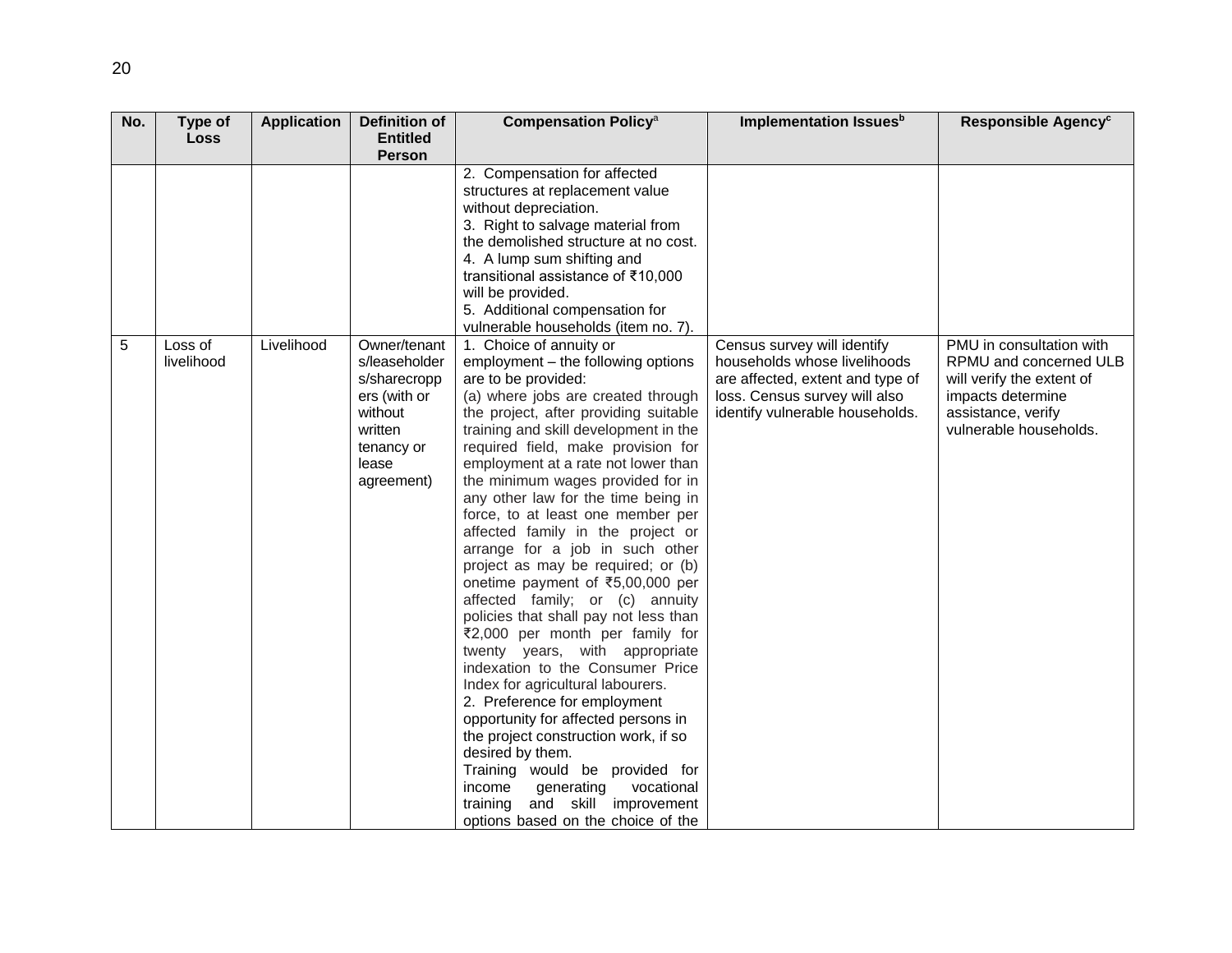| No.   | Type of               | <b>Application</b> | <b>Definition of</b>                                                                  | <b>Compensation Policy<sup>a</sup></b>                                                                                                                                                                                                                                                                                                                                                                                                                                                                                                                                                                                                                                                                                                                                                                                                                                                                                                                                                                                                                                                                                                                                                                                                   | Implementation Issues <sup>b</sup>                                                                                                                                  | Responsible Agency <sup>c</sup>                                                                                                                                                                                                                                                                                                                                   |
|-------|-----------------------|--------------------|---------------------------------------------------------------------------------------|------------------------------------------------------------------------------------------------------------------------------------------------------------------------------------------------------------------------------------------------------------------------------------------------------------------------------------------------------------------------------------------------------------------------------------------------------------------------------------------------------------------------------------------------------------------------------------------------------------------------------------------------------------------------------------------------------------------------------------------------------------------------------------------------------------------------------------------------------------------------------------------------------------------------------------------------------------------------------------------------------------------------------------------------------------------------------------------------------------------------------------------------------------------------------------------------------------------------------------------|---------------------------------------------------------------------------------------------------------------------------------------------------------------------|-------------------------------------------------------------------------------------------------------------------------------------------------------------------------------------------------------------------------------------------------------------------------------------------------------------------------------------------------------------------|
|       | <b>Loss</b>           |                    | <b>Entitled</b><br><b>Person</b>                                                      |                                                                                                                                                                                                                                                                                                                                                                                                                                                                                                                                                                                                                                                                                                                                                                                                                                                                                                                                                                                                                                                                                                                                                                                                                                          |                                                                                                                                                                     |                                                                                                                                                                                                                                                                                                                                                                   |
|       |                       |                    |                                                                                       | affected person at ₹20,000 <sup>d</sup> per<br>family. This cost would be directly<br>paid by the project to the training<br>institute or purchase of income<br>generating assets up to ₹40, 000°.                                                                                                                                                                                                                                                                                                                                                                                                                                                                                                                                                                                                                                                                                                                                                                                                                                                                                                                                                                                                                                       |                                                                                                                                                                     |                                                                                                                                                                                                                                                                                                                                                                   |
| $5-a$ | Loss of<br>livelihood |                    | Titleholders /<br>tenants/lease<br>holders<br>losing<br>income<br>through<br>business | 1. One-time grant of a minimum of<br>₹25,000 <sup>f</sup> for self-employed persons,<br>artisans, small traders etc.<br>2. Choice of annuity or<br>employment or cash compensation<br>for 1 year's lost income $-$ the<br>following options are to be<br>provided:<br>(a) where jobs are created through<br>the project, after providing suitable<br>training and skill development in the<br>required field, make provision for<br>employment at a rate not lower than<br>the minimum wages provided for in<br>any other law for the time being in<br>force, to at least one member per<br>affected family in the project or<br>arrange for a job in such other<br>project as may be required; or (b)<br>onetime payment of ₹500,000 per<br>affected family; or (c) annuity<br>policies that shall pay not less than<br>₹2000 per month per family for<br>twenty years, with appropriate<br>indexation to the Consumer Price<br>Index for Agricultural Labourers; or<br>(d) cash compensation equal to lost<br>income for 1 year based on tax<br>record or in its absence, comparable<br>rates from registered businesses of<br>the same type with tax record.<br>3. Additional compensation for<br>vulnerable households (item no. 7). | Census survey will identify<br>households whose livelihoods<br>are affected, extent and type of<br>loss. Census survey will also<br>identify vulnerable households. | Community awareness,<br>participation, rehabilitation<br>and resettlement<br>consultant (CAPRRC) in<br>coordination with RPMU,<br>ULB and PIU will verify the<br>extent of impacts,<br>determine assistance,<br>verify vulnerable<br>households and submit<br>report to Karnataka Urban<br>Infrastructure Development<br>and Finance Corporation<br>through RPMU. |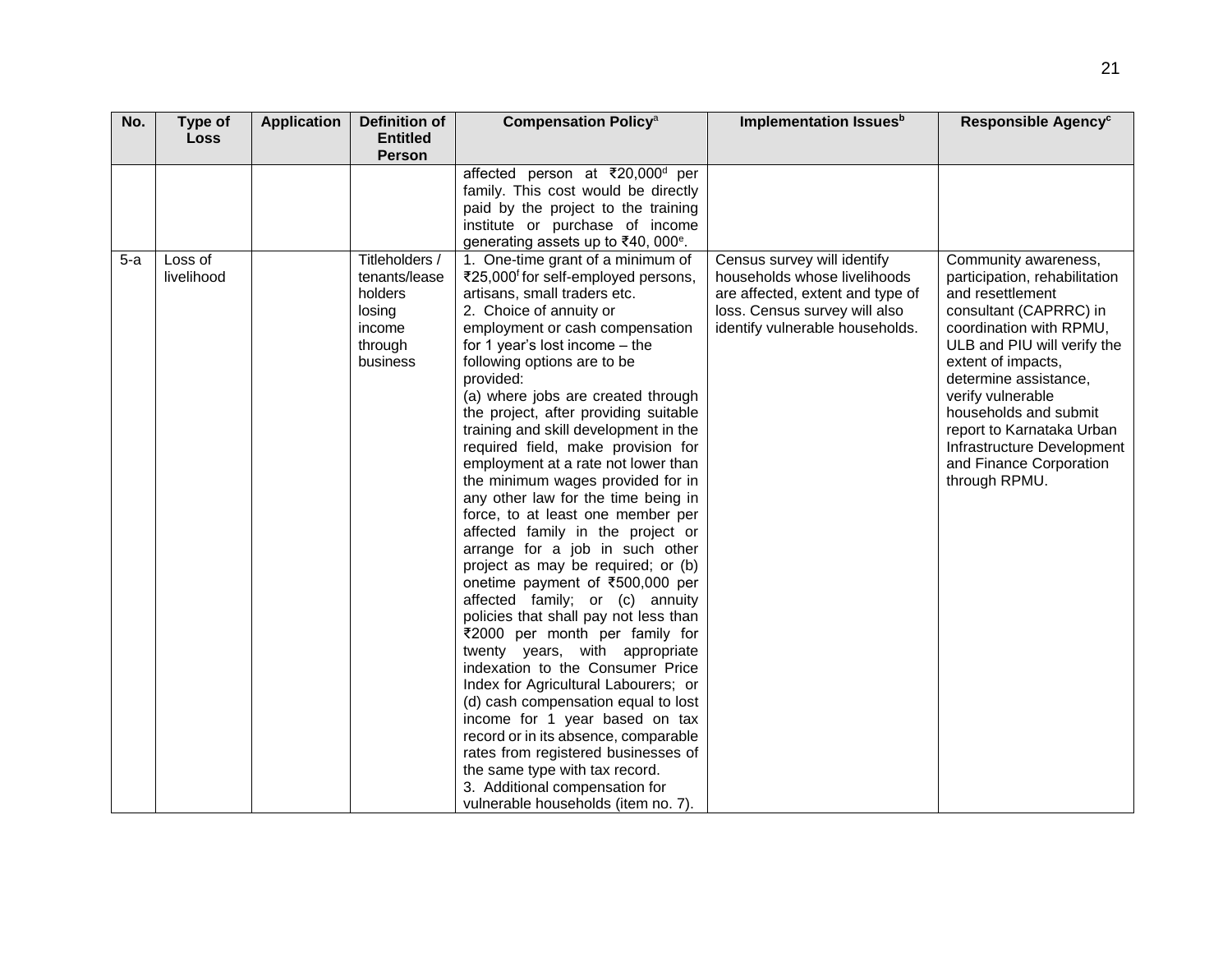| No.   | Type of               | <b>Application</b> | Definition of    | <b>Compensation Policy<sup>a</sup></b>                                | Implementation Issues <sup>b</sup>                          | Responsible Agency <sup>c</sup>                          |
|-------|-----------------------|--------------------|------------------|-----------------------------------------------------------------------|-------------------------------------------------------------|----------------------------------------------------------|
|       | Loss                  |                    | <b>Entitled</b>  |                                                                       |                                                             |                                                          |
|       |                       |                    | <b>Person</b>    |                                                                       |                                                             | RPMU with assistance of                                  |
| $5-b$ | Loss of<br>livelihood |                    | Wage-<br>earning | 1. Assistance to persons affected<br>due to employer being displaced, | Census survey will identify<br>households whose livelihoods | ULB and CAPRRC will                                      |
|       |                       |                    | employees        | based on (i) actual wage as                                           | are affected, extent and type of                            | verify the extent of impacts                             |
|       |                       |                    | affected due     | recorded in the formal contract or                                    | loss. Census survey will also                               | determine assistance,                                    |
|       |                       |                    | to               | (ii) One-time financial assistance for                                | identify vulnerable households.                             | verify vulnerable                                        |
|       |                       |                    | displacement     | lost income based on 6 months                                         |                                                             | households.                                              |
|       |                       |                    | οf               | subsistence allowance at ₹18,000 <sup>9</sup>                         |                                                             |                                                          |
|       |                       |                    | commercial       | per affected person, whichever is                                     |                                                             |                                                          |
|       |                       |                    | structure        | higher.                                                               |                                                             |                                                          |
|       |                       |                    | (those           | 2. Preference for employment                                          |                                                             |                                                          |
|       |                       |                    | working in       | opportunity for Affected Persons in                                   |                                                             |                                                          |
|       |                       |                    | businesses       | the project construction work, if so                                  |                                                             |                                                          |
|       |                       |                    | such as petty    | desired by them.                                                      |                                                             |                                                          |
|       |                       |                    | shops,           | 3. Additional compensation for                                        |                                                             |                                                          |
|       |                       |                    | eateries)        | vulnerable households (item no. 7).                                   |                                                             |                                                          |
| 6     | Loss of               | Standing           | Legal            | 1. Affected person will be notified                                   | Harvesting prior to acquisition                             | <b>RPMU</b> will ensure                                  |
|       | trees                 | trees              | titleholder,     | and given 60 days advance notice                                      | will be accommodated to the                                 | provision of notice.                                     |
|       |                       |                    | Leaseholder      | cut/clear the affected trees. For fruit                               | extent possible.                                            |                                                          |
|       |                       |                    |                  | trees 6 months' notice is to be                                       | Work schedules will avoid                                   | The valuation of trees and<br>compensation rates will be |
|       |                       |                    |                  | given.<br>2. Compensation for trees at                                | harvest season.                                             | finalized on the basis of                                |
|       |                       |                    |                  | prevalent market rates, <sup>h</sup> to be                            |                                                             | market rate or on the basis                              |
|       |                       |                    |                  | calculated as annual net product                                      | Replacement cost of trees has                               | of valuation by the                                      |
|       |                       |                    |                  | value multiplied by number of                                         | to be determined.                                           | Horticulture/ Forest                                     |
|       |                       |                    |                  | productive years remaining.                                           |                                                             | Department and in                                        |
|       |                       |                    |                  | 3. Compensation for one-year net                                      |                                                             | consultation with affected                               |
|       |                       |                    |                  | harvest for seasonal fruit trees at                                   |                                                             | persons.                                                 |
|       |                       |                    |                  | prevalent market rates.                                               |                                                             |                                                          |
|       |                       |                    |                  | 4. Compensation at market value                                       |                                                             |                                                          |
|       |                       |                    |                  | of timber in case of timber-bearing                                   |                                                             |                                                          |
|       |                       |                    |                  | trees.                                                                |                                                             |                                                          |
|       |                       |                    |                  | 5. For fruit bearing trees                                            |                                                             |                                                          |
|       |                       |                    |                  | compensation to be calculated at                                      |                                                             |                                                          |
|       |                       |                    |                  | market value of annual net product                                    |                                                             |                                                          |
|       |                       |                    |                  | multiplied by the number of                                           |                                                             |                                                          |
|       |                       |                    |                  | productive years. <sup>i</sup>                                        |                                                             |                                                          |
| $6-a$ | Loss of               |                    | Encroachers      | 1. Encroachers and squatters will                                     | Harvesting prior to acquisition                             |                                                          |
|       | trees and             |                    | and              | be notified and given 60 days                                         | will be accommodated to the                                 |                                                          |
|       | crops                 |                    | squatters        | advance notice to remove trees and                                    | extent possible.                                            |                                                          |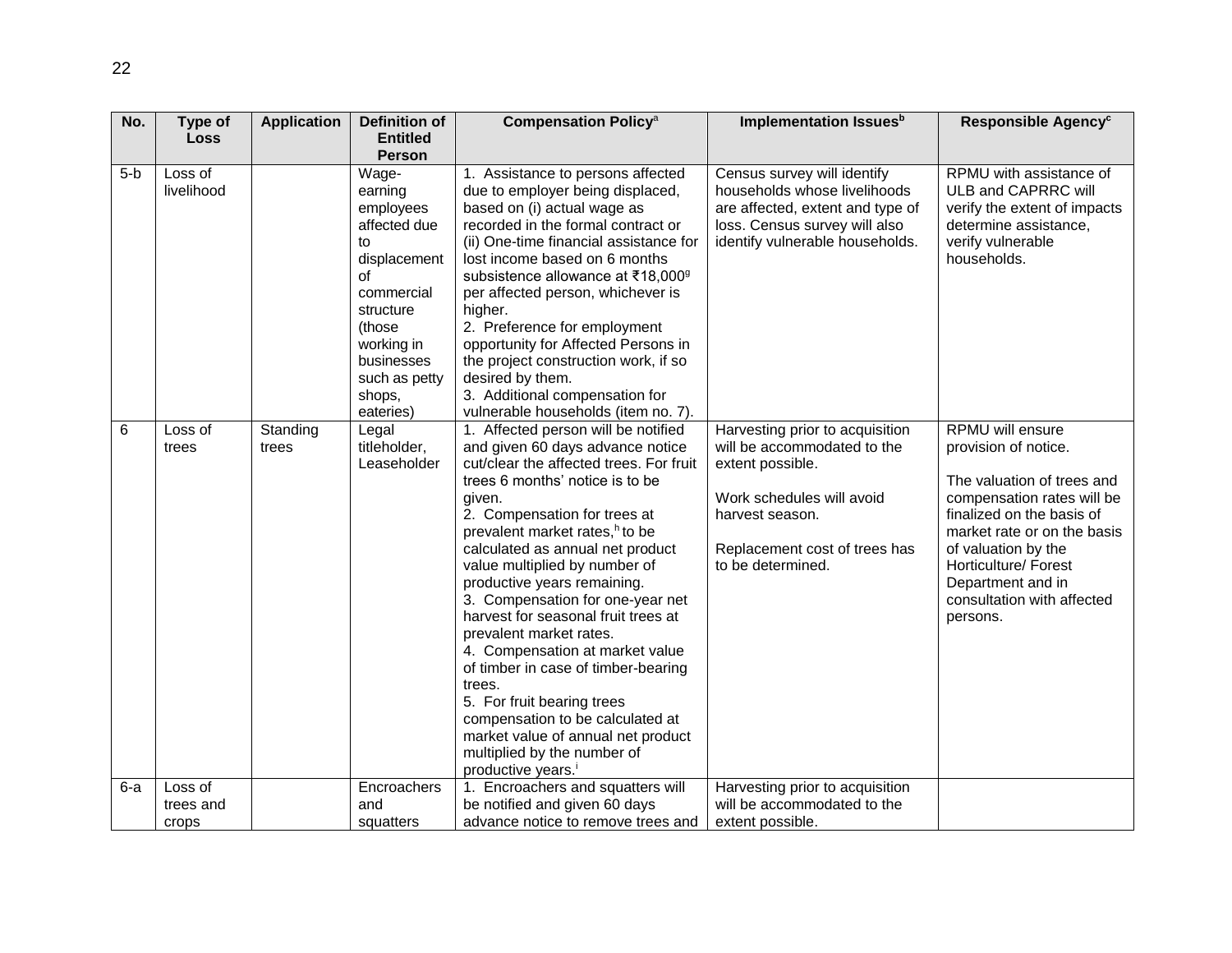| No. | Type of                | <b>Application</b>   | <b>Definition of</b>   | <b>Compensation Policy<sup>a</sup></b>                                  | Implementation Issues <sup>b</sup>                                     | Responsible Agency <sup>c</sup>                       |
|-----|------------------------|----------------------|------------------------|-------------------------------------------------------------------------|------------------------------------------------------------------------|-------------------------------------------------------|
|     | <b>Loss</b>            |                      | <b>Entitled</b>        |                                                                         |                                                                        |                                                       |
|     |                        |                      | <b>Person</b>          |                                                                         |                                                                        |                                                       |
|     |                        |                      |                        | 6 months' notice to harvest                                             | Work schedules will avoid                                              |                                                       |
|     |                        |                      |                        | seasonal crops and fruit trees.<br>2. Compensation for trees based      | harvest season.                                                        |                                                       |
|     |                        |                      |                        | on timber value at market price,                                        |                                                                        |                                                       |
|     |                        |                      |                        | and compensation for perennial                                          |                                                                        |                                                       |
|     |                        |                      |                        | crops and fruit trees at annual net                                     |                                                                        |                                                       |
|     |                        |                      |                        | product market value multiplied by                                      |                                                                        |                                                       |
|     |                        |                      |                        | remaining productive years; to be                                       |                                                                        |                                                       |
|     |                        |                      |                        | determined in consultation with the                                     |                                                                        |                                                       |
|     |                        |                      |                        | Forest Department for timber trees                                      |                                                                        |                                                       |
|     |                        |                      |                        | and the Horticulture Department or                                      |                                                                        |                                                       |
|     |                        |                      |                        | Agriculture Department for other                                        |                                                                        |                                                       |
|     |                        |                      |                        | trees/crops.                                                            |                                                                        |                                                       |
|     |                        |                      |                        | 3. For vulnerable households,                                           |                                                                        |                                                       |
|     |                        |                      |                        | subsistence allowance for one                                           |                                                                        |                                                       |
|     |                        |                      |                        | cropping cycle in case of seasonal                                      |                                                                        |                                                       |
|     |                        |                      |                        | crop.                                                                   |                                                                        |                                                       |
| 7   | Impacts on             | All                  | Vulnerable<br>affected | 1. Additional one-time lump sum                                         | If land-for-land is offered, (i)                                       | Vulnerable households will                            |
|     | vulnerable<br>affected | permanent<br>impacts | persons <sup>k</sup>   | assistance of ₹36,000 (calculated<br>12<br>months<br>subsistence<br>for | ownership will be in the name of<br>original landowners, or (ii) joint | be identified during the<br>census survey of affected |
|     | peronsi                |                      |                        | allowance per vulnerable family will                                    | ownership in the name of                                               | households conducted by                               |
|     |                        |                      |                        | be paid). This will be over and                                         | husband and wife will be offered                                       | the CAPRRC in                                         |
|     |                        |                      |                        | above the other assistance given in                                     | in case of non-female-headed                                           | coordination with RPMU,                               |
|     |                        |                      |                        | this framework.                                                         | households.                                                            | ULB and PIU.                                          |
|     |                        |                      |                        | 2. Vulnerable households will be                                        |                                                                        |                                                       |
|     |                        |                      |                        | given priority in employment in the                                     |                                                                        | RPMU in coordination with                             |
|     |                        |                      |                        | project construction and operation                                      |                                                                        | the concerned ULB will                                |
|     |                        |                      |                        | and maintenance (O&M) activities.                                       |                                                                        | verify the extent of impacts                          |
|     |                        |                      |                        | 3. Provision for skill training for                                     |                                                                        | determine assistance,                                 |
|     |                        |                      |                        | vulnerable<br>displaced<br>persons                                      |                                                                        | verify vulnerable                                     |
|     |                        |                      |                        | including assistance for purchase of                                    |                                                                        | households.                                           |
|     |                        |                      |                        | income generating assets and initial                                    |                                                                        |                                                       |
|     |                        |                      |                        | capital of ₹40,000.                                                     |                                                                        |                                                       |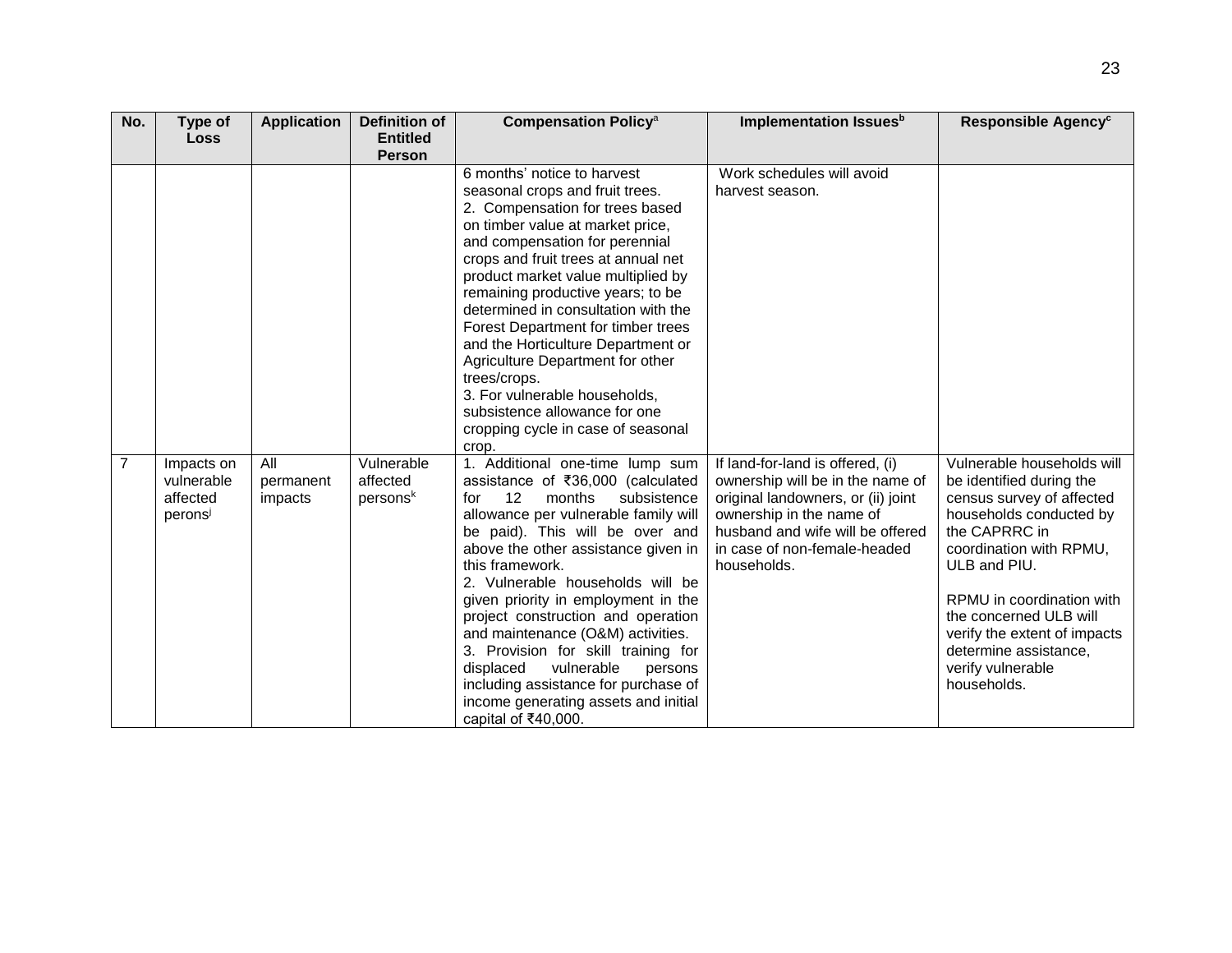| No.   | Type of<br>Loss                                                           | <b>Application</b>                                           | Definition of<br><b>Entitled</b><br><b>Person</b>                                                     | <b>Compensation Policy<sup>a</sup></b>                                                                                                                                                                                                                                                                                                                                                                                                                                                                                                                                                                                     | Implementation Issues <sup>b</sup>                                                                                                                                                                                                                                                                                                    | Responsible Agency <sup>c</sup>                                                                                                                                                                                                                                                                                                                                                                                |
|-------|---------------------------------------------------------------------------|--------------------------------------------------------------|-------------------------------------------------------------------------------------------------------|----------------------------------------------------------------------------------------------------------------------------------------------------------------------------------------------------------------------------------------------------------------------------------------------------------------------------------------------------------------------------------------------------------------------------------------------------------------------------------------------------------------------------------------------------------------------------------------------------------------------------|---------------------------------------------------------------------------------------------------------------------------------------------------------------------------------------------------------------------------------------------------------------------------------------------------------------------------------------|----------------------------------------------------------------------------------------------------------------------------------------------------------------------------------------------------------------------------------------------------------------------------------------------------------------------------------------------------------------------------------------------------------------|
| 8     | Temporary<br>loss of land                                                 | Land<br>temporarily<br>required for<br>project<br>activities | Legal<br>titleholders<br>Legal<br>titleholder/<br>traditional<br>land rights/<br>non-<br>titleholders | 1. Affected households will be<br>notified and given 60 days advance<br>notice to remove trees and 6<br>months' notice to harvest fruit trees.<br>2. Provision of rent for the period of<br>occupation/loss of access to the<br>land.<br>3. Compensation for lost income<br>during temporary occupation.<br>4. Compensation for loss of trees<br>and crops or damaged assets at<br>current replacement cost.<br>5. Restoration of land to its<br>previous or better quality.                                                                                                                                               | RPMU/PMDCSC will identify<br>and include details in the<br>resettlement plan<br>Arrangement by the contractor<br>on the activities to be taken up.<br>Impacts if any on the structures,<br>assets and plantation due to the<br>temporary occupation.<br>Extent of rehabilitation,<br>restoration of the site.                         | The rental value and<br>duration of lost income will<br>be determined though<br>survey and consultation<br>with affected persons.<br>A photograph of the status<br>prior to occupation to be<br>made by the PIU.<br>RPMU will ensure that the<br>compensation is paid prior<br>to handing over of site to<br>the owner.<br>The site will be taken up by<br>the contractor after<br>consent of RPMU and<br>ULB. |
| $8-a$ | <b>Structures</b><br>temporarily<br>required for<br>project<br>activities |                                                              | Legal<br>titleholders/<br>non-titled<br>holders<br>building<br>owners                                 | 1. Advance notice of at least 4<br>weeks.<br>2. Assistance to shift to nearby<br>alternate sites for continued daily<br>activities e.g. economic activity,<br>children's schooling, etc.<br>3. Assistance to shift back once<br>construction completed.<br>4. Compensation for damaged<br>assets at replacement value without<br>depreciation.<br>5. Rental assistance as per the<br>prevalent rate in the form of grant to<br>cover the duration of project<br>construction activities.<br>6. Subsistence/relocation<br>allowance at ₹3,000 per month for<br>3 months, if temporarily displaced<br>for more than 1 month. | RPMU in consultation with<br>PMDCSC will identify and<br>include details in the<br>resettlement plan<br>Arrangement by the contractor<br>on the activities to be taken up.<br>Impacts if any on the structures,<br>assets and plantation due to the<br>temporary occupation.<br>Extent of rehabilitation,<br>restoration of the site. | <b>RPMU</b> will verify<br>assistance and monitoring.                                                                                                                                                                                                                                                                                                                                                          |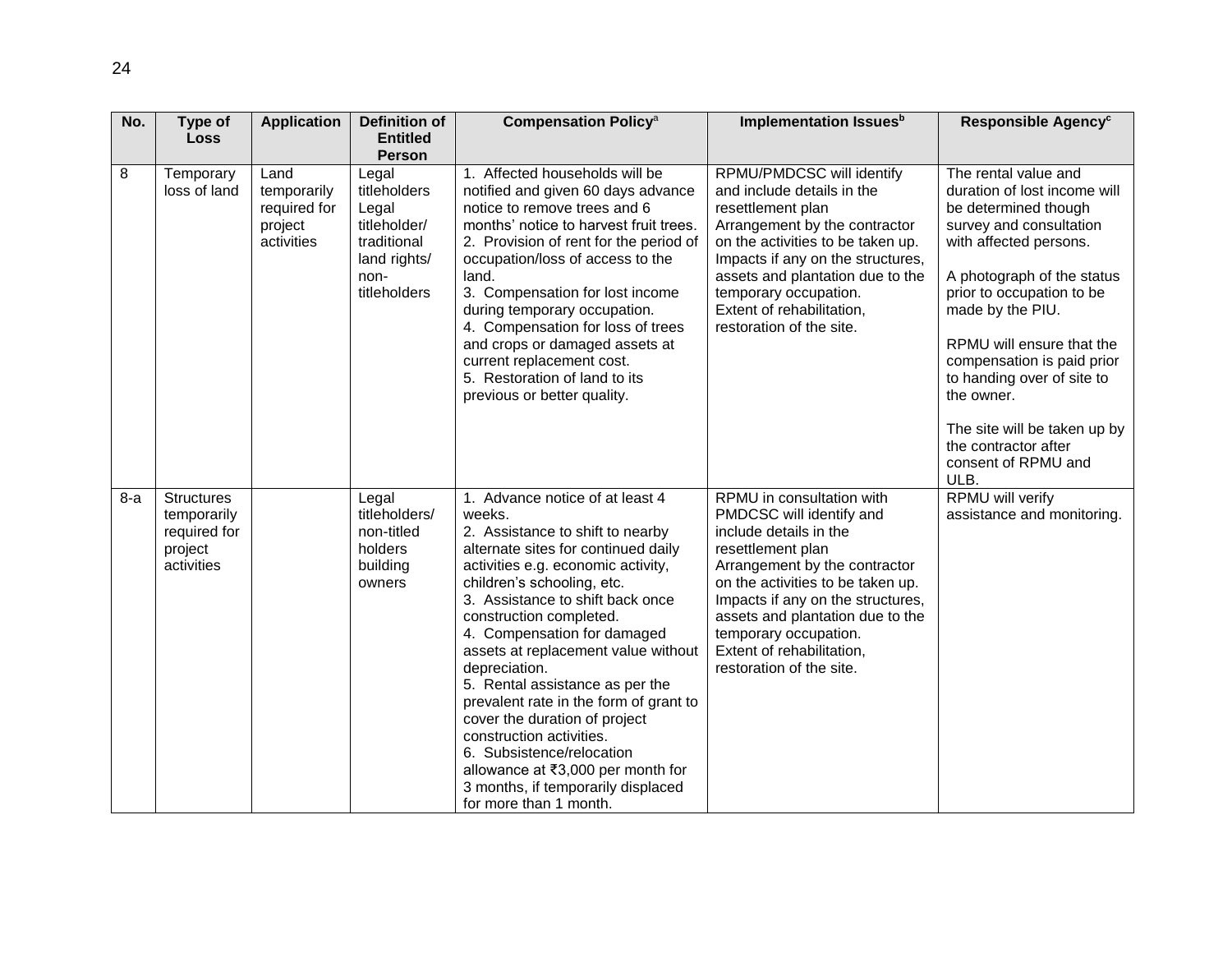| No. | Type of<br><b>Loss</b>                                     | <b>Application</b>                              | Definition of<br><b>Entitled</b>                                                            | <b>Compensation Policy<sup>a</sup></b>                                                                                                                                                                                                                                                                                                                                                                                                                                                                                                                                                                                                                                                                                                                                                                                                                                                                                                                                                                                      | Implementation Issues <sup>b</sup>                                                                                                                                                                                                                                                                                                                                                                                                                                                                                                                                                                                                                                                                                                                                                             | Responsible Agency <sup>c</sup>                                                                 |
|-----|------------------------------------------------------------|-------------------------------------------------|---------------------------------------------------------------------------------------------|-----------------------------------------------------------------------------------------------------------------------------------------------------------------------------------------------------------------------------------------------------------------------------------------------------------------------------------------------------------------------------------------------------------------------------------------------------------------------------------------------------------------------------------------------------------------------------------------------------------------------------------------------------------------------------------------------------------------------------------------------------------------------------------------------------------------------------------------------------------------------------------------------------------------------------------------------------------------------------------------------------------------------------|------------------------------------------------------------------------------------------------------------------------------------------------------------------------------------------------------------------------------------------------------------------------------------------------------------------------------------------------------------------------------------------------------------------------------------------------------------------------------------------------------------------------------------------------------------------------------------------------------------------------------------------------------------------------------------------------------------------------------------------------------------------------------------------------|-------------------------------------------------------------------------------------------------|
|     |                                                            |                                                 | <b>Person</b>                                                                               |                                                                                                                                                                                                                                                                                                                                                                                                                                                                                                                                                                                                                                                                                                                                                                                                                                                                                                                                                                                                                             |                                                                                                                                                                                                                                                                                                                                                                                                                                                                                                                                                                                                                                                                                                                                                                                                |                                                                                                 |
| 9   | Temporary<br>disruption<br>of livelihood                   | Commercial<br>and<br>agricultural<br>activities | Legal<br>titleholders,<br>tenants,<br>leaseholders.<br>employees,<br>hawkers or<br>vendors. | 1. 60 days advance notice<br>regarding construction activities,<br>including duration and type of<br>disruption.<br>2. Cash assistance based on the<br>net income from the affected<br>business or minimum wage for the<br>loss of income/livelihood for the<br>period of disruption, whichever is<br>more.<br>3. For construction activities<br>involving disruption for a period of<br>more than a month, provision of<br>alternative sites for hawkers and<br>vendors for continued economic<br>activities. If not possible, allowance<br>based on the net income of the<br>affected business or minimum<br>wage rate for the affected<br>households up to 3 months or the<br>actual period of disruption<br>whichever is more.<br>4. Free transport facility, or, one-<br>time shifting allowance of ₹4000<br>per shift, or, shifting cost in the<br>town, whichever is higher, if<br>required to shift.<br>5. Vulnerable households will be<br>given priority in employment in the<br>project construction activities. | Census survey will identify<br>households whose livelihoods<br>are temporarily affected, extent<br>and type of loss. Census survey<br>will also identify vulnerable<br>households.<br>During construction, the RPMU<br>and ULB will identify alternative<br>temporary sites to the extent<br>possible, for vendors and<br>hawkers to continue economic<br>activity.<br>RPMU/PMDCSC in consultation<br>with the ULB and PIU will<br>ensure civil works will be<br>phased to minimize disruption<br>through construction scheduling<br>in co-ordination with the<br>contractors<br>Shifting cost likely to be incurred<br>in a town will be determined on<br>the basis of surveys and will be<br>calculated as the cost incurred<br>in shifting from and returning<br>back to the same location. | RPMU in coordination with<br>ULB, PIU and Contractors<br>will identify alternative<br>locations |
| 10  | Loss and<br>temporary<br>impacts on<br>common<br>resources | Common<br>resources                             | Communities<br>and<br>Government<br>Agencies <sup>m</sup>                                   | 1. The contractor shall follow the<br>provisions in this entitlement matrix<br>for any impact on structure or land<br>due to movement of machinery<br>during construction or<br>establishment of construction plant.<br>Compensation for trees based on<br>timber value at market price, and<br>compensation for perennial crops                                                                                                                                                                                                                                                                                                                                                                                                                                                                                                                                                                                                                                                                                            | RPMU in consultation with the<br>concerned ULB in coordination<br>with District Level<br><b>Implementation Committee</b><br>(DLIC) will ensure compensation<br>and other entitlements are<br>implemented in co-ordination<br>with the contractors.                                                                                                                                                                                                                                                                                                                                                                                                                                                                                                                                             | PMU/DLIC and<br>Contractor.                                                                     |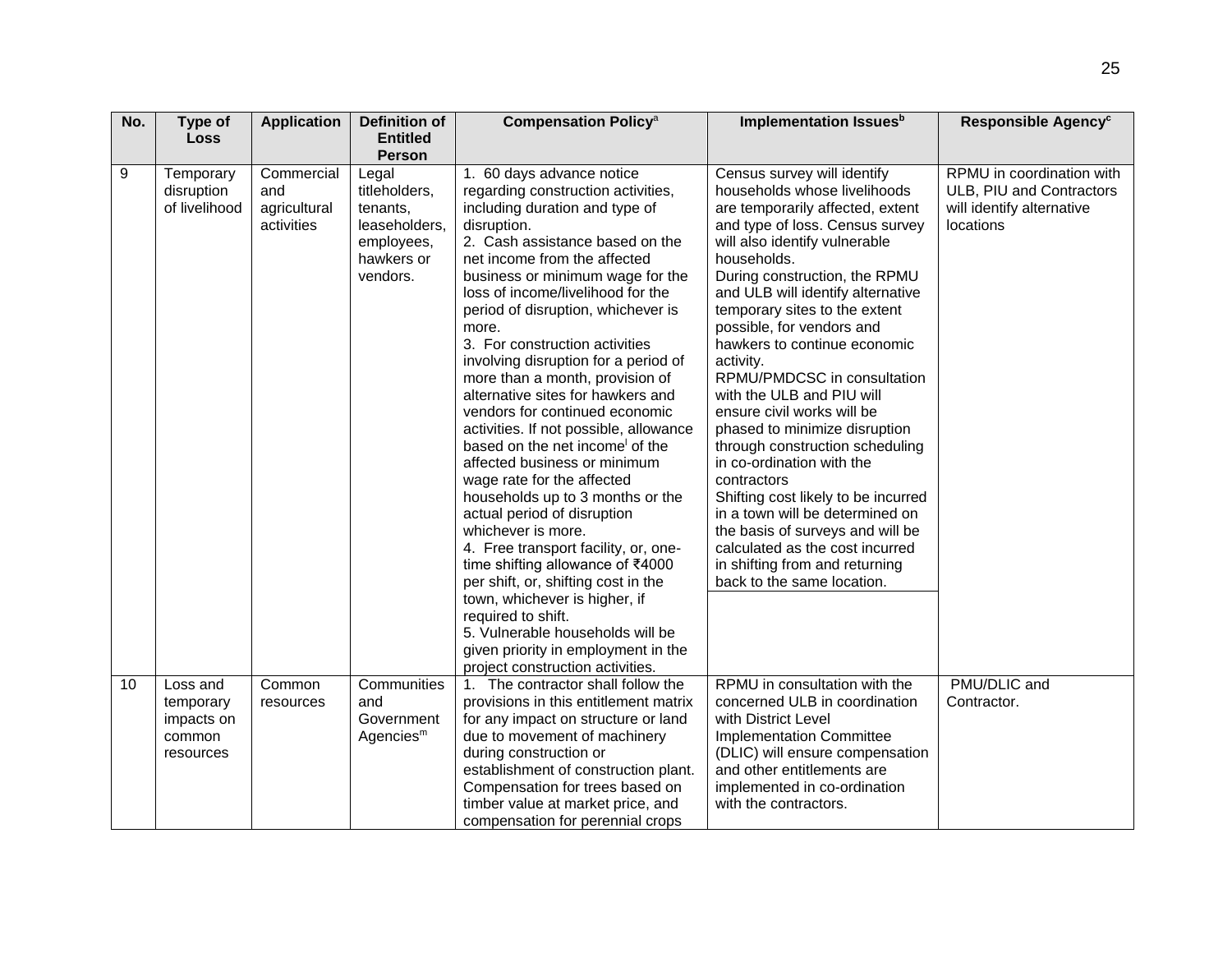| No. | Type of                             | <b>Application</b> | <b>Definition of</b> | <b>Compensation Policy<sup>a</sup></b>                                                                                                                                                                                                                                                                                                                                                                                                                                                                                                                                                                                                                                                                      | Implementation Issues <sup>b</sup>                                            | Responsible Agency <sup>c</sup>                                                                                                                                                            |
|-----|-------------------------------------|--------------------|----------------------|-------------------------------------------------------------------------------------------------------------------------------------------------------------------------------------------------------------------------------------------------------------------------------------------------------------------------------------------------------------------------------------------------------------------------------------------------------------------------------------------------------------------------------------------------------------------------------------------------------------------------------------------------------------------------------------------------------------|-------------------------------------------------------------------------------|--------------------------------------------------------------------------------------------------------------------------------------------------------------------------------------------|
|     | <b>Loss</b>                         |                    | <b>Entitled</b>      |                                                                                                                                                                                                                                                                                                                                                                                                                                                                                                                                                                                                                                                                                                             |                                                                               |                                                                                                                                                                                            |
|     |                                     |                    | <b>Person</b>        |                                                                                                                                                                                                                                                                                                                                                                                                                                                                                                                                                                                                                                                                                                             |                                                                               |                                                                                                                                                                                            |
|     |                                     |                    |                      | and fruit trees at annual net product<br>market value multiplied by<br>remaining productive years; to be<br>determined in consultation with the<br>Forest Department for timber trees<br>and the Horticulture Department or<br>Agriculture Department for other<br>trees/crops.<br>2. Time bound restoration of land<br>to its previous or better quality.<br>3. The contractor will maintain<br>access to businesses (e.g., planks,<br>keeping traffic flow, pedestrian<br>access, no full street closures, etc.).<br>4. Replacement or restoration of<br>the affected community facilities -<br>including public water stand posts,<br>temples, shrines, bus shelters etc.<br>5. Enhancement of community | Enhancement of community<br>resources will be carefully<br>monitored by RPMU. |                                                                                                                                                                                            |
| 11  | Any other<br>loss not<br>identified |                    |                      | resources <sup>n</sup><br>1. Any unanticipated impacts of the<br>project will be documented and<br>mitigated based on the spirit of the<br>principles agreed upon in this<br>resettlement framework and the<br><b>RFCTLARRA</b><br>2. Unanticipated involuntary<br>impacts will be documented and<br>mitigated based on the principles<br>provided in the ADB involuntary<br>resettlement Policy.                                                                                                                                                                                                                                                                                                           |                                                                               | The RPMU and ULB/DLIC<br>will ascertain the nature<br>and extent of such loss.<br>The RPMU will finalize the<br>entitlements in line with the<br><b>ADB Safeguard Policy</b><br>Statement. |

a Transportation costs, monthly subsistence allowance and resettlement costs are not incremental. For example, if an affected household loses land, shelter and commercial business in one lot, the family will get each of these allowances only once. Statutory compensation rates will be adjusted for inflation till the year of compensation payment.

 $<sup>b</sup>$  For any design, build and operate (DBO) contracts, the DBO contractor undertakes design tasks.</sup>

<sup>c</sup> For any design, build and operate (DBO) contracts, the DBO contractor carries out design responsibilities.

<sup>d</sup> The Vocational Training Programme by the Industrial Training Institutes provides training on a number of trades, under the Directorate General of Employment and Trade, Ministry of Labour and Employment, Government of India or additional cash assistance. The cost for training/additional cash assistance is will be calculated based on prevailing minimum wage rates for semi-skilled labor for 26 working days a month for three months.

<sup>e</sup> This is an estimate. The income generating asset will be skill-related. However, the assets will be decided on a case to case basis.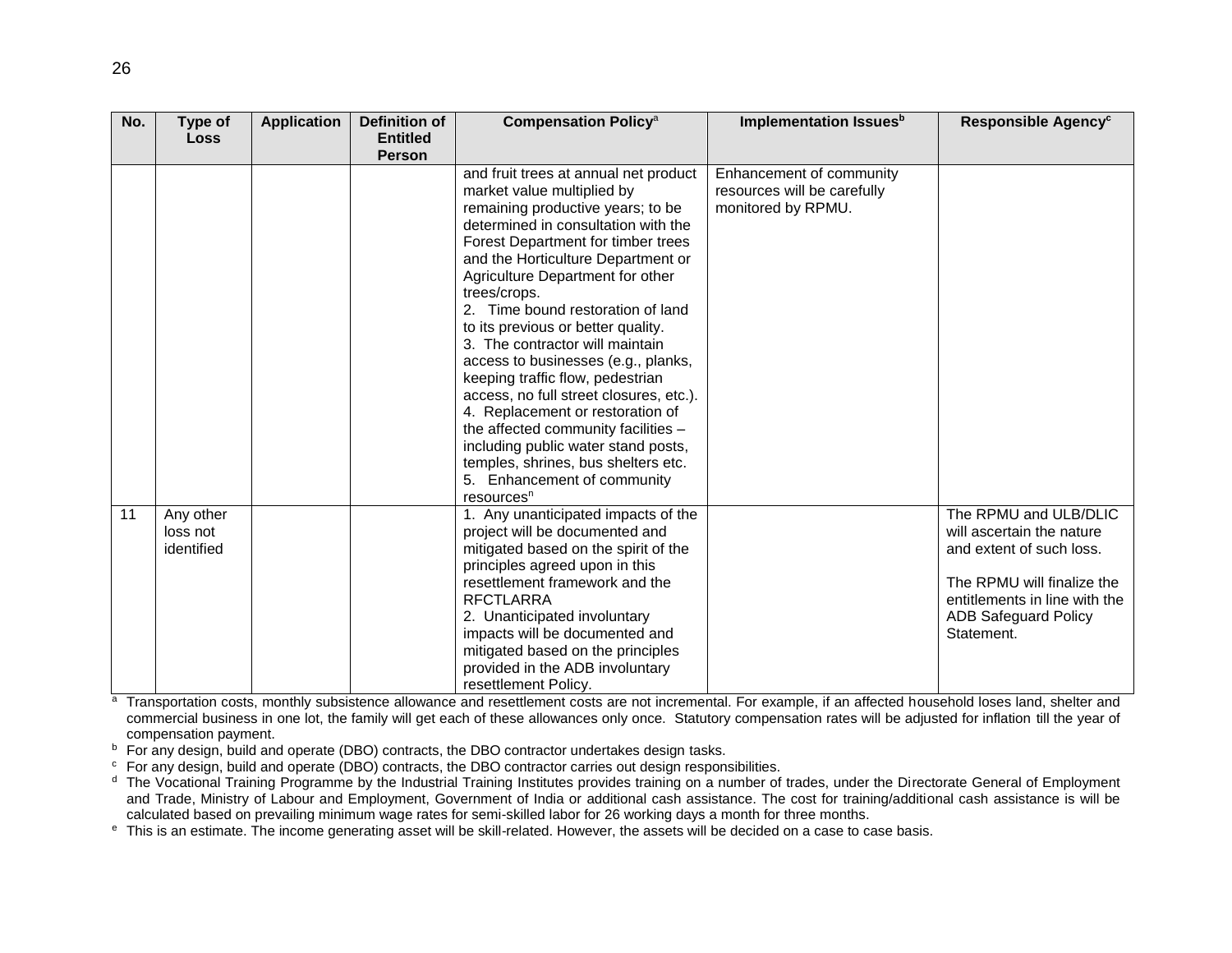f Based on RFCTLARRA, 2013.

- <sup>g</sup> Based on 6 months of subsistence allowance. In the RFCTLARRA the subsistence allowance for titleholders is ₹36,000 for a year. In this case 50% of given amount is provided for non-titleholders.
- h Valued by an experienced person in the field of horticulture/forestry etc.
- <sup>i</sup> To be valued by persons experienced in the field of horticulture forestry etc. as necessary.
- j Vulnerability benefits are incremental, i.e., in addition to other entitlements and benefits.
- k Vulnerable groups comprise below poverty line households, elderly, women and children including female-headed households, households with out-ofschool/working children, orphaned children, disabled persons, landless households, households with no legal title/tenure security, and scheduled caste and scheduled tribe households.
- $\perp$  Verification of reported income will be undertaken based on net income as per income tax returns, or in the absence of such records, based on survey of similar businesses in the vicinity.
- m For example, schools, health centers and integrated child development scheme centers.
- $n$  For example, provision of water connections, toilets and/or play areas with appropriate facilities.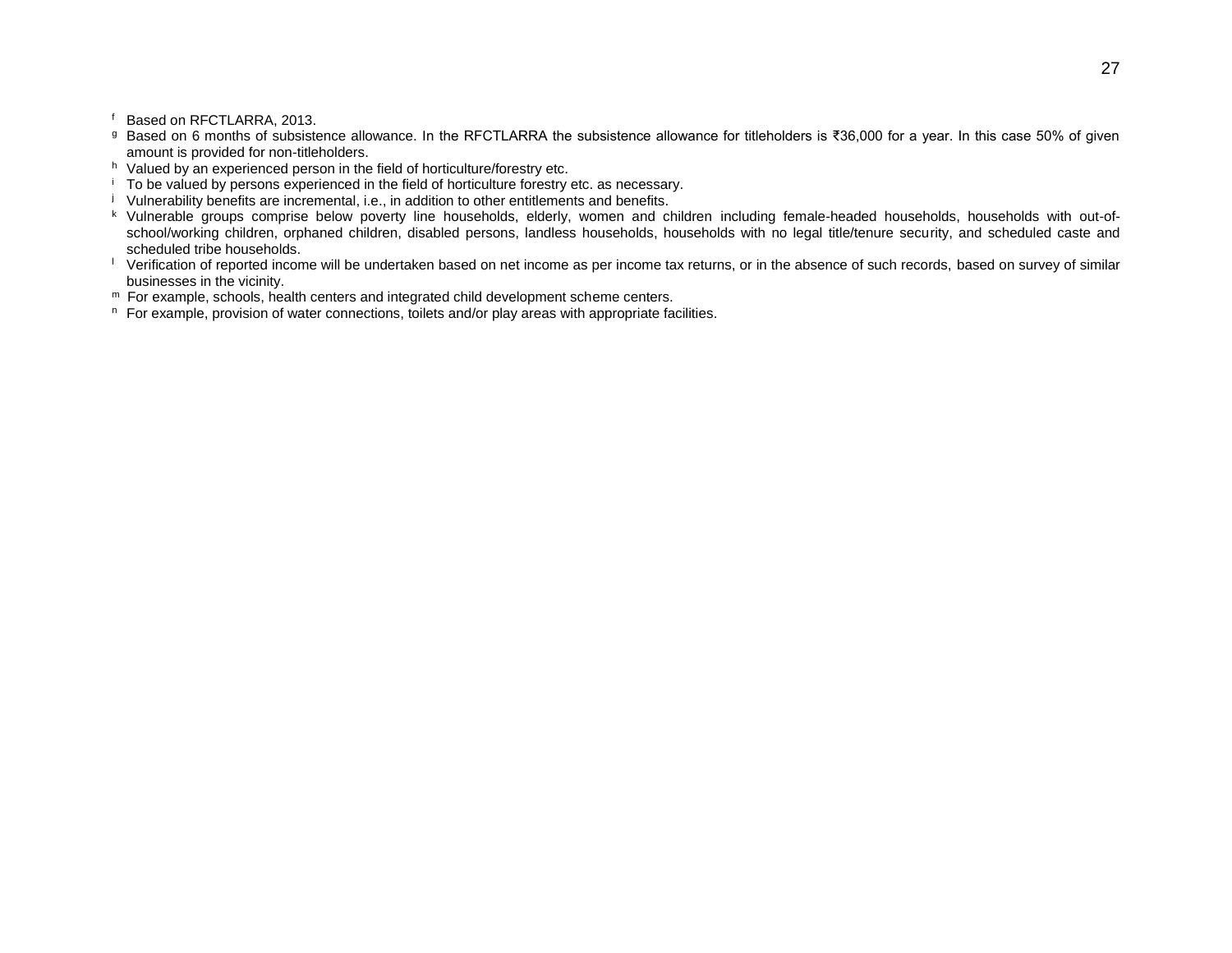## <span id="page-31-0"></span>**VII. SOCIOECONOMIC INFORMATION FOR RESETTLEMENT PLAN PREPARATION**

# <span id="page-31-1"></span>**A. Surveys**

31. For the proper rehabilitation of affected persons, socioeconomic (SIA) surveys and census will be undertaken in each subproject with involuntary resettlement impacts. The SIA will help in determining the magnitude of displacement, prospective losses, better targeting of vulnerable groups, ascertaining actual costs of resettlement, preparing and implementing a rehabilitation program. As part of the social impact assessment, the project will identify individuals and groups who may be differentially or disproportionately affected by the project because of their disadvantaged or vulnerable status. Where such individuals and groups are identified, targeted measures will be proposed and implemented so that adverse impacts do not fall disproportionately on them and they are not disadvantaged in relation to sharing the benefits and opportunities resulting from development. The purpose of the census is to register and document the status of the potentially affected population<sup>9</sup> within the subproject impact area/impact zone. The census will cover 100% of affected persons. The census will provide a demographic overview of the population, and will cover people's assets and main sources of livelihood.

32. Socioeconomic surveys of persons facing negotiated land purchase or those donating land will be undertaken as part of due diligence, to establish their socioeconomic profile and willingness. Such surveys will be undertaken by the concerned PIU with the support of project consultants.

33. Detailed measurement of affected properties needs to be conducted to identify the exact extent of loss to each affected person in the updated resettlement plan based on the final detailed design. In case of pipe alignments, detailed measurement of road width, marking of proposed pipe alignment or pit or manhole location, as applicable, and extent of excavation based on the final detailed design will be undertaken to ascertain impact/loss and identify affected persons to be surveyed. The detailed measurement survey based on the final detailed design will help confirm and finalize the estimation of impacts and will be accompanied by the census survey.

## <span id="page-31-2"></span>**B. Preparation of Resettlement Plan**

34. The PIU with the assistance of PMDCSC and the design, build and operate (DBO) contractor will prepare a resettlement plan, if the proposed project will have involuntary resettlement impacts. The resettlement plan will be based on the social impact assessment and through meaningful consultation with the affected persons. A resettlement plan will include measures to ensure that the displaced persons are (i) informed about their options and entitlements pertaining to compensation, relocation, and rehabilitation; (ii) consulted on resettlement options and choices; and (iii) provided with resettlement alternatives. During the identification of the impacts of resettlement and resettlement planning, and implementation, the executing agency will pay adequate attention to gender concerns, including specific measures addressing the need of female headed households, gender-inclusive consultation, information disclosure, and GRM, to ensure that both men and women receive adequate and appropriate compensation for their lost property and resettlement assistance, if required, as well as assistance to restore and improve their incomes and living standards. The resettlement plan will specify the income and livelihoods restoration strategy, the institutional arrangements, the monitoring and reporting framework, the budget, and the time-bound implementation schedule. An outline of a

 $\overline{a}$ <sup>9</sup> The potentially affected population will include both the titleholders and the non-titleholders within the project impact zone. The identification of non-titleholders would be based on legal documents, such as the ration card, voter's list etc. In the absence of any supporting legal documents, the information by the community, village councils or darbars will be considered.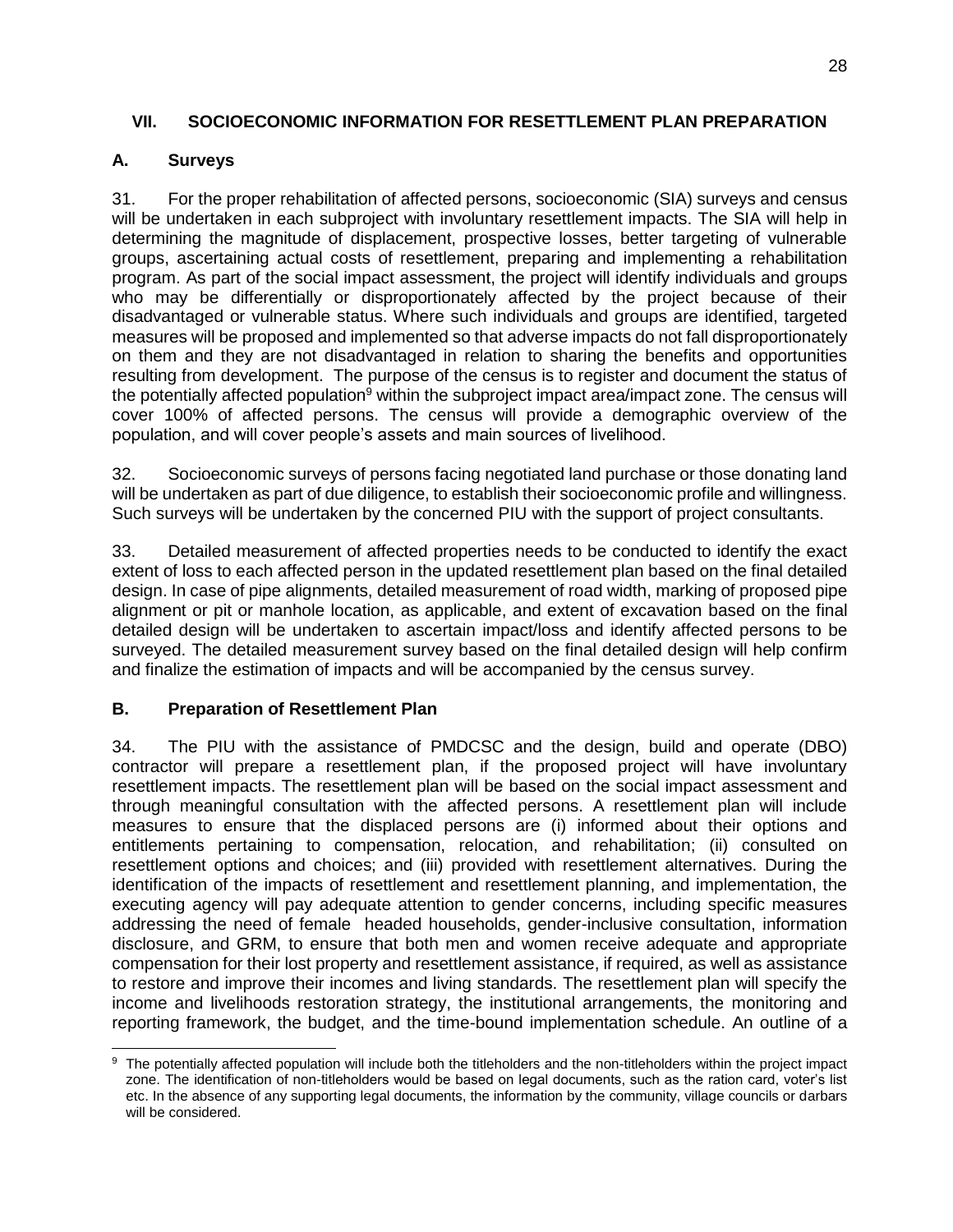resettlement plan is presented in the appendix.

35. Resettlement plans will be prepared based on the results of the census and socio-economic survey; the database on affected persons should be completed before resettlement plan preparation. Resettlement plans will be prepared by the PIU through project consultants (PMDCSC), and in consultation with affected persons, local representatives, and communitybased organizations. The PMDCSC team should include a resettlement specialist familiar with ADB policy and procedures for preparing resettlement plans and with experience in preparing a resettlement plan document in a similar ADB project. In case of DBO contract packages, the contractor is envisaged to have a Social Supervisor, who will be responsible for joint inspections with design engineers and PIUs, detailed measurement survey (DMS), finalization of inventory of losses, updating and implementation of resettlement plan.

36. The resettlement plan will be disclosed to affected persons and host communities, with the help of the staff in the PMU, for their suggestions. The resettlement plan will be summarized and translated in local language (Kannada), and notified to the public, by posters and/or resettlement booklets.

# <span id="page-32-0"></span>**C. Gender Impacts and Mitigation Measures**

37. Any negative impacts of a subproject on female headed households will be taken up on case-to-case basis and rehabilitation of these households will be treated on a priority basis under the subprojects. The resettlement plan will formulate measures to ensure that socio-economic conditions, needs and priorities of women are identified and the process of land acquisition and resettlement does not disadvantage women. The resettlement plan will ensure that gender impacts are adequately addressed and mitigated. Women's focus groups discussions will be conducted to address specific women's issues. Any direct negative impacts of the subproject on female headed households, who are considered vulnerable under the project, will be taken up on a case-to-case basis and rehabilitation of these households will be treated as a priority under the subproject. During disbursement of assistance and compensation, priority will be given to female headed households. Joint ownership in the name of husband and wife will be offered in case of non-female headed households. The gender action plan is in the Program Administration Manual (PAM).

38. A participation framework during the subsequent stages of project design and implementation has been worked out towards ensuring the participation of women. Women headed households wherever impacted due to the proposed improvements, are covered by adequate compensation based on the entitlement matrix.

# **VIII. CONSULTATION, PARTICIPATION, AND DISCLOSURE**

## <span id="page-32-2"></span><span id="page-32-1"></span>**A. Consultation and Participation**

39. Consultation with the primary and secondary stakeholders is an important tool for the successful preparation and implementation of resettlement plan. The primary stakeholders include displaced persons, the project beneficiaries, the host population (in cases where displaced persons need to be relocated elsewhere), and the implementing agency, the ULBs. The secondary stakeholders are other individuals or groups with interest in the project and include elected representatives of the ULBs, local or national government, policy makers, advocacy groups, and NGOs.

40. The participatory consultation process adopts a range of formal and informal consultative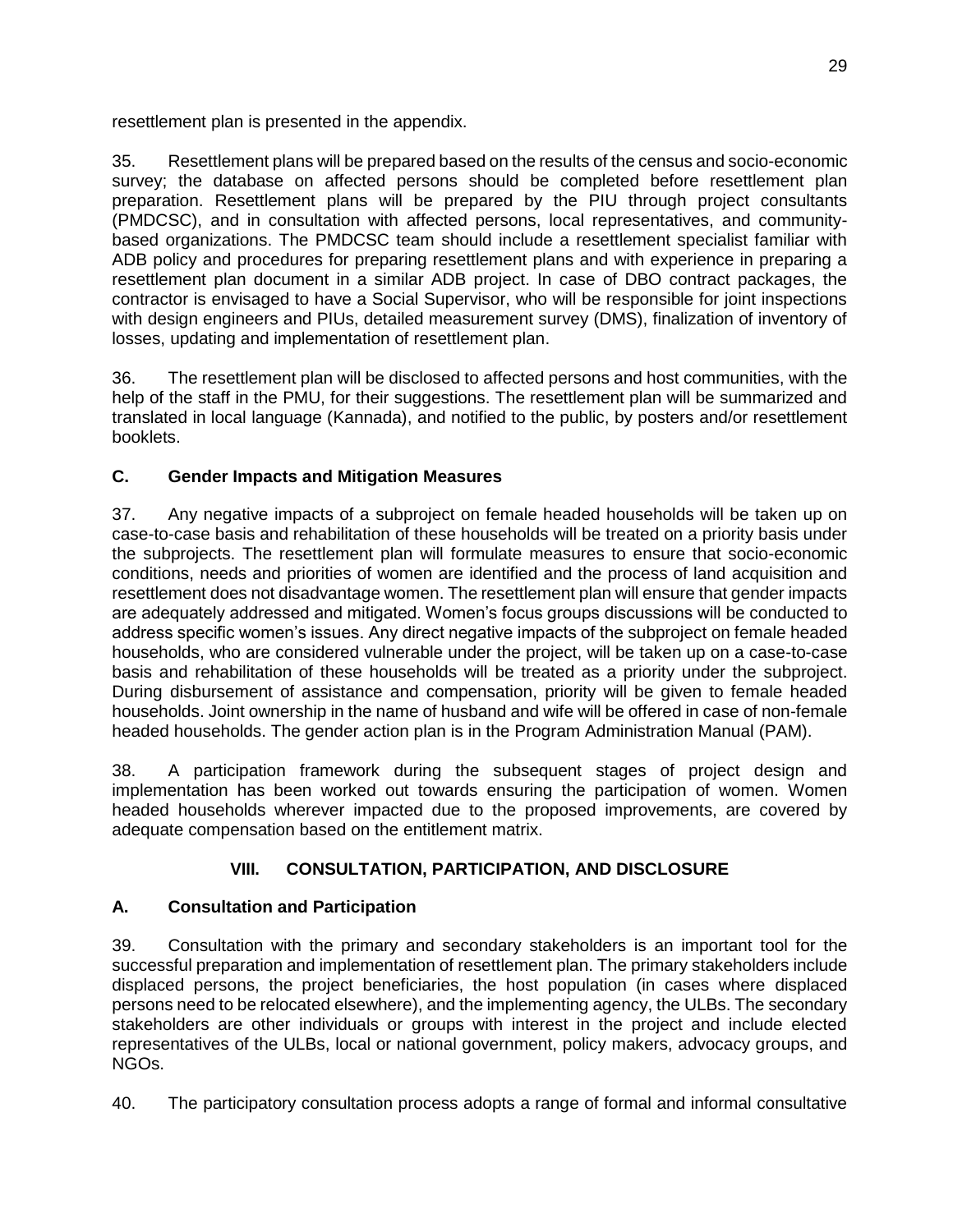methods, including in-depth interviews with key informants, focus group discussions (FGDs), meetings and workshops, apart from interaction with individual displaced persons. The consultation activities are undertaken at various stages of project: (i) project initiation, (ii) resettlement plan preparation, and (iii) resettlement plan implementation. Additionally, at least one town level consultation meeting will be held in each project town and at least 5-10 ward level consultations will be held in project coverage areas and with surrounding communities living in the vicinity of facility locations within the project towns. The purpose of these consultations is to disseminated project information, solicit response and to disclose resettlement plans. The consultation process also varies according to requirements at various levels of the project.

## **1. Project Initiation Stage**

41. At this stage, only a tentative project proposal and its consequences are discussed. Project components, potential benefits and risks that are likely to be involved are the main topics of discussion at this stage. Community leaders and local NGOs/community-based organizations (CBOs) are the targeted audiences whom the project proponent will approach to discuss the basic plan and designs. The ULB takes the initiative to divulge the proposal and start the consultation process. The consultation is more of dissemination of project information for the community to understand the overall issues of the project. The Safeguards Officer maintains records of these consultations and keeps minutes of the meetings. Response of the community— oral and written, if any—are also recorded for future discussion, design options, etc.

42. After the draft design for the technical components are prepared and the potential involuntary resettlement impacts are assessed, consultations include potential displaced persons. At this stage, the impact on vulnerable groups, including women-headed households, indigenous peoples, below poverty line families, and others is assessed in detail. Here the consultation process is more of the FGD method with each potentially affected group consulted separately. Particular emphasis is placed on the vulnerable groups. The discussion mode is informal and in a manner comprehensible to the participants. Small groups under each category of affected persons and beneficiaries is invited, and the project design, including the risks and benefits, explained to them and their feedback obtained. The details of the consultations and their responses are recorded and taken into consideration for project design and planning.

# **2. Resettlement Plan Preparation Stage**

43. As part of resettlement plan preparation, the social impact assessment (SIA) is started with a census and socioeconomic survey of the potentially affected families. Upon the completion of final detail engineering design, a detailed measurement survey (DMS) is undertaken to identify the final involuntary resettlement impacts to the affected population. This then set off the finalization of the resettlement plan for potentially displaced families, mitigation actions, funding requirements, and institutional preparedness. The implementing agency is required to publicly disclose the project census cut-off date to determine the eligibility of the affected people for compensation and other entitlements.

44. Consultations are held with the heads of the households/members of the potentially displaced families, voluntary organizations, NGOs/CBOs, major state-level stakeholders such as government agencies and ULBs and vulnerable groups such as women-headed households and tribal and ethnic minority communities. Consultation methods include individual interviews with the displaced persons, FGD sessions with small groups, including vulnerable families, and interviews with key stakeholders at government and community levels. The detailed information on project impact, particularly adverse impacts, and entitlement is explained to the displaced persons in a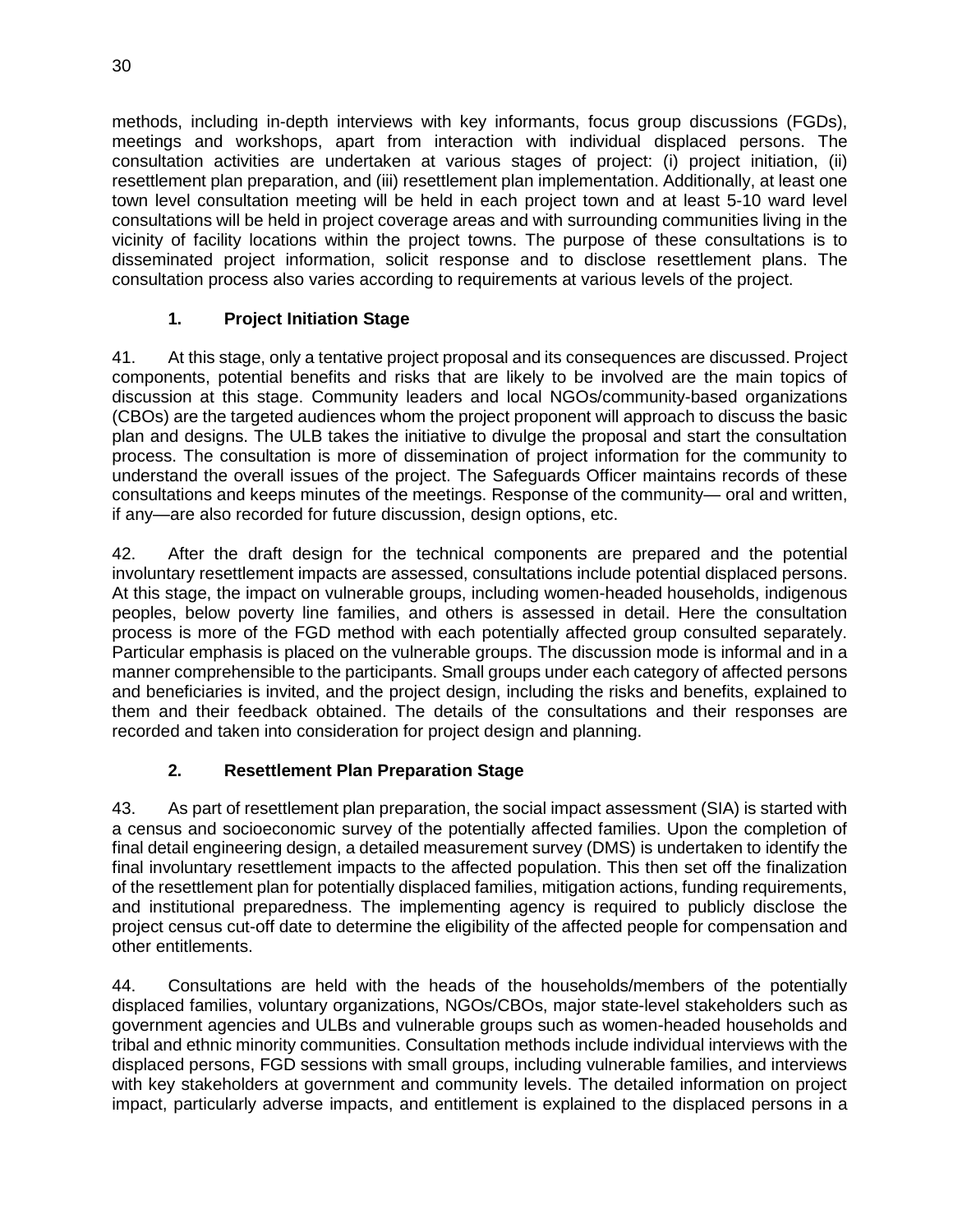transparent and easily understandable manner, and their response recorded. The purpose of consultation is to get views from stakeholders about the project and its involuntary resettlement impact, which also helps in finding alternate design options to minimize resettlement impact. Town level and ward level consultations will be held at this stage. Disclosure will be a continuous process.

45. All consultations are organized by the ULBs, and the Safeguards Officer (aided by the PMDCSC) is responsible for conducting/ arranging participatory consultation and disclosure meetings in such a manner that the displaced persons and stakeholders at community level feel free to express their views without coercion, fear, or hesitation. If there are any changes in project design in sites or alignment based on inputs of the consultation process, these will be made known to the displaced persons. Minutes of the meetings and list of participants in participatory consultations are documented as annexures in the resettlement plan.

# **3. Resettlement Plan Implementation Stage**

46. During resettlement plan implementation, consultation with the displaced persons should be part of the regular resettlement plan activities. The community awareness, participation, rehabilitation and resettlement consultant (CAPRRC) appointed by the ULB will prepare detailed consultation and disclosure plans and disclose the entitlement package. The consultation will ascertain progress of resettlement plan activities and constraints faced by the displaced persons. In case of land acquisition, more intense and frequent consultations will be held with the displaced persons and their entitlement disclosed to them. Emphasis is on regular consultation with the vulnerable displaced persons, including women-headed households and indigenous people.

# **4. Consultation for Income Restoration Program**

47. In the event that vulnerable persons are affected, either temporarily during construction or permanently due to land acquisition, income restoration programs for these vulnerable affected persons are required. Frequent consultations will be held with the individuals to identify and assess their needs, capability, and willingness and identify suitable training programs and skill development training institutes for them.

## <span id="page-34-0"></span>**B. Disclosure**

48. The level of disclosure is commensurate with the progress of resettlement plan preparation and implementation. In the resettlement plan preparation phase, the displaced persons, and particularly the vulnerable groups, are taken into confidence. Potential involuntary resettlement impacts of the subproject is disclosed during SIA, and feedback from potential displaced persons and the community is further investigated to identify design options. After careful examination of all possible means to avoid and minimize involuntary resettlement impact, project activities and possible impacts are finalized and disclosed to the displaced persons in the form of the resettlement plan.

49. The final resettlement plan, approved by PMU and ADB, is disclosed through the RPMU to the displaced persons, community leaders, people's representatives, and government agencies at district and ULB level. Copies of the resettlement plan will be available to the public at the PIU, PMU and RPMU offices. Electronic versions of the resettlement framework/resettlement plans will be placed in the official website of the PMU/state government and the official website of ADB after approval of the resettlement plan by the government and ADB. A brief public information disclosure (PID) pamphlet with information about the project, its impacts and entitlement options will be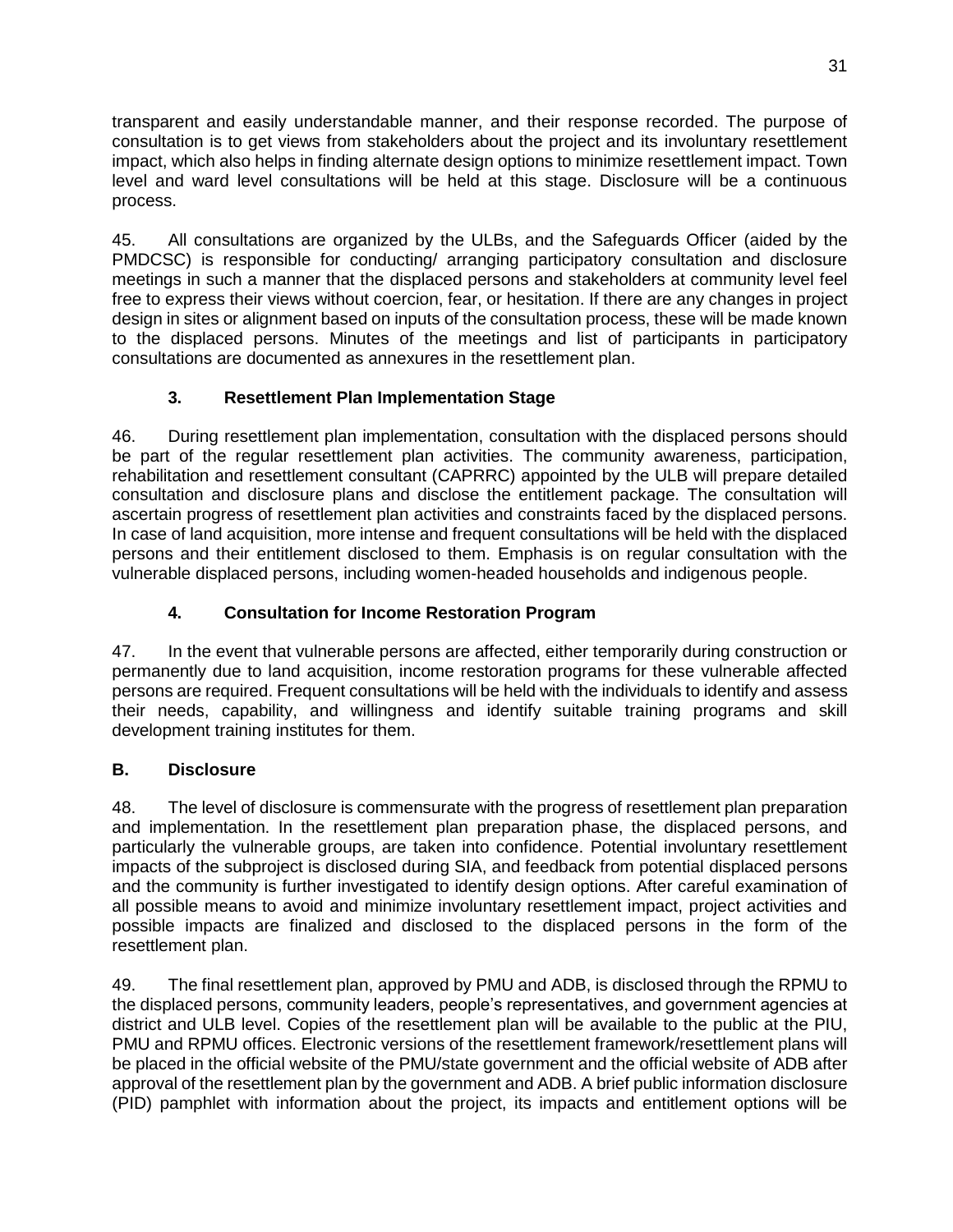printed in the local language (kannada) and distributed to the displaced persons. A copy of the PID will be sent to ADB and a soft copy of the same will be uploaded on PMU and ADB websites. The pamphlet will be posted in prominent government offices, ward councils, and ULB offices.

50. During resettlement plan implementation, the displaced persons will be informed about procedures to access their entitlement benefits. If physical displacement occurs, relocation sites, along with all infrastructure facilities, will be disclosed to the displaced persons for their endorsement. For income restoration, disclosure on skill development training options and feedback on market survey of the products will be ensured. These disclosure activities will be the responsibility of the CAPRRC, under supervision of the safeguards officer of the RPMU.

51. The project implementation unit (PIU) at ULB level, and under central and regional PMU at Karnataka Urban Infrastructure Development and Finance Corporation (KUIDFC), will extend and expand the consultation and disclosure process during the detailed design and project implementation stage. The CAPRRC will ensure ongoing consultations and public awareness programs during project implementation. A community participation action plan will be prepared by the CAPPRC in consultation with ULB. The community and the affected families will be consulted and made aware of the civil works under project activities and entitlements prior to construction. This task will be carried out in coordination with the PIU, design consultant, and contractors.

# **IX. GRIEVANCE REDRESS MECHANISM**

<span id="page-35-0"></span>52. As per the orders of Joint Managing Director KUIDFC Official Memorandum dated 28 June 2017 has been issued to the concerned for formation of project specific grievance redress mechanism (GRM). A scanned copy of Official Memorandum for formation of grievance redress committee (GRC) is presented in the annexure. It will be established to receive, evaluate and facilitate concerns of, complaints and grievances of the affected persons in relation to project's social and environmental performances. The main objective of the GRM will be to provide time bound action and transparent mechanisms to resolve social and environment concerns.

53. A project GRM will cover the project's towns for all kinds of grievances and will be regarded as an accessible and trusted platform for receiving and facilitating project related complaints and grievances. The multi-tier GRM for the program will have realistic time schedules to address grievances and specific responsible persons will be identified to address grievances and whom the displaced persons have access to interact easily.

54. Awareness on grievance redress procedures will be created through Public Awareness Campaign with the help of print and electronic media. The Safeguards Officer of RPMU will ensure that vulnerable households are also made aware of the GRM and assured of their grievances to be redressed adequately and in a timely manner.

55. There will be multiple means of registering grievances and complaints by dropping grievance forms in complaint/suggestion boxes at accessible locations, or through telephone hotlines, email, post or writing in a complaint registrar book in ULB's project office. There will be complaint registrar book and complaint boxes at construction site office to enable quick response of grievances/ complaints for urgent matters. The name, address and contact details of the persons with details of the complaint/grievance, location of problem area, date of receipt of complaint will be documented. The RPMU's Safeguards Officer will be responsible at the project level for timely resolution of the environmental and social safeguards issues and registration of grievances, and communication with the aggrieved persons.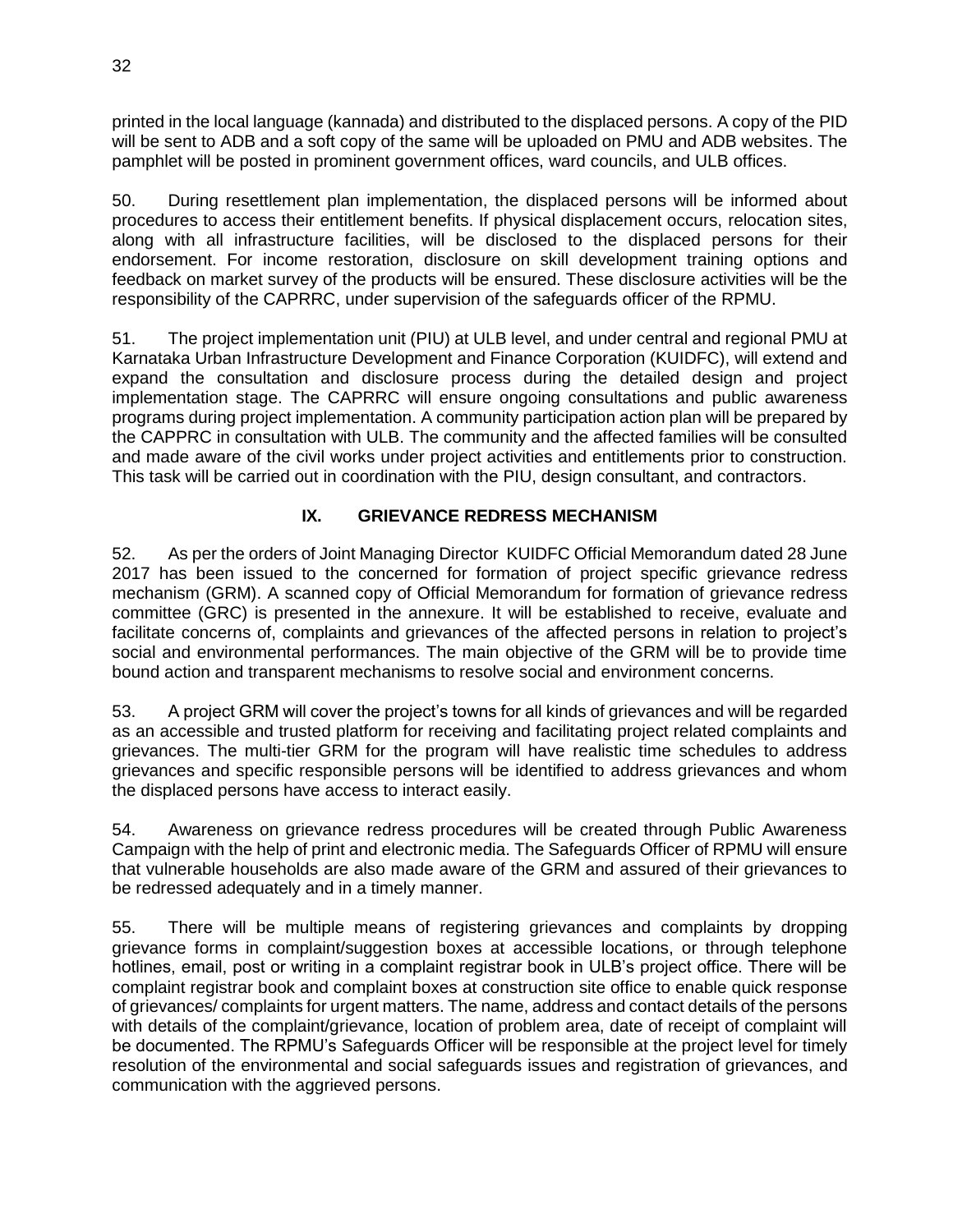# **A. Grievance Redressal Process**

56. There will be several tiers for grievance redress process. Simple grievances for immediate redress will first be resolved at site by Contractor. If unaddressed for up to 7 days the complainants may go to PIU officer in ULB responsible for addressing resettlement/social issues. Resident engineer and the ULB will assist in resolving the issues. Name, designation and contact number of personnel responsible for grievance redress at ULB and RPMU, will be posted at Contractor's and PMDCSC's site office in full visibility of public. Grievances of immediate nature should be resolved at site/ within ULB/PIU level within 15 days of registration of grievances.

57. All the grievances that cannot be resolved at ULB/PIU within 15 days will be forwarded to the GRC headed by Deputy Project Director, RPMU at Subdivision level who will review and resolve within 15 working days of grievance being registered with assistance of the concerned PIU/ULB personnel if required. The grievances of critical nature and those cannot be resolved at GRC level should be referred to District Level Implementation Committee (DLIC) headed by Deputy Commissioner who will review the grievances and to be settled within 30 days. All documents related to grievances, follow up action taken to resolve along with explanatory note on nature, seriousness and time taken for grievance redress shall be prepared by RPMU Safeguards Officer and circulated to DLIC members at least a week prior to scheduled meeting. The decision taken at the DLIC level will be communicated to the complainant by Safeguards Officer, RPMU through ULB/PIU.

58. For any issues that remain unresolved by the GRC it is referred to DLIC at the District Level. The complainants/displaced persons can approach the Court of Law as per Government of Karnataka legal procedure at any time in the process.

# **B. Grievance Redress Committee Composition and Selection of Members**

59. The GRC for the project will be headed by: (i) Special Land Acquisition Officer/ Assistant Commissioner of the concerned sub-division as Chairman of the sub division with members as follows: (ii) ULB Commissioners/ Chief Officer of the concerned ULB towns; (iii) Deputy Project Director as member Secretary and Convener; (iv) PMDCSC Engineer; (v) Affected Community member/ NGO; and (vi) Safeguards Officer RPMU KIUWMIP Mangaluru member and will shoulder responsibility of keeping records of grievances/ complaints in details. The Safeguards Officer of RPMU will be responsible for coordinating with all GRC members and the displaced persons for grievance redressal. The grievances of critical nature and those cannot be resolved at Divisional level should be referred to DLIC set up at District level they will determine the merit of each grievance and attempt to resolve the same within a month from the date of lodging of complaints. The decision of DLIC is final and cannot be contested in any other forum except in the Courts of Law.

60. The grievance redress mechanism is shown in the figure below.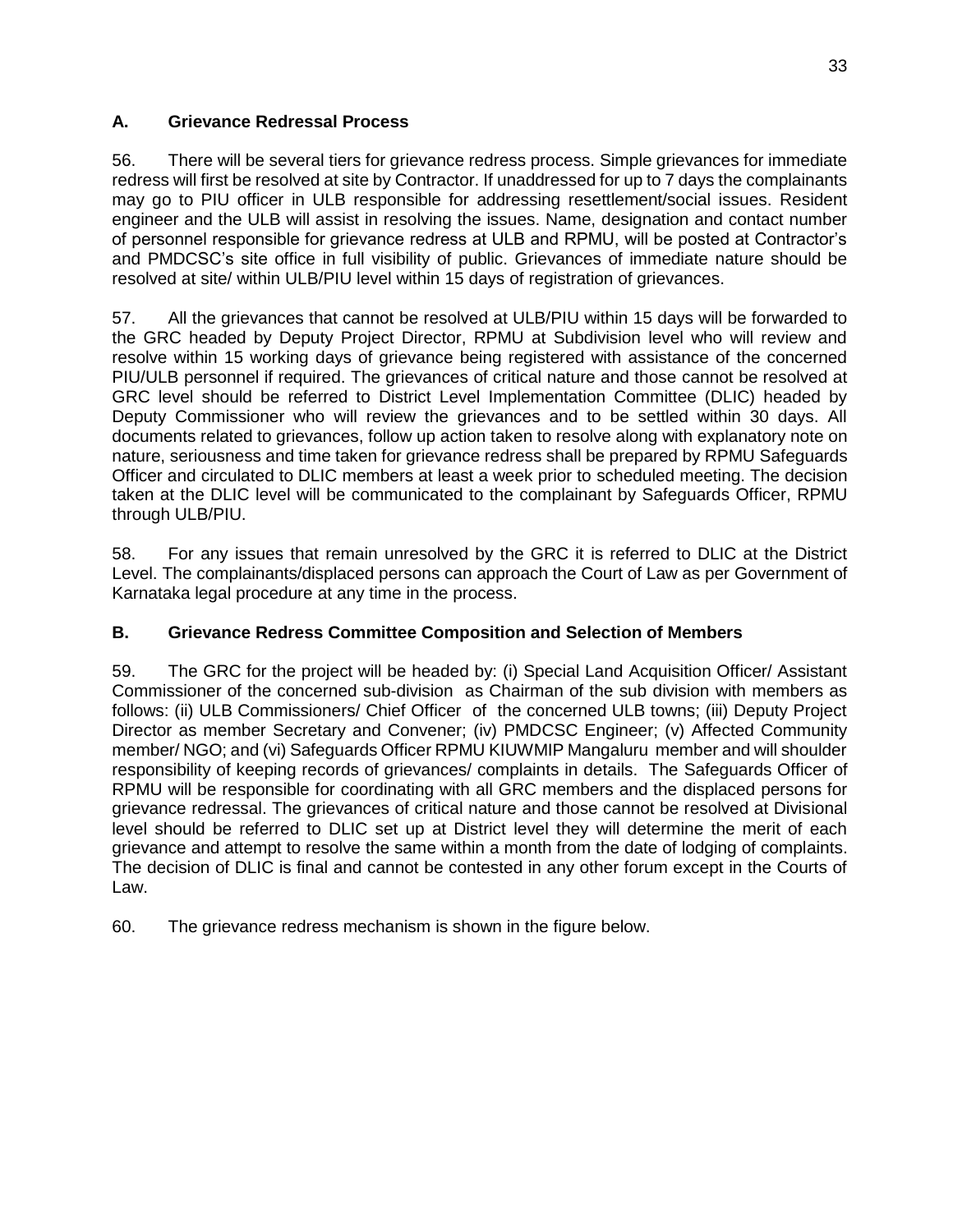

**Figure 1: Grievance Redress Process**

CPMU = central project management unit, DPD = deputy project director, PIU = project implementation unit, PMDCSC = project management, design and construction supervision consultant, RPMU = regional project management unit, ULB = urban local body.

61. **Record Keeping.** Records of all grievances received, including contact details of complainant, date the complaint was received, nature of grievance, agreed corrective actions and the date these were effected and final outcome will be kept by PIU (with the support of PMDCSC) and submitted to PMU.

62. **Information Dissemination Methods of the Grievance Redress Mechanism**. The PIU, assisted by PMDCSC/ CAPRRC will be responsible for information dissemination to affected persons and general public in the project area on grievance redress mechanism. Public awareness campaign will be conducted to ensure that awareness on the project and its grievance redress procedures is generated. The campaign will ensure that the poor, vulnerable and others are made aware of grievance redress procedures and entitlements per agreed entitlement matrix including. whom to contact and when, where/ how to register grievance, various stages of grievance redress process, time likely to be taken for redress of minor and major grievances, etc. Grievances received and responses provided will be documented and reported back to the affected persons.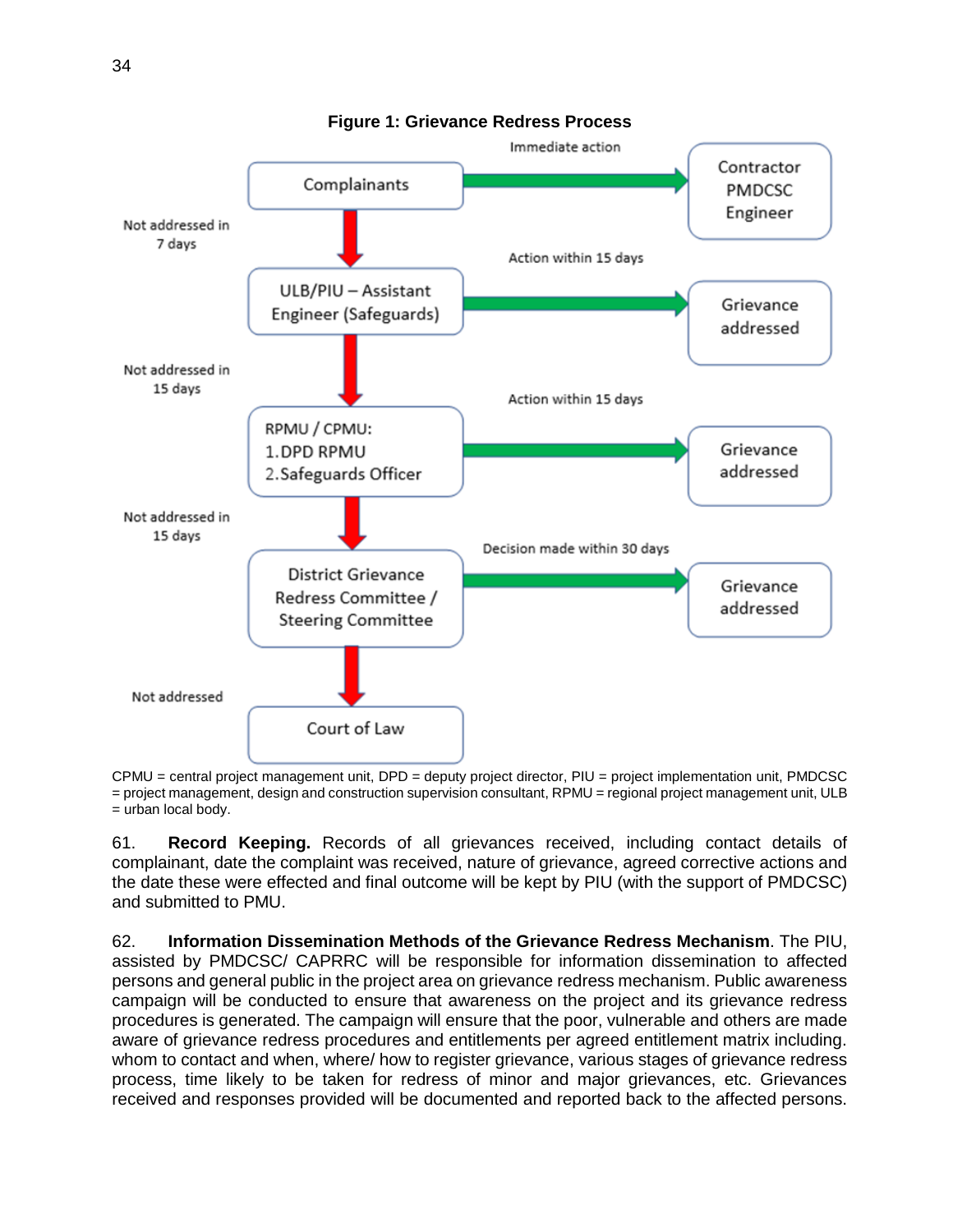The number of grievances recorded and resolved and the outcomes will be displayed/disclosed in the PIU, offices, ULB notice boards and on the web, as well as reported in the semi-annual environmental and social monitoring reports to be submitted to ADB.

63. **Periodic Review and Documentation of Lessons Learned**. The PMU will periodically review the functioning of the GRM and record information on the effectiveness of the mechanism, especially on the PIU's ability to prevent and address grievances.

64. **Costs.** All costs involved in resolving the complaints (meetings, consultations, communication and reporting/information dissemination) will be borne by the respective PIU. Cost estimates for grievance redress are included in resettlement cost estimates.

65. **Country Legal Procedure.** An aggrieved person shall have access to the country's legal system at any stage, and accessing the country's legal system can run parallel to accessing the GRM and is not dependent on the negative outcome of the GRM.

66. **ADB's Accountability Mechanism**. In the event that the established GRM is not in a position to resolve the issue, the affected person can also use the ADB Accountability Mechanism through directly contacting (in writing) the Complaint Receiving Officer (CRO) at ADB headquarters or the ADB India Resident Mission. The complaint can be submitted in any of the official languages of ADB's developing member countries. Before submitting a complaint to the Accountability Mechanism, it is recommended that affected people make a good faith effort to resolve their problems by working with the concerned ADB operations department (in this case, the resident mission). Only after doing that, and if they are still dissatisfied, they could approach the Accountability Mechanism. The ADB Accountability Mechanism information will be included in the project-relevant information to be distributed to the affected communities, as part of the project GRM.

# **X. COMPENSATION, INCOME RESTORATION, AND RELOCATION**

# **A. Compensation**

67. The land requirement for subproject components for project towns is minimal, and wherever land is required, the priority will be to identify government/ULB-owned land. In absence of these lands, subject ULBs will first identify landowners willing to sell land to government and directly purchase land through negotiated settlements. In negotiated settlements, the district level implementation committee (DLIC) headed by deputy commissioner, conducts a market survey to ascertain actual transaction rates in the open market to match the replacement cost of land. In the event of failed negotiations (and land acquisition becoming necessary) land acquisition and resettlement impacts will be compensated based on the entitlement matrix in Table 1.

68. The replacement cost for the land will be determined based on discussions with the landowners by the Land Valuation Committee (LVC) constituted under the chairmanship of the Deputy Commissioner.<sup>10</sup> Other members of the commission may include the assistant commissioner, district registrar, municipal commissioner and land acquisition officer. The Committee will finalize the land cost based on a market survey and guidance value fixed by the sub-registrar.<sup>11</sup>

 <sup>10</sup> Government of Karnataka Order No. KE54 Land Acquisition 2014, Bangalore dated 31 May 2016.

<sup>&</sup>lt;sup>11</sup> The prevailing market values, influenced by various factors such as location of land, connectivity, and classification/land use, type of soil, trees, available water supply and other facilities, etc.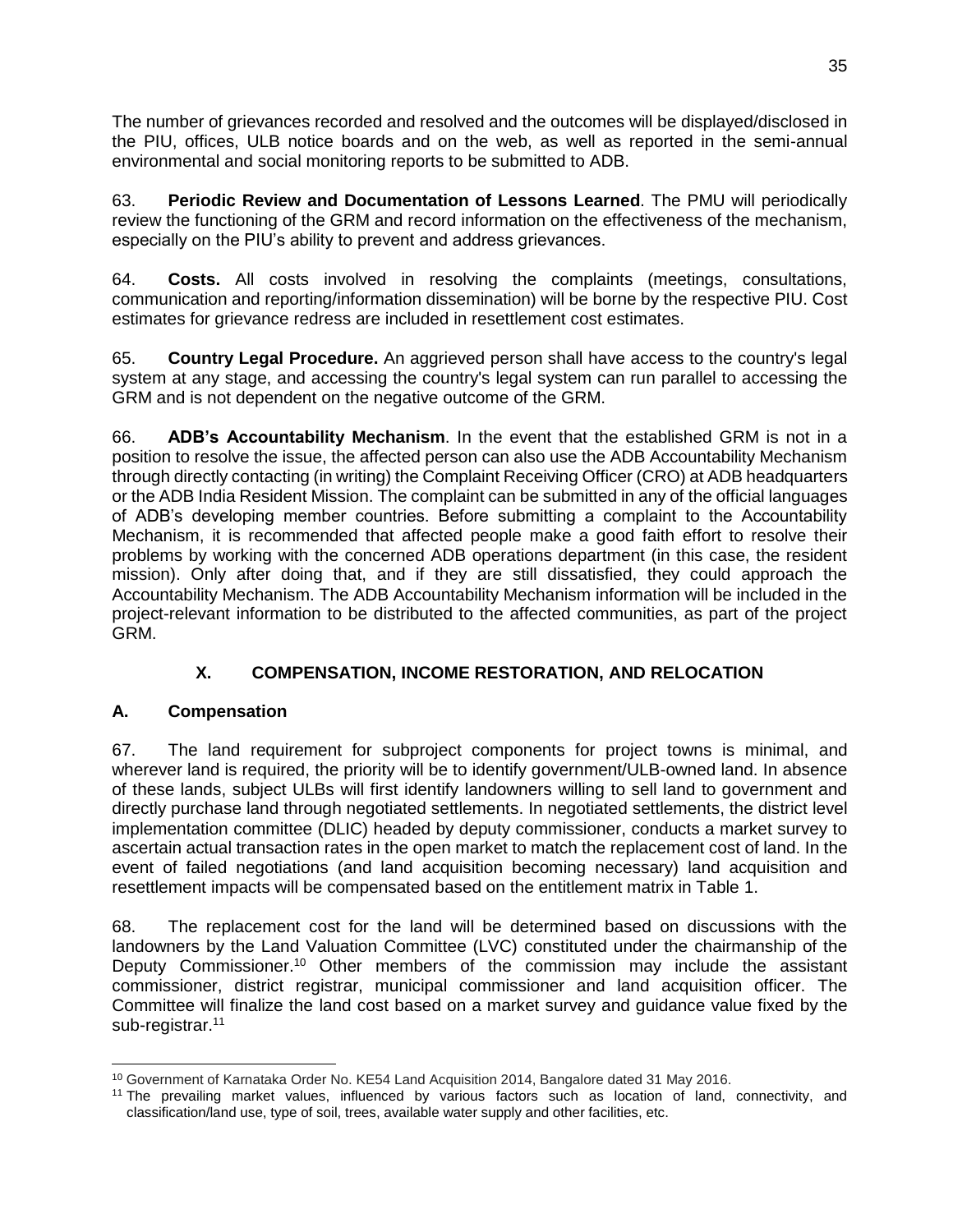69. The replacement values/cost for immovable properties, including structures and assets will be arrived at by the sub-registrar as follows:

- (i) **Houses and Buildings.** The cost of the houses, buildings and other immovable properties of the affected persons will be determined for the purpose of payment of compensation at the current year of relevant basic schedule of rates (BSR) published by the respective state government departments such as Public Works Department (PWD) without depreciation, in addition to the material transportation cost;
- (ii) **Trees.** Compensation for trees will also be based on their market cost in case of timber bearing trees and replacement cost in case of fruit bearing trees based on rates fixed by the Department of Agriculture, Forest, Horticulture, Sericulture, etc.
- (iii) **Other Assets.** Compensation for the assets attached with land such as wells, tubewells, pumps, tanks, etc.) will be based on replacement cost estimated through detailed market surveys.

70. Compensation will be paid, and resettlement of affected persons will be completed before taking possession of land/properties and prior to the start of civil works. Compensation will be transferred to affected persons by cheque. For those without bank account, the CAPRRC will assist affected persons in opening accounts. Compensation under law will be paid to the person whose name is on the title. The executing agency will ensure that re-titling will be completed prior to the completion of the project.

71. The affected persons will hand over to the government, land and properties acquired free from all encumbrances such as mortgage and debt. If the Competent Authority fails to pay decided compensation to affected persons within a year after the date of notification, additional amount by way of interest (12%)<sup>12</sup> will apply on final compensation payable to each affected person, except in cases where the affected person has approached the judiciary for grievance redressal.

# **B. Income Restoration and Relocation**

72. The objective of income restoration activities is to ensure that no displaced person shall become worse off due to the project. For the displaced poor and vulnerable groups, the aim is to improve standards of living to at least national minimum standards. Towards this, it is proposed that one member for each of the vulnerable households losing their livelihood, and who has the capacity and willingness to acquire a new set of skills would be eligible for assistance. Some temporary impact affecting livelihoods and income of daily wage earners or small business enterprise owners is anticipated during construction in the subprojects. The PIU supported by PMDCSC/CAPRRC will, identify the number of eligible families and the individual beneficiaries based on the 100% census of the affected households and a training needs assessment through consultations with the affected persons. The plan for income restoration will be included as part of the micro-plan to be prepared by the PIU. The PIU will frame a list of possible income restoration options in consultation with Affected persons having examined local employment opportunities. Suitable trainers/local resources would be identified by the PIU, seeking the assistance of the PMU in identification of local/regional training institutes, if required

73. Income restoration activities are of two types (i) short-term; and (ii) long-term. Short-term

 $\overline{a}$ <sup>12</sup> Interest rate of 12% per annum is adopted in this resettlement framework, following the RFCTLARR Act which uses this interest rate for computation of award.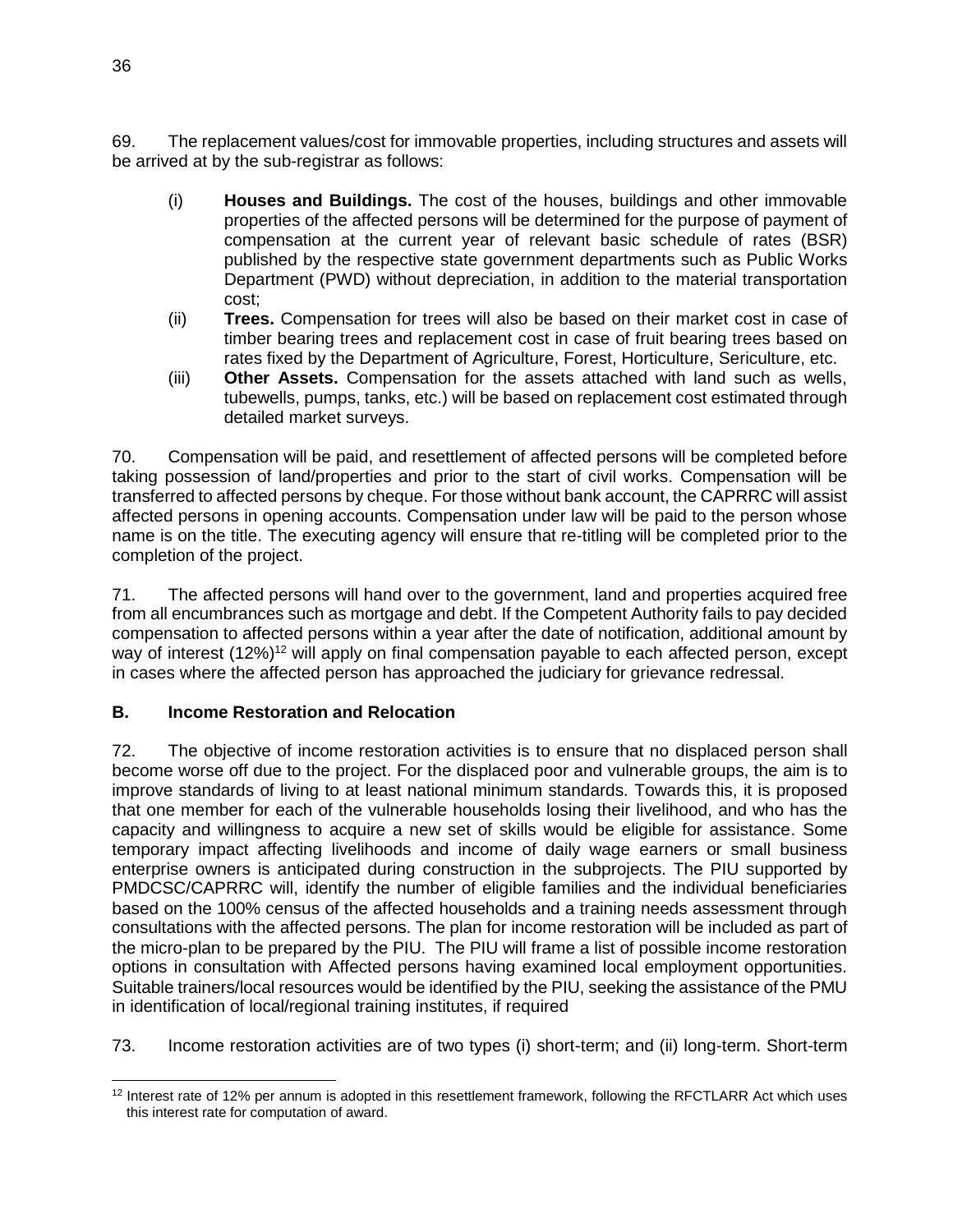income restoration activities are intended to restore affected person's income in the period immediately before and after relocation focusing on relocation, and providing short-term allowances such as (i) subsistence/transitional allowance; and (ii) shifting assistance.

74. Long-term options depend on the degree of disruption to the economic activity. All vulnerable affected persons would be eligible for income restoration options. These will be derived from detailed socioeconomic survey information, conducted as a part of the resettlement plan, and may include provision of income generating assets and/or training to operate them. The time frame will be decided based on the training to be provided, which will also be outlined in the resettlement plan. The PIU will be responsible for provision of these assets and required training, with the help of CAPRRC and local institutions if necessary. The resettlement plan budget will reflect the cost of providing income generating assets and training. Strategies for promoting economic recovery of affected persons should also include skill upgrading through training. Project officials will ensure affected persons' access to Government schemes that could help them restore income and livelihoods.

75. Key steps to be undertaken in livelihood skill training of vulnerable households and responsibilities of agencies involved would be as follows:

- (i) Identification of affected, vulnerable households through the census survey of Affected persons will be undertaken by the designated social safeguards officer of the PIU, supported by PMDCSC/CAPRRC;
- (ii) Identification of potential trainees and training needs assessment for vulnerable households will require a detailed survey and assessment of literacy/educational level and/or skill sets available with one member nominated by the household for skill training. The needs assessment would also document income from various sources, assets, resources and coping strategies currently used by the household. The strategy would aim at improving/maximizing returns from the present occupation of the principal earning member or taking up a new/supplementary occupation aimed at achieving the right mix of activities in order to enable the household to improve/maintain its living standards. Training needs assessment would be undertaken by the PIU, assisted by PMDCSC/CAPRRC. Baseline details collected for individual households need to be carefully preserved in order to enable a post-training impact assessment;
- (iii) Identification of Local Trainers/Resource Persons or Training Institutes by the PIU will depend on the type of skill training required (as identified through the needs assessment survey);
- (iv) Livelihood Skill Training will be coordinated by the PIU, with CAPRRC support. Training to suit the aptitude of identified trainees would be imparted.
- (v) Internal monitoring of training and submission of progress reports will be by the PIU;
- (vi) Special assistance for purchase of equipment/materials will be provided to each affected, vulnerable household. Purchase will be undertaken by the PIU, with the support of PMDCSC/CAPRRC. Under this special assistance, implements/ equipment like carpentry/plumbing tools etc. as well as raw material for a trade may be purchased; and
- (vii) Post-training impact assessment is proposed to be conducted by an independent agency, a year after project implementation. The household asset base and socioeconomic status would be compared with the pre-program scenario. Indicators would be developed during detailed design stage.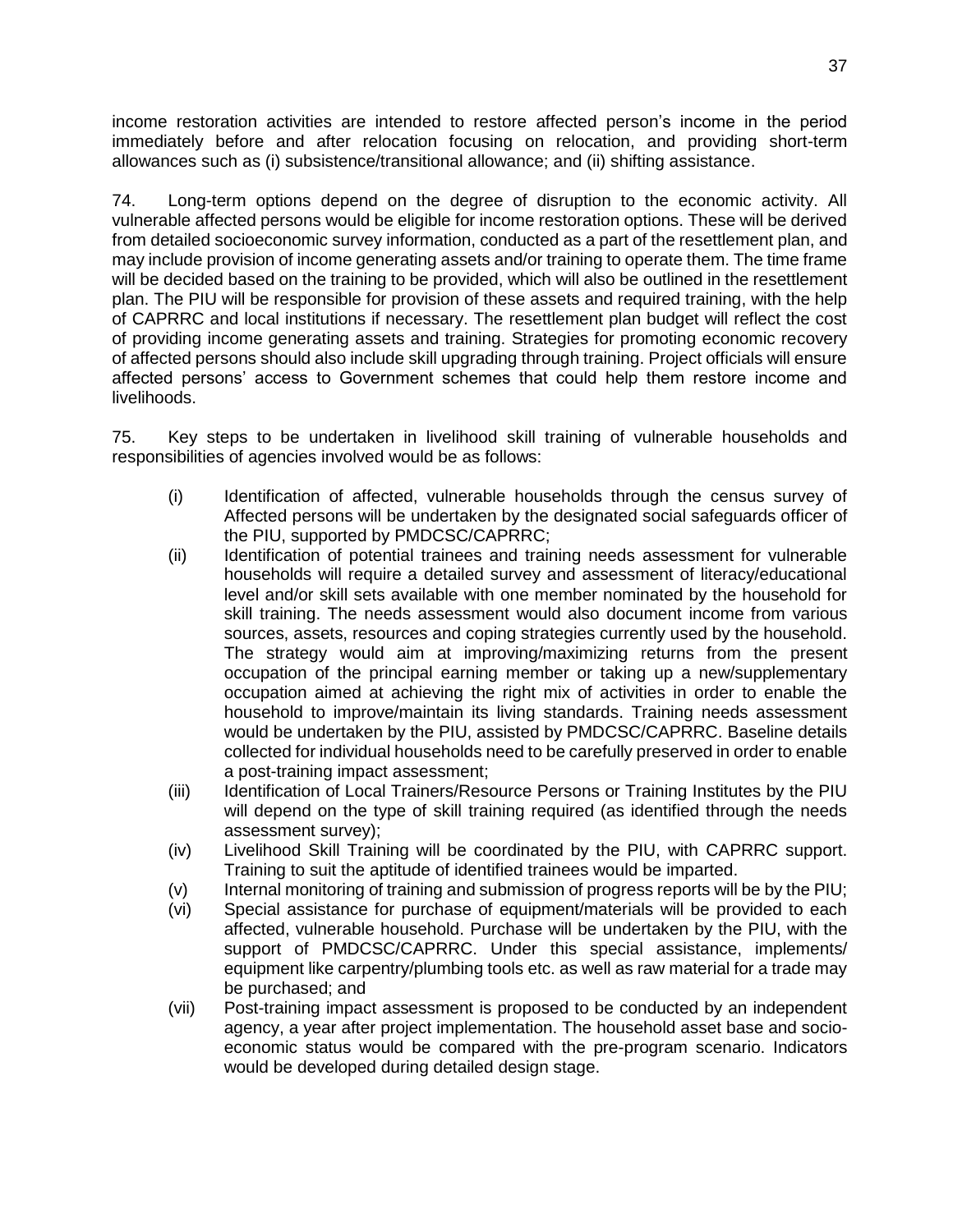76. Detailed budget estimates for each subproject will be prepared by the PIU and included in the resettlement plan. The budget shall include: (i) detailed costs of land acquisition, relocation, and livelihood and income restoration; (ii) source of funding; (iii) administrative and staff training (iv) monitoring cost; (v) cost for GRM and consultation/disclosure (vi) arrangement for approval; and (vii) the flow of funds and contingency arrangements. All land acquisition, compensation, relocation and rehabilitation costs will be borne by the PMU, which will ensure timely disbursement of funds to the Deputy Commisioner's office for land acquisition, to the ULB for disbursement of resettlement assistances, and the cost of hiring CAPRRCs.

77. The resettlement cost will be an integral part of the overall project cost, and will be borne by KIUWMIP. For payment of land and other assets, the PMU will place funds with the Deputy Commissioner of the district for disbursement. For payment of resettlement assistance and income restoration, funds will be placed with ULB for disbursement to the displaced persons through Safeguards Officer of RPMU. ULB will keep documents of all payments.

# **XII. INSTITUTIONAL ARRANGEMENTS AND IMPLEMENTATION**

# **A. Existing Institutional Structure and Capacity**

78. Karnataka Urban Infrastructure Development and Finance Corporation (KUIDFC) is the nodal executing agency responsible for implementing KIUWMIP. KUIDFC is a fully owned Government of Karnataka company registered under the Companies Act, 1956. In the context of KIUWMIP, KUIDFC has established a PMU at KUIDFC headquarters in Bangalore and RPMU at the District level.

79. The existing institutional set-up of PMU, RPMU and PIUs, with integrated arrangements for safeguards implementation of Project 1, which has been functioning satisfactorily, will be continued and expanded to cover Project 2, with some modifications. A safeguards compliance and monitoring unit (SCMU), established in the PMU directly under the KIUWMIP Task Manager (Project Director), will continue to have the overall responsibility of ensuring compliance with ADB SPS. SCMU is staffed with a safeguards compliance and monitoring officer (SCMO) with overall responsibility for environmental and social safeguards, and two safeguards specialists–assistant executive engineer (AEE–Environment), and social development officer (SDO), responsible respectively for environment and social safeguards. The SCMU will ensure that all subprojects comply with environmental safeguards. In each regional office in Mangalore and Davangere, a safeguards officer will assist in and coordinate safeguard tasks. To enhance the monitoring role of environmental safeguards, KUIDFC will consider assigning environmental officers at the regional offices during implementation stage. In each PIU, an Assistant Engineer (safeguards) will coordinate the safeguards related tasks at PIU/town level. For Tranche 2, PIUs are established at Kundapura, Mangalore, Puttur, and Udupi. A project management, design and construction supervision consultant (PMDCSC) will assist PMU and PIUs in the implementation of the entire investment program including compliance with the EARF and RF. PMDCSC is stationed in Mangalore with field teams in each of the PIUs. PMDCSC team includes an environmental specialist and a social safeguards and gender specialist to prepare, implement and monitor all safeguards activities and ensure safeguards compliance. At the civil works stage, contractors' staff will include Safeguards/Environment, Health and Safety (EHS) engineer to supervise and report on environmental management plan (EMP) implementation.

80. The roles and responsibilities of the various institutions/organizations involved in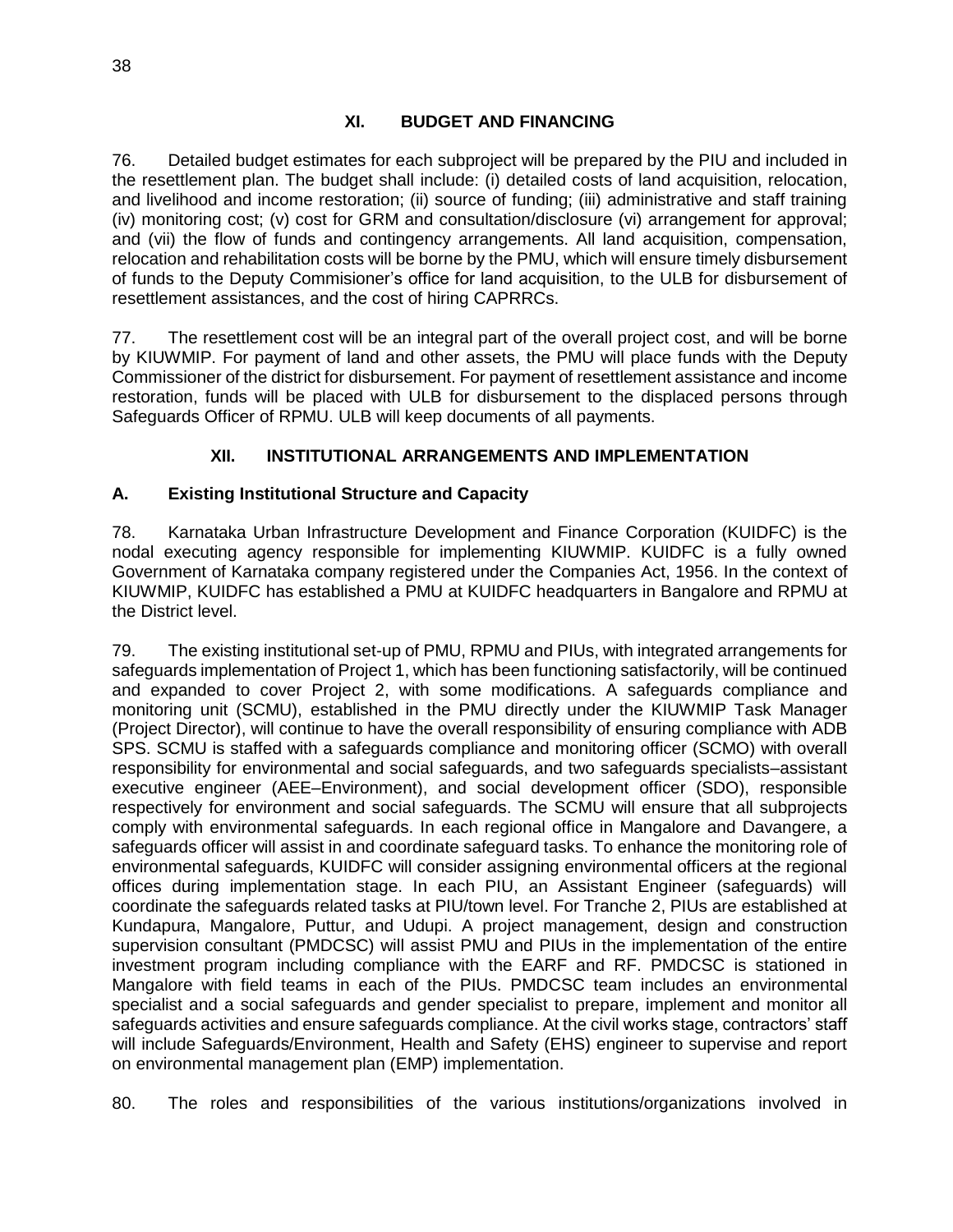implementation of Project 2 of KIUWMIP are listed below.

# **B. Roles and Responsibilities**

81. The PMU will have a SCMO, assisted by the SDO, in the SCMU. The SCMU will be assisted by RPMU Safeguards Officer as well as by Social Safeguards and Gender Specialist of the PMDCSC to assist and monitor project compliance on safeguards. The following are institutional roles and responsibilities to ensure social safeguards requirements are followed during design and construction stages.

- 82. The responsibilities of the PMU's social development officer (SDO) include:
	- (i) Ensure that the resettlement framework provisions are adhered to and the draft resettlement plans prepared during project processing are updated based on detailed designs;
	- (ii) Engage in meaningful consultations with stakeholders and affected persons particularly through implementation of the consultation and participation;
	- (iii) Update the resettlement plans upon the completion of detail design and submit to ADB for review, approval and disclosure;
	- (iv) Prepare resettlement plans or DDRs for new subprojects with support from the national social safeguards and gender specialist of PMDCSC. The outline of the resettlement plans and DDR is in Appendix 9 of the project management manual (PAM);
	- (v) Ensure provision of timely payments by the local government to the affected persons before displacement/impact occurs in sections ready for construction;
	- (vi) Inform ADB for any unanticipated impacts identified during project implementation, prepare/review the required corrective action plan (CAP) and implement/monitor its implementation;
	- (vii) Ensure implementation of project grievance redress mechanism (GRM) and all grievances are addressed;
	- (viii) Conduct regular monitoring and site visits for social safeguard compliance of all subprojects during civil works activities;
	- (ix) Maintain safeguard data base and GRM records;
	- (x) Conduct oversight and develop effective mechanism to monitor implementation of Resettlement Plans and gender equality and social inclusion (GESI) Action Plan to ensure smooth project implementation;
	- (xi) Review the consolidated monthly reports by PMDCSC social safeguards and gender specialist, CAPRRC, and submit semi-annual social safeguards monitoring reports to ADB. The monitoring reports should record the progress of resettlement activities and any compliance issues, grievances, corrective actions taken, followup actions required and status of compliance with relevant loan covenants.
	- (xii) assist project director and guide CAPRRC in implementation of the GESI action plan; and
	- (xiii) review monthly monitoring reports to be submitted by RPMU/PIUs and consolidate/ prepare quarterly progress report on GESI progress to be submitted with project QPR to ADB.

83. The **RPMU Safeguards Officer** will be responsible for the following tasks related to environmental and social safeguards: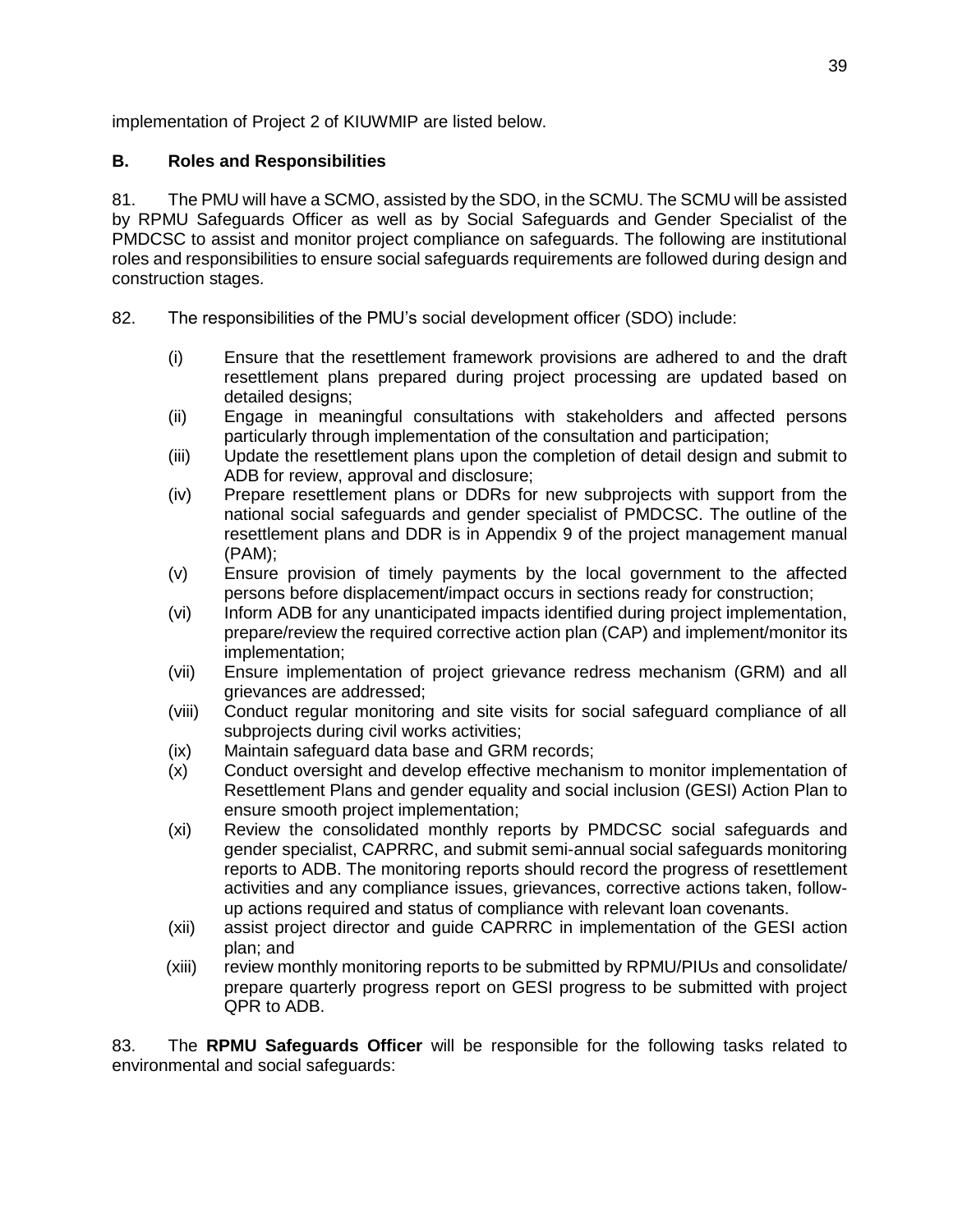- (i) Engage in ongoing meaningful consultations with stakeholders and affected persons particularly through consultation and participation;
- (ii) Update the IEEs/resettlement plans upon the completion of detail design and submit to PMU for onward submission to ADB for review, approval and disclosure;
- (iii) Prepare IEEs/resettlement plans or DDRs for new subprojects, as needed, with support from the national environmental specialist / social safeguards specialist of PMDCSC. The outline of resettlement plans and DDR is in Appendix 9 of the PAM;
- (iv) Translate and disclose the final IEEs/resettlement plans/ DDRs into proper language and forms that are accessible to the affected communities/ people;
- (v) Ensure provision of timely payments by the Municipality to the affected persons before displacement/impact occurs in sections ready for construction;
- (vi) Assist in identification of third party in case of any negotiated settlement/land donation;
- (vii) Guide and assist PIUs to ensure that environmental clearances and consents to establish/operate, NOCs, land documents, third party certifications as required for each subproject are obtained;
- (viii) Inform ADB of any unanticipated impacts identified during project implementation, prepare the required corrective action plan and implement it;
- (ix) Ensure implementation of project GRM and all grievances are properly addressed;
- (x) Conduct regular monitoring and site visits for safeguard compliance of all subprojects during civil works activities;
- (xi) Monitor the work of CAPRRC on resettlement, CAPP and GESI activities; and
- (xii) Maintain safeguard database, GRM records, key gender results and good practices.

84. The **PIU Safeguards Officer** will be responsible for both environmental and social safeguards. Tasks related to environmental and social safeguards include:

- (i) Coordinate public consultation and information disclosure;
- (ii) Liaise with local offices of regulatory agencies in obtaining clearances /approvals; assist PMU for clearances obtained at state level;
- (iii) Review and approve contractors updated EMPs;
- (iv) Oversee day-to-day implementation of EMP by contractors, including compliance with all government rules and regulations;
- (v) Take necessary action for obtaining rights of way;
- (vi) Ensure continuous public consultation and awareness;
- (vii) Coordinate grievance redress process and ensure timely actions by all parties;
- (viii) Review monthly contractor's EMP monitoring reports;
- (ix) Review and forward quarterly monitoring reports to PMU;
- (x) Inform PMU of unanticipated impacts and formulate corrective action plan; and
- (xi) Recommend issuance of work construction work completion certification to the contractor upon verification of satisfactory post-construction clean-up.
- (xii) inform affected persons on (a) the project cutoff date; (b) public notice for schedule of land acquisition/occupation; (c) entitlement matrix; and (d) compensation packages against different categories of loss, and tentative schedule of land clearing/ acquisition for starts of civil works activities;
- (xiii) coordinate valuation of assets, such as land, trees of various species, etc.
- (xiv) facilitate the land acquisition and compensation processes in consultation with the district administration; coordinate, supervise and monitor disbursement of compensation; undertake negotiated settlement with third party certification;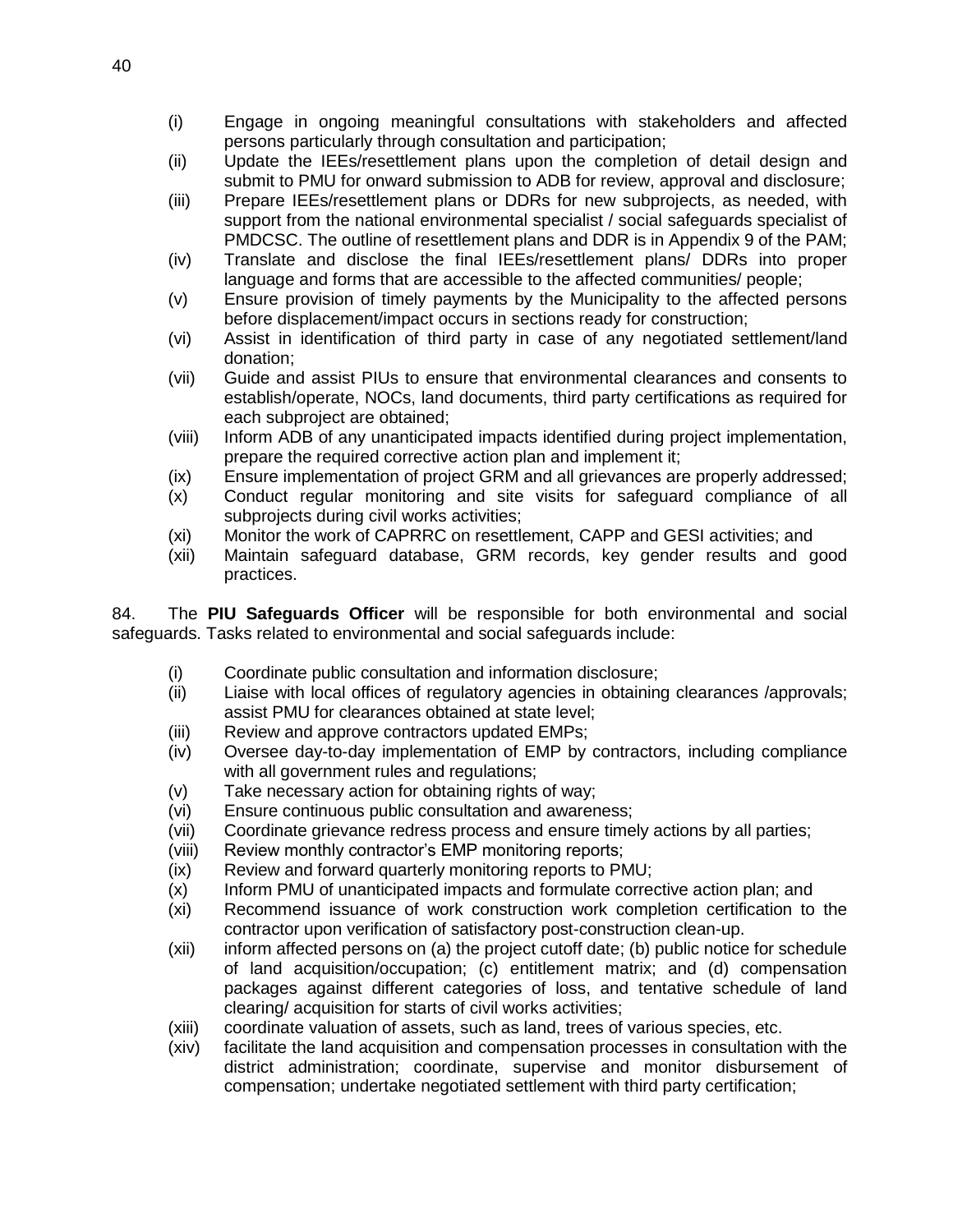- (xv) obtain NOCs, land documents, third party certifications as required for the subproject;
- (xvi) assist in the implementation, monitoring and reporting of resettlement plans /DDRs/GESI plan.
- (xvii) take corrective actions when necessary to ensure no adverse impacts; and
- (xviii) submit monthly social and environmental monitoring reports to PMU.

85. The contractor shall appoint one safeguards/ EHS engineer who will be responsible for EMP implementation on a day-to-day basis. The responsibilities of Contractor include:

- (i) Preparing Site Environmental Management Plan (SEMP)/ updated EMP per detailed design, works implementation schedule, and site conditions;
- (ii) Ensuring implementation of EMP;
- (iii) Implementing corrective action plans as required;
- (iv) Coordinating with the resident engineer and environment specialists (at all levels);
- (v) Community liaison, consultation with interested/ affected parties and grievance redressal; and
- (vi) Monthly reporting on EMP implementation.
- 86. The **Social Safeguards Expert PMDCSC** will be responsible for the following tasks:
	- (i) Establish a system to monitor social safeguards and gender outcomes of the Project; including the functioning of the grievance redress mechanism, and prepare indicators for monitoring important parameters of safeguards and gender;
	- (ii) Take proactive action to anticipate the gender equality and social inclusion and social safeguards aspects of the Project to avoid delays in implementation;
	- (iii) Support PMU/ RPMU to prepare Resettlement Plans, of subprojects that will be appraised during project implementation;
	- (iv) Support the PMU in ensuring that the social safeguard and GESI activities are carried out in accordance with the agreed plans and frameworks; and
	- (v) Ensure that the relevant measures specified in the resettlement plans, and GESI action plan will be incorporated in bidding documents and approved by ADB prior to issuance of invitation for bidding and monitor their compliance on behalf of PMU/ RPMU; and (f) ensure monitoring of social safeguards plans and GESI action plan and address unanticipated impacts, if any; and (g) provide training programs to PMU/ RPMU/ PIU staff and contractors involved in the project implementation for strengthening their capacity in managing and monitoring social safeguards and gender.

87. The **Community Awareness, Participation, Rehabilitation and Resettlement Consultant (CAPRRC) of RPMU** will have an important role in carrying out resettlement plan implementing activities from project preparation stage to completion of resettlement plan including income restoration activities, if any. The CAPRRC of the RPMU should have a thorough understanding and knowledge of ADB's safeguard policies/guidelines, preferably with experience of implementing resettlement plan activities for ADB or other external financing agencies. The CAPRRC of RPMU should also undergo capacity development and orientation course on ADB safeguard requirements. Most importantly, s/he has a key role in income restoration and livelihood rehabilitation activities, particularly for the vulnerable people who are entitled for such assistance. CAPRRC will help in identifying skill development Government training institutes for alternative livelihood trainings for displaced persons if any due to construction activities.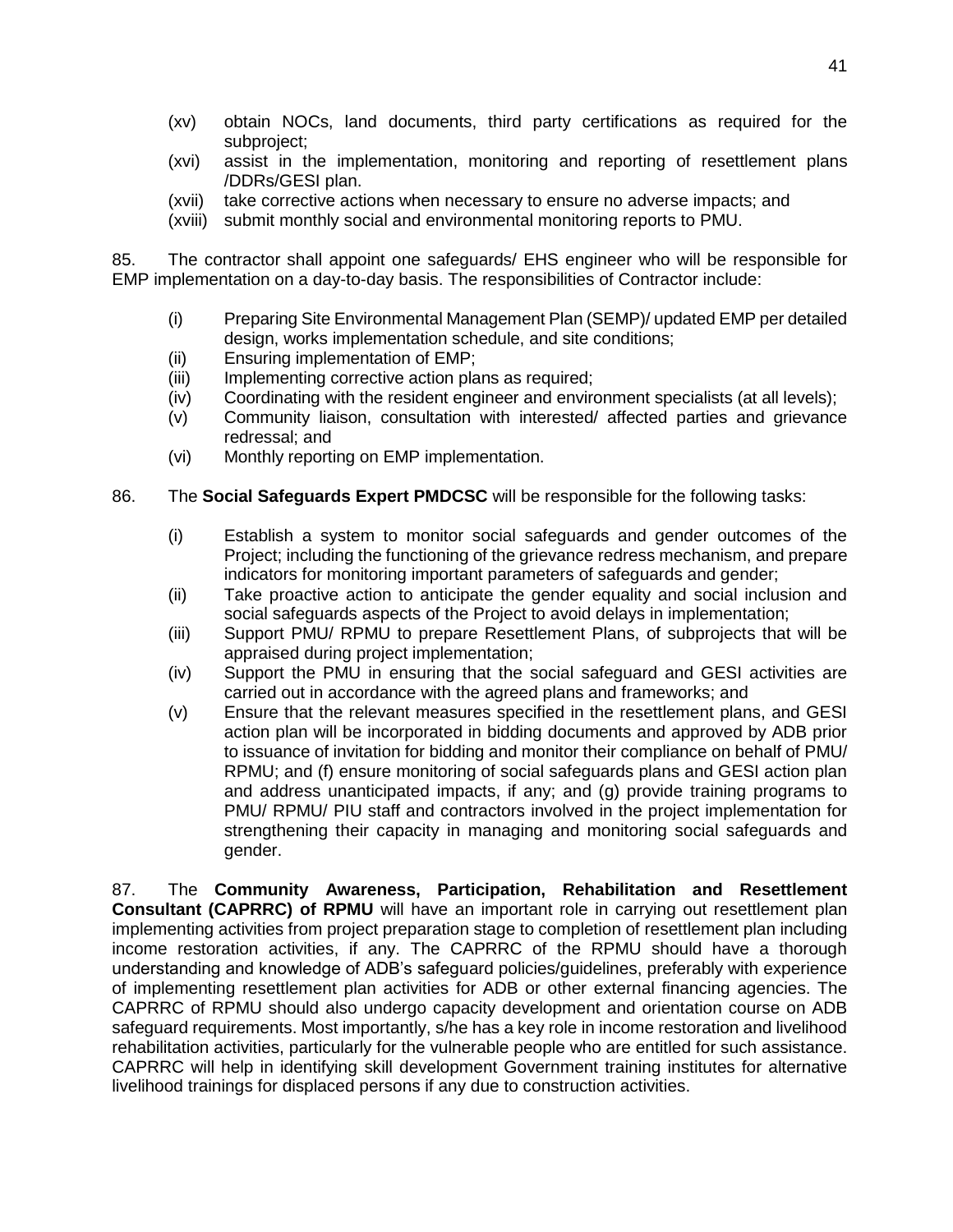88. A CAPRRC will be appointed be appointed by Government of Karnataka according to the Government of Karnataka procurement guidelines. The roles and responsibilities of CAPRRC include:

- (i) Conducting socio-economic survey of the temporary or permanent displaced persons / affected persons, and identification of vulnerable groups;
- (ii) Disclosure of affected land and list of affected families and persons in the local newspapers/municipality website/public places in local language, Identification of temporary displacement places;
- (iii) Formation of grievance redress mechanism (GRM) at municipality level as per the resettlement framework, identification of options of affected persons for enhancement of their livelihoods, in consultation with affected persons;
- (iv) Motivation of affected persons to ensure proper utilization of the compensation money for purchase of equipment and tools, especially vulnerable families;
- (v) Facilitation and distribution of compensation for affected persons and temporarily displaced persons;
- (vi) Identification of local resource institutions for Income Generating Activities (IGA) for affected persons;
- (vii) Providing data on inputs, outputs and impact indicators for the ULB to monitor resettlement plan implementation;
- (viii) Organizing IGA Activities for displaced persons and linking affected persons with other government departmental schemes for enhancement of lively hood promotions. Preparation of documentation on best practices on R&R related issues;
- (ix) Assisting ULB in public information campaign in Kannada at the commencement of the project to inform the affected communities of the need for shifting of squatters and encroachers from temporary impact zone along construction sites; and
- (x) Providing orientation/training to the ULB and project officials on Land Acquisition, Rehabilitation and Resettlement Act, 2013 (LARR) and ADB SPS.

| <b>Stage</b>                                                                                                                                                | <b>Agency and Activity</b>                                                                                                                                                                                                                                                                                                                                                                                                                 |
|-------------------------------------------------------------------------------------------------------------------------------------------------------------|--------------------------------------------------------------------------------------------------------------------------------------------------------------------------------------------------------------------------------------------------------------------------------------------------------------------------------------------------------------------------------------------------------------------------------------------|
| <b>Project Preparatory Stage</b>                                                                                                                            |                                                                                                                                                                                                                                                                                                                                                                                                                                            |
| Finalization of designs/alignments/sites-<br>Preparation of detailed project report<br>(DPR)                                                                | Project management unit (PMU) appoints program management<br>design and construction supervision consultants (PMDCSC);<br>engages Third party independent evaluator to motoring land<br>purchase process, if negotiated settlement is involved                                                                                                                                                                                             |
| final<br>design<br><b>Disclosure</b><br>of<br>options.<br>proposed land acquisition/negotiated land<br>purchase plan, preparation of NOC's (as<br>required) | DC to issue public notice under Section 4(1) of RFCTLARR.<br>$\bullet$<br>PMU to complete formation of District level Implementation<br>$\bullet$<br>Committee (DLIC)<br>Depute /appoint Safeguards Officer at PIU (urban local body<br>$\bullet$<br>or ULB)<br>Safeguards Officer/community awareness, participation,<br>rehabilitation and resettlement consultant (CAPRRC) to start<br>consultations with land owners/ affected persons |
| <b>Resettlement Plan Finalization Stage</b>                                                                                                                 |                                                                                                                                                                                                                                                                                                                                                                                                                                            |
| Consultations/ meetings and Identification<br>of affected person's and communities                                                                          | Safeguards Officer (with ULB officials and CAPRRC) will assist<br>ULBs identify and verify affected persons and prepare photo ID<br>cards                                                                                                                                                                                                                                                                                                  |
| Formulating<br>compensation<br>and<br>entitlements for affected persons                                                                                     | ULB will compute replacement costs (based on market<br>$\bullet$<br>value/cost, transaction costs, taxes and duties if applicable,<br>transitional costs etc.), compensations and entitlements<br>ULB/CAPRRC will organize consultations/meetings with<br>$\bullet$<br>affected persons to identify detailed information on loss,                                                                                                          |

| Table 2: Roles and Responsibilities of Institutions in Safeguards Implementation |  |  |
|----------------------------------------------------------------------------------|--|--|
|                                                                                  |  |  |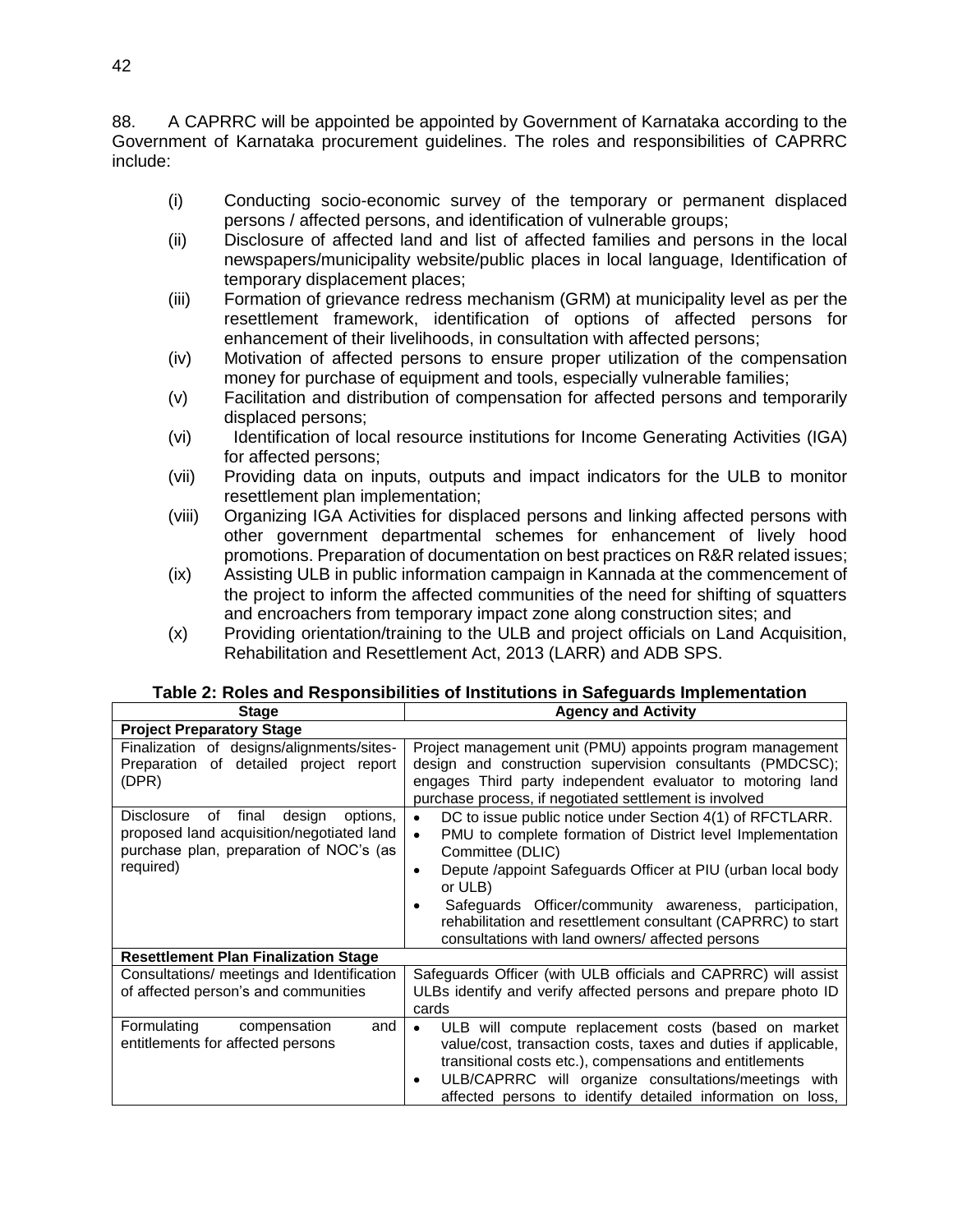|                                                | entitlement, compensation etc.                                 |
|------------------------------------------------|----------------------------------------------------------------|
| Finalizing compensation and rehabilitation     | <b>ULB/PMDCSC</b>                                              |
| packages                                       |                                                                |
| resettlement<br>Preparation<br>and<br>plan     | <b>PMDCSC</b><br>$\bullet$                                     |
| Updating                                       | PMU to evaluate resettlement plan with ADB                     |
| Disclosure of updated resettlement plan,       | ULB to circulate copies of updated resettlement plan with      |
| entitlements<br>rehabilitation<br>and<br>final | entitlement packages to all stakeholders in disclosure         |
| measures                                       | meeting, with safeguard officer/CAPRRC/affected person's       |
|                                                | representatives present                                        |
|                                                | affected persons to accept entitlement and rehabilitation<br>٠ |
| Approval of final resettlement plan            | PMU to arrange for translation and disclosure of final<br>٠    |
|                                                | resettlement plan to affected persons and stakeholders         |
|                                                | ADB to approve final resettlement plan                         |
| <b>Implementation Stage</b>                    |                                                                |
| Payment of Compensation                        | PMU/PIU                                                        |
| Possession of Land                             | PIU                                                            |
| and<br>mitigation<br>Implementation<br>of      | PIU/ PMDCSC/ CAPRRC/ Contractor                                |
| rehabilitation measures                        |                                                                |
| Consultations with affected persons during     | PIU/ CAPRRC/PMDCSC                                             |
| rehabilitation process                         |                                                                |
| Grievance Redressal                            | PIU/ PMU/grievance redress committee                           |
| Internal Monitoring                            | PMU/PMDCSC                                                     |

# **C. Training and Capacity Building**

89. The safeguards personnel of the project consultants (RPMU, PMU, PDMCSC, SDO, Safeguards Officer and CAPRRC), and other key project related staff of RPMU and PMUs, will be oriented and trained by ADB on ADB safeguards policy. Key areas will include the resettlement framework; resettlement plan preparation and updating process; monitoring, reporting and disclosure requirements, roles of different stakeholders in safeguards implementation and GRM, envisaged consultation and participation process, reporting and monitoring requirements, core labour standards for contractors, handling issues in social inclusion, potential conflict resolution, typical implementation issues, and lessons learnt in safeguards implementation in other ADB funded water supply projects. The training will focus on the differences between the provisions of the ADB policy and Government of India/Government of Karnataka laws, as the awareness of these differences and the need to follow the provisions of ADB policy are critical for successful implementation of resettlement plans.

90. The PMU will be responsible for the development of training programs based on capacity assessment of target participants (contractor(s), field staff, PIU) and for implementation of the training program to build capabilities on resettlement policy, planning, mitigation measures and safeguards. Basic principles of resettlement planning, avoidance of involuntary resettlement impacts and minimisation measures with an emphasis on protection of the poor and vulnerable, access to project information and benefits by affected persons, grievance redress process and its importance, and monitoring shall be covered in the training. Training on involuntary resettlement and gender issues shall be provided to social safeguards personnel of project consultants, PMU and PIUs and also design and supervision engineers and contractors' personnel.

91. To implement all these activities, the Safeguards Officer of RPMU will have comprehensive knowledge of ADB's safeguard policy requirement. Training modules will be prepared before implementation commences. Orientation training courses on ADB policy and project implementation will be arranged for the SDO, who in turn will make the affected persons, particularly the vulnerable ones, aware about their rights and entitlement, make GRM effective and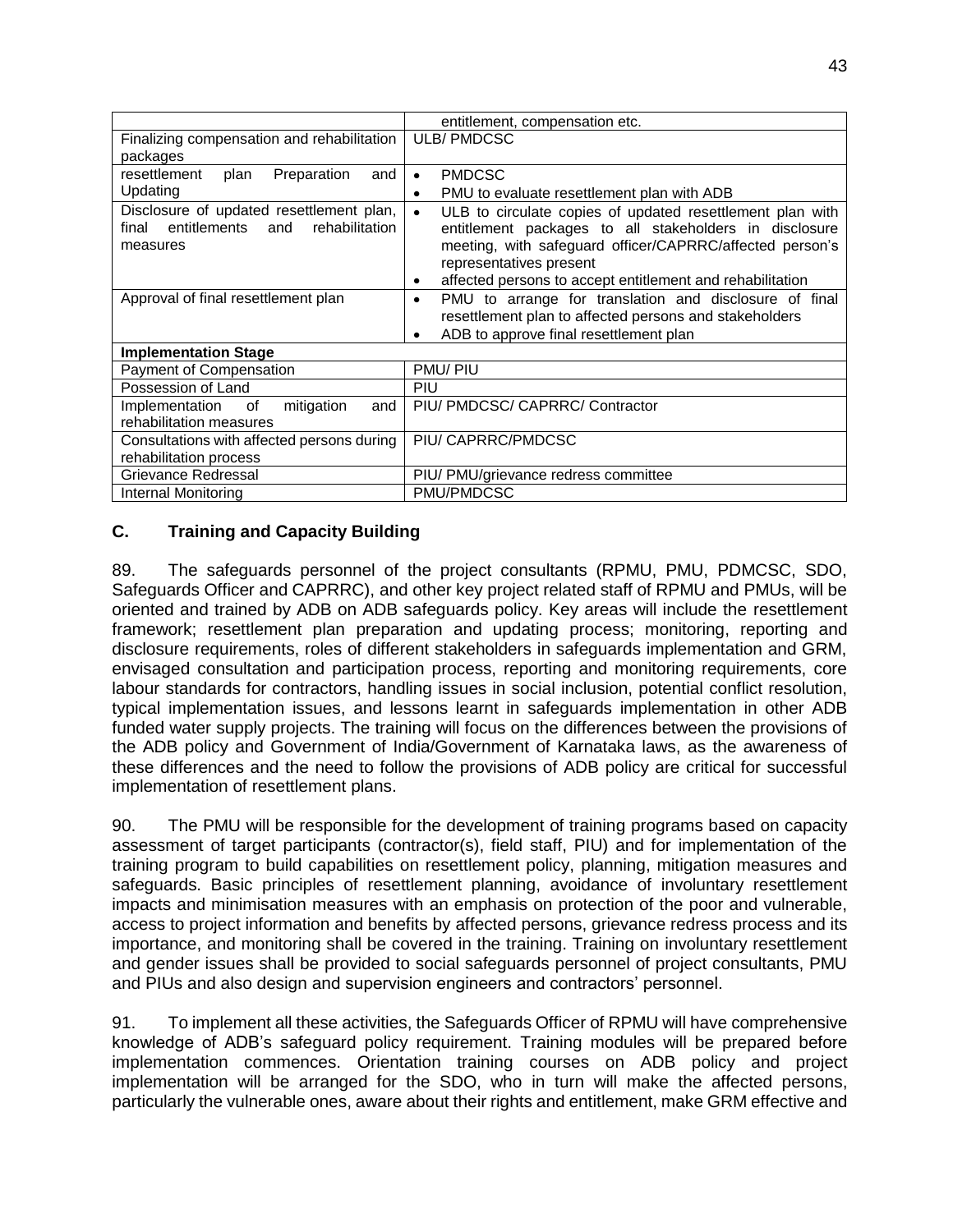last but not the least monitoring all resettlement plan activities according to plan. Since the ULB is the major implementing authority, the personnel responsible for resettlement plan implementation (Land revenue officials, the Commissioner/Chief Officer, community affairs personnel) will be given training in ADB safeguard policy along with the RPMU. In the event of negotiated land purchase or donation of land, independent third-party monitoring is an essential requirement and a part of compliance for social safeguard issue. The training component will also include third party monitoring, evaluation processes, and documentation and endorsement procedures. The training activity will be conducted by the SDO or an experienced safeguard specialist. They will be provided with a course on Training of the Trainers which will enable them to guide ULB personnel and monitor resettlement plan activities.

#### **D. Training on Responsibilities and Activities Related to Resettlement Plan Implementation**

92. The safeguards personnel of the project consultants (RPMU, PMU, PDMCSC, SDO, Safeguards Officer and CAPRRC), and other key project related staff of RPMU and PMUs, trained on ADB safeguards policy. Key areas will include the resettlement framework; resettlement plan preparation and updating process; monitoring, reporting and disclosure requirements, roles of different stakeholders in safeguards implementation and GRM, consultation and participation processes, reporting and monitoring requirements, core labour standards for contractors, handling issues in social inclusion, potential conflict resolution, typical implementation issues, and lessons learnt in safeguards implementation in other ADB funded water supply projects. The training will focus on the differences between the provisions of the ADB policy and Government of India/Government of Karnataka laws, as the awareness of these differences and the need to follow the provisions of ADB policy are critical for successful implementation of resettlement plans.

93. The PMU will be responsible for the development of training programs based on capacity assessment of target participants (contractor(s), field staff, PIU) to build capabilities on resettlement policy, planning, mitigation measures and safeguards. Basic principles of resettlement planning, avoidance of involuntary resettlement impacts and minimisation measures with an emphasis on protection of the poor and vulnerable, access to project information and benefits by affected persons, grievance redress process and its importance, and monitoring shall be covered in the training. Training on involuntary resettlement and gender issues shall be provided to social safeguards personnel of project consultants, PMU and PIUs and also design and supervision engineers and contractors' personnel. The training component will also include third party monitoring, evaluation processes, and documentation and endorsement procedures. The training activity will be conducted by the SDO or an experienced safeguard specialist. They will be provided with a course on Training of the Trainers which will enable them to quide ULB personnel and monitor resettlement plan activities

94. The Safeguards Officer of RPMU will be responsible for implementation of resettlement plan, making the affected persons, particularly the vulnerable ones, aware of rights and entitlements, make the GRM effective and monitor all resettlement plan activities.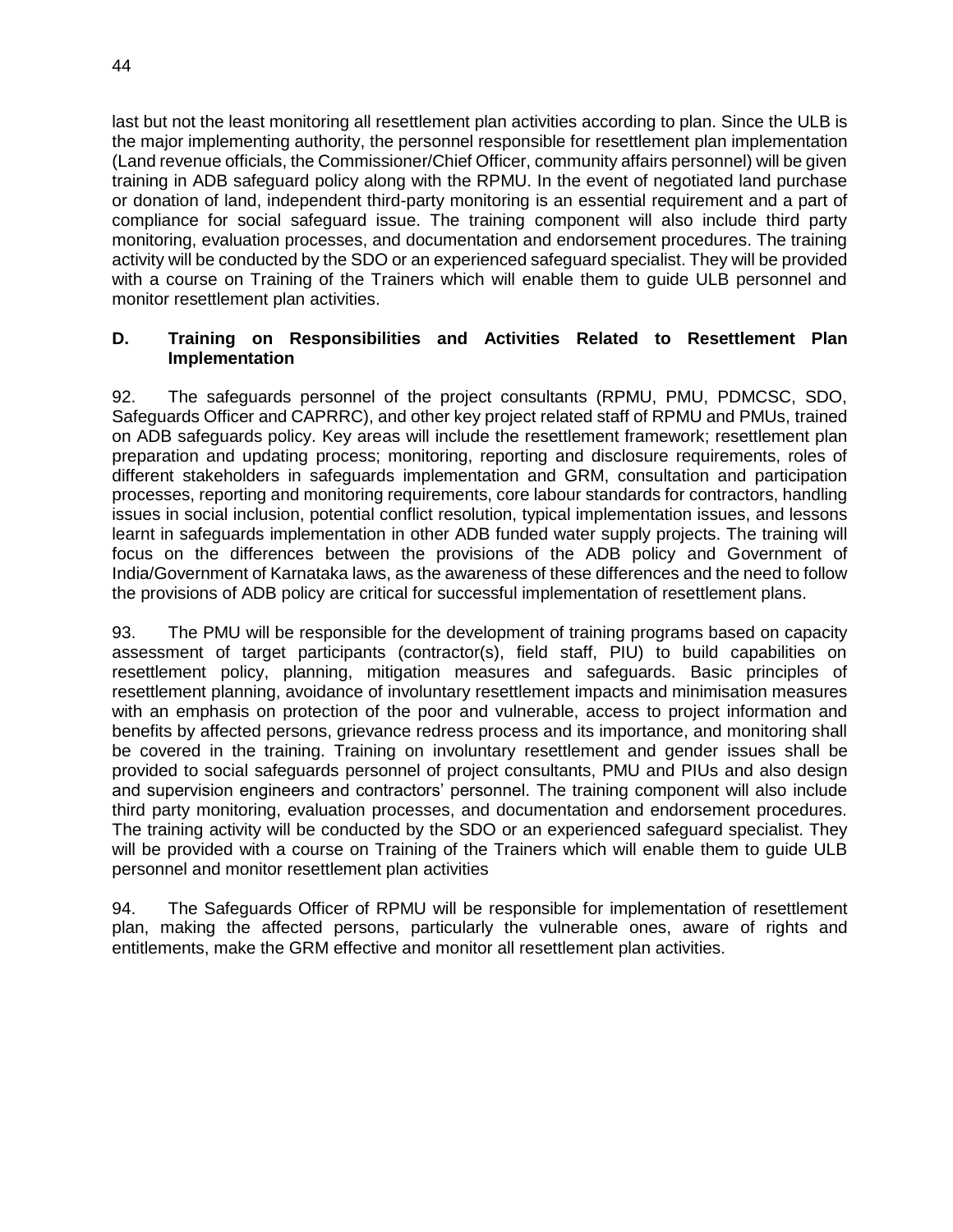

**Figure 2: Resettlement Implementation Arrangement**

IWRM = Integrated Water Resources Management, KUIDFC = Karnataka Urban Infrastructure Development and Finance Corporation, PIU = project implementation unit, UDD = Urban Development Department, ULB = urban local body.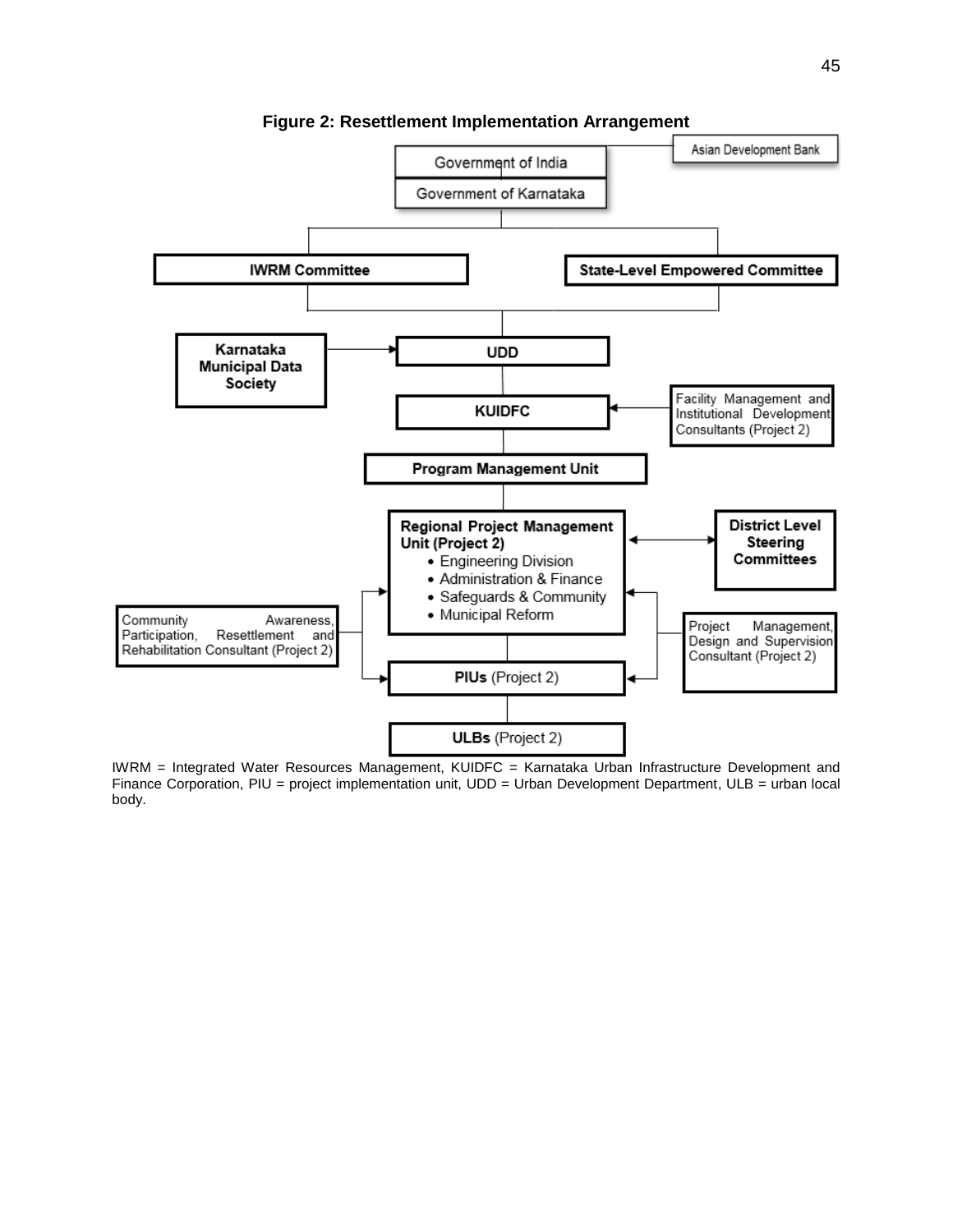

**Figure 3: Organogram for Safeguard Implementation for Project 2**

AE = Assistant Engineer, ENV = environmental, KIUWMIP = Karnataka Integrated Urban Water Management Investment Program, EOI = expression of interest, PIU = project implementation unit, PMDCSC = project management design and construction supervision consultant, PMU = project management unit, SDO = social development officer.

#### **XIII. IMPLEMENTATION SCHEDULE**

95. Tranche 2 contract packages are being tendered and implementation is scheduled to begin. 13

96. All resettlement and compensation for each contract package will be completed before displacement. All land required will be provided free of encumbrances to the contractor prior to the start of civil works. The implementation of the resettlement plans will include:

- (i) Identification of cut-off date and notification;
- (ii) Verification of losses and extent of impacts;
- (iii) Finalization of entitlements and distribution of identity cards;
- (iv) Consultations with affected persons on their needs and priorities; and
- (v) Provision of compensation and assistance, and income restoration for affected persons.

97. No civil works, for any particular component wherein land acquisition and resettlement is involved, will begin until affected persons receive approved compensation packages.<sup>14</sup> An

 $\overline{a}$ <sup>13</sup> The detailed design stage commenced in 2013 for Tranche 1 and the loan commenced in January 2015. Construction is under progress and is envisaged to end in 2019.

 $14$  For components that do not require land acquisition, or detailed designs, the civil works will be taken up at an early date.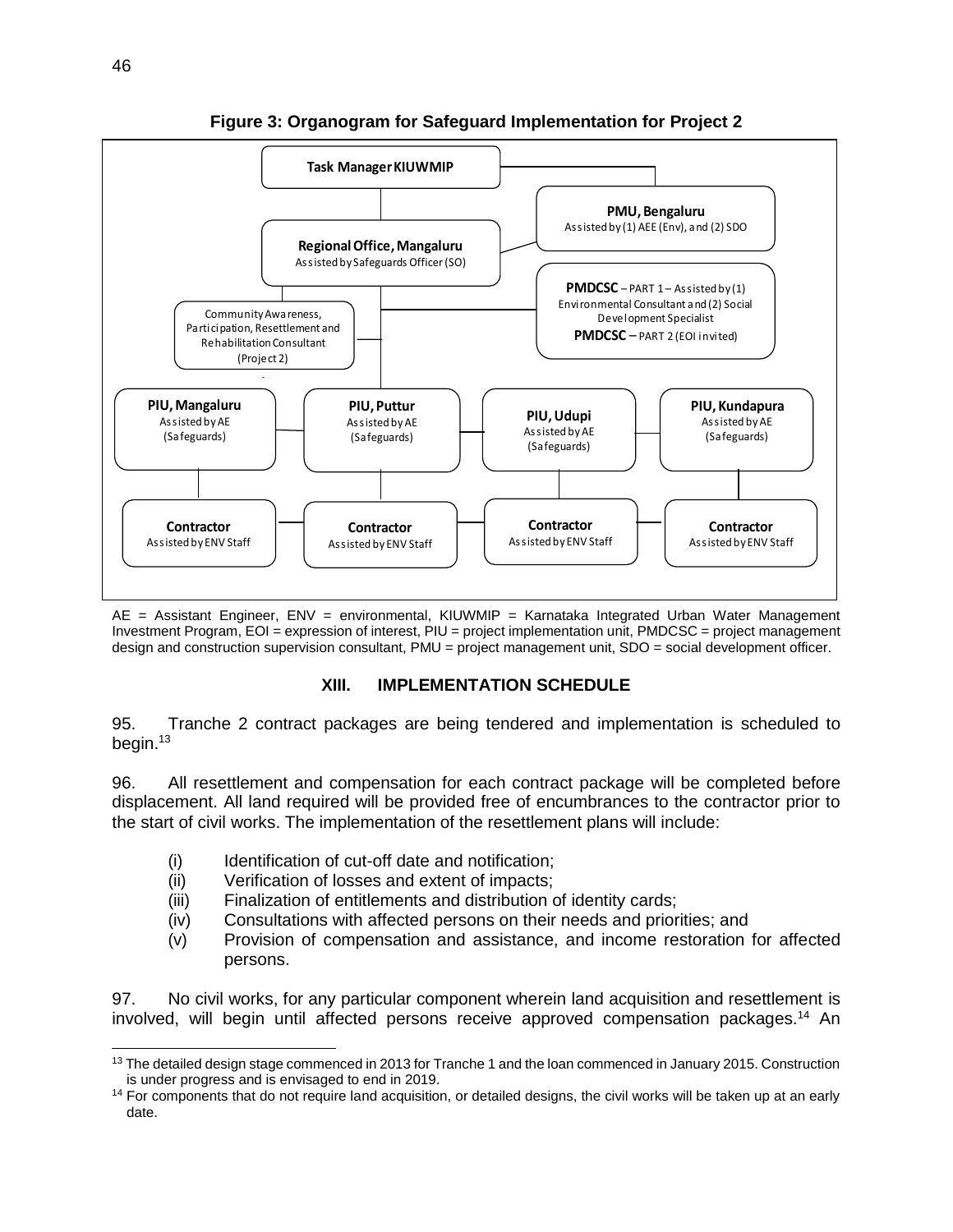indicative schedule of resettlement plan implementation for Tranche 2 subprojects is provided in Table 3 below. Each resettlement plan will have its specific document preparation and implementation schedule based on the subproject implementation schedule.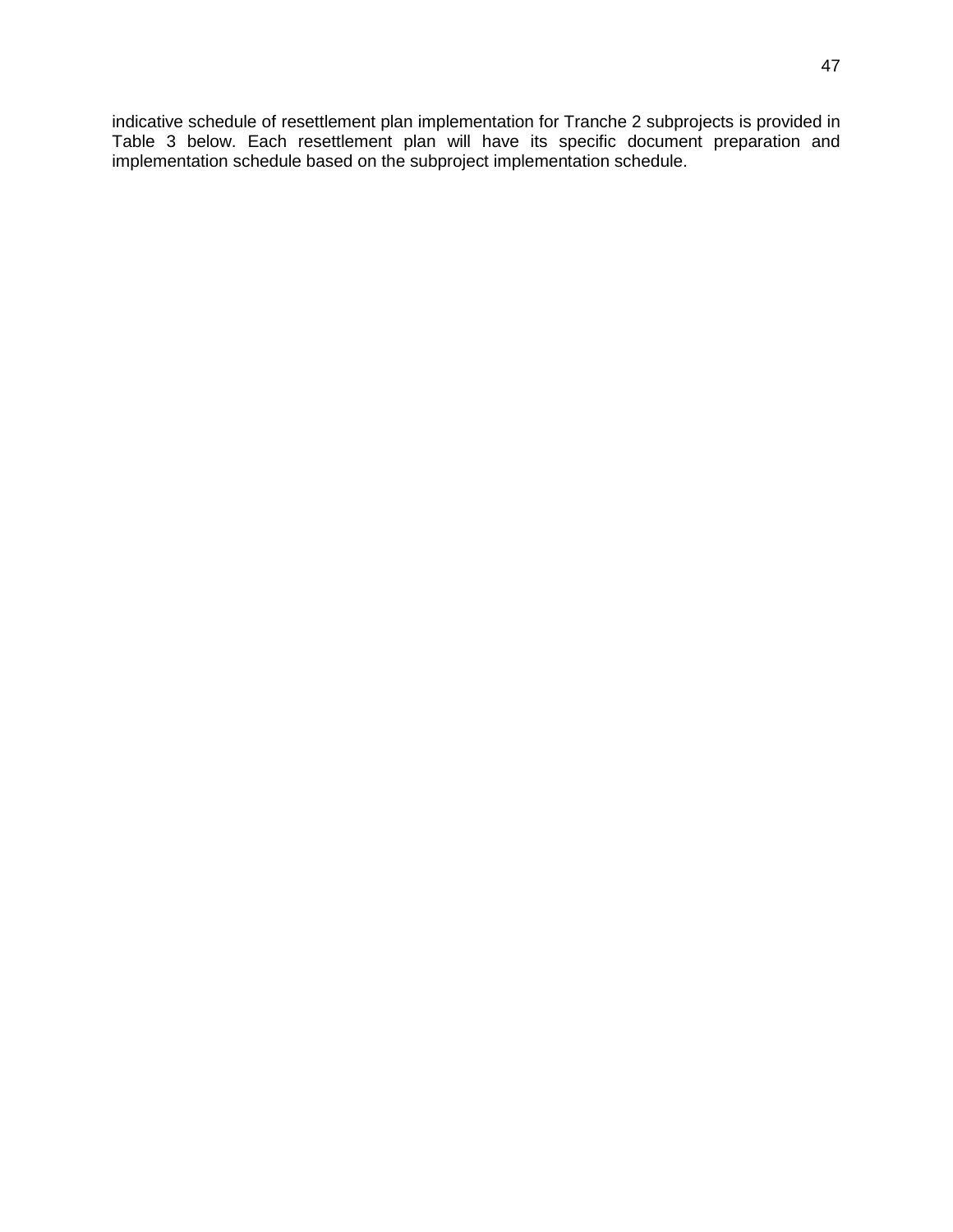| <b>Activities</b>                                                           | Year 4<br>Year 1<br>Year 2<br>Year 3 |                |    | Year 5         | Year <sub>6</sub> |                |    |    |    |                |    |                |    |  |  |
|-----------------------------------------------------------------------------|--------------------------------------|----------------|----|----------------|-------------------|----------------|----|----|----|----------------|----|----------------|----|--|--|
|                                                                             |                                      | Q <sub>1</sub> | Q2 | Q <sub>3</sub> | Q <sub>4</sub>    | Q <sub>1</sub> | Q2 | Q3 | Q4 | Q <sub>1</sub> | Q2 | Q <sub>3</sub> | Q4 |  |  |
| Approval of resettlement plan                                               | ٠                                    |                |    |                |                   |                |    |    |    |                |    |                |    |  |  |
| by ADB and by PMU                                                           |                                      |                |    |                |                   |                |    |    |    |                |    |                |    |  |  |
| Disclosure of resettlement plan                                             | ٠                                    |                |    |                |                   |                |    |    |    |                |    |                |    |  |  |
| Distribution of resettlement plan                                           |                                      |                |    |                |                   |                |    |    |    |                |    |                |    |  |  |
| report and PID                                                              |                                      |                |    |                |                   |                |    |    |    |                |    |                |    |  |  |
| Assigning responsibility to PIU                                             |                                      |                |    |                |                   |                |    |    |    |                |    |                |    |  |  |
| safeguards staff                                                            |                                      |                |    |                |                   |                |    |    |    |                |    |                |    |  |  |
| Socioeconomic survey by                                                     |                                      |                |    |                |                   |                |    |    |    |                |    |                |    |  |  |
| PIU/PMDSC/CAPRRC and list                                                   |                                      |                |    |                |                   |                |    |    |    |                |    |                |    |  |  |
| of affected persons                                                         |                                      |                |    |                |                   |                |    |    |    |                |    |                |    |  |  |
| Issue of identity cards                                                     | an an                                |                |    |                |                   |                |    |    |    |                |    |                |    |  |  |
| Identify and confirm poor and                                               |                                      |                |    |                |                   |                |    |    |    |                |    |                |    |  |  |
| vulnerable affected persons                                                 |                                      |                |    |                |                   |                |    |    |    |                |    |                |    |  |  |
| Form GRC                                                                    | ٠                                    |                |    |                |                   |                |    |    |    |                |    |                |    |  |  |
| Grievance redress activities                                                |                                      |                |    |                |                   |                |    |    |    |                |    |                |    |  |  |
| <b>Start of Civil Work</b>                                                  |                                      |                |    |                |                   |                |    |    |    |                |    |                |    |  |  |
| Disburse compensation                                                       |                                      |                |    |                |                   |                |    |    |    |                |    |                |    |  |  |
| payment and assistance for                                                  |                                      |                |    |                |                   |                |    |    |    |                |    |                |    |  |  |
| relocation in packages ready for                                            |                                      |                |    |                |                   |                |    |    |    |                |    |                |    |  |  |
| implementation                                                              |                                      |                |    |                |                   |                |    |    |    |                |    |                |    |  |  |
| Arrangements for temporary                                                  |                                      |                |    |                |                   |                |    |    |    |                |    |                |    |  |  |
| occupation of lands                                                         |                                      |                |    |                |                   |                |    |    |    |                |    |                |    |  |  |
| Rehabilitation of temporarily                                               |                                      |                |    |                |                   |                |    |    |    |                |    |                |    |  |  |
| occupied lands as and when                                                  |                                      |                |    |                |                   |                |    |    |    |                |    |                |    |  |  |
| works completed                                                             |                                      |                |    |                |                   |                |    |    |    |                |    |                |    |  |  |
| Handing over of lands to the                                                |                                      |                |    |                |                   |                |    |    |    |                |    |                |    |  |  |
| contractor for construction <sup>a</sup><br>Disburse livelihood restoration |                                      |                |    |                |                   |                |    |    |    |                |    |                |    |  |  |
| assistance                                                                  |                                      |                |    |                |                   |                |    |    |    |                |    |                |    |  |  |
| Organize skill development                                                  |                                      |                |    |                |                   |                |    |    |    |                |    |                |    |  |  |
| training for vulnerable affected                                            |                                      |                |    |                |                   |                |    |    |    |                |    |                |    |  |  |
| persons                                                                     |                                      |                |    |                |                   |                |    |    |    |                |    |                |    |  |  |
| Capacity Building of PIU staff                                              |                                      |                |    |                |                   |                |    |    |    |                |    |                |    |  |  |
| and contractors                                                             |                                      |                |    |                |                   |                |    |    |    |                |    |                |    |  |  |
| Internal monitoring                                                         |                                      |                |    |                |                   |                |    |    |    |                |    |                |    |  |  |

**Table 3: Indicative Schedule of Resettlement Implementation**

ADB = Asian Development Bank, CAPRRC = community awareness, participation, resettlement and rehabilitation consultant, PMDCSC = project management design and construction supervision consultant, PID = project information disclosure; PIU = project implementation unit; PMU = project management unit.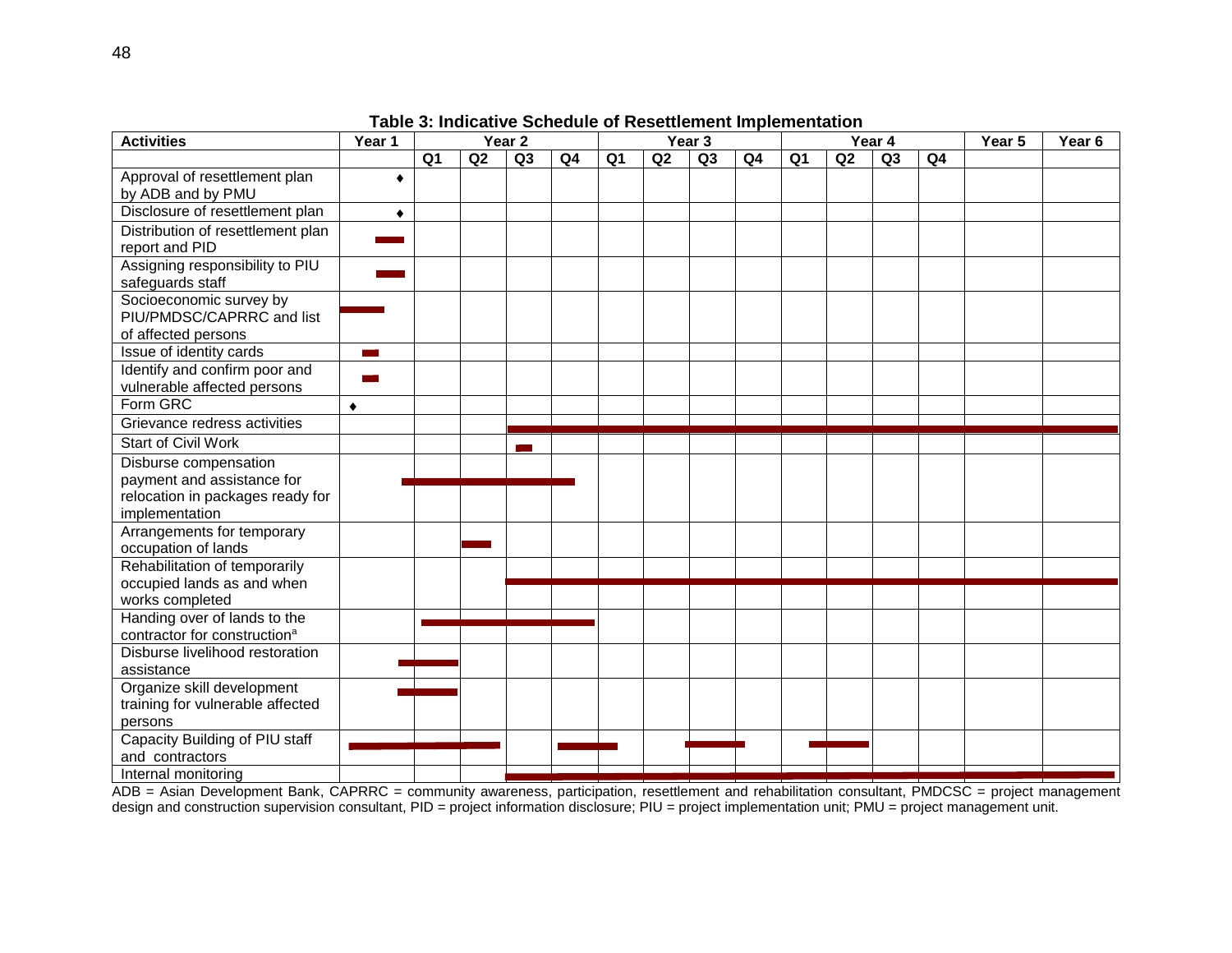a For components not involving land acquisition, the handing over of project sites to the contractor will be possible from the first quarter. For the other components involving land acquisition and resettlement, the project sites will be handed over for civil works by the fourth quarter.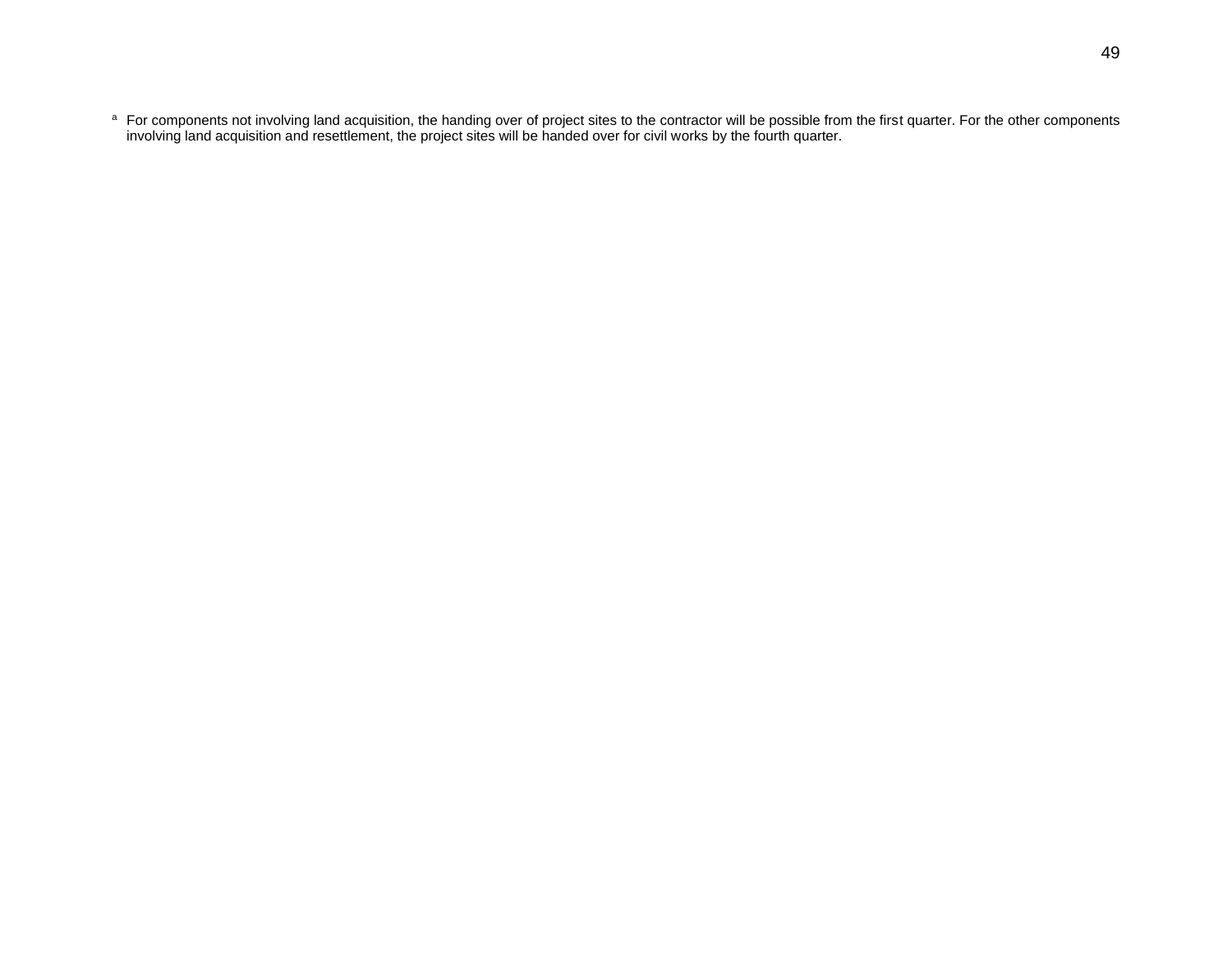## **XIV. MONITORING AND REPORTING**

## **A. Internal Monitoring**

98. Internal Monitoring involves periodic checking to ascertain and ensure all land acquisition and resettlement activities are implemented according to the approved resettlement plans in accordance with this resettlement framework. Monitoring will cover physical and financial components, and provides a feedback to keep the program on schedule. The RPMU, with support from ULBs, will conduct regular internal monitoring of resettlement implementation. Semi-annual monitoring reports on social safeguards will be submitted by the RPMU to ADB for review and disclosure. Assistance from the assistant engineer (Safeguards) at the PIU/ULB will be sought to prepare these reports, which will be verified by the RPMU. These reports will describe the progress of implementation of resettlement activities, compliance issues if any, and corrective actions taken or timeline for proposed corrective actions. These reports will closely follow the involuntary resettlement monitoring indicators agreed at the time of resettlement plan approval. Outline of social safeguards monitoring report is in Appendix 10. ADB's observation, if any, will be addressed and incorporated in the monitoring report.

99. The monitoring indicators for evaluation of the objectives achieved under the resettlement and rehabilitation program are of three kinds, process, output and impact indicators. A set of indicators will be used to monitor program objectives. These indicators will form the basis of the monitoring and evaluation of resettlement plan implementation. The information collected through the household survey will provide benchmarks for comparison on the socioeconomic status of the affected persons in the program implementation period. A key objective will be the estimation of the affected persons incomes and quality of lives. Suggested monitoring indicators will include but not be limited to:

- (i) Census, assets inventories, assessments and socioeconomic studies completed
- (ii) Grievance redress procedures in-place and functionality;
- (iii) Number of displaced persons (temporarily affected);
- (iv) Number of displaced persons and households (permanently affected);
- (v) Compensation payments disbursed;
- (vi) Project construction employment provided to affected persons;
- (vii) Jobs provided to contractual employees of ULBs;
- (viii) Skills training of affected persons completed;
- (ix) Income restoration activities undertaken;
- (x) Affected common property resources if any rehabilitated or replaced or enhanced
- (xi) Better economic conditions (long-term impacts, applicable to permanently affected persons): income (economic standard sustained or improved), present economic activities sustained, additional income sources, housing quality changes, changes in occupation, skills portfolio etc.; and
- (xii) Better social conditions (long-term impacts, applicable to permanently affected persons): representation in community-based institutions, access to government welfare programs, indicators of participation and empowerment, better available infrastructure such as water and sanitation.

100. The social assessment indicates that the subprojects under KIUWMIP are category B, which will not require external independent monitoring.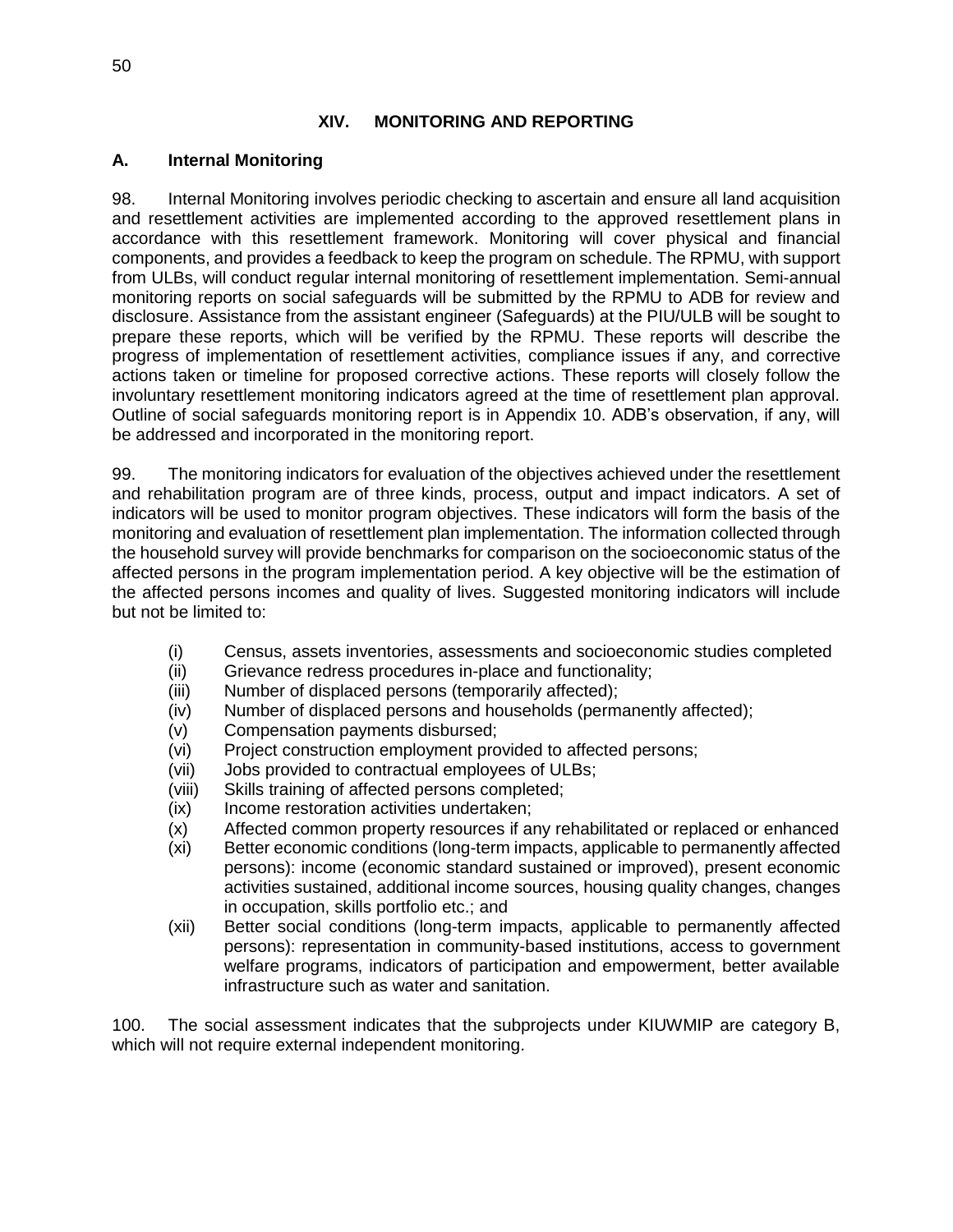## **DETAILED PROJECT DESCRIPTION**

1. Project 2 of the Karnataka Integrated Urban Water Management Investment Program (KIUWMIP) (the Project) supports improvements in urban infrastructure and services in the following four urban local bodies ULBs): Kundapura, Mangalore, Udupi and Puttur, and institutional development, improved municipal management and project implementation capacity across the State. The Project has the following components:

# **A. Output 1: Urban water supply and sanitation infrastructure expanded and upgraded**

## 1. **Water supply system upgraded in four towns**

- (i) Facilities at Intake Works:
	- Upgradation and renovation works in Jack well *Kundapura.*
	- Replacement of 2 Old pumps in Jackwells to feed raw water in *Puttur*
- (ii) Transmission Main:
	- Construction of 1.68 kilometers (km) of raw water transmission main and Laying of 12.42 km clear water transmission main from proposed new water treatment plant (WTP) in *Puttur.*
- (iii) Water Treatment Facilities:
	- Renovation of the existing WTP of capacity of 7.6 million liters per day (MLD) in *Kundapura.*
	- Construction of a new WTP of 8.7 MLD in *Puttur*.
- (iv) Feeder Main:
	- Laying of 59.45 km clear water feeder main from Master Balancing reservoirs to overhead tanks (OHTs)/ground level storage reservoirs (GLSRs), in *Mangalore.*
	- Clear water Feeder mains for length of 7.47 km in *Udupi.*
	- Laying of 4.8 km of 200 mm Feeder main for tapping from existing clear water transmission main to OHTs in *Kundapura.*
	- Construction of 5.06 km of Feeder mains in *Puttur.*
- (v) Water Storage Facilities:
	- Construction of 14 OHTs and 2 GLSRs of total capacity of 17.25 milliliters (ml) in *Mangalore.*
	- Construction of 7 OHTs of total capacity of 5.2 ml in *Udupi*
	- Construction of 2 OHTs with a total capacity of 0.9 ml in *Kundapura*
	- Construction of 6 OHTs and 2 GLSRs with a total capacity of 4.55 ml in *Puttur*
- (vi) Distribution Lines:
	- Construction of distribution lines of 789 km *Mangalore.*
	- Extension of Distribution pipelines of 358.16 km in *Udupi*
	- Extension of 31.64 km distribution pipe lines in *Kundapura*.
	- Extension of 142.66 km distribution pipe lines in *Puttur.*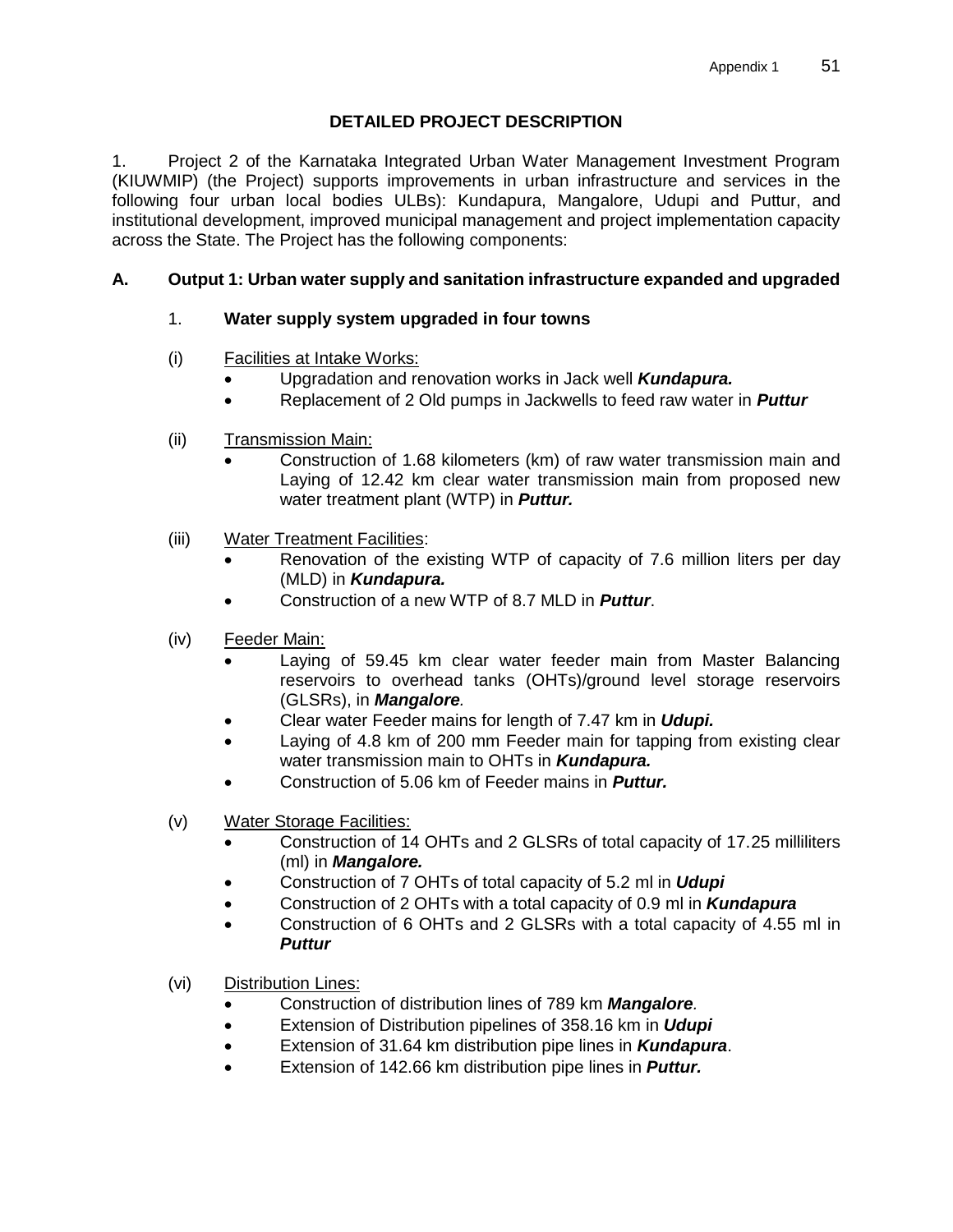## (vii) Service Connections:

- Replacement of **78,969** existing house service connections along with water meter, and providing new metered house service connection (HSC) of **11,031** for uncovered households in *Mangalore.*
- Replacement of **16,870** existing meters and providing new metered HSC of **15,000** for uncovered households in *Udupi*
- Replacement of **4,200** existing meters and providing new metered HSC of **2,250** for un-covered households in *Kundapura*.
- Replacement of **8,441** existing meters and providing new HSC of **4,500** for un-covered households in *Puttur.*
- (viii) Intermediate Pumping stations
	- Construction of seven Intermediate Pumping Stations (IPS) in *Mangalore*.

## 2. **Sewerage system rehabilitated in Mangalore**

(i) Construction of pumping mains of 1100 mm for **7.65 km**, 900 mm for **0.95 km** and 450 mm for **2.8 km** in *Mangalore***.**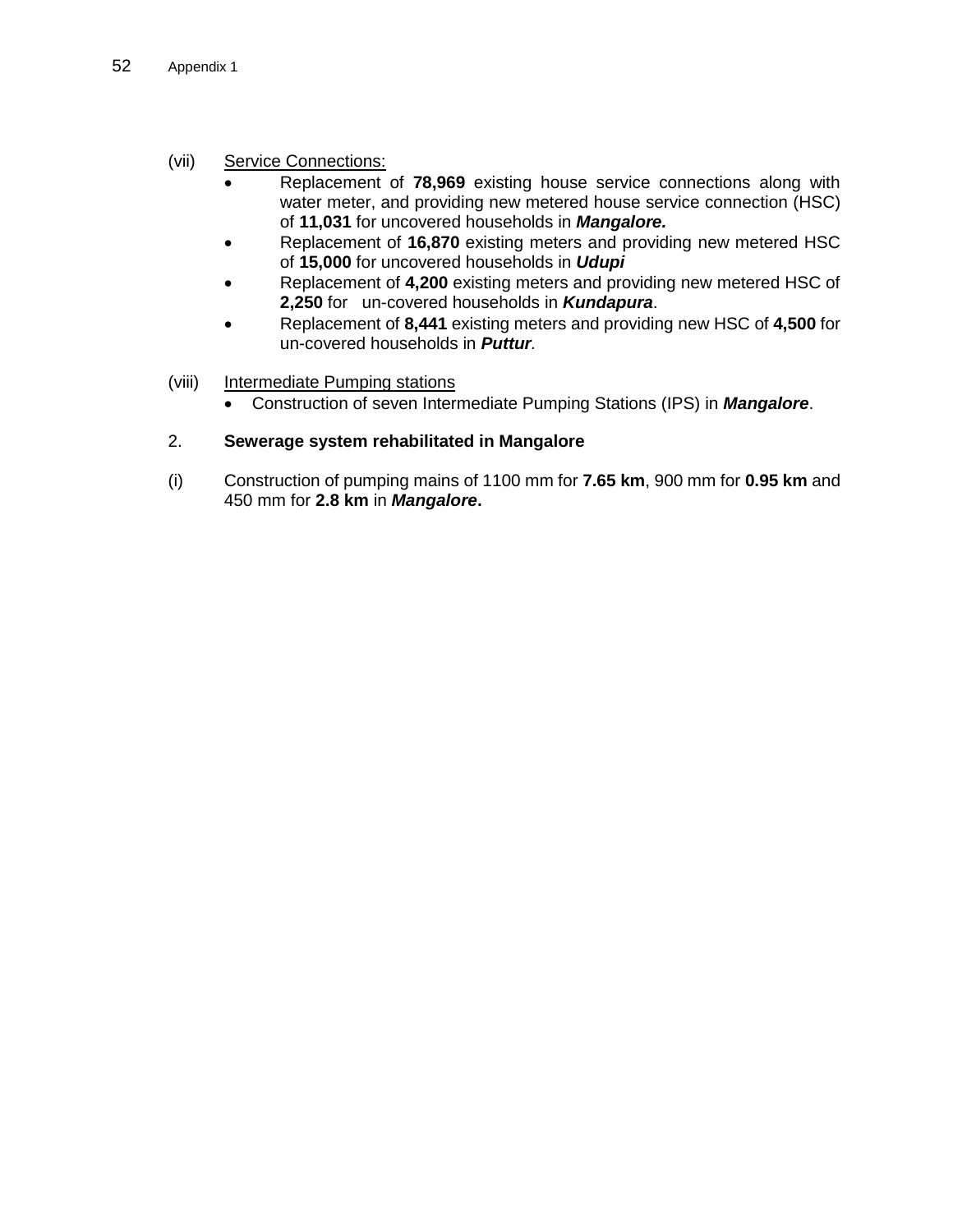## **REVIEW AND COMPARISON OF BORROWERS POLICY AND ADB POLICY**

1. In addition to ADB policy on Involuntary Resettlement, applicable existing laws policies of Government of India and State Governments<sup>1</sup> are reviewed for preparation of this resettlement framework. Following sections deals with the details of applicable policy requirements.

## **A. Land Acquisition, Rehabilitation and Resettlement Act (LARR), 2013**

2. This new RFCT in land acquisition, rehabilitation and resettlement (LARR) repeals the Land Acquisition Act, 1984 and is applicable to all states in India including Rajasthan. LARR, 2013 is a first national/central law that addresses land acquisition and rehabilitation and resettlement collectively. Establishing of a completely new Act, which was due from a long time, is a pioneering step taken by the Government of India in providing a humane, participative, informed and transparent process for permanent/temporary land acquisition in the public interest. The Act lays down procedures for estimating fair compensation of the affected families (and not just the titleholders) due to LARR. The Act prohibits acquisition of multi-cropped irrigated land as a special provision to safeguard food security, unless in exceptional circumstances as a demonstrable last resort. <sup>2</sup> The general process for land acquisition and resettlement under LARR is:

#### **1. Preliminary Investigations/Preparation of Social Impact Assessment/Social Impact Management**.

3. It is mandatory under the Act to conduct a time bound social impact assessment (SIA) and social impact management plan (SIMP). No land acquisition shall be initiated unless SIA/SIMP is approved by the expert group. SIA shall also be conducted in a participatory manner and with all necessary public hearings, dissemination etc. duly followed.

4. "Requiring Body" shall have to conduct SIA with the appropriate government body (Panchayat, Municipality or Municipal Corporation) and date of such study shall be communicated by the government notification. This notification shall be made available in local language(s) to the appropriate government body, in the offices of the District Collector, Sub-Divisional Magistrate and the Tehsil and shall be published in the affected areas. (also uploaded on the appropriate government websites).

- SIA shall be completed within six months after the date of its commencement.
- SIA report will be made available to all affected persons
- SIA shall: (i) confirm the proposed acquisition is for the public purpose and extent of land proposed is the absolute bare minimum extent needed for the project; (ii) number of affected families, displaced families; details of extent of loss and other associated social impacts; and (iii) costing for addressing estimated losses and social impacts.
- SIA shall conduct public hearing (with adequate prior notice about the date, venue, time etc. in affected area and to affected families). Outcomes of this will be documented and included in the SIA report.

Meghalaya, Mizoram, Nagaland, Sikkim and Tripura state governments.

<sup>&</sup>lt;sup>2</sup> Wherever such land is acquired, an equivalent area of culturable wasteland shall be developed for agricultural purposes or an amount equivalent to the value of land acquired shall be deposited with the appropriate Government for investment in agriculture for enhancing food-security. This condition has been included in the entitlement matrix. These provisions however do not apply in case of projects that are linear in nature such as railways, highways, other roads, canals, power lines, etc.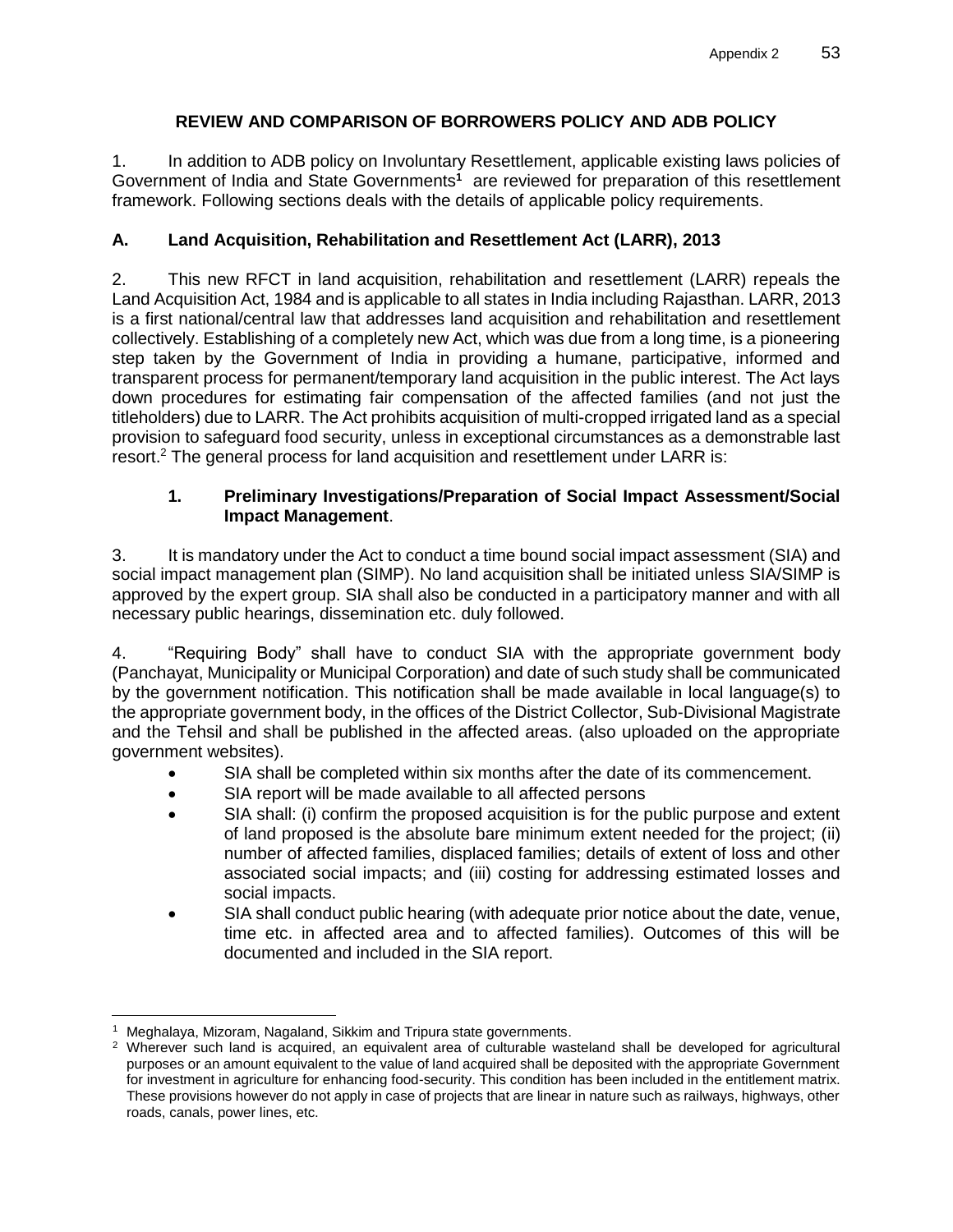- SIA shall also prepare Social Impact Management Plan (SIMP) which will include each component wise ameliorative measures to address land acquisition and social impacts.
- SIA and SIMP shall be made available in local language(s) to the appropriate government body, in the offices of the District Collector, Sub-Divisional Magistrate and the Tehsil and shall be published in the affected areas. (also uploaded on the appropriate government websites).

5. **Appraisal of SIA/SIMP by an Expert Group**. SIA report shall be evaluated by an independent multi-disciplinary Expert Group constituted by the appropriate government. Expert Group constituted shall include: (i) two non-official social scientists; (ii) two representatives from Panchayat, Gram Sabha, Municipality or Municipal Corporation as the case may be; (iii) two experts on rehabilitation; and (iv) a technical expert in the subject relating to the project (total 7 members). Appropriate government may nominate any of them as chairman of the Expert Group. Expert Group withholds rights to abandon the project if of opinion that: (i) the project does not serve any public purpose; and (ii) social costs and adverse social impacts of the project outweigh the potential benefits. The Expert Group shall make his recommendation within two months from the date of its constitution and have to give in writing the reasons for such decision. The recommendation of the Expert Group shall be made available in local language(s) to the appropriate government body, in the offices of the District Collector, Sub-Divisional Magistrate and the Tehsil and shall be published in the affected areas. (also uploaded on the appropriate government websites).

# **2. Preliminary Notification, Objections and Hearing**

6. Followed by SIA approval, a requiring body shall publish<sup>3</sup> a preliminary notification and inform various concerned authorities regarding this in a meeting called specially for this purpose. SIA report shall be considered lapsed if the preliminary notification is not issued within 12 months from its approval; unless otherwise specified in writing by the appropriate government for special circumstances. The preliminary notification will include: (i) statement on project/ public purpose; (ii) reasons necessitating the land acquisition; (iii) summary of SIA; and (iv) particulars of the Administrator appointed for the purpose of rehabilitation and resettlement. After the preliminary notification is issued, landowners shall not make any further transactions of the land specified and create any encumbrance on such land. If made so, landowner shall make this willful in writing and impacts associated shall not be borne by the Collector/acquiring authority. Appropriate government authority shall undertake updating of all land records etc. within two months after the issue of preliminary notification provided that all associated activities (surveys etc.) shall be carried out after adequate prior notice and in the presence of the landowner or person authorized by him in writing.

7. All affected landowners shall have right to raise objection(s) for the proposed land acquisition within 60 days from the issue of preliminary notification. These objection(s) however shall be made to the Collector in writing and the objector shall get opportunity to be heard in person. The Collector shall present a report to the appropriate government containing his recommendations on the objections along with details of affected families, land and associated cost. The decision of the appropriate government on the objections made shall be final. The

 $\overline{a}$  $3$  Notification will be published in (i) official Gazette; (ii) two daily newspapers in project affected area of which one will in regional language; (iii) in local language in the office of appropriate government office, and offices of District Collector, Sub-Divisional Magistrate and the Tehsil; (iv) website of the appropriate government; and (v) in affected areas at various places (as may be prescribed).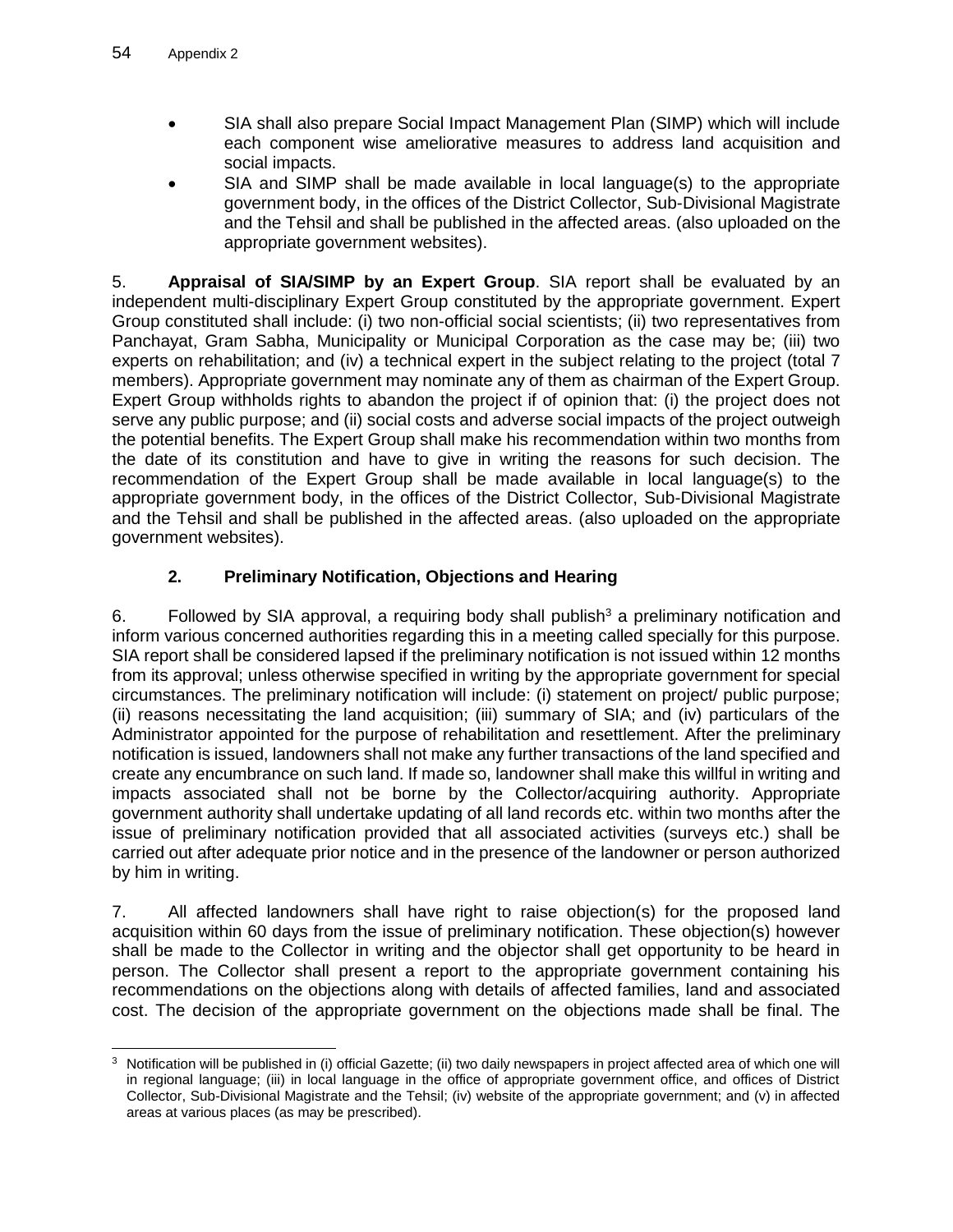Deputy Commissioner then shall consolidate and present his recommendations on all objections heard to the appropriate Government and the decision of the appropriate Government shall remain final.

# **3. Preparation of Rehabilitation and Resettlement Scheme and its Declaration**

8. After the issue of preliminary notification, Administrator appointed for rehabilitation and resettlement shall conduct a survey, census of the affected families and prepare a draft Rehabilitation and Resettlement Scheme (RRS). Draft RSS shall include: (i) particulars of land and immovable property to be acquired of each affected family; (ii) livelihood losses of landowners as well as dependent landless families; (iii) list of government/public buildings and details of utilities and/or infrastructure facilities where resettlement of affected families is involved; (iv) details of common property resources being acquired; and (v) particulars of the rehabilitation and resettlement entitlements of each affected landowner and landless family and list/details of government buildings, utilities, infrastructure facilities to be provided in the area. The Administrator shall also set implementation timeline in draft RSS. Like SIA, draft RRS shall also be made available to all affected families or at the offices/website of government agencies involved. Administrator shall also conduct a public hearing (with adequate prior notice about the date, venue, time etc. in affected area and to affected families) and shall submit draft RSS along with specific report on claims and objections raised in public hearings to the Collector. The Collector shall submit draft RSS incorporating his suggestions to the Commissioner-Rehabilitation and Resettlement who shall approve the RSS in the last. The approved RSS shall also be made available in local language(s) to the appropriate government body, in the offices of the District Collector, Sub-Divisional Magistrate and the Tehsil and shall be published in the affected areas. (also uploaded on the appropriate government websites).

9. The Collector shall publish<sup>4</sup> a summary of RSS along with Declaration under the hand and seal of Secretory to such Government or any other official duly authorized<sup>5</sup> only after the Requiring Body deposits amount towards the cost of land acquisition.<sup>6</sup> RSS summary and Declaration shall be compulsorily made within the twelve months after the issue of preliminary notification. If not complied, such notification shall be considered rescinded unless land acquisition was held up on account of any stay or injunction by the order of Court.

# **4. Public Notice and Award**

10. After the Declaration is made, the Collector shall publish the public notice on his website and cause public notice to be given at convenient places on or near the land to be taken, stating that the Government intends to take Possession of the land and that claims to compensations an rehabilitation and resettlement for all interests in such land may be made to him. Affected landowners/families shall meet in person or through person authorized within six months to place any objections. Collector shall make an award within a period of twelve months from the date of publication of the Declaration and if not award is made within that period; the entire proceedings of the acquisition of the land shall lapse. Award shall be exempt from income tax, stamp duty and fees.

 <sup>4</sup> Declaration shall be published in (i) Official Gazette; (ii) two daily newspapers in project affected area of which one will in regional language; (iii) in local language in the office of appropriate government office, and offices of District Collector, Sub-Divisional Magistrate and the Tehsil; (iv) website of the appropriate government; and (v) in affected areas at various places (as may be prescribed).

<sup>5</sup> Summary RSS shall not be published unless it is published along with Declaration.

 $6$  In full or part, as prescribed by the appropriate Government.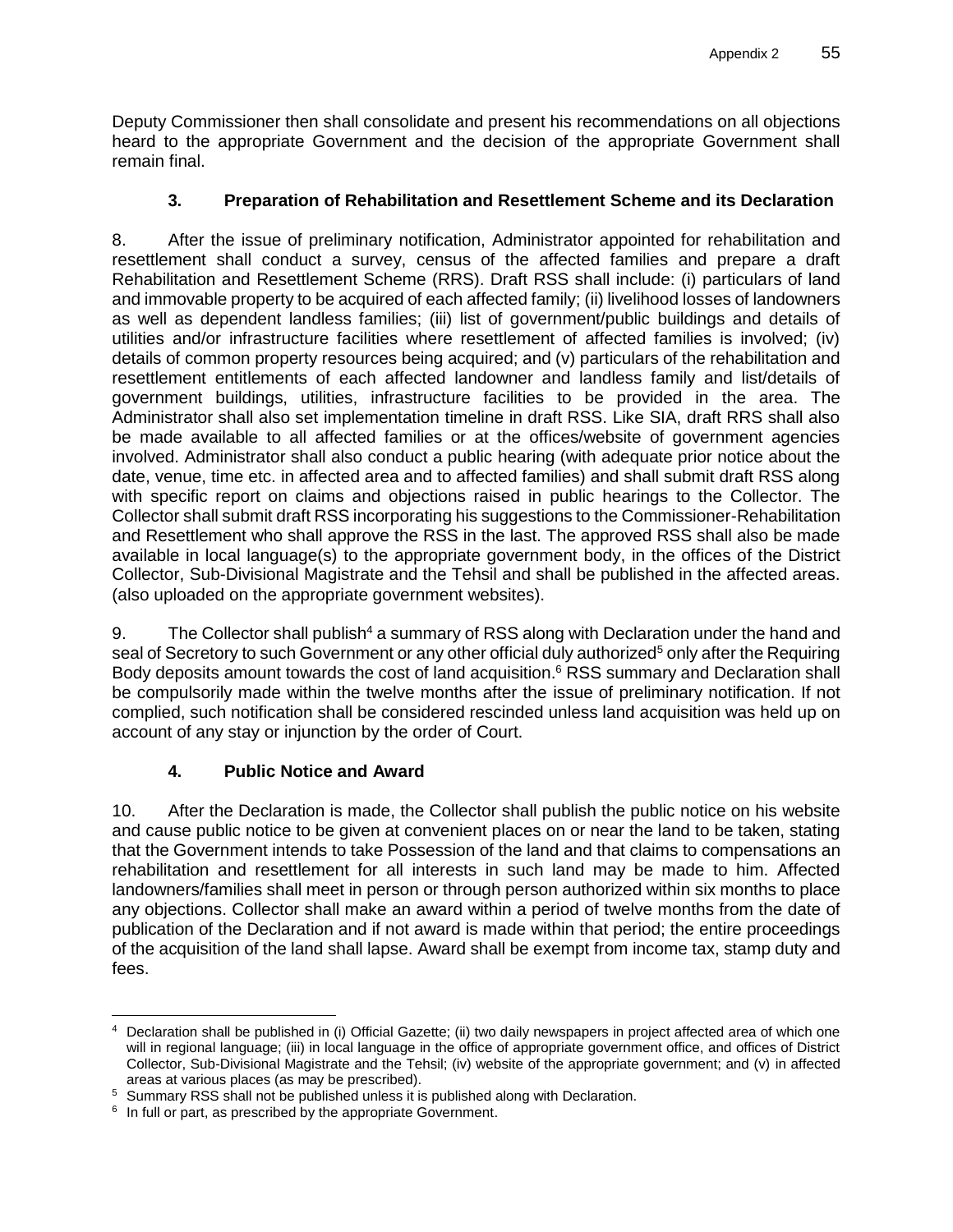- 11. Land Acquisition Award shall include:
	- Loss of land as per market value/cost determined;
	- Standing crops/trees/plants. The Collector can use the services of experienced persons in the field of agriculture, forestry, horticulture, sericulture, or any other field, as may be considered necessary by him;
	- Damage (if any) sustained by reason of severing adjoining lands from/to affected land;
	- Damage to any property/building (movable or immovable) or earnings. The Collector uses the services of a competent engineer or any other specialist in the relevant field as considered necessary by him;
	- Reasonable expenses incidental such change if affected landowner is compelled to change his place of residence or business;
	- *Bonafide*; resulting from diminution of the profits of the land between the time of the publication of the declaration and the time of the Collector's taking possession of the land; and
	- any other ground which may be in the interest of equity, justice and beneficial to the affected families.

12. The collector shall impose Solatium equivalent to the 100% of the total compensation amount as estimated above. In addition, 12% interest per annum shall be payable for the period from the date of issue of SIA notification till the date of award or date of taking possession of land, whichever is earlier. The Collector shall keep open to the public and display a summary of the entire proceedings undertaken in a case of acquisition of land including the amount of compensation awarded to each individual along with details of the land finally acquired under this Act on the website created for this purpose. Land Acquisition payment shall be made within three months and R&R (except infrastructure entitlements-within 18 months) shall be made within six months from the date of the award. The Collector shall acquire land only after such payment; unless in urgency cases where land can be acquired within 30 days from the date of notice (notice to acquire land).<sup>7</sup> As per the Act, the land acquisition that involves involuntary displacement of scheduled Caste/Scheduled Tribe shall require preparation of Development Plan. In such cases, one third of the compensation shall paid before taking possession of the land. (page 20-21-22 for IPP)

13. **Commissioner**: The state government shall appoint an officer of the rank of commissioner or secretary of that government for rehabilitation and resettlement of affected families under this Act, to be called the Commissioner for Rehabilitation and Resettlement. The Commissioner shall be responsible for supervising the formulation of rehabilitation and resettlement schemes or plans, its proper implementation and conducting post-implementation social-audit in consultation with the appropriate Government. The Commissioner shall also establish a Rehabilitation and Resettlement Committee at project level to monitor and review the progress, under the chairmanship of the Collector, if involves land acquisition of more than 100 acres.

14. **Administrator:** If involuntary displacement of persons is involved then the state government shall, by notification appoint an officer not below the rank of joint collector or additional collector or deputy collector or equivalent official of Revenue Department to be the

  $7$  If there is any displacement involved, the collector shall be responsible for ensuring that the rehabilitation and resettlement process is completed in all its aspects before displacing the affected families. The collector shall also, as far as possible. not displace any family which has already been displaced by the appropriate government for the purpose of acquisition under the provisions of this Act, and if so displaced, shall pay an additional compensation equivalent to that of the compensation determined under this Act for the second or successive displacements.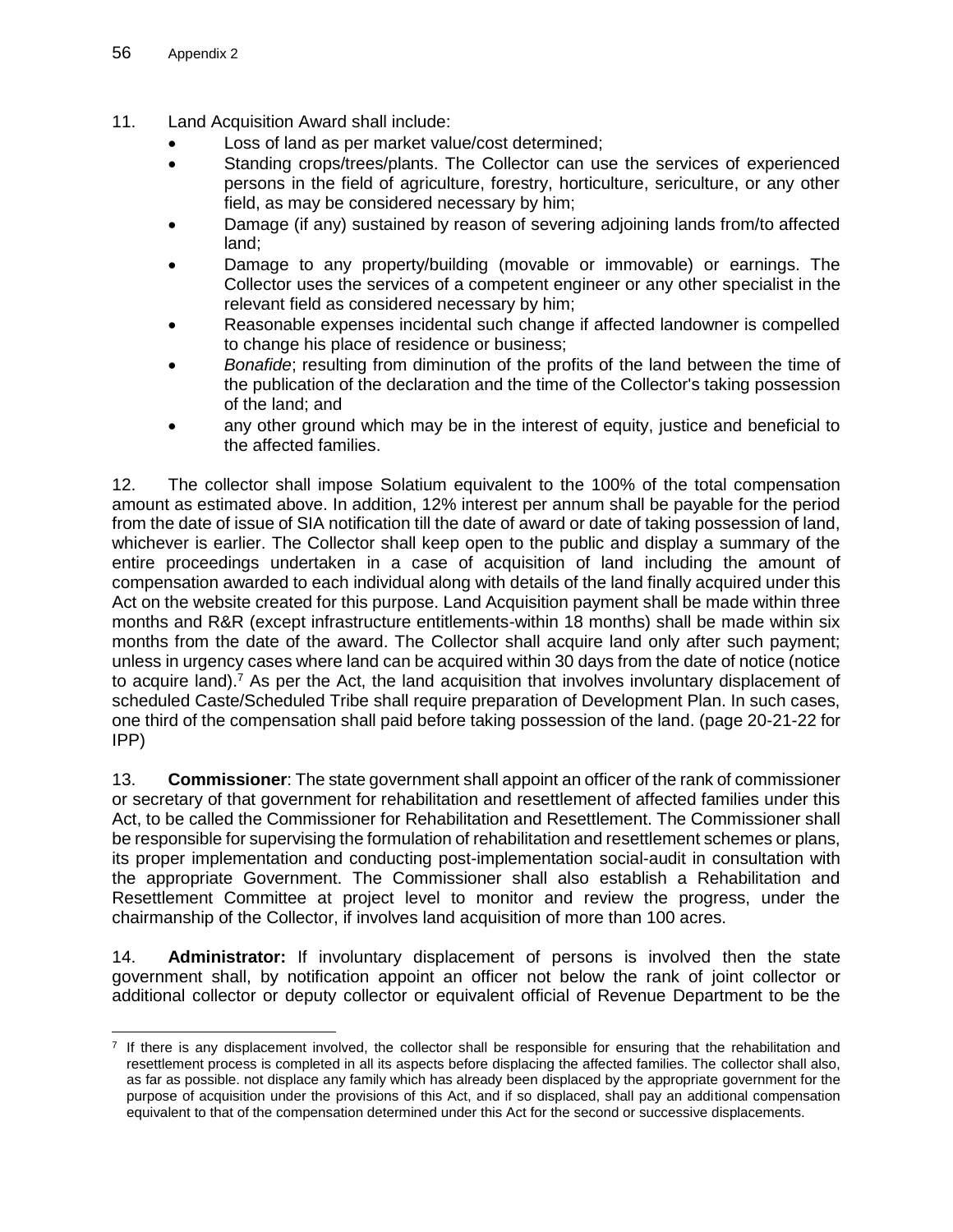Administrator for Rehabilitation and Resettlement. Formulation, execution and monitoring of the Rehabilitation and Resettlement Scheme shall vest in the Administrator.

15. **Establishment, by notification by appropriate Government, of Land Acquisition, Rehabilitation and Resettlement Authority**. For the purpose of speedy disposal of disputes relating to land acquisition, compensation and R&R. The authority shall consist of one person called Preceding Officer. Preceding Officer shall be either District Judge or qualified legal practitioner with minimum seven years of service and shall be appointed in consultation with the Chief Justice of the High Court within the Project jurisdiction. He shall hold the officer for three years and shall be supported by Registrar and other officers. The Authority shall, for the purposes of its functions under this Act, shall have the same powers as are vested in a civil court under the Code of Civil Procedure, 1908. Authority (GRS) shall dispose any matter received within six months. All proceedings before Authority shall be judicial proceedings and shall take place in public. No civil court (other than High Court or the Supreme Court) shall have jurisdiction to entertain any dispute relating to land acquisition in respect of which the Collector or the Authority is empowered by or under this Act, and no injunction shall be granted by any court in respect of any such matter. Applications first go to Collector and within 30 days he can refer (if required) to the Authority. Such application can be made within six weeks by the applicant (if he or representative is personally present) after the date of award, and in other cases within six months. Collector may also accept any application within one year if feels appropriate. Interests are payable for delayed and excess payments.

16. **Temporary occupation of the land**. Appropriate government shall request the Collector for such occupation for the term of maximum three years from the date of occupation. Compensation of any impacts/losses incurred shall be paid gross, monthly/periodic installments whichever is agreed in writing with the affected person. On the termination of agreement further estimation of any damage to the land shall be done and land will be restored as before. If the land become permanently unfit for the purpose it was used immediately before its occupation, the under the Act, it shall be acquired. Any disputes arising which are not addressed by the Collector shall be referred to the Authority.

# **B. ADB's Safeguard Policy Statement, 2009**

17. ADB has adopted Safeguard Policy Statement (SPS) in 2009 including safeguard requirements for environment, involuntary resettlement and indigenous people. The objectives of the Involuntary Resettlement Safeguard Policy is to avoid involuntary resettlement wherever possible; to minimize involuntary resettlement by exploring project and design alternatives; to enhance, or at least restore, the livelihoods of all displaced persons in real terms relative to preproject levels; and to improve the standards of living of the displaced poor and other vulnerable groups.

18. The involuntary resettlement safeguards cover physical displacement (relocation, loss of residential land, or loss of shelter) and economic displacement (loss of land, assets, access to assets, income sources, or means of livelihoods) as a result of (i) involuntary acquisition of land, or (ii) involuntary restrictions on land use or on access to legally designated parks and protected areas. It covers them whether such losses and involuntary restrictions are full or partial, permanent or temporary.

- 19. The main policy principles of the Involuntary Resettlement Safeguard are:
	- (i) Screen the project early on to identify past, present, and future involuntary resettlement impacts and risks. Determine the scope of resettlement planning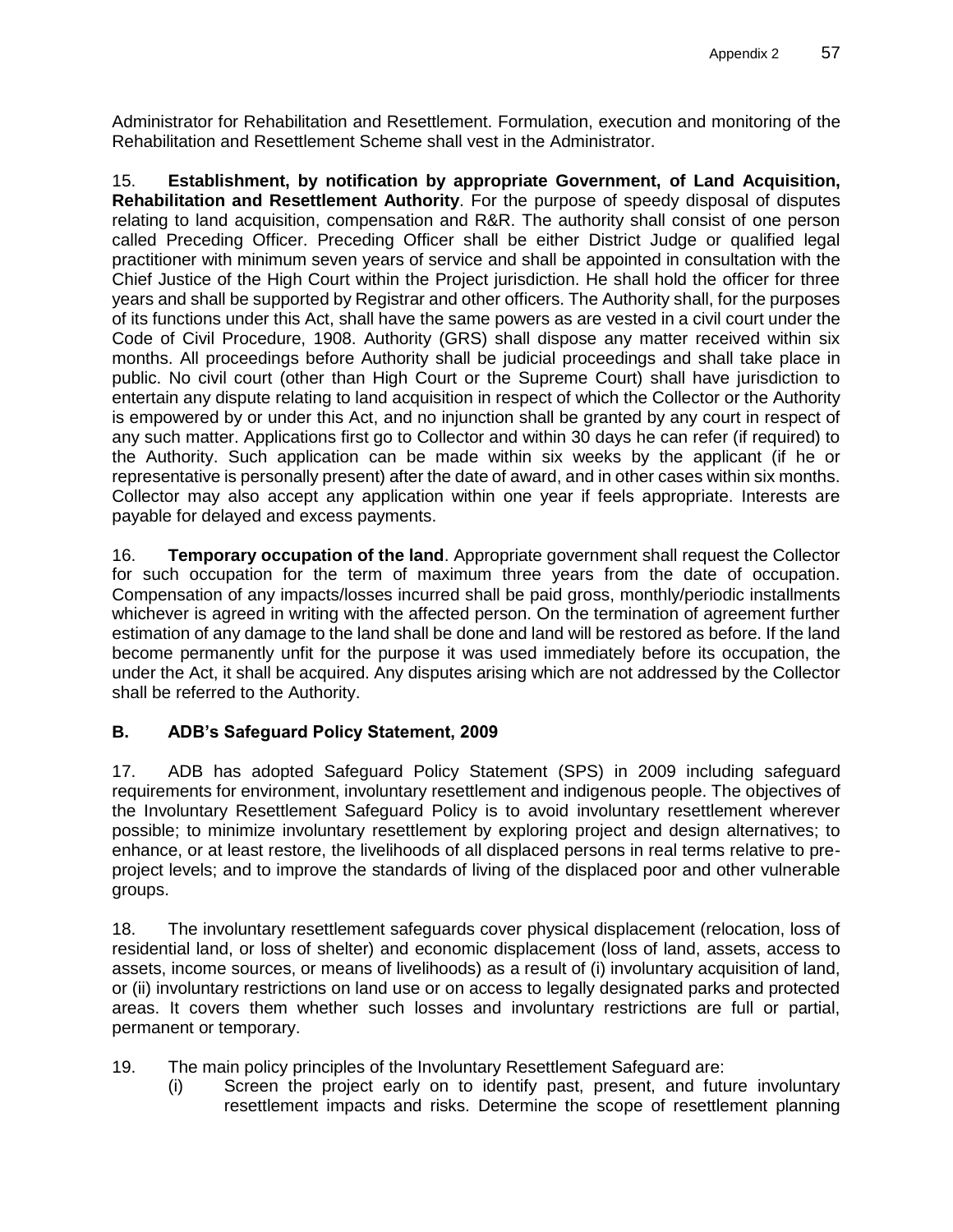through a survey and/or census of displaced persons, including a gender analysis, specifically related to resettlement impacts and risks;

- (ii) Carry out meaningful consultations with affected persons, host communities, and concerned non-government organizations. Inform all displaced persons of their entitlements and resettlement options. Ensure their participation in planning, implementation, and monitoring and evaluation of resettlement programs. Pay particular attention to the needs of vulnerable groups, especially those below the poverty line, the landless, the elderly, women and children, and Indigenous Peoples, and those without legal title to land, and ensure their participation in consultations. Establish a GRM to receive and facilitate resolution of the affected persons' concerns. Support the social and cultural institutions of displaced persons and their host population. Where involuntary resettlement impacts and risks are highly complex and sensitive, compensation and resettlement decisions should be preceded by a social preparation phase;
- (iii) Improve, or at least restore, the livelihoods of all displaced persons through (a) land-based resettlement strategies when affected livelihoods are land based where possible or cash compensation at replacement value/cost for land when the loss of land does not undermine livelihoods, (b) prompt replacement of assets with access to assets of equal or higher value, (c) prompt compensation at full replacement cost for assets that cannot be restored, and (d) additional revenues and services through benefit sharing schemes where possible;
- (iv) Provide physically and economically displaced persons with needed assistance, including the following: (a) if there is relocation, secured tenure to relocation land, better housing at resettlement sites with comparable access to employment and production opportunities, integration of resettled persons economically and socially into their host communities, and extension of project benefits to host communities; (b) transitional support and development assistance, such as land development, credit facilities, training, or employment opportunities; and (c) civic infrastructure and community services, as required;
- (v) Improve the standards of living of the displaced poor and other vulnerable groups, including women, to at least national minimum standards. In rural areas provide them with legal and affordable access to land and resources, and in urban areas provide them with appropriate income sources and legal and affordable access to adequate housing;
- (vi) Develop procedures in a transparent, consistent, and equitable manner if land acquisition is through negotiated settlement to ensure that those people who enter into negotiated settlements will maintain the same or better income and livelihood status;
- (vii) Ensure that displaced persons without titles to land or any recognizable legal rights to land are eligible for resettlement assistance and compensation for loss of nonland assets;
- (viii) Prepare a resettlement plan elaborating on displaced persons' entitlements, the income and livelihood restoration strategy, institutional arrangements, monitoring and reporting framework, budget, and time-bound implementation schedule;
- (ix) Disclose a draft resettlement plan, including documentation of the consultation process in a timely manner, before project appraisal, in an accessible place and a form and language(s) understandable to affected persons and other stakeholders. Disclose the final resettlement plan and its updates to affected persons and other stakeholders;
- (x) Conceive and execute involuntary resettlement as part of a development project or program. Include the full costs of resettlement in the presentation of project's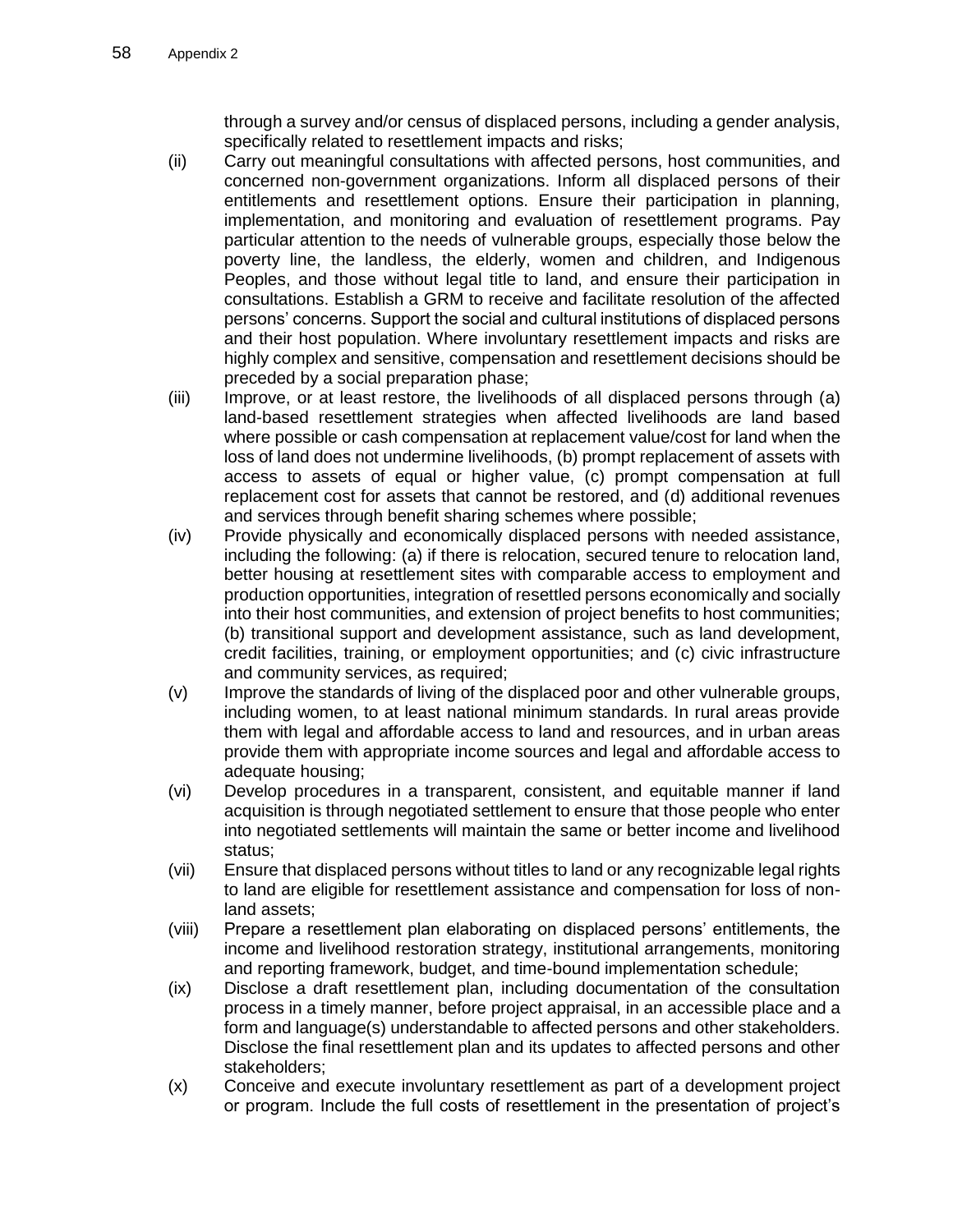costs and benefits. For a project with significant involuntary resettlement impacts, consider implementing the involuntary resettlement component of the project as a stand-alone operation;

- (xi) Pay compensation and provide other resettlement entitlements before physical or economic displacement. Implement the resettlement plan under close supervision throughout project implementation; and
- (xii) Monitor and assess resettlement outcomes, their impacts on the standards of living of displaced persons, and whether the objectives of the resettlement plan have been achieved by taking into account the baseline conditions and the results of resettlement monitoring. Disclose monitoring reports.

## **3. Comparison of National Policies with ADB's SPS, 2009**

20. A detailed policy comparison between ADB's SPS, 2009, RFCTLARRA, 2013, identified gaps and gap filling measures in the resettlement framework are presented in following table. Karnataka state government policies (Right to Fair Compensation and Transparency in Land acquisition, rehabilitation and resettlement Rules, Karnataka (2014)) reflect the RFCTLARRA 2013.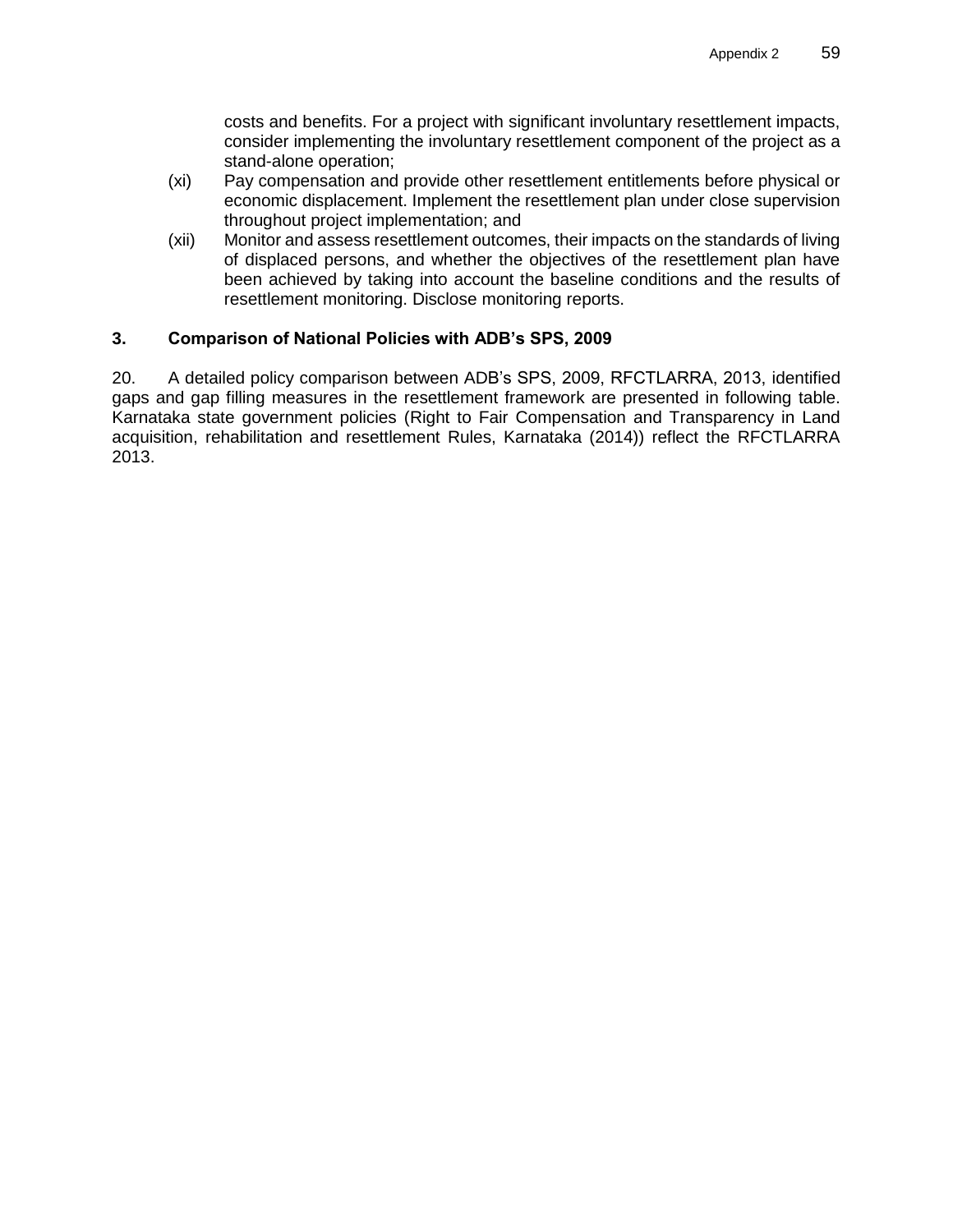|                | Involuntary                                                                         |                                                                                                                                                                                                                                                        | Table AL. I. Detailed Folloy Companson<br>The Right to Fair Compensation and                                                                                                                                                                                                                                                                                                                                                                                                                                                                                                                                                                                                                              |                                                                                                                                                                                                                                                                                                                                                                                                                                                                                                                                                                                |  |  |  |  |  |
|----------------|-------------------------------------------------------------------------------------|--------------------------------------------------------------------------------------------------------------------------------------------------------------------------------------------------------------------------------------------------------|-----------------------------------------------------------------------------------------------------------------------------------------------------------------------------------------------------------------------------------------------------------------------------------------------------------------------------------------------------------------------------------------------------------------------------------------------------------------------------------------------------------------------------------------------------------------------------------------------------------------------------------------------------------------------------------------------------------|--------------------------------------------------------------------------------------------------------------------------------------------------------------------------------------------------------------------------------------------------------------------------------------------------------------------------------------------------------------------------------------------------------------------------------------------------------------------------------------------------------------------------------------------------------------------------------|--|--|--|--|--|
|                |                                                                                     |                                                                                                                                                                                                                                                        | <b>Transparency in Land Acquisition,</b>                                                                                                                                                                                                                                                                                                                                                                                                                                                                                                                                                                                                                                                                  |                                                                                                                                                                                                                                                                                                                                                                                                                                                                                                                                                                                |  |  |  |  |  |
|                | <b>Resettlement Policy</b>                                                          | <b>ADB Safeguard Policy</b>                                                                                                                                                                                                                            |                                                                                                                                                                                                                                                                                                                                                                                                                                                                                                                                                                                                                                                                                                           |                                                                                                                                                                                                                                                                                                                                                                                                                                                                                                                                                                                |  |  |  |  |  |
| No.            | <b>Principle</b>                                                                    | <b>Statement</b>                                                                                                                                                                                                                                       | <b>Rehabilitation and Resettlement Act, 2013</b>                                                                                                                                                                                                                                                                                                                                                                                                                                                                                                                                                                                                                                                          | <b>Measures to Bridge Gaps</b>                                                                                                                                                                                                                                                                                                                                                                                                                                                                                                                                                 |  |  |  |  |  |
| 1              | Screen project                                                                      | Screen the project to identify<br>present<br>and<br>future<br>past,<br>involuntary resettlement impacts<br>and risks.<br>Conduct survey and/or census of<br>displaced persons, including a<br>gender analysis, specifically<br>related to resettlement | Section 4 (I) it is obligatory for the appropriate<br>Government that intend to acquire land for a<br>public purpose to carry out a Social Impact<br>Assessment study in consultation<br>with<br>concerned<br>Panchayat,<br>Municipality<br>or<br>Municipal Corporation, as the case maybe, at<br>village level or ward level in the affected area.<br>The Social Impact Assessment study report<br>shall Be made available to the public in the<br>manner prescribed under section 6.                                                                                                                                                                                                                    | No gap in conduct of social<br>impact analysis between The<br>Right to Fair Compensation and<br>Transparency<br>Land<br>in<br>Acquisition, Rehabilitation and<br>Resettlement Act (RFCTLARRA)<br>and Safeguard Policy Statement<br>(SPS)<br>Gap in screening past, present<br>future<br>and<br>involuntary<br>resettlement impacts and risks<br>The Project will<br>undertake<br>screening of all subprojects<br>using<br>the ADB<br>involuntary<br>resettlement checklist, to identify<br>future<br>past,<br>present<br>and<br>involuntary resettlement impacts<br>and risks. |  |  |  |  |  |
| $\overline{2}$ | Consult stakeholders<br>establish<br>and<br>redress<br>grievance<br>mechanism (GRM) | Carryout consultations with<br>displaced<br>persons,<br>host<br>communities<br>and concerned<br>organizations<br>nongovernment<br>(NGOs). Informally displaced<br>persons of their entitlements and<br>resettlement options                            | Whenever a Social Impact Assessment is<br>required to be prepared under section 4, the<br>appropriate government shall ensure that a<br>public hearing is held at the affected area, after<br>giving adequate publicity about the date, time<br>and venue for the public hearing, to ascertain<br>the views of the affected families to be recorded<br>and included in the Social Impact Assessment<br>Report. The Land Acquisition Rehabilitation<br>Resettlement Authority<br>shall<br>be<br>and<br>established in each State by the concerned<br>State Government to hear disputes arising out<br>of projects where land acquisition has been<br>initiated by the State Government or its<br>agencies. | No gap between SPS and<br>RFCTLARRA.<br>Gap in establishing a project-<br>level GRM for projects that do<br>not have significant resettlement<br>impacts.<br>The Project<br>will<br>establish project-level GRM.                                                                                                                                                                                                                                                                                                                                                               |  |  |  |  |  |
| 3              | Improve or at least                                                                 | Improve<br>restore<br>the<br>or                                                                                                                                                                                                                        | The Deputy Commissioner having determined                                                                                                                                                                                                                                                                                                                                                                                                                                                                                                                                                                                                                                                                 | No gap between SPS<br>and                                                                                                                                                                                                                                                                                                                                                                                                                                                                                                                                                      |  |  |  |  |  |
|                | restore, the livelihoods                                                            | livelihoods<br>0f<br>all<br>displaced                                                                                                                                                                                                                  | the market value of the land to be acquired                                                                                                                                                                                                                                                                                                                                                                                                                                                                                                                                                                                                                                                               | RFCTLARRA. Assets to<br>be                                                                                                                                                                                                                                                                                                                                                                                                                                                                                                                                                     |  |  |  |  |  |
|                | of all displaced, and                                                               | persons through:(i) land-based                                                                                                                                                                                                                         | shall<br>calculate<br>the<br>total<br>amount of                                                                                                                                                                                                                                                                                                                                                                                                                                                                                                                                                                                                                                                           | compensated at replacement                                                                                                                                                                                                                                                                                                                                                                                                                                                                                                                                                     |  |  |  |  |  |
|                |                                                                                     | resettlement<br>(ii)<br>strategies:                                                                                                                                                                                                                    | compensation to be paid to the landowner                                                                                                                                                                                                                                                                                                                                                                                                                                                                                                                                                                                                                                                                  | cost without depreciation                                                                                                                                                                                                                                                                                                                                                                                                                                                                                                                                                      |  |  |  |  |  |

## **Table A2.1: Detailed Policy Comparison**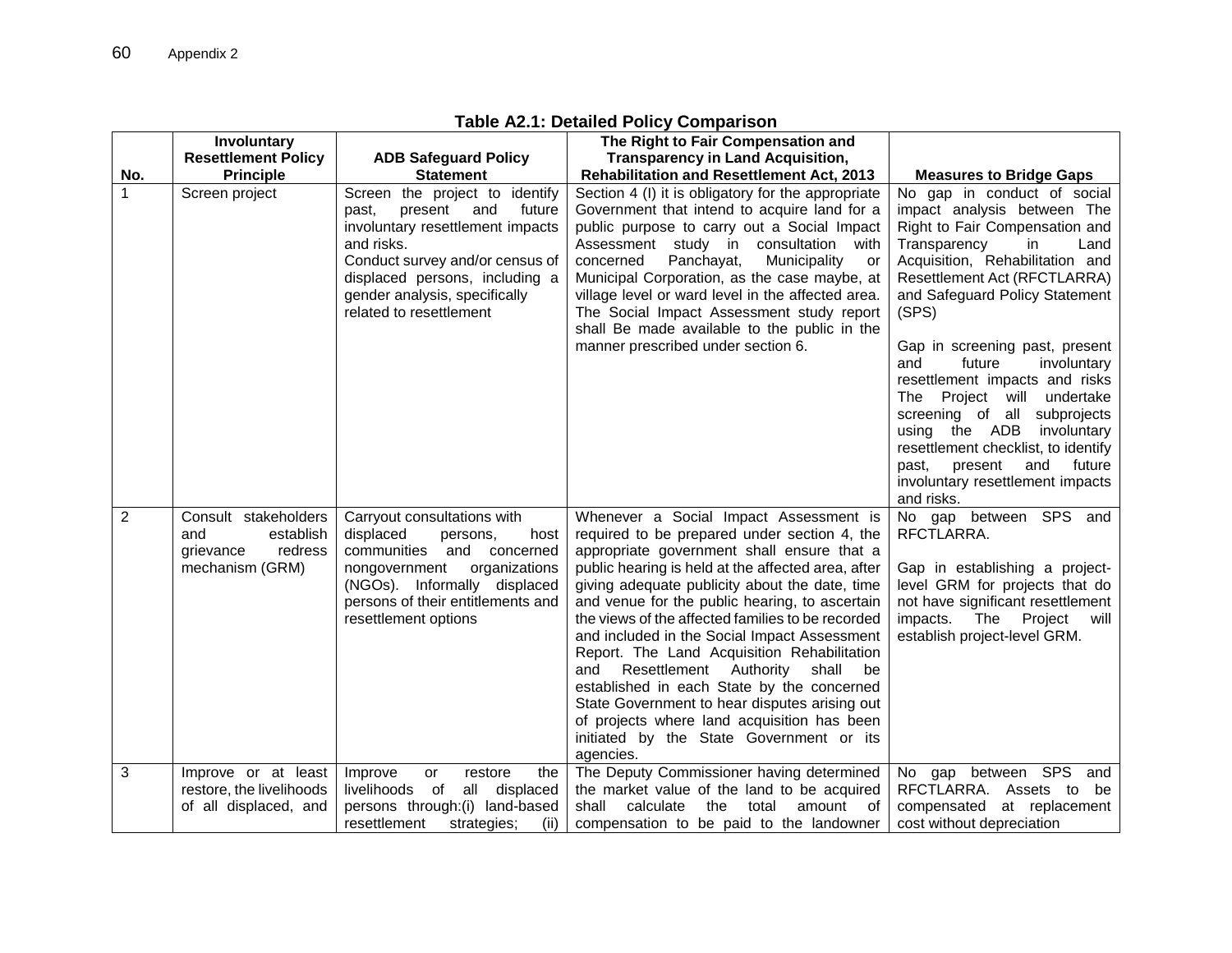|                         | Involuntary<br><b>Resettlement Policy</b>                       | <b>ADB Safeguard Policy</b>                                                                                                                                                                                                                                                                                   | The Right to Fair Compensation and<br><b>Transparency in Land Acquisition,</b>                                                                                                                                                                                                      |                                                                                                                                                                                                                                                               |
|-------------------------|-----------------------------------------------------------------|---------------------------------------------------------------------------------------------------------------------------------------------------------------------------------------------------------------------------------------------------------------------------------------------------------------|-------------------------------------------------------------------------------------------------------------------------------------------------------------------------------------------------------------------------------------------------------------------------------------|---------------------------------------------------------------------------------------------------------------------------------------------------------------------------------------------------------------------------------------------------------------|
| No.                     | <b>Principle</b>                                                | <b>Statement</b>                                                                                                                                                                                                                                                                                              | <b>Rehabilitation and Resettlement Act, 2013</b>                                                                                                                                                                                                                                    | <b>Measures to Bridge Gaps</b>                                                                                                                                                                                                                                |
|                         | payment<br>at<br>replacement cost                               | prompt replacement of assets<br>with access to assets of equal or<br>higher value,<br>(iii)<br>prompt<br>compensation at full replacement<br>cost for assets that cannot be<br>restored, and (iv) additional<br>revenues and services through<br>benefit sharing schemes where<br>possible.                   | (whose land has been acquired) by including all<br>assets attached to the land.                                                                                                                                                                                                     |                                                                                                                                                                                                                                                               |
| $\overline{\mathbf{4}}$ | Assistance<br>for<br>displaced persons                          | physically<br>Provide<br>and<br>economically displaced persons<br>with needed assistance                                                                                                                                                                                                                      | Schedule I, provides market value of the land<br>and value of the assets attached to land.<br>Schedule<br>Il provides resettlement<br>and<br>rehabilitation package for land owners and for<br>livelihood losers including landless and special<br>provisions for Scheduled Tribes. | between SPS<br>and<br>No<br>gap<br>RFCTLARR. Entitlement Matrix<br>outlines<br>compensation<br>and<br>assistance for Affected persons.                                                                                                                        |
| 5                       | Improve standard of<br>living of displaced<br>vulnerable groups | Improve the standards of living of<br>the displaced poor and other<br>vulnerable groups, especially<br>those below the poverty line, the<br>landless, the elderly, women,<br>children, indigenous peoples,<br>and those without title to land, to<br>at least national<br>minimum<br>standards                | Special provisions are provided for vulnerable<br>groups.                                                                                                                                                                                                                           | No gap between SPS<br>and<br>RFCTLARRA. Entitlement Matrix<br>assistance<br>outlines<br>for<br>vulnerable groups, as defined by<br>ADB policy.                                                                                                                |
| 6                       | Negotiated<br>settlement                                        | procedures<br>Develop<br>in<br>a -<br>transparent,<br>consistent,<br>and<br>equitable<br>manner<br>if<br>land<br>acquisition is through negotiated<br>settlement to ensure that those<br>people who enter into negotiated<br>settlements will maintain the<br>same or better income and<br>livelihoods status | Section 46 of RFCTLARRA, 2013 permits<br>direct purchase of land and undertaking direct<br>negotiation with the land owner.                                                                                                                                                         | To ensure a fair and transparent<br>third<br>process,<br>a<br>party<br>independent monitor will be hired<br>to certify the<br>process<br>the<br>negotiated<br>purchase<br>was<br>undertaken<br>in a transparent,<br>consistent<br>equitable<br>and<br>manner. |
| $\overline{7}$          | Compensation<br>for<br>nontitle holders                         | Ensure that displaced persons<br>without titles to land or any<br>recognizable legal rights to land<br>are eligible for resettlement<br>assistance and compensation for<br>loss of non-land assets. In the                                                                                                    | Schedule II provides benefits to families whose<br>livelihood is primarily dependent on land<br>acquired                                                                                                                                                                            | No gap between SPS and<br>RFCTLARRA.<br>Matrix<br>Entitlement<br>outlines<br>compensation and assistance for<br>nontitle<br>holders,<br>including                                                                                                             |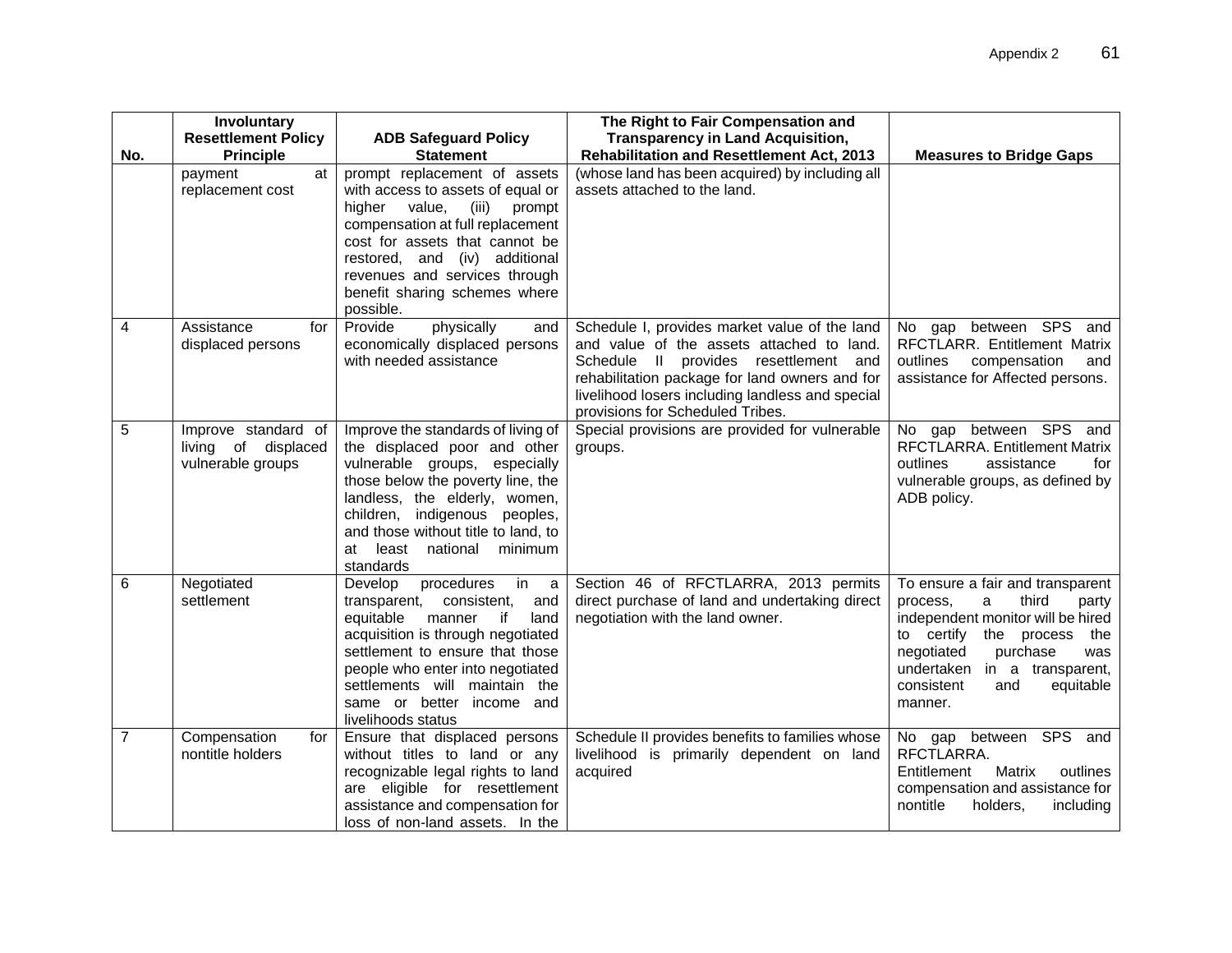|     | Involuntary                          |                                                                                                                                                                                                                                                                                                                                                                                    | The Right to Fair Compensation and                                                                                                                                                                                                                                                                                                                                                                                                                                                                                                                                                                                                                                                                      |                                                                                                                                                       |
|-----|--------------------------------------|------------------------------------------------------------------------------------------------------------------------------------------------------------------------------------------------------------------------------------------------------------------------------------------------------------------------------------------------------------------------------------|---------------------------------------------------------------------------------------------------------------------------------------------------------------------------------------------------------------------------------------------------------------------------------------------------------------------------------------------------------------------------------------------------------------------------------------------------------------------------------------------------------------------------------------------------------------------------------------------------------------------------------------------------------------------------------------------------------|-------------------------------------------------------------------------------------------------------------------------------------------------------|
|     | <b>Resettlement Policy</b>           | <b>ADB Safeguard Policy</b>                                                                                                                                                                                                                                                                                                                                                        | <b>Transparency in Land Acquisition,</b>                                                                                                                                                                                                                                                                                                                                                                                                                                                                                                                                                                                                                                                                |                                                                                                                                                       |
| No. | <b>Principle</b>                     | <b>Statement</b>                                                                                                                                                                                                                                                                                                                                                                   | <b>Rehabilitation and Resettlement Act, 2013</b>                                                                                                                                                                                                                                                                                                                                                                                                                                                                                                                                                                                                                                                        | <b>Measures to Bridge Gaps</b>                                                                                                                        |
|     |                                      | rural area, provide them with<br>access to resources. In the urban<br>area, provide them with access<br>to housing.                                                                                                                                                                                                                                                                |                                                                                                                                                                                                                                                                                                                                                                                                                                                                                                                                                                                                                                                                                                         | squatters,<br>encroachers<br>and<br>sharecroppers.                                                                                                    |
| 8   | Prepare resettlement<br>plan         | a<br>resettlement<br>Prepare<br>plan/indigenous peoples plan on<br>displaced persons' entitlements,<br>the income and<br>livelihood<br>restoration strategy, institutional<br>arrangements, monitoring and<br>reporting framework, budget,<br>and time-bound implementation<br>schedule.                                                                                           | Preparation of Rehabilitation and Resettlement<br>Scheme including timeline for implementation.<br>Section: 16. (1) and (2). Separate development<br>plans to be prepared. Section 41                                                                                                                                                                                                                                                                                                                                                                                                                                                                                                                   | No gap between SPS and<br>RFCTLARRA.<br>Resettlement<br>plan<br>will<br>be<br>prepared for subprojects<br>with<br>impact.                             |
| 9   | <b>Disclose Resettlement</b><br>Plan | Disclose a draft resettlement<br>plan, including documentation of<br>the consultation processing a<br>timely manner, before project<br>appraisal, in an accessible place<br>and a form and language(s)<br>understandable to displaced<br>persons and other stakeholders.<br>Disclose the final resettlement<br>plan and its updates to displaced<br>persons and other stakeholders | Under clause 18, the Commissioner shall<br>cause the approved Rehabilitation and<br>Resettlement Scheme to be made available in<br>the local language to the Panchayat,<br>Municipality or Municipal Corporation. As the<br>case maybe, and the offices of the Deputy<br>Commissioner the Sub-Divisional Magistrate<br>and the Taluka, and shall be published in the<br>affected areas, in such manner as maybe<br>prescribed and uploaded on the website of the<br>appropriate Government.                                                                                                                                                                                                             | No gap between SPS and<br>RFCTLARRA. The resettlement<br>resettlement<br>framework<br>and<br>plans will<br>disclosed<br>be<br>to<br>affected persons. |
| 10  | Cost of resettlement                 | Include the full costs of measures<br>proposed in the resettlement<br>plan and indigenous peoples<br>plan as part of project's costs and<br>benefits. For a project with<br>significant<br>involuntary<br>resettlement impacts, consider<br>implementing the involuntary<br>resettlement component of the<br>stand-alone<br>project<br>as<br>a<br>operation.                       | Section 16. (I) Upon the publication of the<br>preliminary<br>Notification under sub-section(/) of section II by<br>the Collector,<br>the<br>Administrator<br>for<br>Rehabilitation and Resettlement shall conduct<br>a survey and undertake a census of the<br>affected families, in such manner and within<br>such time as may be Prescribed, which shall<br>include: (i) particulars of lands and immovable<br>properties being acquired of each affected<br>family; (ii) livelihoods lost in respect of land<br>losers and landless whose livelihoods are<br>primarily dependent on the lands being<br>acquired; (iii) a list of public utilities and<br>government buildings which are affected or | between SPS and<br>No gap<br>CTLARR.<br>Cost of resettlement will be<br>covered<br>by<br>the<br>executing<br>agency.                                  |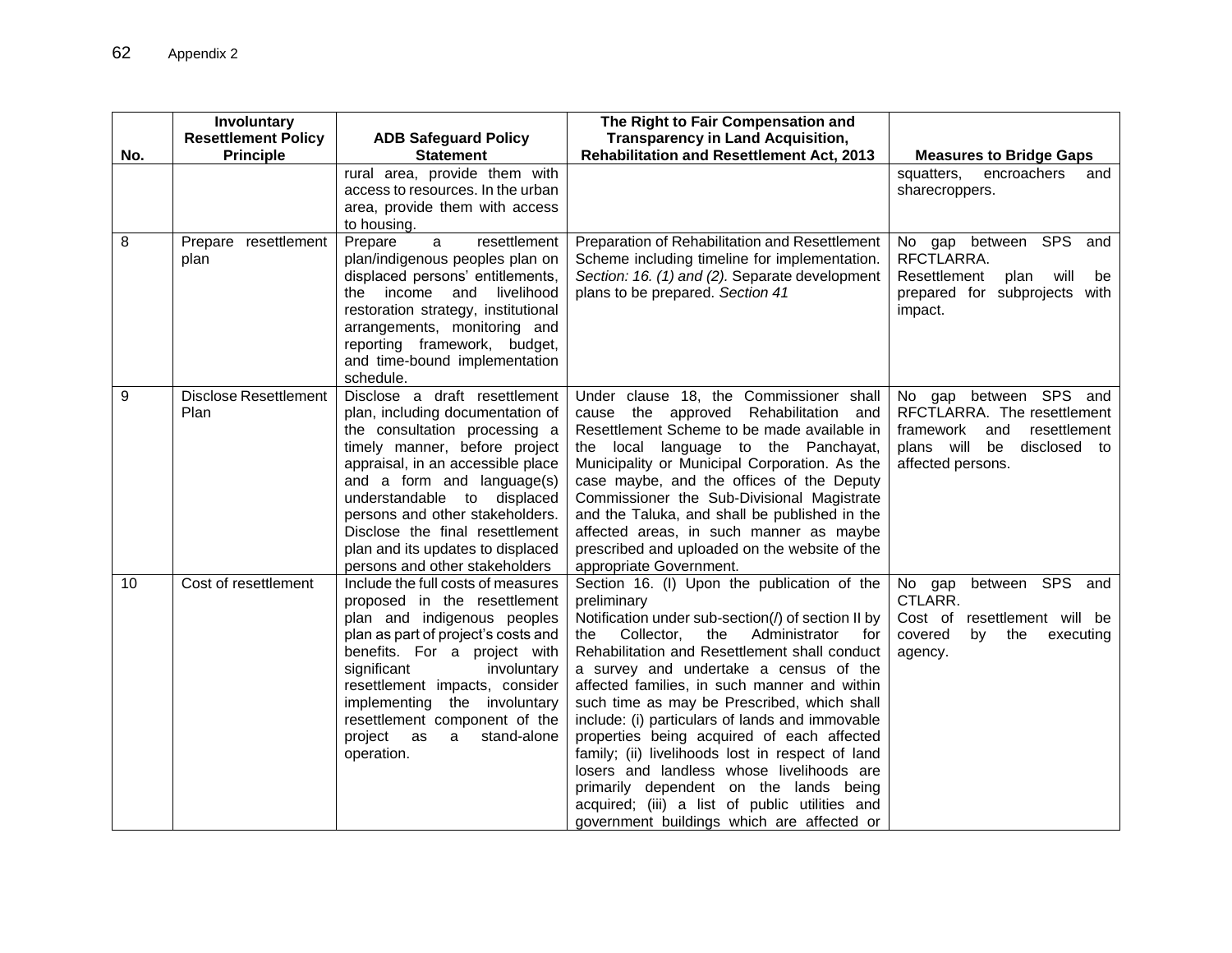|     | Involuntary                                                             |                                                                                                                                                                                                                                                                                                                                       | The Right to Fair Compensation and                                                                                                                                                                                                                                                                                                                                                                                                                                                     |                                                                                                                                           |
|-----|-------------------------------------------------------------------------|---------------------------------------------------------------------------------------------------------------------------------------------------------------------------------------------------------------------------------------------------------------------------------------------------------------------------------------|----------------------------------------------------------------------------------------------------------------------------------------------------------------------------------------------------------------------------------------------------------------------------------------------------------------------------------------------------------------------------------------------------------------------------------------------------------------------------------------|-------------------------------------------------------------------------------------------------------------------------------------------|
|     | <b>Resettlement Policy</b>                                              | <b>ADB Safeguard Policy</b>                                                                                                                                                                                                                                                                                                           | <b>Transparency in Land Acquisition,</b>                                                                                                                                                                                                                                                                                                                                                                                                                                               |                                                                                                                                           |
| No. | <b>Principle</b>                                                        | <b>Statement</b>                                                                                                                                                                                                                                                                                                                      | <b>Rehabilitation and Resettlement Act, 2013</b>                                                                                                                                                                                                                                                                                                                                                                                                                                       | <b>Measures to Bridge Gaps</b>                                                                                                            |
|     |                                                                         |                                                                                                                                                                                                                                                                                                                                       | likely to be affected, where resettlement of<br>affected families is involved; (iv) details of the<br>amenities and infrastructural facilities which are<br>affected or likely to be affected, where<br>resettlement of affected families is involved;<br>and (v) details of any common property                                                                                                                                                                                       |                                                                                                                                           |
| 11  | Taking<br>over<br>before<br>possession<br>payment<br>of<br>compensation | Pay compensation and provide<br>other resettlement entitlements<br>before physical or economic<br>displacement. Implement the<br>resettlement plan under close<br>supervision throughout project<br>implementation.                                                                                                                   | 38 (I) The Collector shall take possession of<br>Land after ensuring that full payment of<br>compensation as well as rehabilitation and<br>resettlement entitlements are paid or tendered<br>to the entitled persons within a period of three<br>months for the compensation and a period of<br>six months for the monetary part of<br>rehabilitation and resettlement entitlements<br>listed in the Second Schedule commencing<br>from the date of the award made undersection<br>30. | <b>SPS</b><br>No<br>gap<br>between<br>and<br>RFCTLARRA.                                                                                   |
| 12  | Monitoring                                                              | Monitor and assess resettlement<br>outcomes, their impacts on the<br>standards of living of displaced<br>persons, and whether the<br>objectives of the resettlement<br>plan have been achieved by<br>taking into account the baseline<br>conditions and the results of<br>resettlement<br>monitoring.<br>Disclose monitoring reports. | 48 (I) The Central Government may, whenever<br>necessary for national or inter-State projects,<br>constitute a National Monitoring Committee for<br>reviewing and monitoring the implementation of<br>rehabilitation and resettlement schemes or<br>plans under this Act.                                                                                                                                                                                                              | RFCTLARRA does not specify<br>the frequency of monitoring. The<br>Project will prepare monitoring<br>reports semi-annually as per<br>SPS. |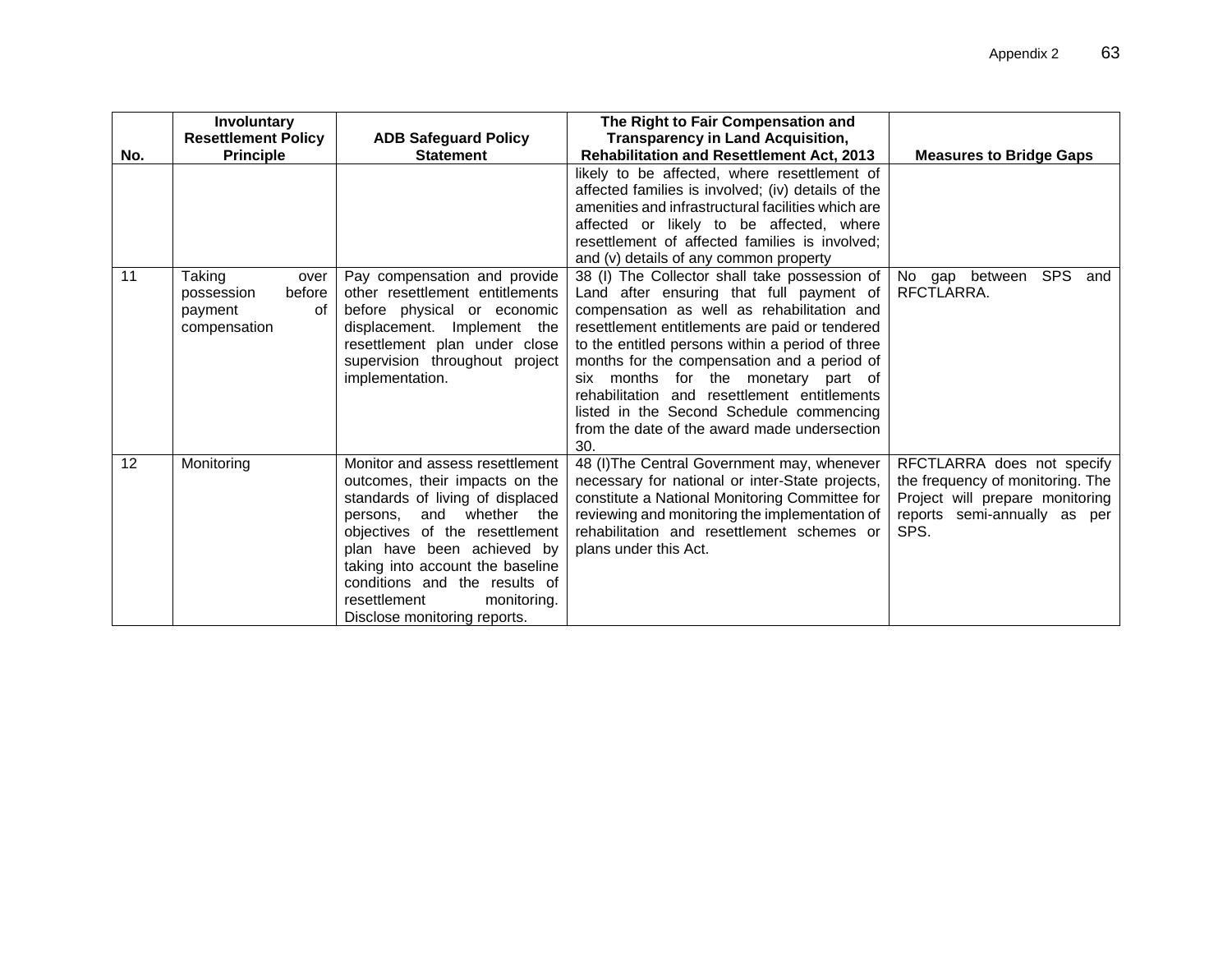# **C. Comparison of Present State Policy with ADB's Safeguard Policy Statement, 2009**

21. The state government's current policy of avoiding involuntary/forcible land acquisition and adopting a negotiated land purchase policy is in line with ADB policy. The process to be followed for negotiated purchase is clearly delineated in the government's guidelines. In line with ADB's transparency requirements, in addition to the government's processes, a third-party certification of negotiation and settlement is recommended in this resettlement framework. Appendix 5 provides suggested terms of reference for identification of the independent third party, and a typical template for certification.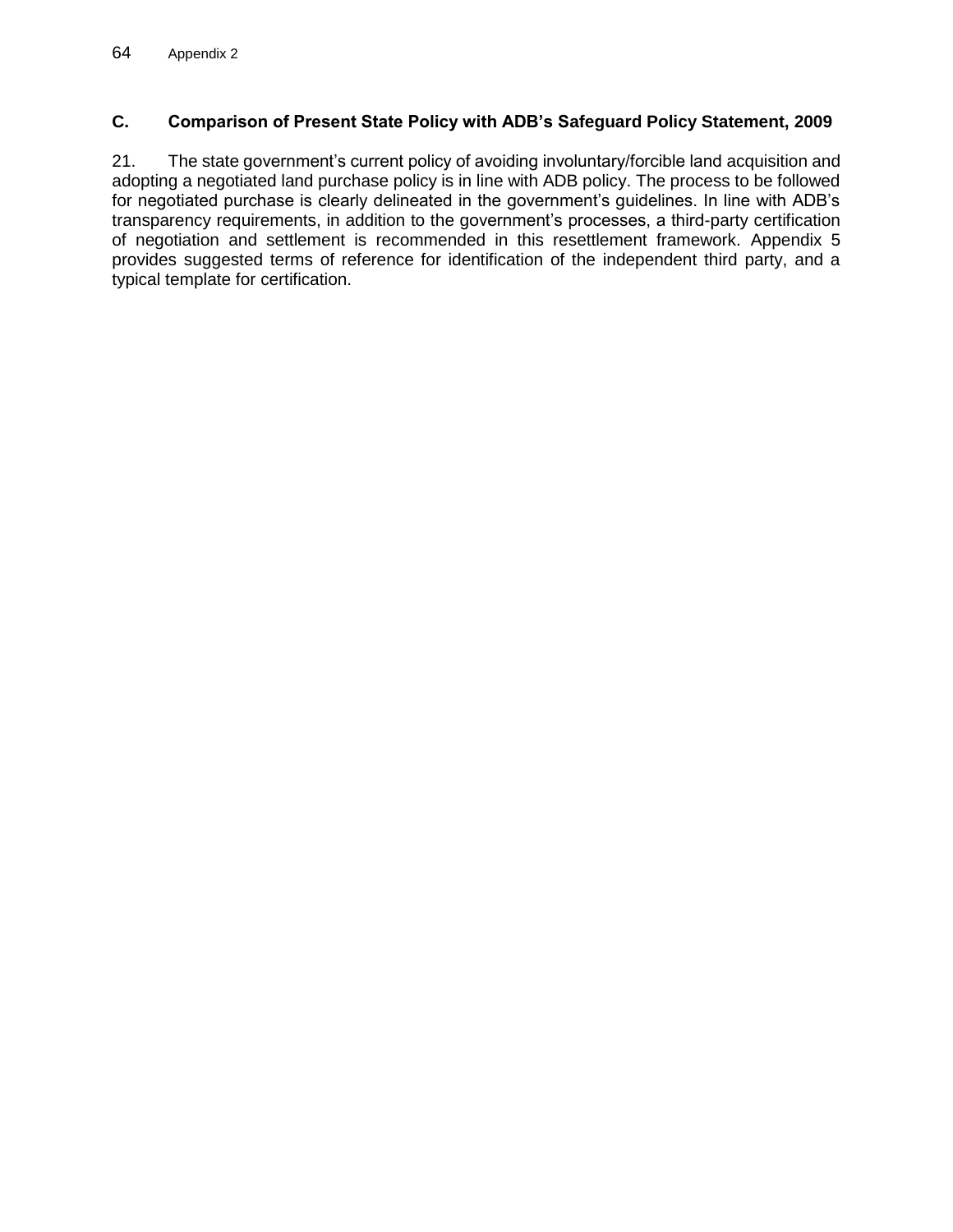## **CENSUS AND SOCIOECONOMIC SURVEY GUIDELINES**

### **A. Cut-off Date**

1. The cut-off date for those who have legal title is the date of notification under Section 4 (1) of the Land Acquisition Act. The date of census is the cut-off date for those who do not have legal standing for eligibility of assistance under the project. People moving into the project area after this cut-off date will not be entitled to compensation/resettlement assistance payment. Persons who were not enumerated during the census, but can show documentation or evidence that he/she is rightfully a displaced person, will be included. The urban local body (ULB) is responsible for such verification. Only those displaced persons within the impact zone will be considered eligible for support under the subproject.

## **B. Census Requirement and Contents**

2. Census of households and individuals located within the project impact zone will be carried out, and documents of the legal status, status of tenancy, leasehold right, etc. will be collected during the census. During the census, a sample socioeconomic survey will be undertaken to portray social and economic conditions at pre-project level. It will provide a demographic overview of the potentially affected population who will be brought within the fold of the resettlement plan. Household assets, resource base, and sources of livelihood will also be noted. It will cover 100% of the potentially affected population within the project impact zone.

- 3. The census will cover the following aspects of the potentially affected displaced persons:
	- (i) **Resource base**  includes land, water, forest, etc., which provide for the economic sustenance of the people under pre-project conditions. During the conduct of the census, legal boundaries of affected properties and the right-of-way (ROW) will be verified. Structures, trees, irrigation sources, and other assets will be recorded.
	- (ii) **Economic base –** includes the modes and magnitude of production, such as agriculture, other livelihood patterns, consumption pattern, and various economic institutions linked with productive resources.
	- (iii) **Household census –** covers immovable property owned by the affected persons and other resources in their possession/use. These surveys will be carried out in collaboration with local and host communities, as well as with the local representatives, such as GP/ULB members.
	- (iv) **Social structures –** the social institutions, structure of the family and society, norms, customs, cultural traditions, activities, patterns of leadership, and institutions of social network are contained in this aspect.
	- (v) **Displaced persons –** the census will identify prima facie the legal titleholders, tenants, sharecroppers, encroachers, and agricultural day/contract laborers who are likely to be displaced due to project execution. displaced persons who belong to the Scheduled Tribes and Scheduled Castes populations in accordance with the Scheduled Tribes and Schedules Castes lists of the Government of Karnataka, and the vulnerable affected persons such as the old, handicapped, infirm, orphans and destitute, women-headed households, and those below poverty line will be mentioned particularly.

#### **C. Census Procedures**

4. The following procedure will be adopted in carrying out the census: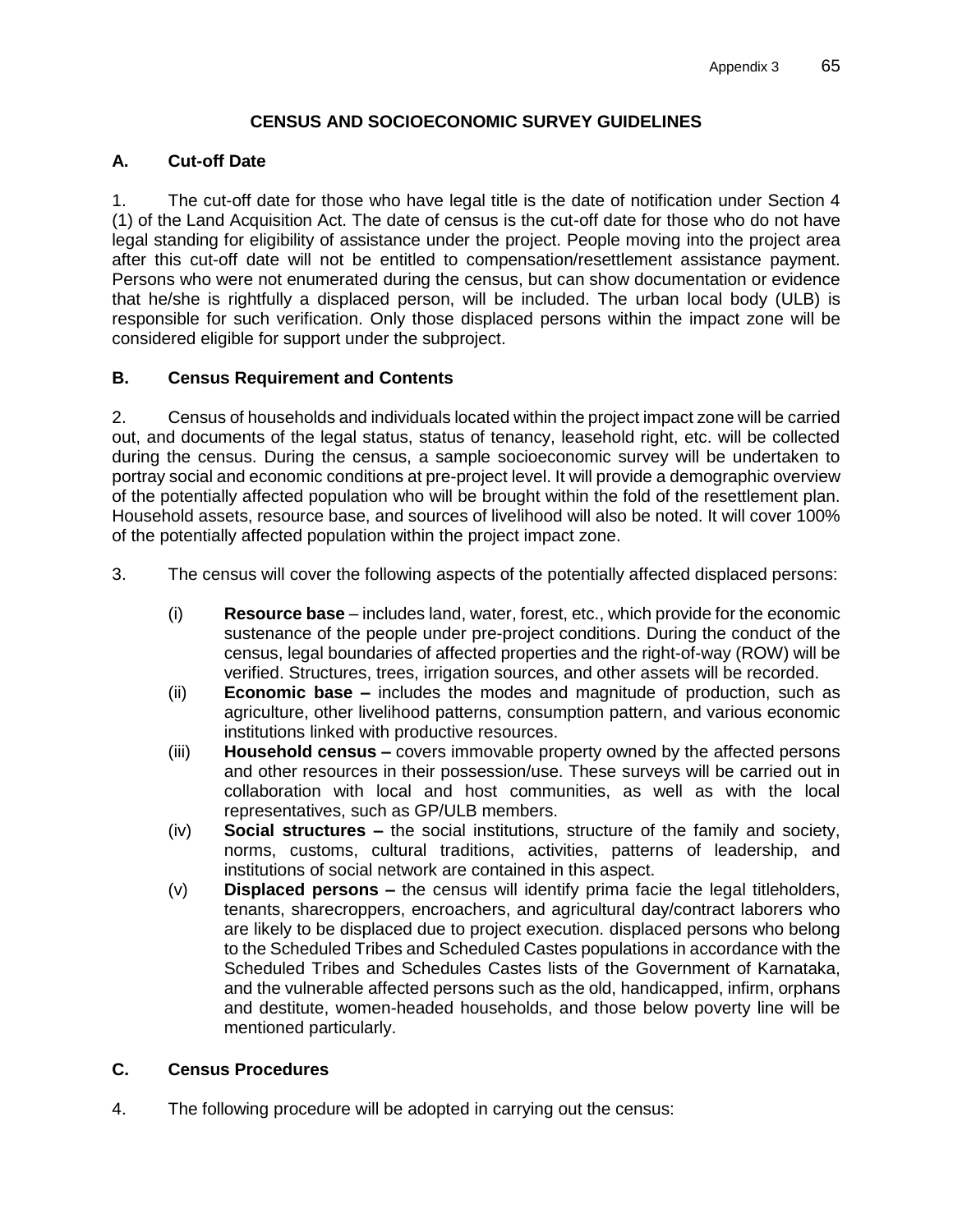- (i) Preliminary screening will provide information on initial social impact assessment.
- (ii) Verification of legal boundaries of project area will document existing structures, land plots, and others physical assets. This involves:
	- (a) identification of suitable resettlement sites, in close proximity to the affected area if required;
	- (b) All encroachments, private land holdings, and others assets in the project area to be documented;
	- (c) assets, structures, land holdings, trees, etc. to be recorded; and
	- (d) all information is to be computerized; photography/video recordings to be used to document existing structures.
- (iii) The baseline socioeconomic survey shall cover information on the various categories of losses and other adverse impacts likely to affect the people within project area.
- (iv) The census shall identify potentially affected populations, with special attention to vulnerable groups.
- (v) Assessment on the value of various assets will be made, with cooperation from DLIC/Safeguards Officer at ULB level, to record correct valuation of the assets.

#### **D. Database Management**

- (i) **Data sources.** As a prerequisite for conducting the primary household surveys, relevant information will be collected from secondary sources. These include:
	- (a) revenue records maintained at the ULB/Land Revenue office, with regard to land particulars for facilitating acquisition of land, properties, and resettlement of the displaced persons;
	- (b) last census records for demographic and social infrastructural information;
	- (c) development agencies at government level to get information on various developmental programs/schemes for specific sections of the population, like those living below poverty line, scheduled tribes, scheduled castes, etc. which can be utilized for rehabilitation measures, if required; and
	- (d) local organizations, including NGOs, in order to involve them and integrate their activities in the economic development programs of the displaced population.
- (ii) **Data collection.** Interviews and surveys will be conducted at each household level among potentially displaced households, completing the household socioeconomic profile. Each of the households surveyed and the structure/land likely to be affected by the project has to be numbered, their legal documents collected, and interviews documented and photographed. Public consultation has to be conducted with the displaced persons (displaced persons). In these exercises, women among the displaced persons are to be involved to elicit their views and opinions on the overall planning of resettlement activities. Discussions with a cross-section of the affected population will help towards understanding the problems and preferences of the displaced persons.
- (iii) **Data analysis.** The analysis will cover the following: population, population density, age, sex ratio, literacy rates, level of educational achievement, occupation, income, expenditure, gender issues, and issues of indigenous people, religious groups, and people below poverty line.
- (iv) **Data update.** Since there is generally a time gap between the census and land acquisition and resettlement procedure, which will take at least 1 year, it implies that actual physical relocation of displaced persons may be delayed by at least a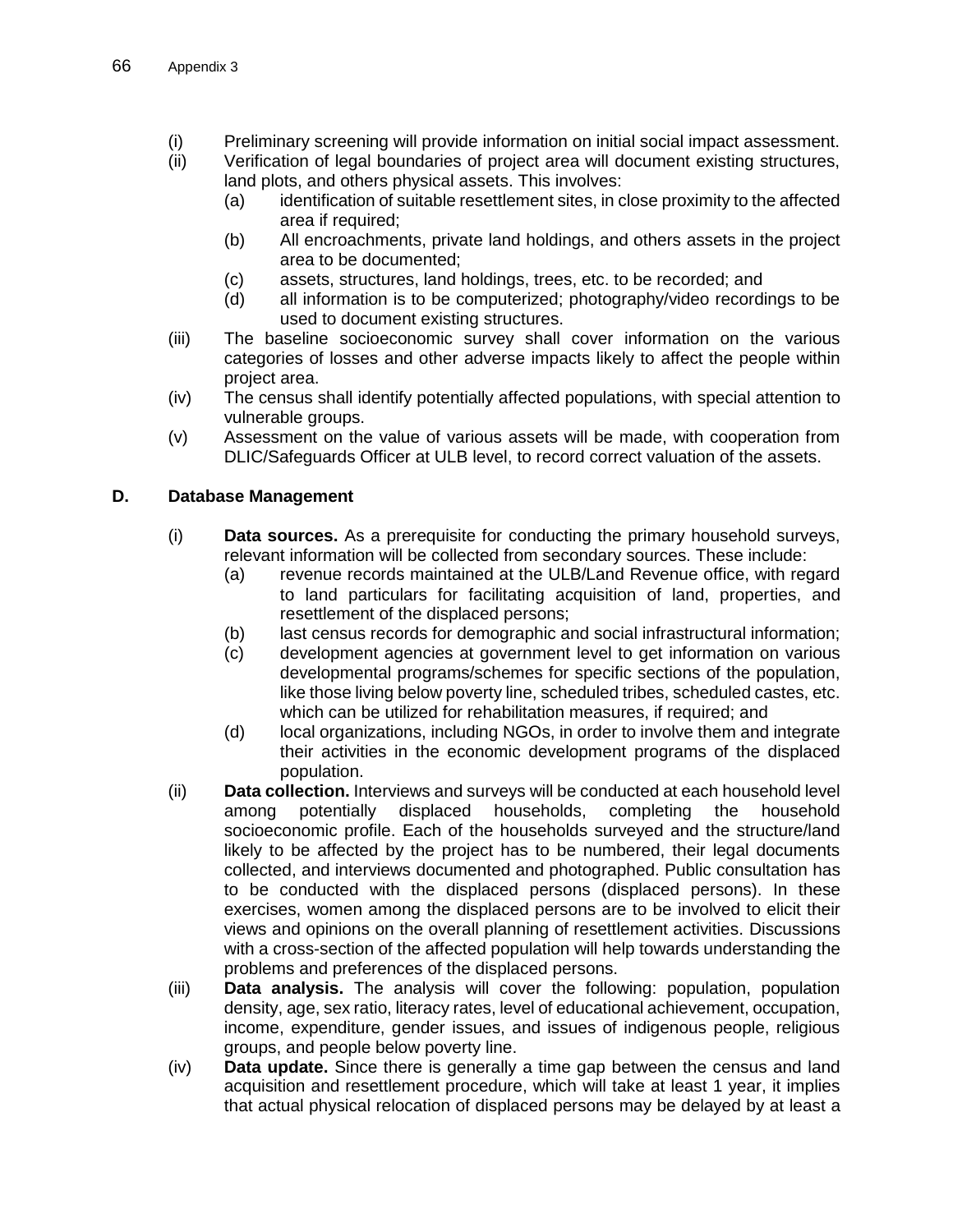year. Therefore, it is suggested that NGOs responsible for implementation of resettlement plan, along with the ULB, should conduct a rapid appraisal to continuously update information during project implementation in concurrence with civil works execution.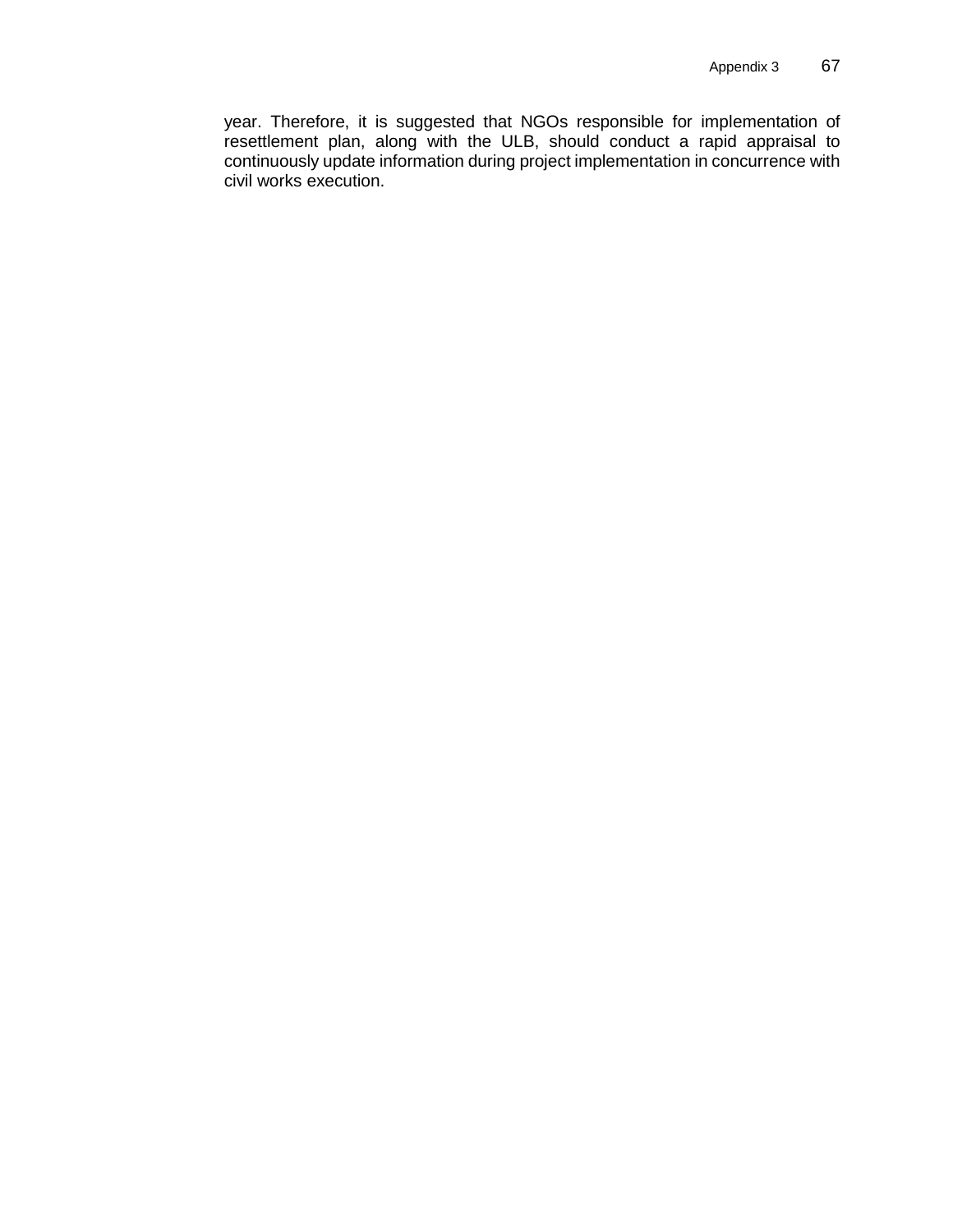# **SAMPLE PROJECT INFORMATION DISCLOSURE PAMPHLET**

## **A. Background**

1. The Karnataka Integrated Urban Water Management Investment Program (KIUWMIP, the Program) was initiated by the Asian Development Bank (ADB) with the Government of India on 30 December 2014 with aims to improve water resource management in urban areas in a holistic and sustainable manner consistent with the principles of Integrated Water Resources Management (IWRM). Assistance under the second phase of KUIWMIP will be used to expand and upgrade water supply and sanitation infrastructure in the four coastal towns of Kundapura, Mangalore, Udupi and Puttur. The project also involves improving water resource planning, monitoring, and service delivery.

2. The Population of Kundapura (2011 Census) is 30,450. Over the last few decades, the population has grown steadily and has stabilised at an average annual growth rate of 0.65. The 2008 Karnataka Urban Development and Coastal Environment Management Project (KUDCEMP) water supply scheme was designed to cater to the demand of 75,663 people till 2026 with a treatment designed capacity of 7.60 million liters per day (MLD). To optimally utilize the assets created under KUDCEMP, the ADB assisted KIUWMIP (Tranche-2) is being prepared for the provision of 24x7 water supply to cover the entire urban local body (ULB) and the periurban area of Kundapura.

# **B. Subproject Description**

3. The following works are proposed under Kundapura water supply subproject: (i) existing intake works and jack well at Jambu is sufficient–a diesel generator set has been proposed for the un-interrupted power supply to the Jack well (ii) a water treatment plant – renovation of the existing WTP capacity of 7.60 MLD at Japthi Village (iii) clear water feeder mains – laying of 4.8 kms feeder mains from existing clear water mains (with 200 mm dia ductile iron K-9 Class pipe) to the proposed overhead tank (OHT) located at Kodi (for newly added zone-4); (iv) service reservoirs – construction of two OHTs with a total capacity of 0.9 ml in Kundapura; (v) distribution system – extension of 31.64 km of distribution pipe lines. This network will have 75 mm to 250 mm diameter HDPE pipes and it will reduce distribution losses to about 15% (vi) metered house service connections – replacement of 4,200 existing meters and 2,250 new metered HSC for uncovered households. The existing raw water main of 2.2 km from jack well to WTP and existing clear water rising main of 13 km are retained.

# **C. Resettlement Plan – Policy and Principles**

4. This draft resettlement plan identifies the potential involuntary resettlement impacts of the project based on the detailed project report (DPR) prepared. It identifies compensation and mitigation measures for identified impacts in accordance with ADB's Safeguard Policy Statement 2009, and applicable Government of India law, (the Right to Fair Compensation and Transparency in Land Acquisition, Rehabilitation and Resettlement Act 2013). The draft resettlement plan updated based on detailed measurement surveys and ADB approval obtained prior to start of construction.

#### **D. Involuntary Resettlement Impact**

5. In order to identify the potential social impacts of the project, a joint field visit was carried out by the ULB engineers, a resettlement specialist and the design engineer of the consultant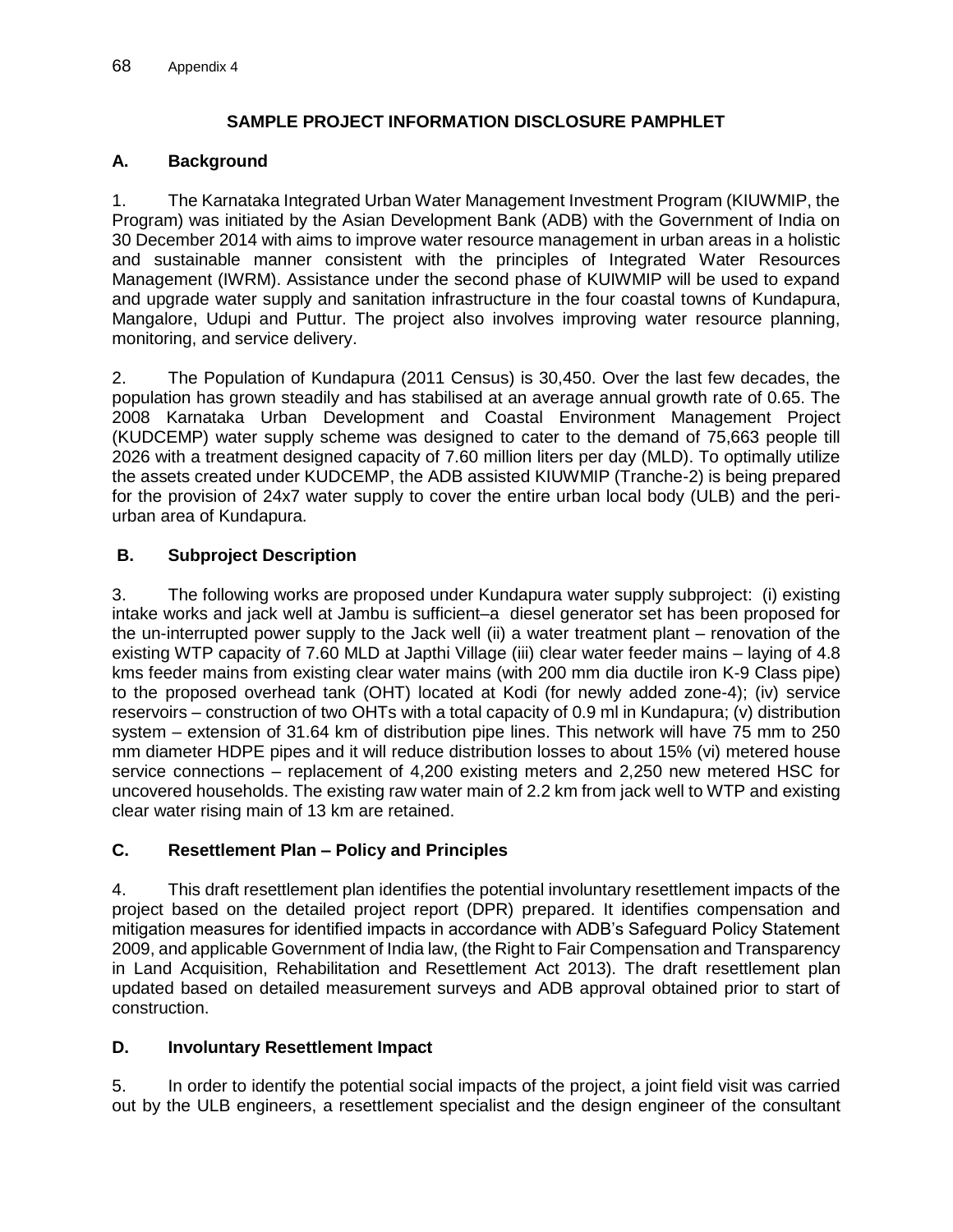team from the 1 April 2016 to 30 May 2016 to all sites and alignments. The site visit indicates that all components of the water supply sub project are either located on vacant government land or along the existing right-of-way (ROW) of public roads. No involuntary land acquisition is required. Three vulnerable persons will be affected by loss of two coconut trees each, on government land (elevated level storage reservoir or ELSR site at Kodi) and are anticipated to suffer permanent partial loss of income. The government has agreed to provide all three non-titleholders access to their remaining 15 trees at the site during and after construction of the ELSR. The resettlement plan provides details of compensation to be paid to the affected persons.

# **E. Consultation and Disclosure**

6. The goals and objectives of the project have been disclosed to stakeholders including beneficiaries, affected persons, elected representatives and institutional stakeholders (i) discussions with 14 potential beneficiaries (64% women participants) on 18 October 2016; (ii) a General Body meeting with elected members/ councillors held on 27 February 2015, (iii) a General Body meeting with elected members/ councillor held on 10 July 2015, (iv) consultation meeting with member of Legislative Assembly held on 30 May 2016; (v) consultations with project affected persons held on 25 November 2017; and (vi) a town hall was conducted on 24th January 2018. A program of continuous consultation and disclosure is underway

# **F. Entitlements and Compensation**

7. The resettlement plan proposes compensation to affected persons based on the entitlement matrix prepared for the project. Potential losses that can be avoided/mitigated through proper scheduling of work, avoidance of impact to businesses where possible, provision of planks for access to shops and businesses and traffic management plans to avoid disruption have been proposed. As per the entitlement matrix for KUWMIP, persons facing temporary income loss are entitled to compensation at average of maximum daily net income (based on the principle of replacement value) for the period of disruption. Vulnerable persons among the affected persons are entitled to preferential appointment to project-related construction jobs, if so desired by them.

# **G. Grievance Redress Mechanism**

8. As per the orders of Joint Managing Director KUIDFC, an Official Memorandum dated 28th June 2017 has been issued to the ULBs of Kundapura, Mangalore, Udupi and Puttur for the formation of the project specific grievance redress mechanism (GRM). The GRM has been formed in Kundapura.

# **H. Institutional arrangements for Monitoring and Reporting**

9. The social development officer (SDO) at the project management unit (PMU) Head Office will confirm/update the resettlement plan, when required The RPMU will be responsible for regular monitoring. The monitoring report will contain safeguards policy compliance information along with progress on subproject implementation. The social safeguard monitoring report (SMR) will be submitted to ADB for review every 6 months

# **I. Implementation Schedule**:

10. The project implementation period (civil works) for the bulk and water distribution is expected to take 18 months and 24 months, respectively to complete.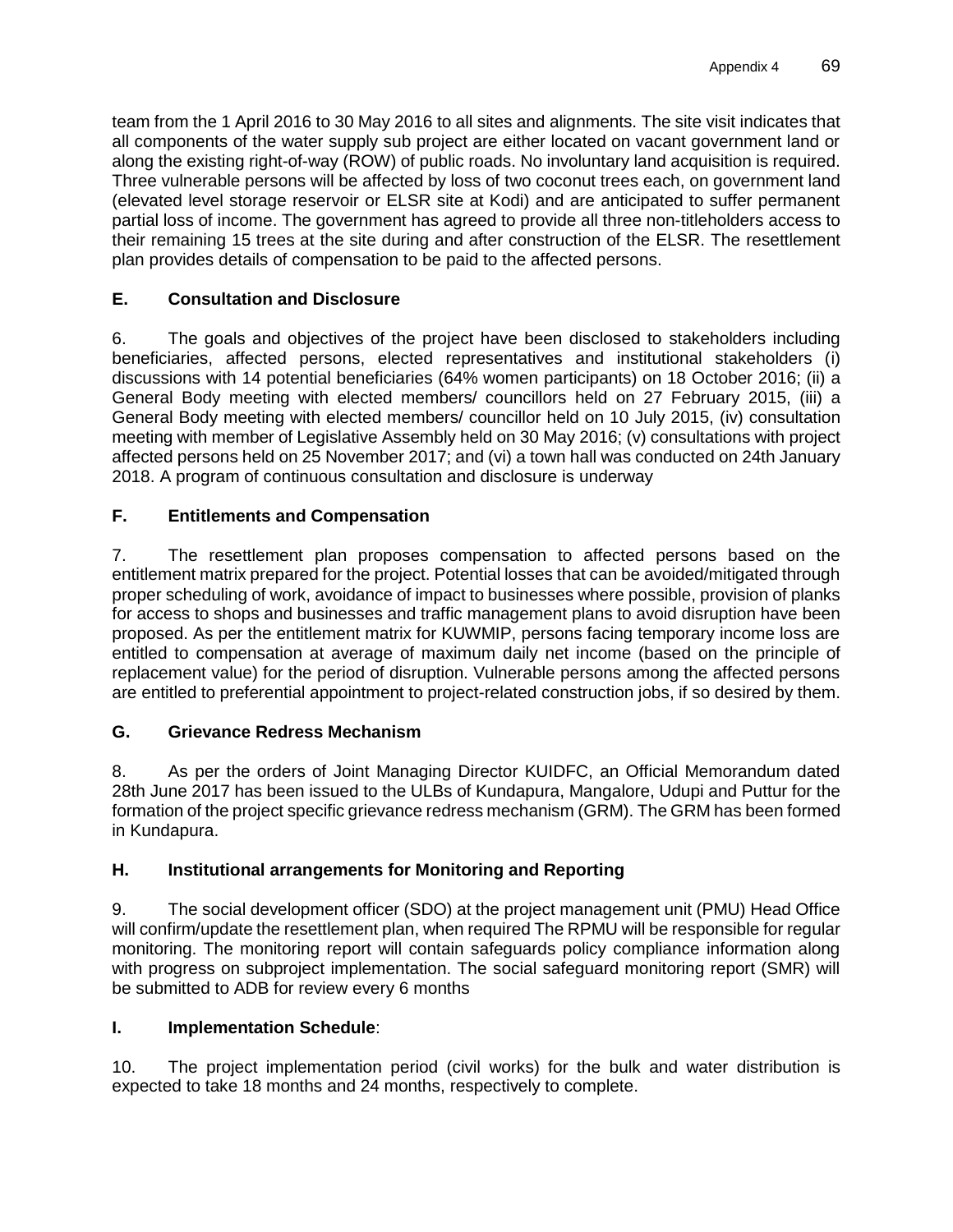# **J. Contact Details**

| Organisation       | <b>Name</b> | <b>Position</b> | <b>Phone</b><br><b>Number</b> | <b>Email ID</b> |
|--------------------|-------------|-----------------|-------------------------------|-----------------|
| <b>Contractor:</b> |             |                 |                               |                 |
| <b>DSC</b>         |             |                 |                               |                 |
| Supervision        |             |                 |                               |                 |
| <b>Staff</b>       |             |                 |                               |                 |
| <b>CAPRRC</b>      |             |                 |                               |                 |
| <b>GR Hotline</b>  |             |                 |                               |                 |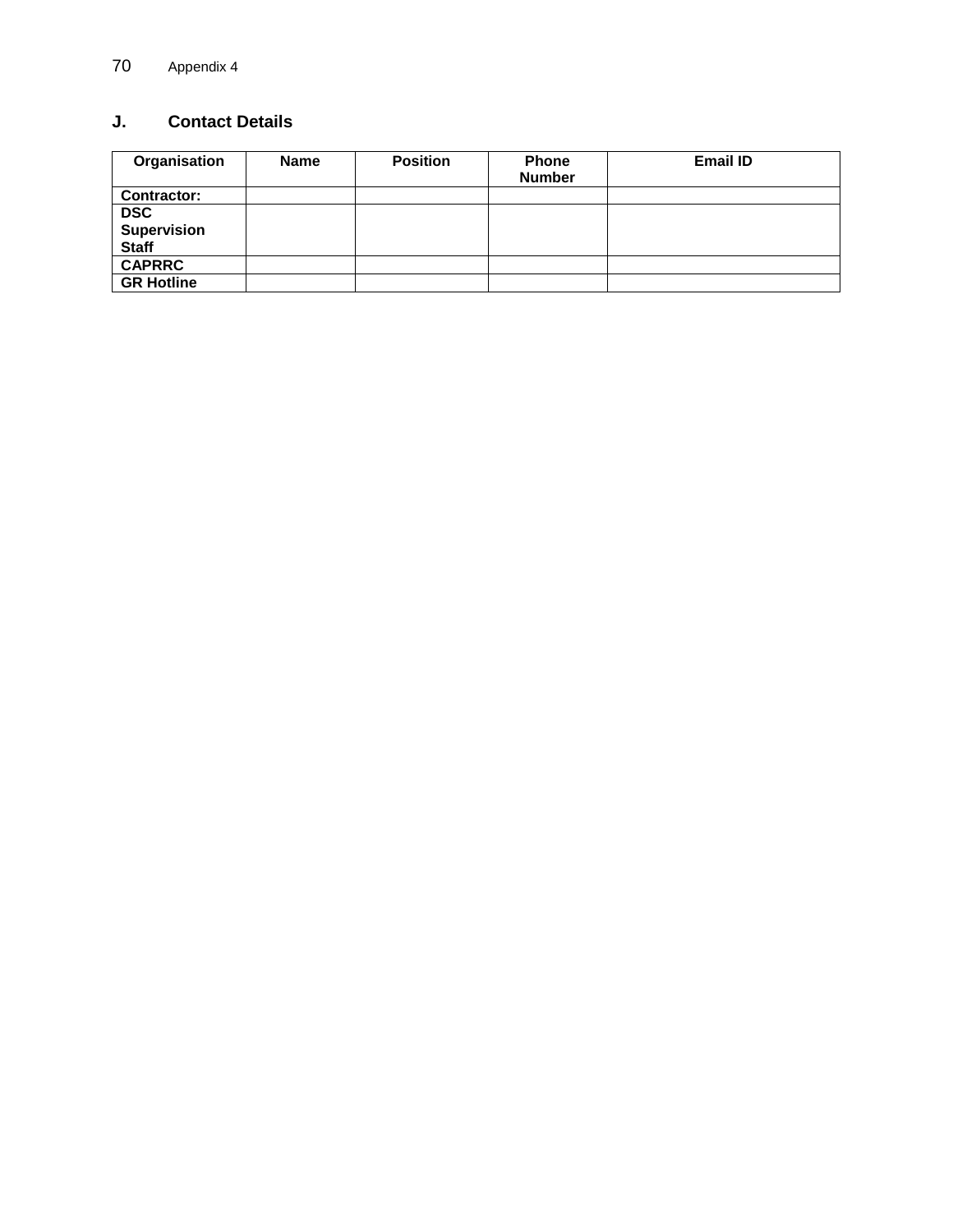## **TERMS OF REFERENCE FOR INDEPENDENT THIRD PARTY FOR NEGOTIATED SETTLEMENT AND LAND DONATION**

1. For any voluntary donation of land or for any negotiated settlement, an external independent entity will supervise and document the consultation process and validate the negotiated settlement / land donation process as per legal requirement.

# **A. Terms of Reference for Independent Third-Party Witness**

2. An independent third party is sought to be appointed to oversee and certify the process of negotiated settlement/land donation. The third party shall be briefed about his/her expected role and deliverables by the SGC project management unit (PMU).

3. **Eligibility.** The third party shall be a representative of the community (for example, a senior government officer, a leader of the community, a representative of a local NGO/CBO), without any direct interest in the negotiation process, who is acceptable to each of the concerned parties (KUIDFC and concerned land owner/donor).

4. **Scope of work.** The role of the third party shall be to ensure a fair and transparent process of negotiation/donation. The envisaged scope of work shall entail the following:

- (i) witness and keep a record of meetings held with the concerned parties,
- (ii) ensure there is no coercion involved in the process of negotiated settlement / land donation,
- (iii) ensure that the preferences and concerns of the land owner / donor related to access, selection of site within lands held, etc. are recorded and any stipulated conditions met,
- (iv) ensure that the negotiated purchase / land donation agreement is drafted in a fair and transparent manner,
- (v) identify and recommend mitigation measures to land owner/donor, if required,
- (vi) ensure that taxes, stamp duties and registration fees for purchased/donated land are borne by government, and
- (vii) submit a certificate as witness to the purchase/donation and transfer process.

5. **Deliverables.** The details of the meetings, and a certificate as witness to the negotiated settlement / donation process and mitigation measures to owner / donor, if any, shall be submitted by the third party to PMU, PIU and owner/donor in the local language.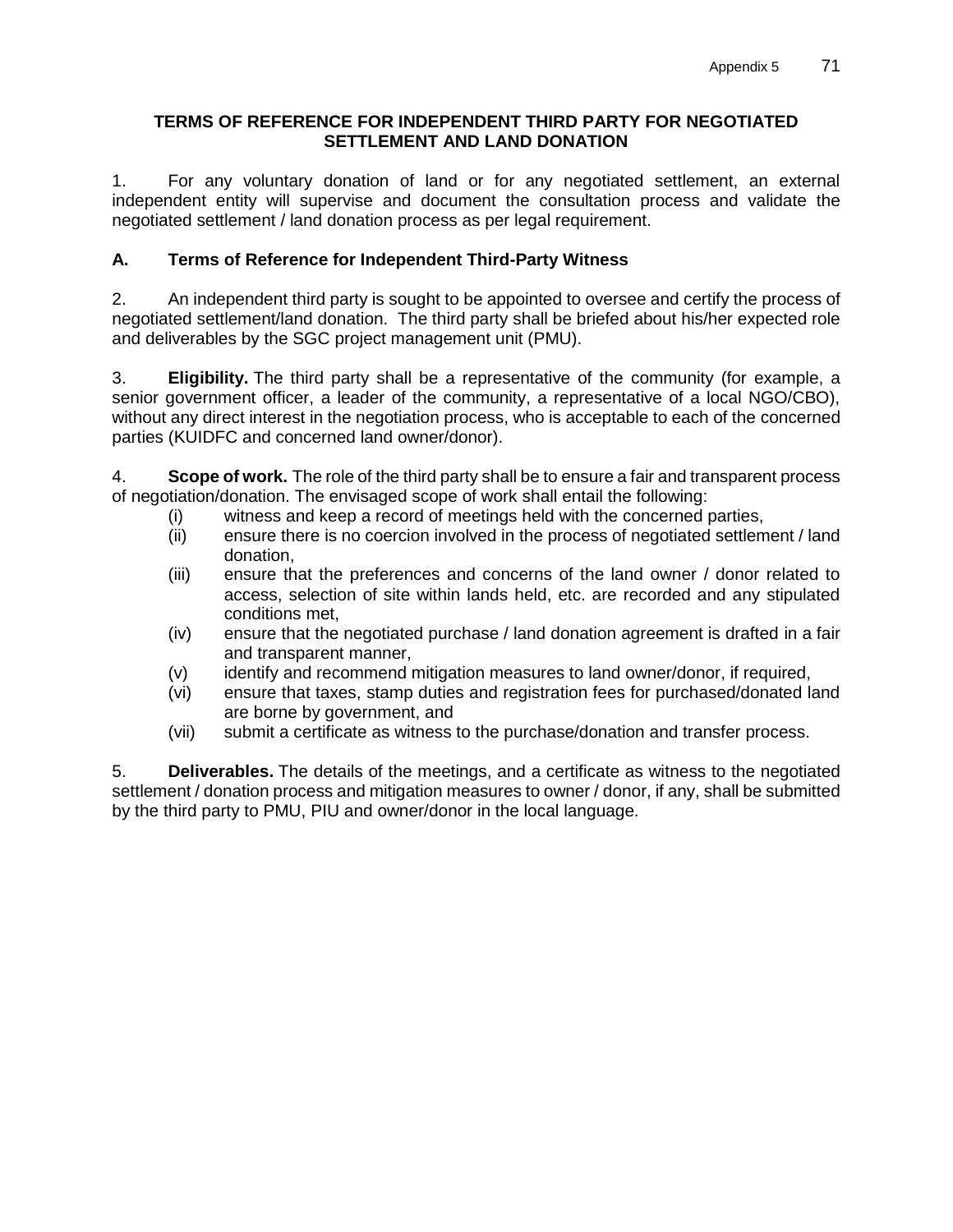### **Sample Certification Format**

This is to certify that Mr./Mrs. Xxxxxxxxxxxxxxxxxxxxx, (profession, designation, address) is appointed as independent third party to certify the process of negotiated settlement/donation of plot no………………area…………………owned / donated by XXXXXXXXXX (names of owner), who is a signatory to this certificate. It is also placed on record that none of the signatories to this certificate have any objection to appointment of xxxx as third party witness.

Date

Officers PHED and land donor

\_\_\_\_\_\_\_\_\_\_\_\_\_\_\_\_\_\_\_\_\_\_\_\_\_\_\_\_\_\_\_\_\_\_\_\_\_\_\_\_\_

\_\_\_\_\_\_\_\_\_\_\_\_\_\_\_\_\_\_\_\_\_\_\_\_\_\_\_\_\_\_\_\_\_\_\_\_\_\_\_\_\_\_\_\_\_\_\_\_\_\_\_\_\_\_\_\_\_\_\_\_\_\_\_\_\_\_\_\_\_\_\_\_\_\_\_\_  $2.$ 

|      |                 |         |    | Ωt         |          |  | (address) certify that I was witness |  |
|------|-----------------|---------|----|------------|----------|--|--------------------------------------|--|
| to   | the             | process | of | negotiated | purchase |  | land donation (details of            |  |
| plot |                 |         |    |            |          |  | from XXXXXXXXX land owners' names).  |  |
|      | I certify that: |         |    |            |          |  |                                      |  |

1. The process of negotiated settlement / donation of the said land was transparent; the landowner(s) was/were happy to sell/donate the land for the welfare of the community.

- 2. No coercion was used in the negotiated settlement/donation process.
- 3. Land transfer costs (registration fee and stamp duty) were borne by the government and not by the owner/donor.
- 4. All concerns expressed by the owner/donor as agreed, were addressed and no pending issues remain.
- 5. The following mitigation measures were identified and implemented / provided to the land owner/donor.
- 6. Attached are the minutes of meetings held between project proponents and the land owner/donor, which I was witness to.

Signed/

Name

Xxxxxxxxxxxxxxxxxxxxxx

Date:\_\_\_\_\_\_\_\_\_\_\_\_\_\_\_\_Place:\_\_\_\_\_\_\_\_\_\_\_\_\_\_\_

Encl: Minutes of meetings held between land owner/donor and project proponents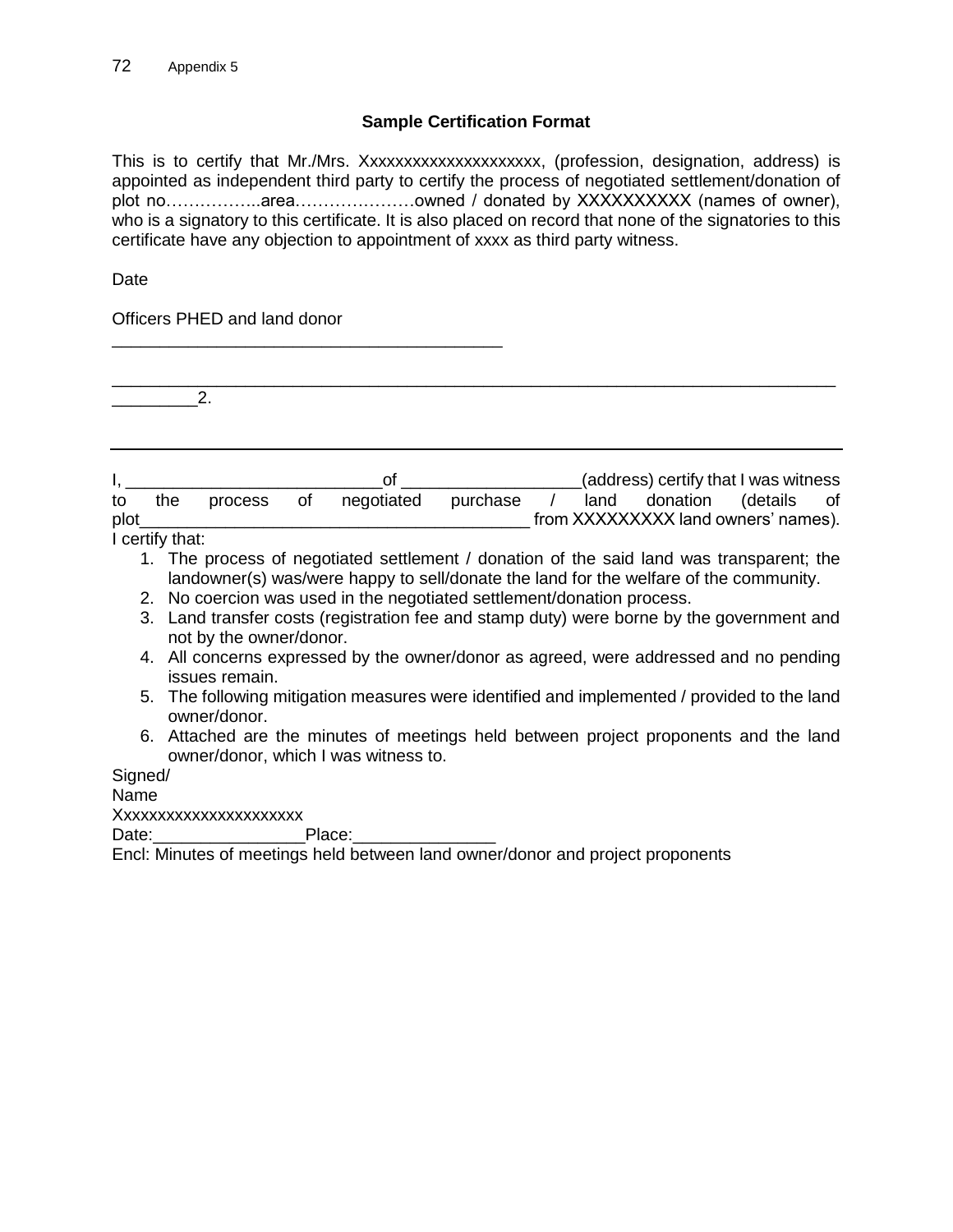## **OUTLINE OF RESETTLEMENT PLAN**

1. This outline is part of the Safeguard Requirements 2. A resettlement plan is required for all projects with involuntary resettlement impacts. Its level of detail and comprehensiveness is commensurate with the significance of potential involuntary resettlement impacts and risks. The substantive aspects of the outline will guide the preparation of the resettlement plans, although not necessarily in the order shown.

## **A. Executive Summary**

2. This section provides a concise statement of project scope, key survey findings, entitlements and recommended actions.

## **B. Project Description**

3. This section provides a general description of the project, discusses project components that result in land acquisition, involuntary resettlement, or both and identify the project area. It also describes the alternatives considered to avoid or minimize resettlement. Include a table with quantified data and provide a rationale for the final decision.

### **C. Scope of Land Acquisition and Resettlement**

- 4. This section:
	- (i) discusses the project's potential impacts, and includes maps of the areas or zone of impact of project components or activities;
	- (ii) describes the scope of land acquisition (provide maps) and explains why it is necessary for the main investment project;
	- (iii) summarizes the key effects in terms of assets acquired and displaced persons; and
	- (iv) provides details of any common property resources that will be acquired.

## **D. Socioeconomic Information and Profile**

5. This section outlines the results of the social impact assessment, the census survey, and other studies, with information and/or data disaggregated by gender, vulnerability, and other social groupings, including:

- (i) define, identify, and enumerate the people and communities to be affected;
- (ii) describe the likely impacts of land and asset acquisition on the people and communities affected taking social, cultural, and economic parameters into account;
- (iii) discuss the project's impacts on the poor, indigenous and/or ethnic minorities, and other vulnerable groups; and
- (iv) identify gender and resettlement impacts, and the socioeconomic situation, impacts, needs, and priorities of women.

# **E. Information Disclosure, Consultation, and Participation**

6. This section: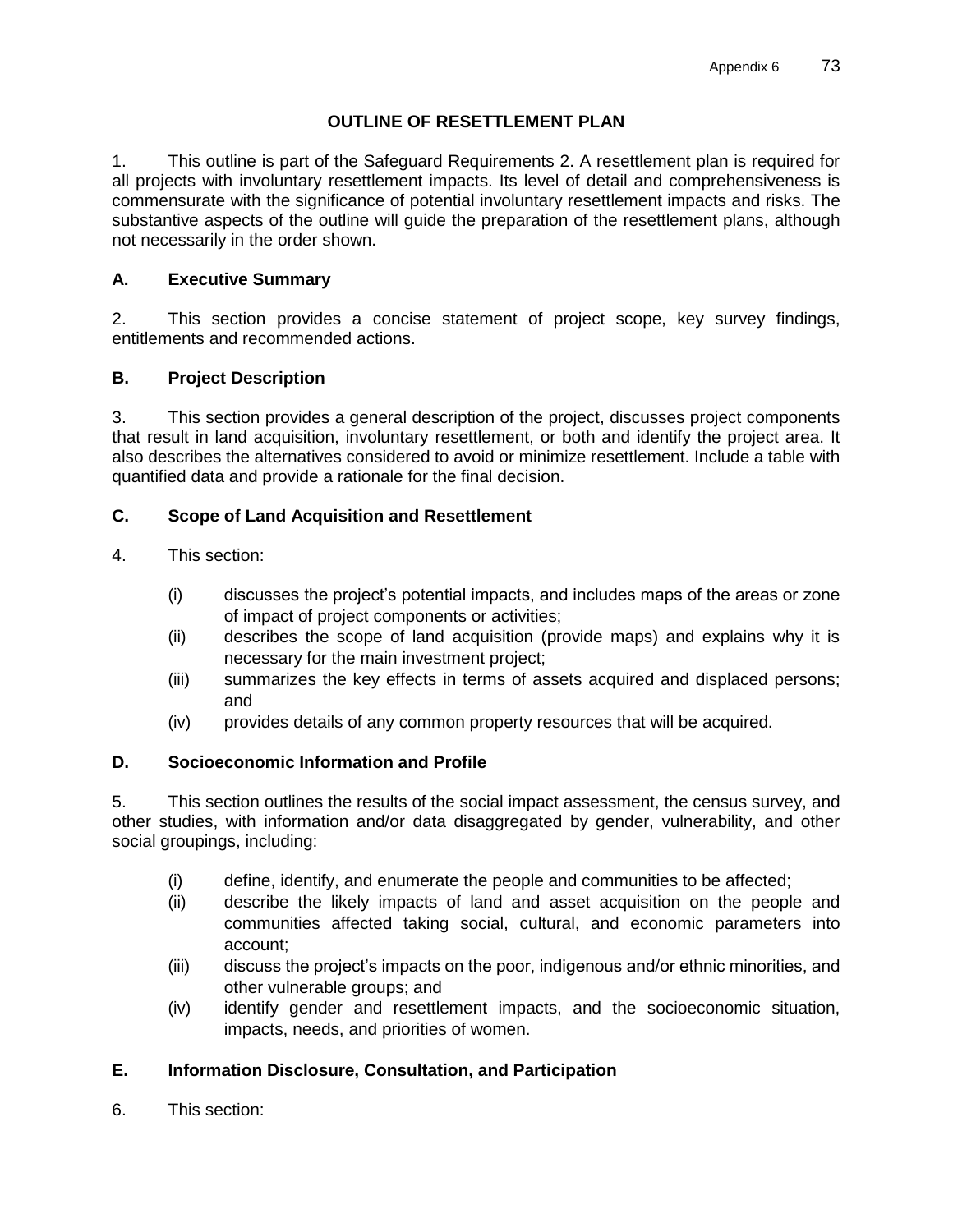- (i) identifies project stakeholders, especially primary stakeholders;
- (ii) describes the consultation and participation mechanisms to be used during the different stages of the project cycle;
- (iii) describes the activities undertaken to disseminate project and resettlement information during project design and preparation for engaging stakeholders;
- (iv) summarizes the results of consultations with affected persons (including host communities), and discusses how concerns raised and recommendations made were addressed in the resettlement plan;
- (v) confirms disclosure of the draft resettlement plan to affected persons and includes arrangements to disclose any subsequent plans; and
- (vi) describes the planned information disclosure measures (including the type of information to be disseminated and the method of dissemination) and the process for consultation with affected persons during project implementation.

## **F. Grievance Redress Mechanisms**

7. This section describes mechanisms to receive and facilitate the resolution of affected persons' concerns and grievances. It explains how the procedures are accessible to affected persons and gender sensitive.

## **G. Legal Framework**

- 8. This section:
	- (i) describes national and local laws and regulations that apply to the project and identify gaps between local laws and ADB's policy requirements; and discuss how any gaps will be addressed;
	- (ii) describes the legal and policy commitments from the executing agency for all types of displaced persons;
	- (iii) outlines the principles and methodologies used for determining valuations and compensation rates at replacement cost for assets, incomes, and livelihoods; and set out the compensation and assistance eligibility criteria and how and when compensation and assistance will be provided; and
	- (iv) describes the land acquisition process and prepare a schedule for meeting key procedural requirements.

# **H. Entitlements, Assistance and Benefits**

- 9. This section:
	- (i) defines displaced persons' entitlements and eligibility, and describes all resettlement assistance measures (includes an entitlement matrix);
	- (ii) specifies all assistance to vulnerable groups, including women, and other special groups; and
	- (iii) outlines opportunities for affected persons to derive appropriate development benefits from the project.

# **I. Relocation of Housing and Settlements**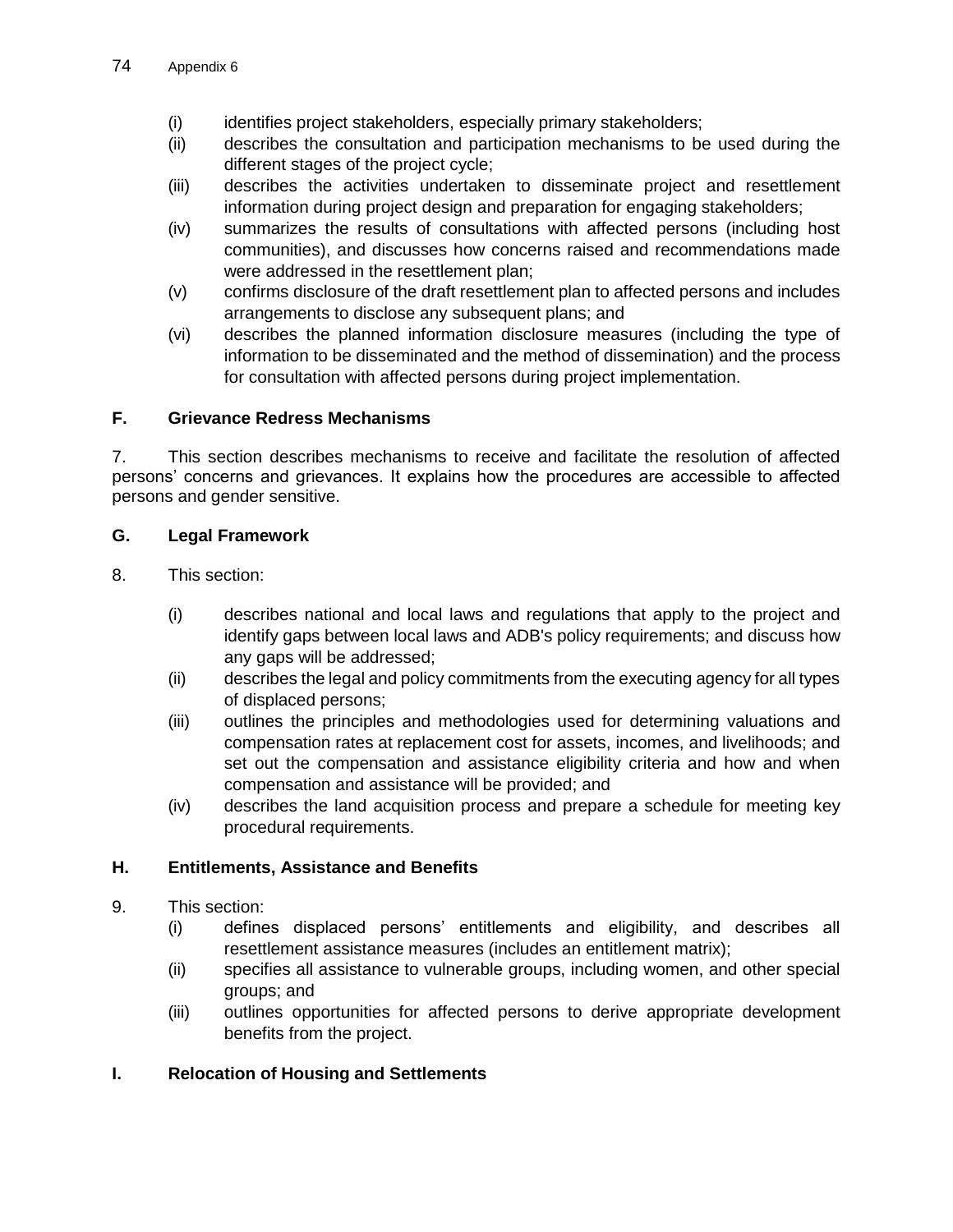- 10. This section:
	- (i) describes options for relocating housing and other structures, including replacement housing, replacement cash compensation, and/or self-selection (ensure that gender concerns and support to vulnerable groups are identified);
	- (ii) describes alternative relocation sites considered; community consultations conducted; and justification for selected sites, including details about location, environmental assessment of sites, and development needs;
	- (iii) provides timetables for site preparation and transfer;
	- (iv) describes the legal arrangements to regularize tenure and transfer titles to resettled persons;
	- (v) outlines measures to assist displaced persons with their transfer and establishment at new sites;
	- (vi) describes plans to provide civic infrastructure; and
	- (vii) explains how integration with host populations will be carried out.

## **J. Income Restoration and Rehabilitation**

- 11. This section:
	- (i) identifies livelihood risks and prepare disaggregated tables based on demographic data and livelihood sources;
	- (ii) describes income restoration programs, including multiple options for restoring all types of livelihoods (examples include project benefit sharing, revenue sharing arrangements, joint stock for equity contributions such as land, discuss sustainability and safety nets);
	- (iii) outlines measures to provide social safety net through social insurance and/or project special funds;
	- (iv) describes special measures to support vulnerable groups;
	- (v) explains gender considerations; and
	- (vi) describes training programs.

# **K. Resettlement Budget and Financing Plan**

- 12. This section:
	- (i) provides an itemized budget for all resettlement activities, including for the resettlement unit, staff training, monitoring and evaluation, and preparation of resettlement plans during loan implementation;
	- (ii) describes the flow of funds (the annual resettlement budget should show the budget-scheduled expenditure for key items);
	- (iii) includes a justification for all assumptions made in calculating compensation rates and other cost estimates (considering both physical and cost contingencies), plus replacement costs; and
	- (iv) includes information about the source of funding for the resettlement plan budget.

# **L. Institutional Arrangements**

- 13. This section:
	- (i) describes institutional arrangement responsibilities and mechanisms for carrying out the measures of the resettlement plan;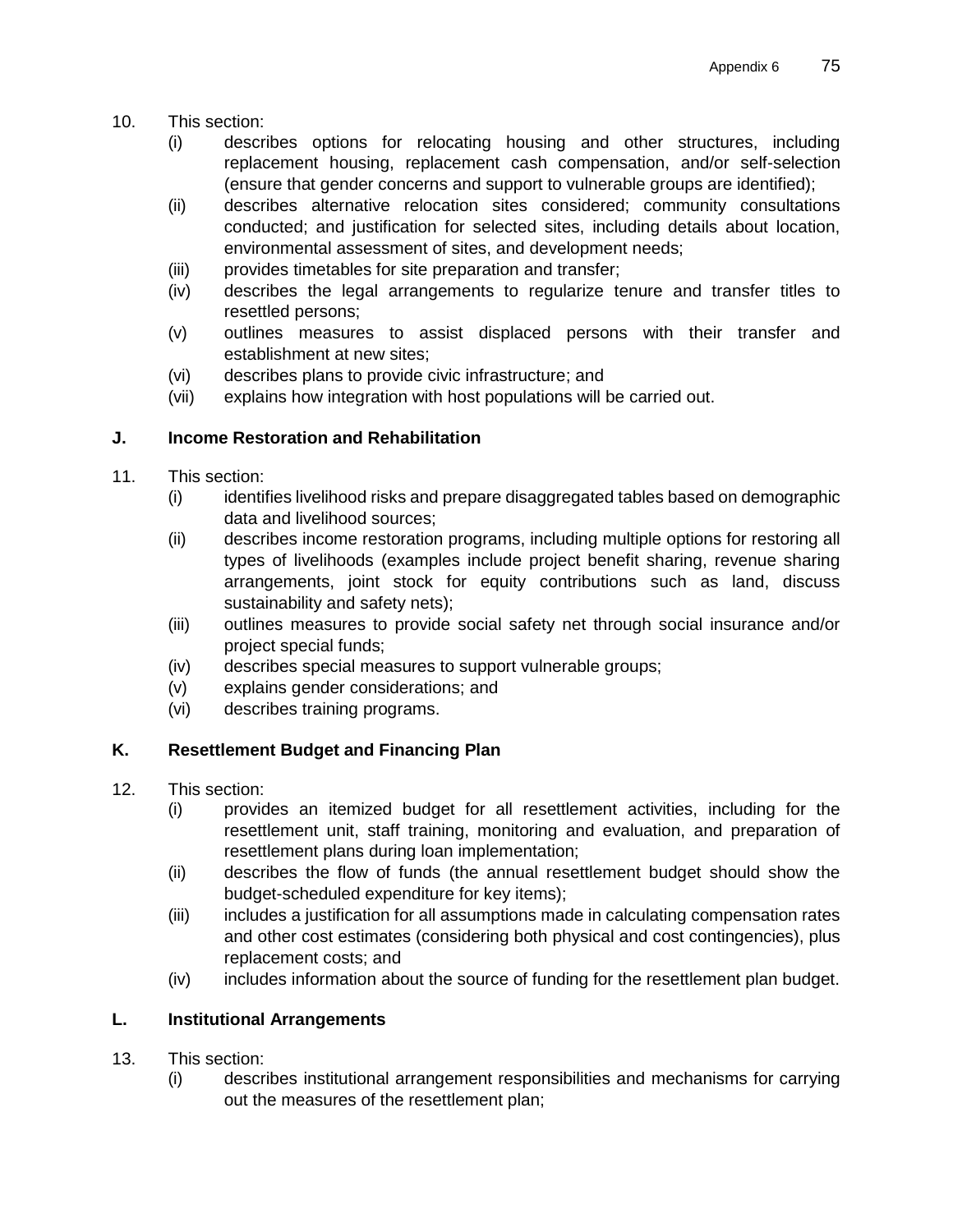- (ii) includes institutional capacity building program, including technical assistance, if required;
- (iii) describes role of NGOs, if involved, and organizations of affected persons in resettlement planning and management; and
- (iv) describes how women's groups will be involved in resettlement planning and management.

### **M. Implementation Schedule**

14. This section includes a detailed, time bound, implementation schedule for all key resettlement and rehabilitation activities. The implementation schedule should cover all aspects of resettlement activities synchronized with the project schedule of civil works construction, and provide land acquisition process and timeline.

### **N. Monitoring and Reporting**

15. This section describes the mechanisms and benchmarks appropriate to the project for monitoring and evaluating the implementation of the resettlement plan. It specifies arrangements for participation of affected persons in the monitoring process. This section will also describe reporting procedures.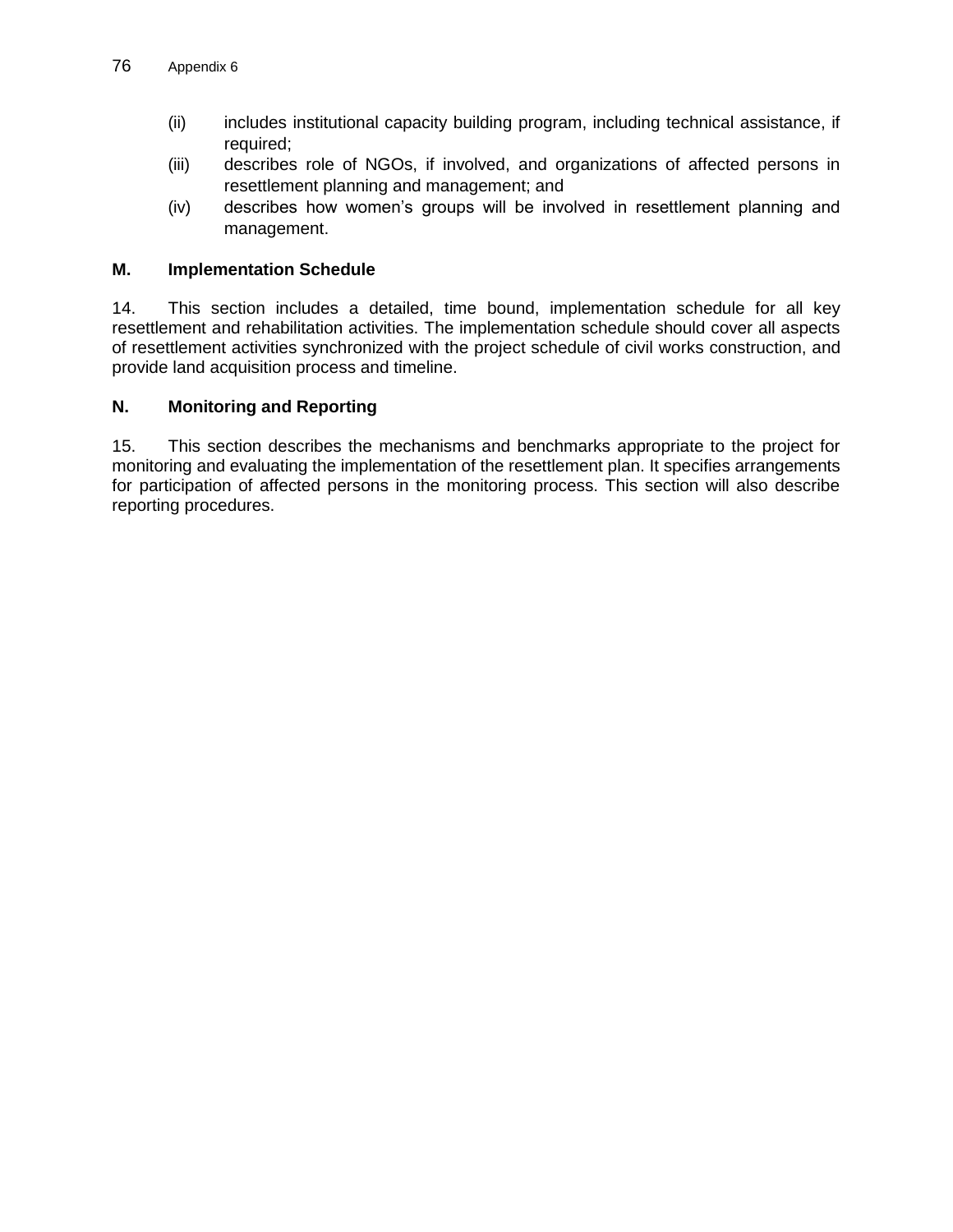### **OFFICE MEMORANDUM CIRCULATED REGARDING ESTABLISHMENT OF GRIEVANCE REDRESS MECHANISM**

 $n_{\eta}$ ಕರ್ನಾಟಕ ನಗರ ಮೂಲಸೌಕರ್ಯ ಅಭ Karnataka Urban Infrastructure Development and Finance Corporation Ltd., ಮತು ಹಣಕಾಸು ನಿಗಮ ನಿಯಮಿತ (Government of Karnataka Undertaking) (ಕರ್ನಾಟಕ ಸರ್ಕಾರದ ಉದ್ಯಮ) Date: 28<sup>th</sup> June 2017 KUIDFC/KIUWMIP/DLIC/2014-15/228 OFFICIAL MEMORANDUM Sub: ADB Assisted KIUWMIP-Jalasiri Implementation of Resettlement and Rehabilitation Plans (RRP). ........... Under Karnataka Integrated Urban Water Management Investment Programme (KIUWMIP) land will be purchased/acquired for implementation of various components. A Resettlement and Rehabilitation Plan for Affected Families (AFs) and Programme Affected Persons (PAPs) is prepared for land being acquired and the compensation payable to them is

A project specific Grievance Redressal Mechanism (GRM) is to be established to receive complaints, evaluate concerns and address grievances of the Affected Persons (APs). To provide time bound and transparent mechanism to resolve social and environmental concerns and ensure proper implementation and monitoring of the grievances, there is a need to designate Rehabilitation and Resettlement Officer and to constitute a Grievance Redressal Committee. Hence the following order:

determined as per the guide lines of LARR Act 2013.

#### ORDER

Rehabilitation and Resettlement Officer: The Special Land Acquisition Officer/the Assistant Commissioner of the concerned sub division shall be the "Rehabilitation and Resettlement Officer". He will be responsible for implementation of the Resettlement plans. He is authorised to release all compensation to the beneficiaries (based on land acquisition Awards and other assistance/ benefits decided by GRC based on approved Resettlement plans).

Grievance Redressal Committee: The committee shall consist of the following members:

| The Special Land Acquisition Officer/Assistant Chairman |                                |  |  |
|---------------------------------------------------------|--------------------------------|--|--|
| Commissioner of the concerned subdivision               |                                |  |  |
| The Commissioner / Chief Officer of concerned ULB       | Member                         |  |  |
| Deputy Project Director KUIWMIP Mangalore               | Member Secretary<br>& Convener |  |  |
| PMDCSC Engineer                                         | Member                         |  |  |
| Affected community member/NGO                           | Member                         |  |  |
| SDO of RPMU- KIUWMIP Mangalore                          | member                         |  |  |



Regd. Office : Nagarabhivruddi Bhavardt 22, 17th F Cross, Old Madras Road, Indira Nagar 2nd Stage, Bengaluru-560038. Phone : 080-25196124-129 Fax : 080-25196110 E-mail : info@kuidfc.com, website: www.kuidfc.com PAN : AAACK6953F TAN : BLRKO1111F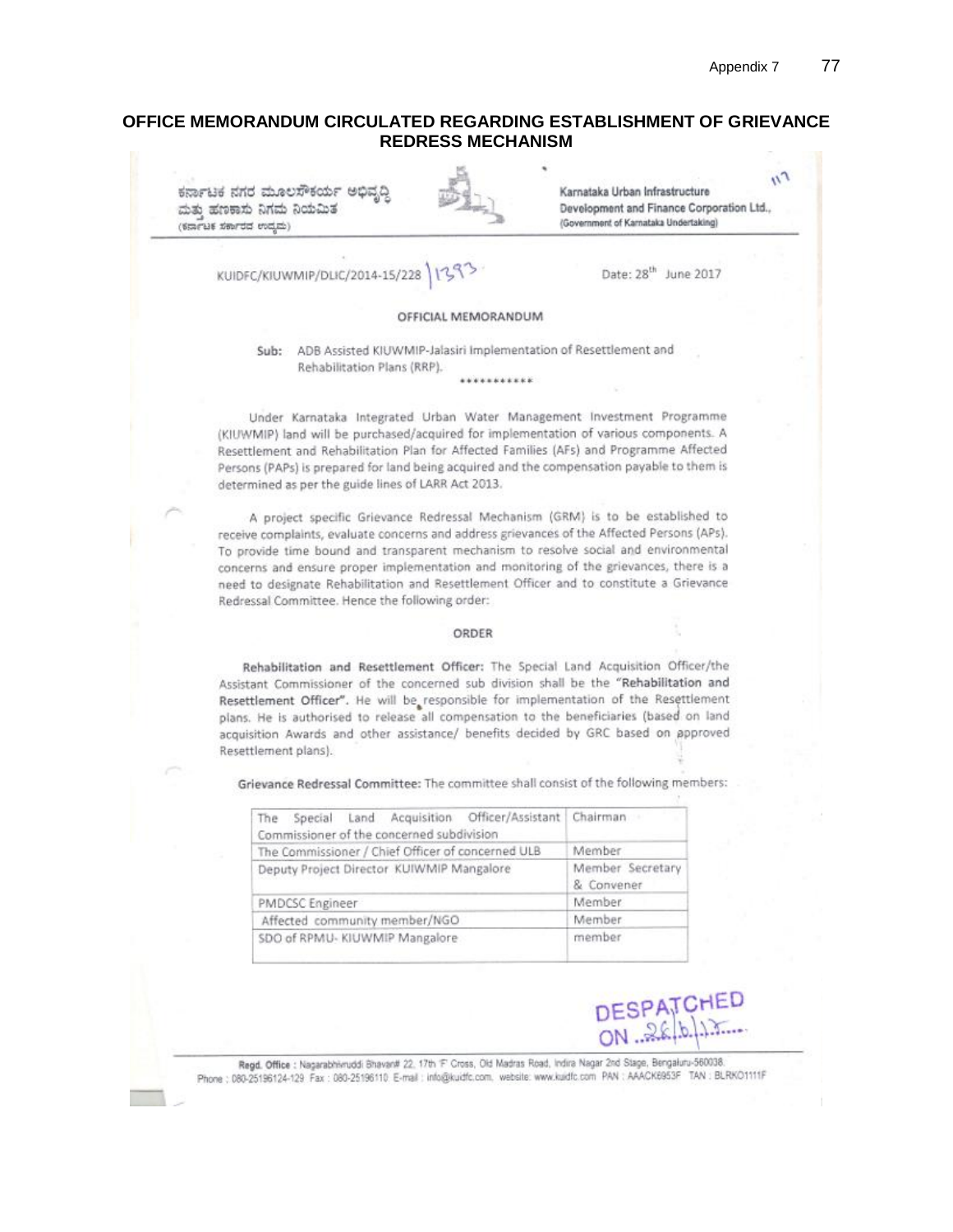### **SAMPLE GRIEVANCE REGISTRATION FORM**

(To be available in Kannada and English)

The **The Europe and Complaints** entering the complaints, suggestions, and the project welcomes complaints, suggestions, queries, and comments regarding project implementation. We encourage persons with grievance to provide their name and contact information to enable us to get in touch with you for clarification and feedback.

Should you choose to include your personal details but want that information to remain confidential, please inform us by writing/typing \*(CONFIDENTIAL)\* above your name. Thank you.

| <b>Date</b>                                                                                                                     |  | <b>Place of registration</b>                                                      | <b>Project Town</b> |                    |     |  |
|---------------------------------------------------------------------------------------------------------------------------------|--|-----------------------------------------------------------------------------------|---------------------|--------------------|-----|--|
|                                                                                                                                 |  |                                                                                   | <b>Project:</b>     |                    |     |  |
| <b>Contact information/personal details</b>                                                                                     |  |                                                                                   |                     |                    |     |  |
| <b>Name</b>                                                                                                                     |  |                                                                                   | Gender              | * Male<br>* Female | Age |  |
| Home address                                                                                                                    |  |                                                                                   |                     |                    |     |  |
| <b>Place</b>                                                                                                                    |  |                                                                                   |                     |                    |     |  |
| Phone no.                                                                                                                       |  |                                                                                   |                     |                    |     |  |
| E-mail                                                                                                                          |  |                                                                                   |                     |                    |     |  |
| <b>Complaint/suggestion/comment/question</b> Please provide the details (who, what, where, and<br>how) of your grievance below: |  |                                                                                   |                     |                    |     |  |
|                                                                                                                                 |  | If included as attachment/note/letter, please tick here:                          |                     |                    |     |  |
|                                                                                                                                 |  | How do you want us to reach you for feedback or update on your comment/grievance? |                     |                    |     |  |

### **FOR OFFICIAL USE ONLY**

**Registered by:** (Name of official registering grievance)

**Mode of communication:** 

Note/letter

E-mail

Verbal/telephonic

**Reviewed by:** (Names/positions of officials reviewing grievance)

**Action taken:**

**Whether action taken disclosed:** No.

**Means of disclosure:**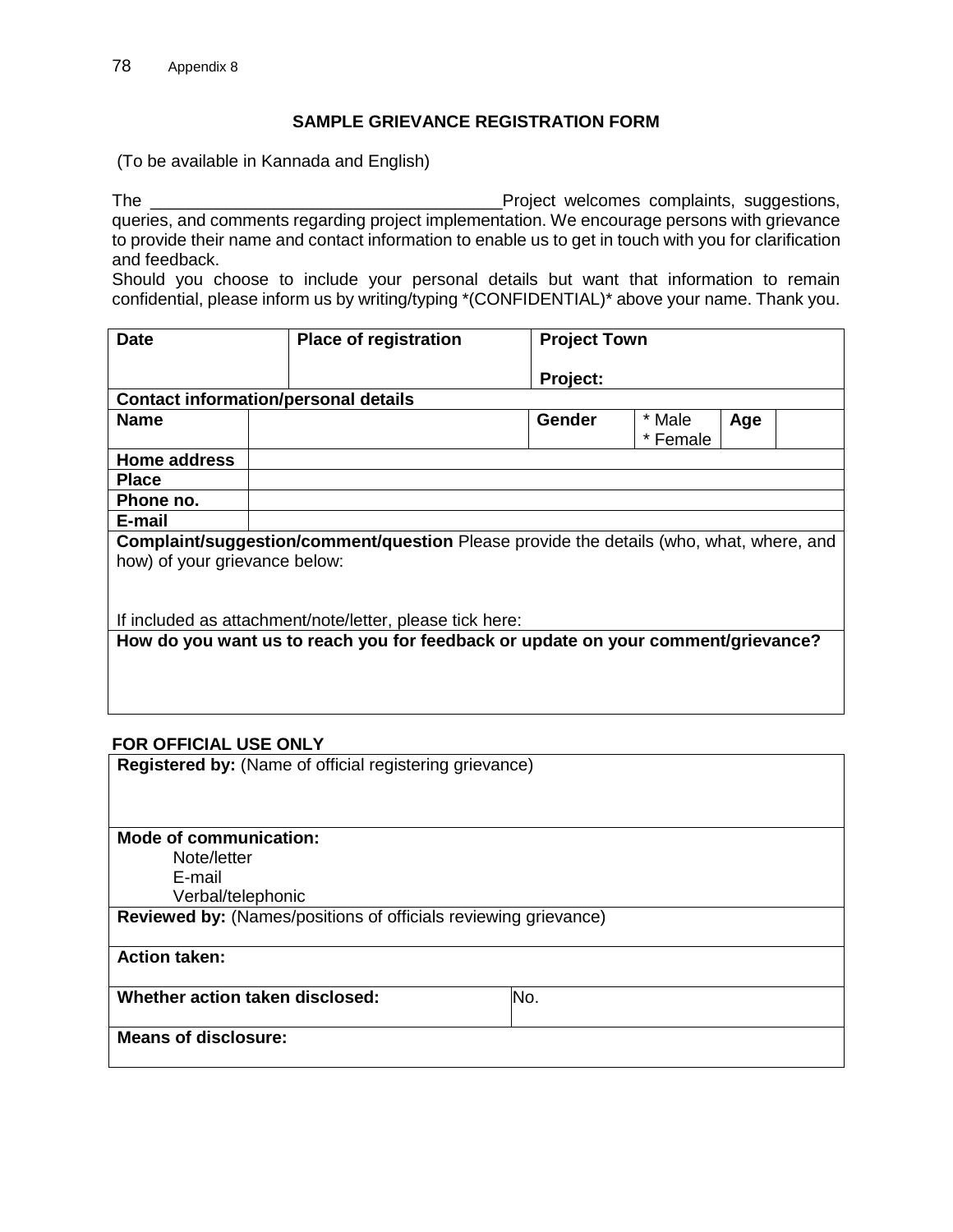## **INVOLUNTARY RESETTLEMENT IMPACTS SCREENING CHECKLIST**

### **A. Introduction**

1. Each subsection/section needs to be screened for any involuntary resettlement impacts which will occur or have already occurred. This screening determines the necessary action to be taken by the project team.

### **B. Information on subsection/section:**

- a. *District/administrative name: with the District/administrative name:*
- *b. Location (km):\_\_\_\_\_\_\_\_\_\_\_\_\_\_\_\_\_\_\_\_\_\_\_\_\_\_\_\_\_\_\_\_\_\_\_\_\_\_\_*
- *c. Civil work dates (proposed): \_\_\_\_\_\_\_\_\_\_\_\_\_\_\_\_\_\_\_\_\_\_\_\_\_\_\_\_\_*
- *d. Technical description: \_\_\_\_\_\_\_\_\_\_\_\_\_\_\_\_\_\_\_\_\_\_\_\_\_\_\_\_\_\_\_\_*

*\_\_\_\_\_\_\_\_\_\_\_\_\_\_\_\_\_\_\_\_\_\_\_\_\_\_\_\_\_\_\_\_\_\_\_\_\_\_\_\_\_\_\_\_\_\_\_\_\_\_\_\_\_\_\_\_\_\_\_\_\_\_* 

### **C. Screening Questions for Involuntary Resettlement Impact**

2. Below is the initial screening for involuntary resettlement impacts and due diligence exercise. Both permanent and temporary impacts must be considered and reported in the screening process.

| <b>Involuntary Resettlement Impacts</b>         | <b>Yes</b> | No | <b>Not</b><br>Known | <b>Remarks</b> |
|-------------------------------------------------|------------|----|---------------------|----------------|
| Will the project include any physical           |            |    |                     |                |
| construction work?                              |            |    |                     |                |
| Does the proposed activity include              |            |    |                     |                |
| upgrading or rehabilitation of existing         |            |    |                     |                |
| physical facilities?                            |            |    |                     |                |
| Will it require permanent and/or temporary      |            |    |                     |                |
| land acquisition?                               |            |    |                     |                |
| Is the ownership status and current usage       |            |    |                     |                |
| of the land known?                              |            |    |                     |                |
| Are there any nontitled people who live or      |            |    |                     |                |
| earn their livelihood at the site or within the |            |    |                     |                |
| corrido of impact (COI)/right of way            |            |    |                     |                |
| (ROW)?                                          |            |    |                     |                |
| Will there be loss of housing?                  |            |    |                     |                |
| Will there be loss of agricultural plots?       |            |    |                     |                |
| Will there be losses of crops, trees, and       |            |    |                     |                |
| fixed assets (i.e. fences, pumps, etc.)?        |            |    |                     |                |
| Will there be loss of businesses or             |            |    |                     |                |
| enterprises?                                    |            |    |                     |                |
| Will there be loss of incomes and               |            |    |                     |                |
| livelihoods?                                    |            |    |                     |                |
|                                                 |            |    |                     |                |
| Will people lose access to facilities,          |            |    |                     |                |
| services, or natural resources?                 |            |    |                     |                |
| Will any social or economic activities be       |            |    |                     |                |
| affected by land use-related changes?           |            |    |                     |                |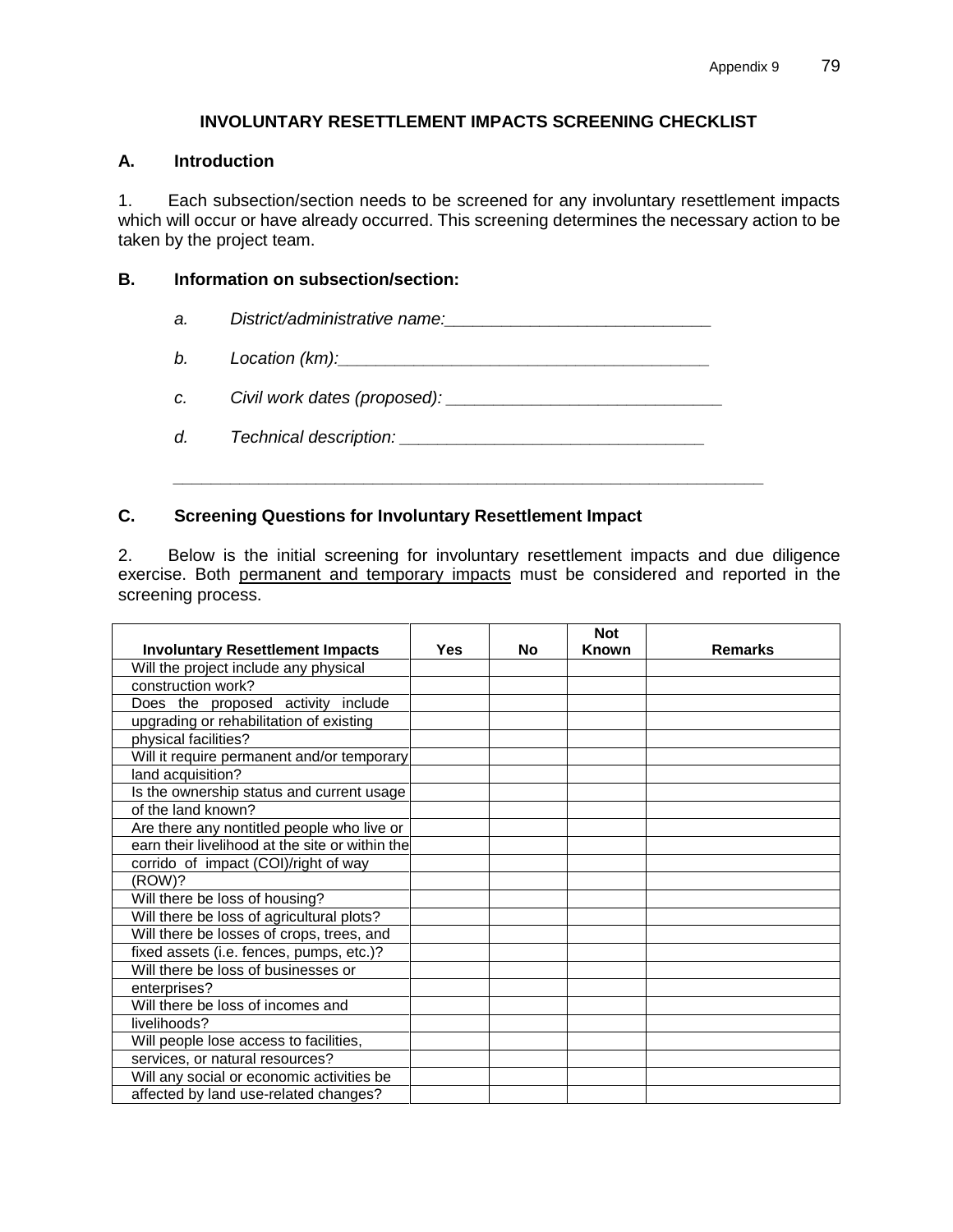| <b>Involuntary Resettlement Impacts</b>   | <b>Yes</b> | No | <b>Not</b><br>Known | Remarks                     |
|-------------------------------------------|------------|----|---------------------|-----------------------------|
| Are any of the affected persons (AP) from |            |    |                     | If yes, please describe the |
| indigenous or ethnic minority groups?     |            |    |                     | situation                   |

## **D. Involuntary Resettlement Impact**

3. After reviewing the answers above, EA/safeguard team will confirm that the assigned/ proposed project/subproject/ section:

- **[ ]** has involuntary resettlement impact, so a resettlement plan (or corrective action plan) is required
- **[ ]** has no involuntary resettlement impact, so no resettlement plan is required

| Prepared by: | Verified by: |
|--------------|--------------|
| Signature:   | Signature:   |
| Name:        | Name:        |
| Position:    | Position:    |
| Date:        | Date:        |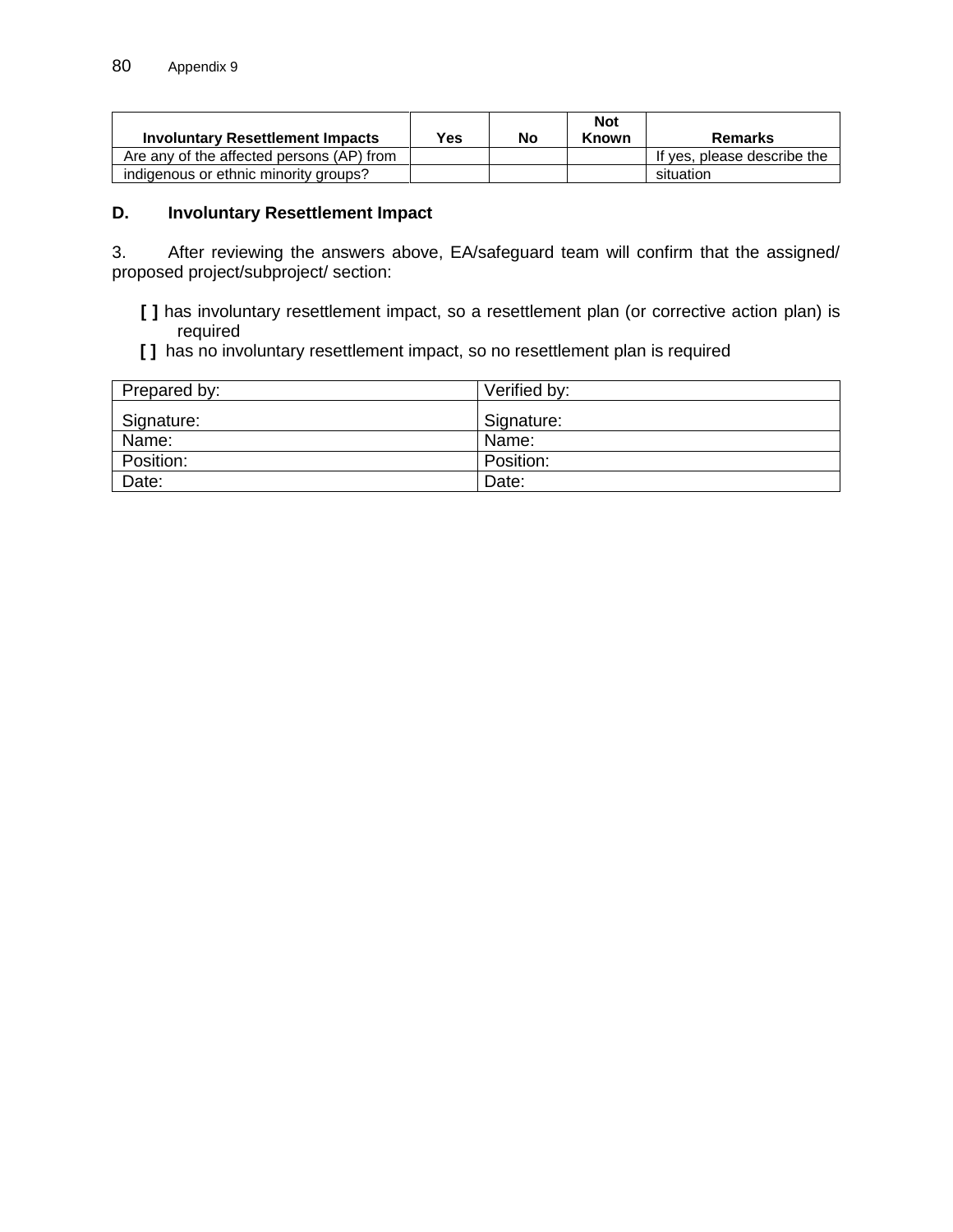# **OUTLINE OF SOCIAL SAFEGUARDS MONITORING REPORT**

1. Following requirements of the ADB Safeguard Policy Statement (2009) and the *Operations Manual* section on safeguard policy (OM F1), borrowers/clients are required to establish and maintain procedures to monitor the status of implementation of safeguard plans and ensure progress is made toward the desired outcomes. For projects categorized as A or B in Involuntary Resettlement and/or Indigenous People, the Borrowers/clients are required to submit semi-annual monitoring reports for ADB review. The level of detail and comprehensiveness of a monitoring report is commensurate with the complexity and significance of social safeguards impacts (involuntary resettlement and indigenous people) and with the current status of project implementation phase.

2. This outline can be used for periodic monitoring report (semi-annual) and resettlement plan/IPP completion report to start the civil works in the impacted areas. A safeguard monitoring report may include the following elements:

# **A. Executive Summary**

3. This section provides a concise statement of project scope and impacts, key findings and recommended actions.

# **B. Background of the Report and Project Description**

- 4. This section provides a general description of the project, including:
	- (i) Background/context of the monitoring report which includes the information on the project, project components, safeguards categorizations and general scope of the social safeguards impacts;
	- (ii) Information on the implementation progress of the project activities, scope of monitoring report and requirements, reporting period, including frequency of submission and changes in project scope and adjusted safeguard measures, if applicable; and
	- (iii) Summary table of identified impacts and the mitigation actions.

# **C. Scope of Impacts**

- 5. This section outlines the detail of:
	- (i) Scale and scopes of the project's safeguards impacts;
	- (ii) Vulnerability status of the affected people/communities; and
	- (iii) Entitlements matrix and other rehabilitation measures, as applicable, as described in the approved final resettlement plan(s).

# **A. Compensation and Rehabilitation**<sup>1</sup>

6. This section describes the process and progress of the implementation of the safeguards plan and other required activities as determined in the plan. This includes:

(i) Payment of the affected assets compensation, allowances, loss of incomes, etc. to the entitled persons;

 $\overline{a}$ Depending on the status of the final detail design during the submission of the report this activity might not yet started. Provide the information on the expected date the activity to be conducted instead.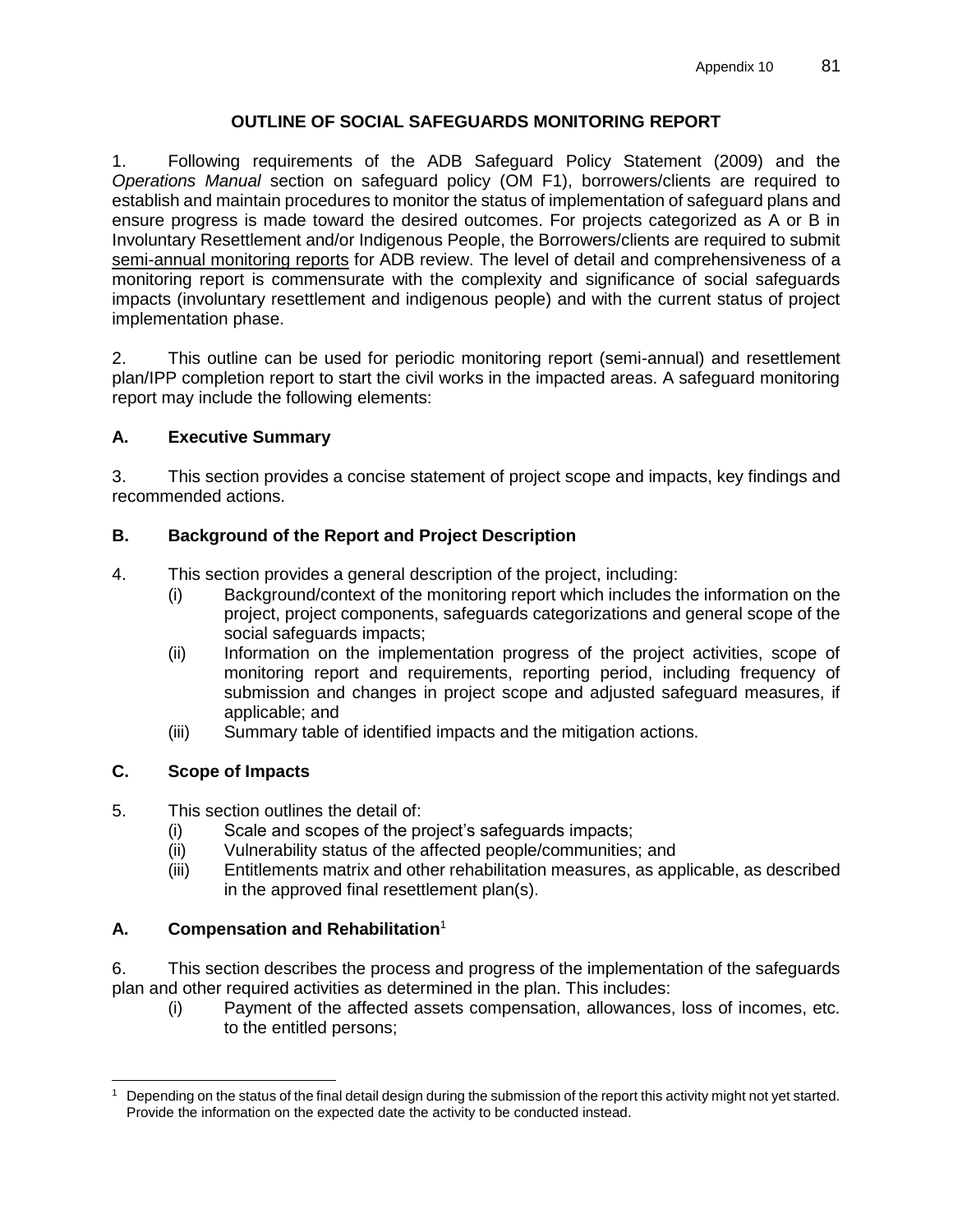- (ii) Provisions of other types of entitlement as described in the matrix and implementation of livelihood rehabilitation activities as determined in the plan; and
- (iii) Quantitative as well as qualitative results of the monitoring parameters, as agreed in the plan, should be provided.

# **B. Public participation and consultation**

7. This section describes public participation and consultation activities during the project implementation as agreed in the plan. This includes (i) final consultations with affected persons during resettlement plan finalization after the completion of detail design; (ii) the numbers of activities conducted; and (iii) issues raised during consultations and responses provided by the project team, CAPRRC, project supervision consultants, contractors, etc.

## **C. Grievance Redress Mechanism**

8. This section described the implementation of project grievance redress mechanism (GRM) as design in the approved resettlement plan/IPP. This includes evaluations of its effectiveness, procedures, complaints receive, timeliness to resolve issues/complaints and resources provided to solve the complaints. Special attention should be given if there are complaints received from the affected people or communities.

## **D. Institutional Arrangement**

9. This section describes the actual implementation, or any adjustment made to the institutional arrangement for managing the social safeguards issues in the projects. This includes the establishment of safeguards unit/team and appointment of staff in the executing agency/implementing agency; implementation of the GRM and its committee; supervision and coordination between institutions involved in the management and monitoring of safeguards issues, the roles of NGO and women's groups in the monitoring and implementation of the plan, if any.

### **E. Monitoring Results—Findings**

10. This section describes the summary and key findings of the monitoring activities. The results are compared against previously established benchmarks and compliance status (e.g., adequacy of involuntary resettlement compensation rates and timeliness of payments, adequacy and timeliness of involuntary resettlement rehabilitation measures including serviced housing sites, house reconstruction, livelihood support measures, and training; budget for implementing EMP, resettlement plan, or IPP, timeliness and adequacy of capacity building, etc.). It also compares against the objectives of safeguards or desired outcomes documented (e.g., involuntary resettlement impacts avoided or minimized; livelihood restored or enhanced; indigenous people's identity, human right, livelihood systems and cultural uniqueness fully respected; indigenous peoples not suffer adverse impacts, environmental impacts avoided or minimized, etc.). If noncompliance or any major gaps identified, include the recommendation of corrective action plan.

# **F. Compliance Status**

11. This section will summarize the compliance status of the project activities with the loan covenants, ADB SPS (2009) on Safeguard Requirement 2 and the approved final resettlement plan(s).